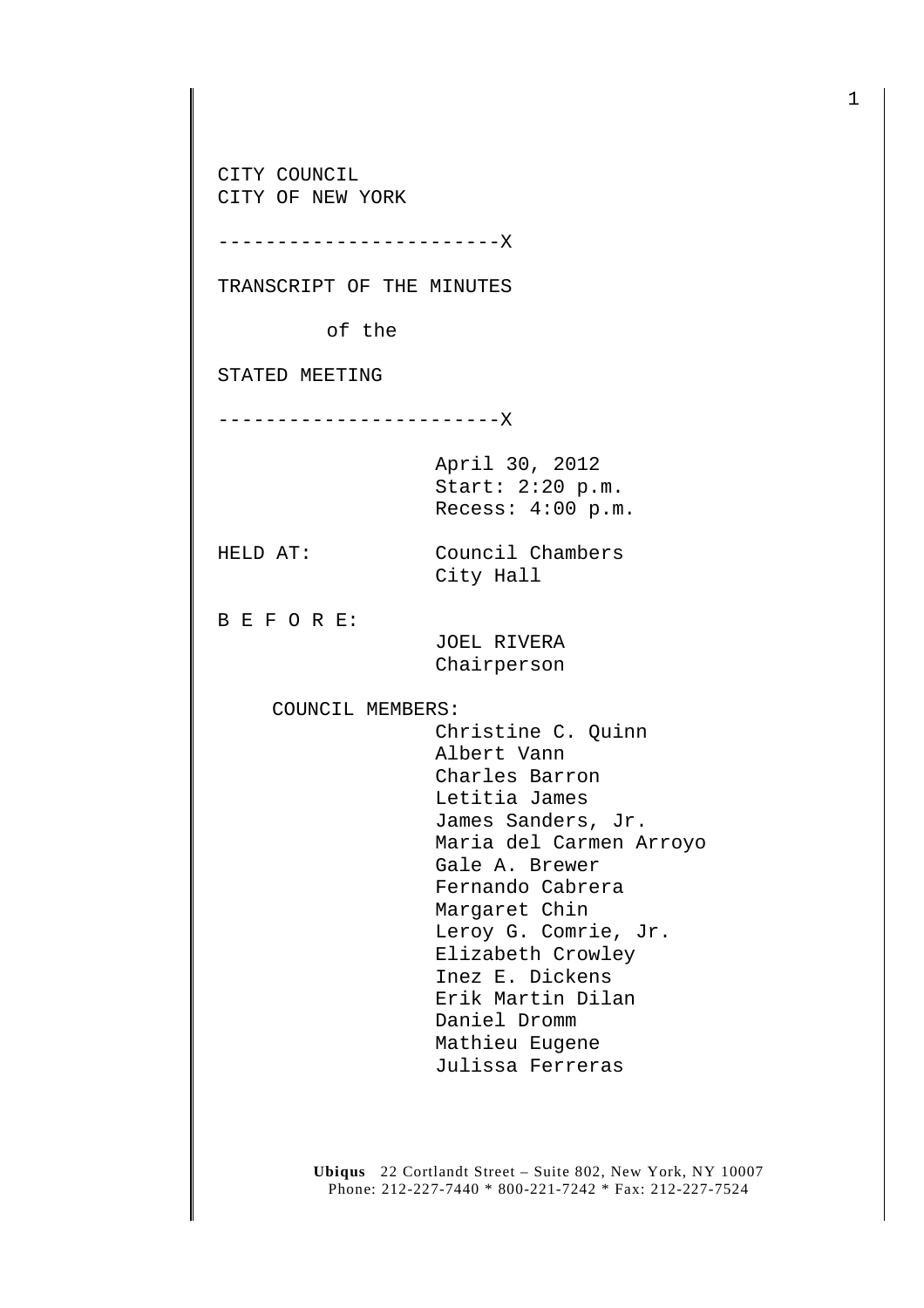## A P P E A R A N C E S

COUNCIL MEMBERS:

 Lewis A. Fidler Helen D. Foster Daniel R. Garodnick James F. Gennaro Vincent J. Gentile Sara M. Gonzalez David Greenfield Daniel J. Halloran Vincent Ignizio Letitia James Peter Koo G. Oliver Koppell Karen Koslowitz Brad Lander Jessica S. Lappin Stephen Levin Melissa Mark-Viverito Darlene Mealy Rosie Mendez Michael C. Nelson James S. Oddo Annabel Palma Domenic M. Recchia, Jr. Diana Reyna Ydanis Rodriguez Deborah Rose James Sanders, Jr. Larry B. Seabrook Eric Ulrich James Vacca Peter F. Vallone, Jr. James G. Van Bramer Albert Vann Mark Weprin Jumaane D. Williams Ruben Wills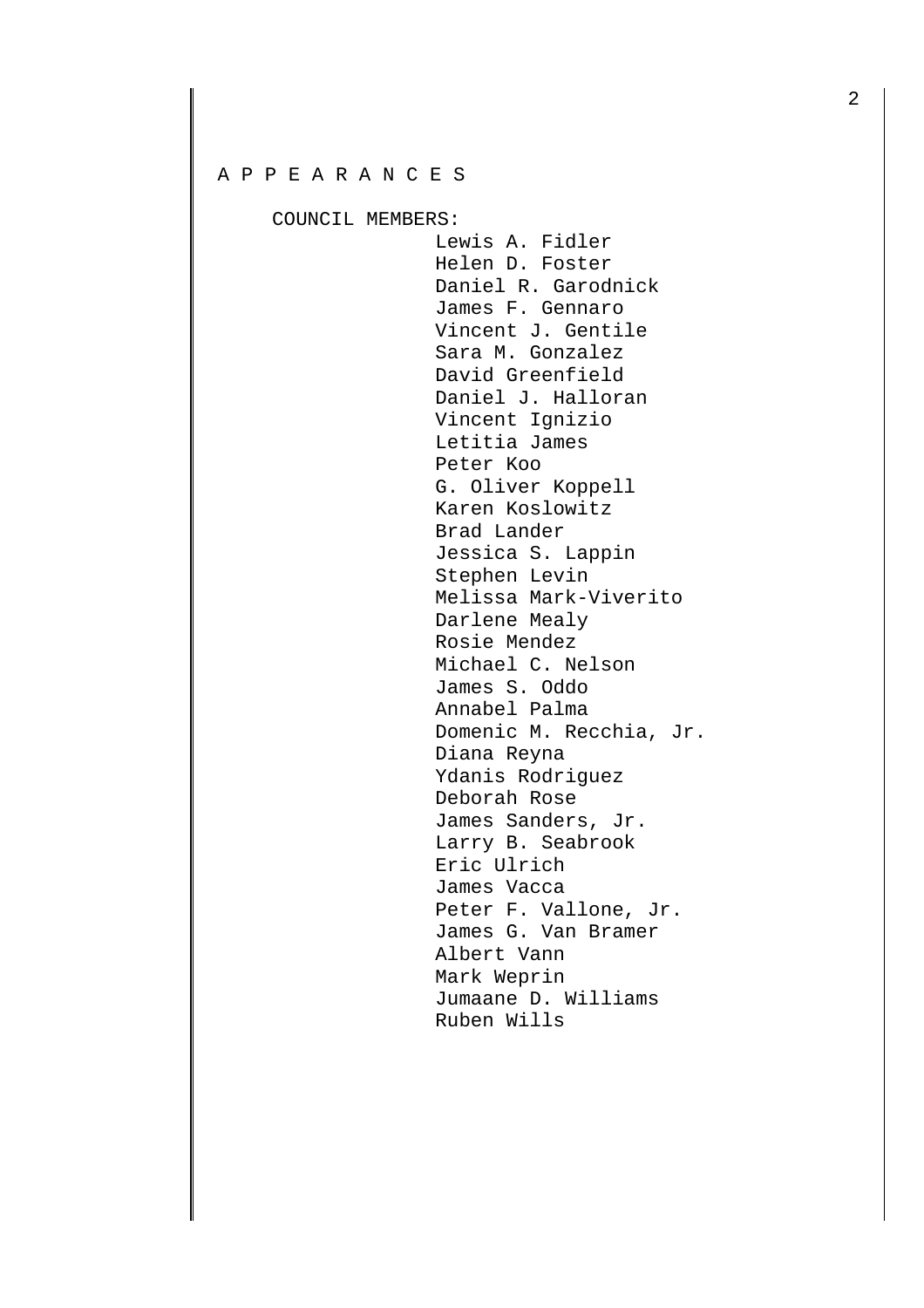## A P P E A R A N C E S (CONTINUED)

James Jackson Coach Boys and Girls High school

Ruth Lovelace Coach Boys and Girls High School

Bernard Gassaway Principal Boys and Girls High School

Jeri Coach Junior Mites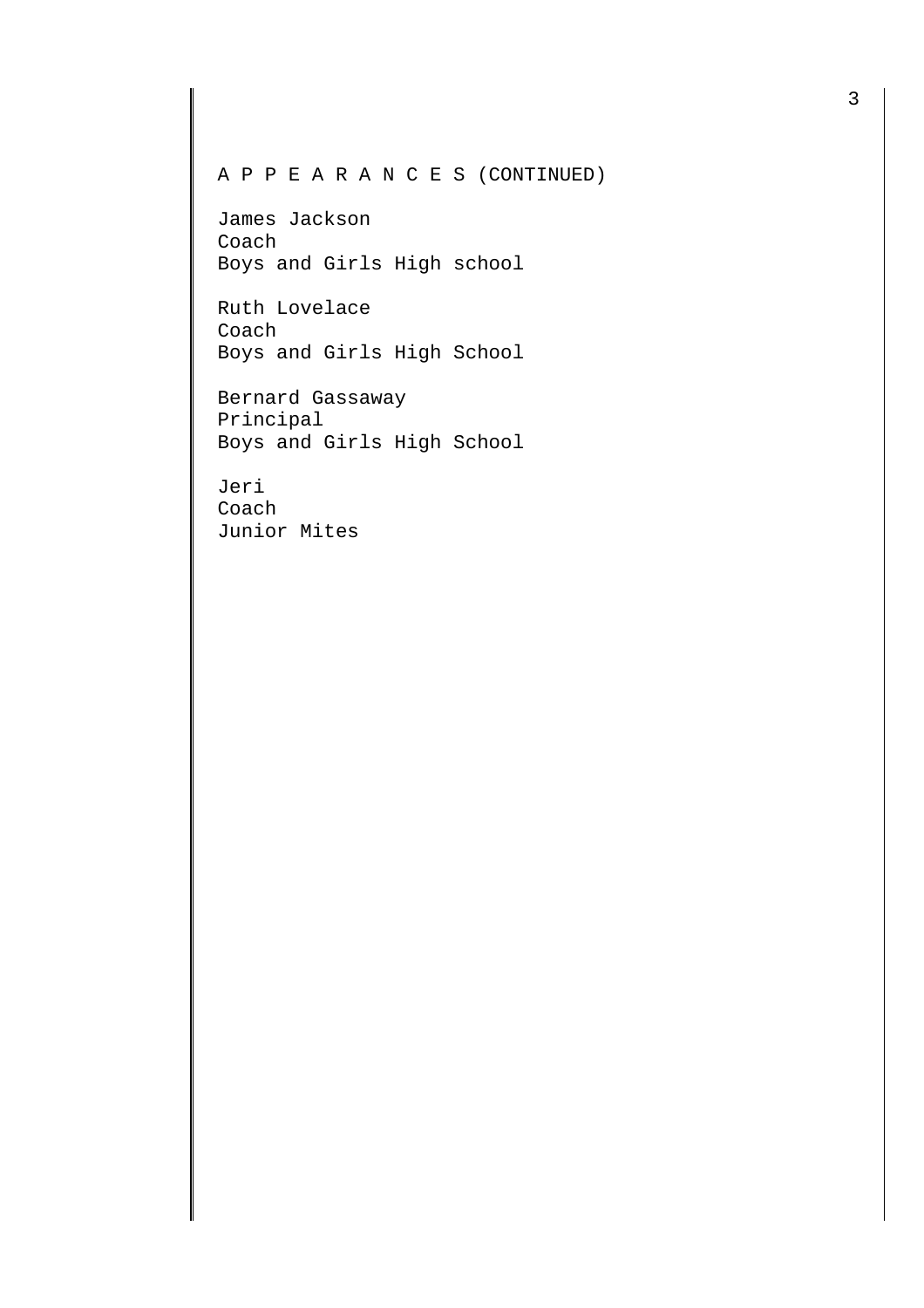| $\mathbf{1}$   | $\overline{4}$<br>STATED MEETING                   |
|----------------|----------------------------------------------------|
| $\overline{2}$ | SPEAKER QUINN: All right, we're                    |
| 3              | going to start ceremonials, and the first one--    |
| 4              | SERGEANT-AT-ARMS: Quiet, please.                   |
| 5              | SPEAKER QUINN: --is going to be                    |
| 6              | led by our Majority Whip, Al Vann, and it is in    |
| 7              | recognition of the success of the Boys and Girls   |
| 8              | High School Boys Track and Field team, so if we    |
| 9              | could ask the folks from the track and field team  |
| 10             | to, boys, come on, make your way up. Just step up  |
| 11             | to the [off mic] and they can fall in behind you.  |
| 12             | COUNCIL MEMBER VANN: As the team                   |
| 13             | come up, been joined by principal, Mr. Bernard     |
| 14             | Gassaway, Brother Jackson, the lead coach.         |
| 15             | SPEAKER QUINN: Guys, somebody pull                 |
| 16             | over on the side for me more.                      |
| 17             | COUNCIL MEMBER VANN: Some of you                   |
| 18             | may be aware that there was a Boys High School in  |
| 19             | Brooklyn and a Girls High School, two separate     |
| 20             | institutions, both of whom had national            |
| 21             | reputations for both academics and, of course,     |
| 22             | athletics, outstanding teams, national records.    |
| 23             | And so the Board of Education, in its wisdom, I    |
| 24             | guess in early 1970, they closed Boys High School, |
| 25             | they closed the Girls High School, and they opened |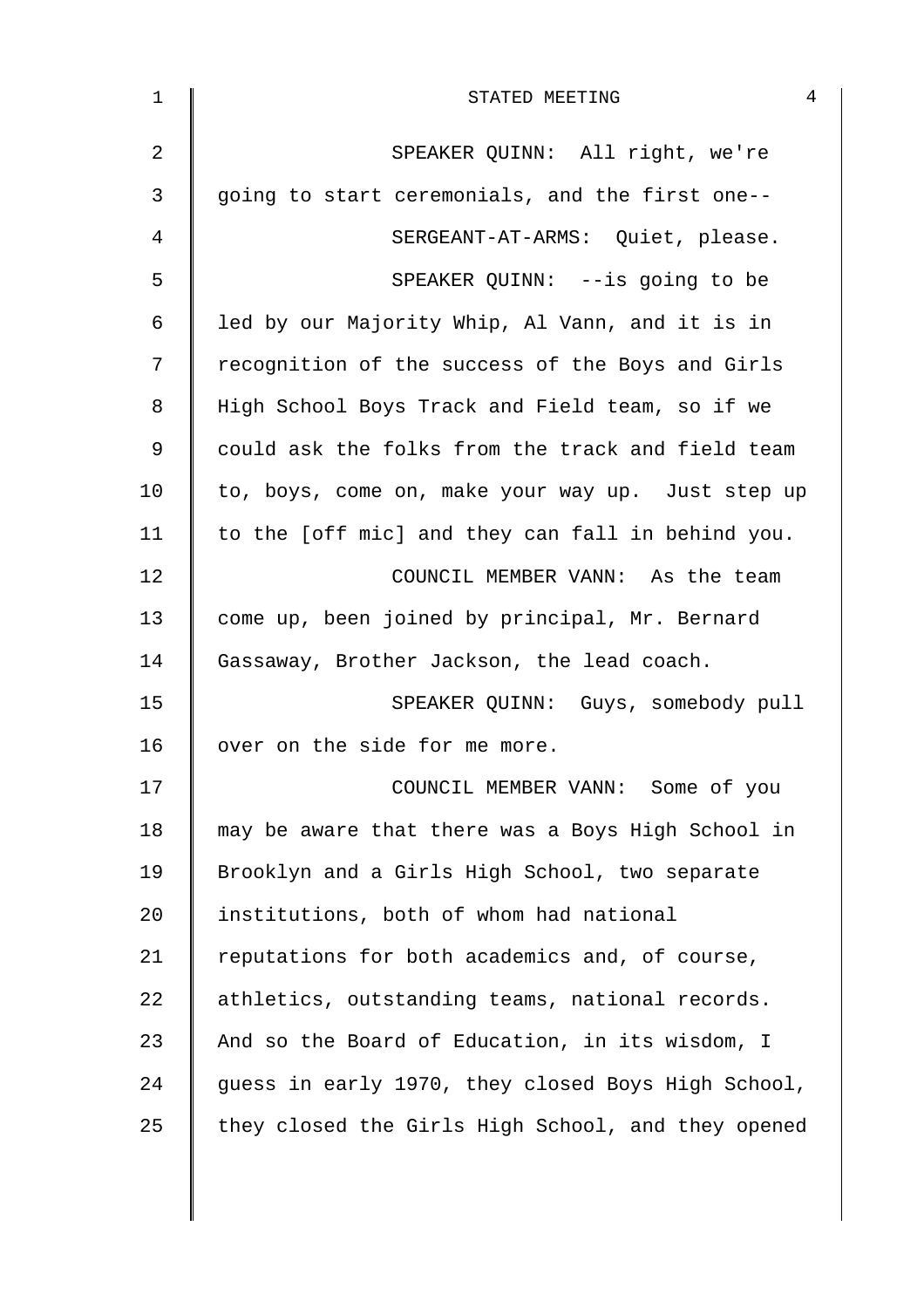| $\mathbf 1$ | 5<br>STATED MEETING                                |
|-------------|----------------------------------------------------|
| 2           | a Boys and Girls High School, which they           |
| 3           | represent. And so the reputation that was enjoyed  |
| 4           | by both those institutions will happen again with  |
| 5           | the, now, Boys and Girls High School. We're here   |
| 6           | because they won the P.S.A.L. championship and     |
| 7           | $now--$                                            |
| 8           | SPEAKER QUINN: Yay.                                |
| $\mathsf 9$ | COUNCIL MEMBER VANN: --be read and                 |
| 10          | the proclamation--                                 |
| 11          | [Applause]                                         |
| 12          | COUNCIL MEMBER VANN: --and we want                 |
| 13          | you to know that this is a citywide recognition of |
| 14          | your achievement. At another time, we're going to  |
| 15          | have a community celebration where the whole       |
| 16          | village will come to let you know how much we love |
| 17          | and appreciate your achievement. But today,        |
| 18          | citywide recognition, we are very proud of you,    |
| 19          | what you've done, and we want to have this         |
| 20          | opportunity to present you with a proclamation.    |
| 21          | Clerk, would you read the Proc?                    |
| 22          | COUNCIL CLERK: Council, City of                    |
| 23          | New York Proclamation. The Council of the City of  |
| 24          | New York is proud to honor Boys and Girls High     |
| 25          | School Boys Track and Field team for winning the   |
|             |                                                    |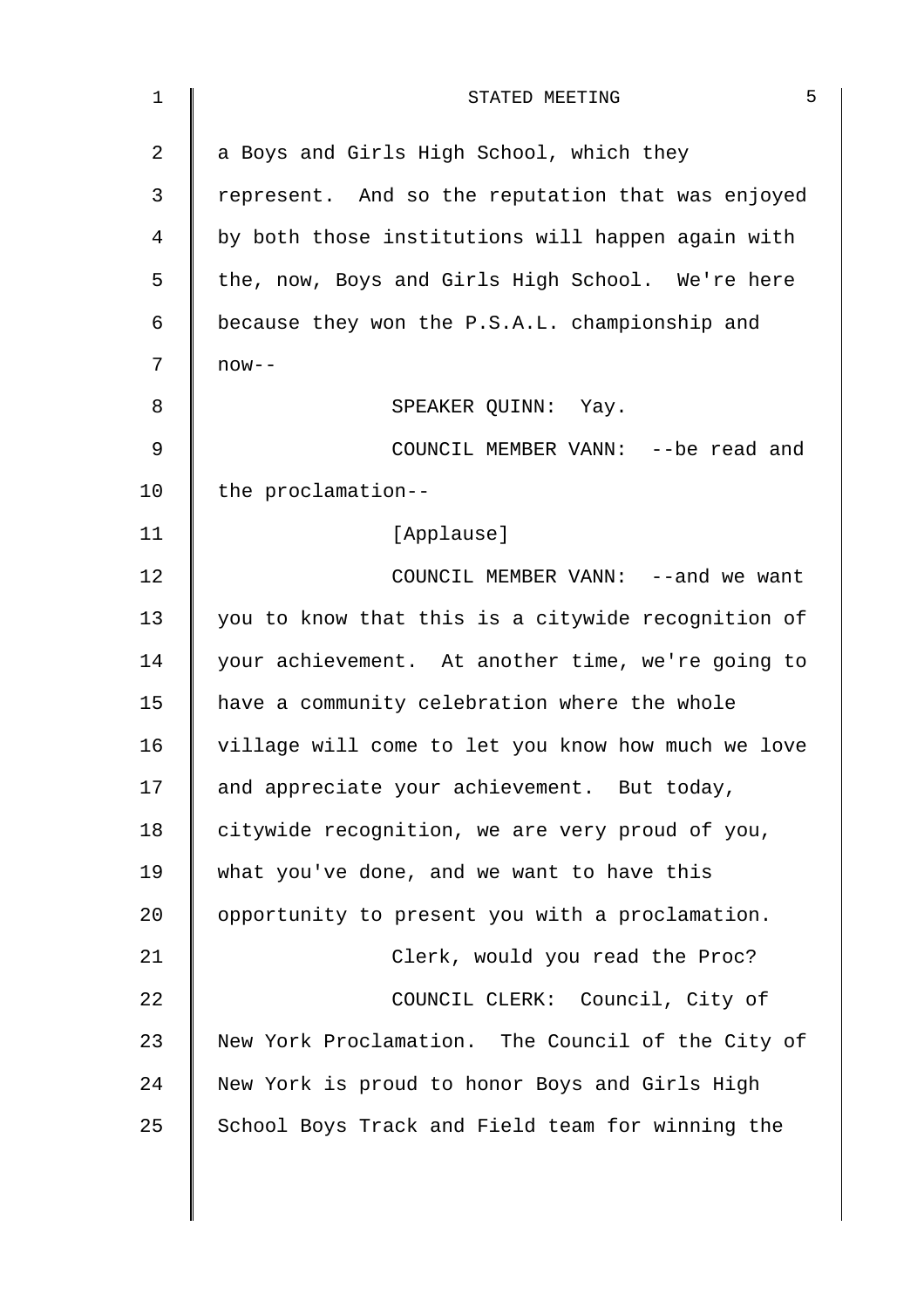| $\mathbf{1}$    | STATED MEETING                                     | 6 |
|-----------------|----------------------------------------------------|---|
| 2               | P.S.A.L. Track and Field Championship; and         |   |
| 3               | Whereas, track and field, the                      |   |
| 4               | world's oldest organized sport, traces its roots   |   |
| 5               | back to the original Olympic games. Today, it      |   |
| 6               | remains the most watched ever of the Olympic       |   |
| 7               | broadcasts, but has evolved into a cutting-edge    |   |
| 8               | sport for the 21st century; and                    |   |
| 9               | Whereas, the roster of amazing                     |   |
| 10 <sub>1</sub> | athletes who make up Boys and Girls High School    |   |
| 11              | Boys Track and Field Team include Donovan          |   |
| 12              | Cunningham, Anderson Denner, Brendon Gabriel,      |   |
| 13              | Javaun Grant, Duran Greer, Jeremy Johnson, Joel    |   |
| 14              | Johnson, Malik Joseph, Daniel Lot, Darien Mascol,  |   |
| 15              | Jesse McPherson, Rod Willmontrose [phonetic],      |   |
| 16              | Jashane Morrison, Donniel Nelson, Rene Porter,     |   |
| 17              | Curtly Renwick, Robert Rhodes, Richard Rose, James |   |
| 18              | Row, Amari Simpson [phonetic], Kerwyn Sutton,      |   |
| 19              | Christon Taitt, Twini Tasant [phonetic], Nebroth   |   |
| 20              | Wickham, Darryl Williams Jr., and Lashley Winter.  |   |
| 21              | The team has been guided under the tutelage of     |   |
| 22              | coaches James M. Jackson, Amateka Morgan, Jamaal   |   |
| 23              | Harvey, Renee Sterrett, and William Thomas; and    |   |
| 24              | Whereas, on February 25th, 2012,                   |   |
| 25              | Boys and Girls High School Boys Track and Field    |   |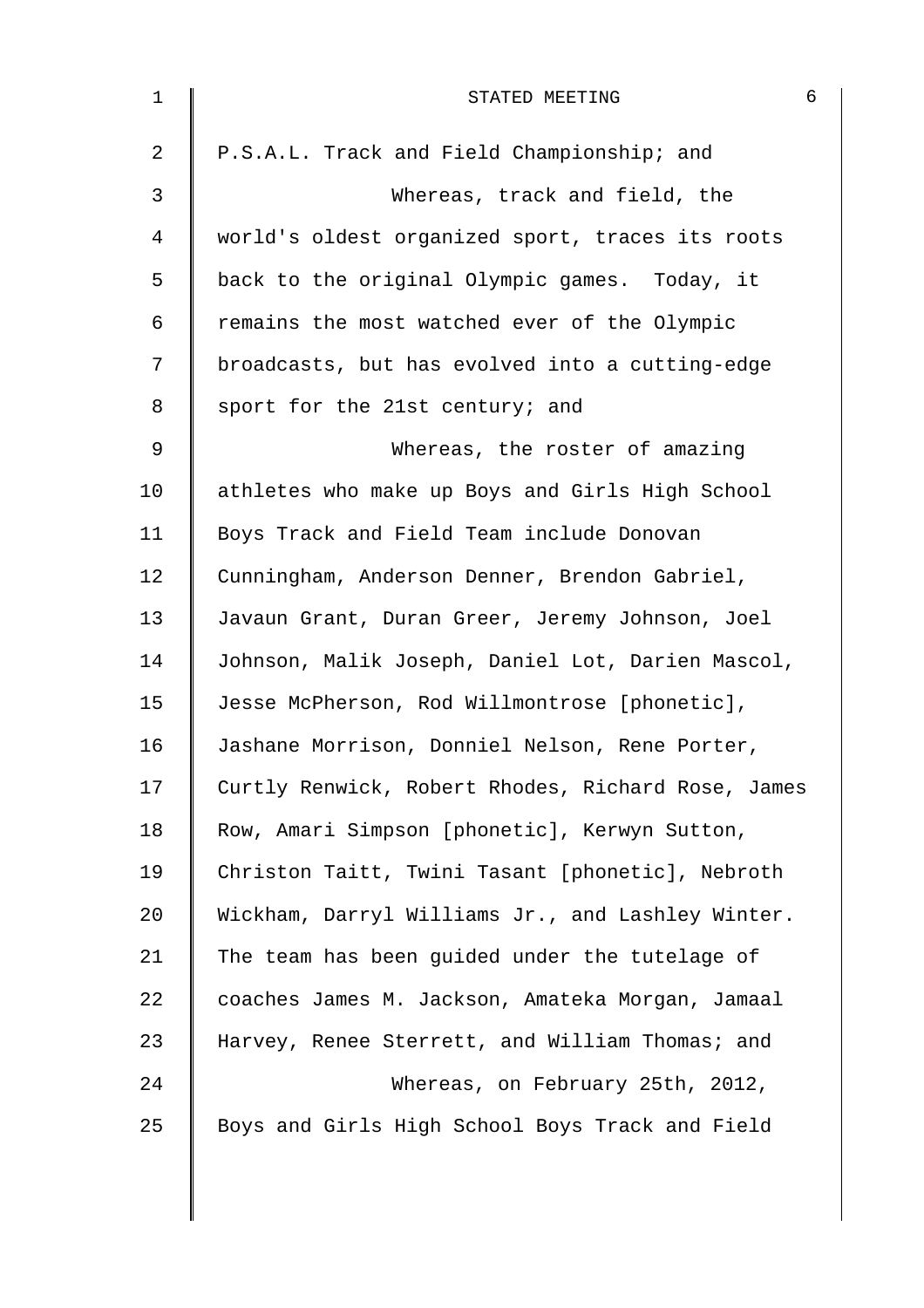| $\mathbf 1$ | 7<br>STATED MEETING                                |
|-------------|----------------------------------------------------|
| 2           | team competed against many other schools in        |
| 3           | several of the sport's most challenging events:    |
| 4           | The 55 meter dash, 300 meter dash, 600 meter run,  |
| 5           | 1,000 meter run, 1,600 meter run, 3,200 meter run, |
| 6           | and the 55 meter high hurdles. In the end, their   |
| 7           | excellent performance resulted in their first      |
| 8           | place triumph.                                     |
| 9           | Now, therefore, be it known that                   |
| 10          | the Council of the City of New York proudly honors |
| 11          | the Boys and Girls High School Boys Track and      |
| 12          | Field team for their outstanding performance and   |
| 13          | achievement and congratulate them upon winning the |
| 14          | P.S.A.L. Track and Field City Championship.        |
| 15          | Christine C. Quinn, Speaker for the Entire         |
| 16          | Council; Albert Vann, Council Member, 36th         |
| 17          | District, Brooklyn.                                |
| 18          | [Applause]                                         |
| 19          | COUNCIL MEMBER VANN: Coach                         |
| 20          | Jackson, like to say a word or two?                |
| 21          | JAMES JACKSON: On behalf of the                    |
| 22          | Boys and Girls High School, family, both           |
| 23          | principals, staff, we'd like to thank the Council  |
| 24          | for bestowing this prestigious honor on us and we  |
| 25          | look forward to our success in the future. Thank   |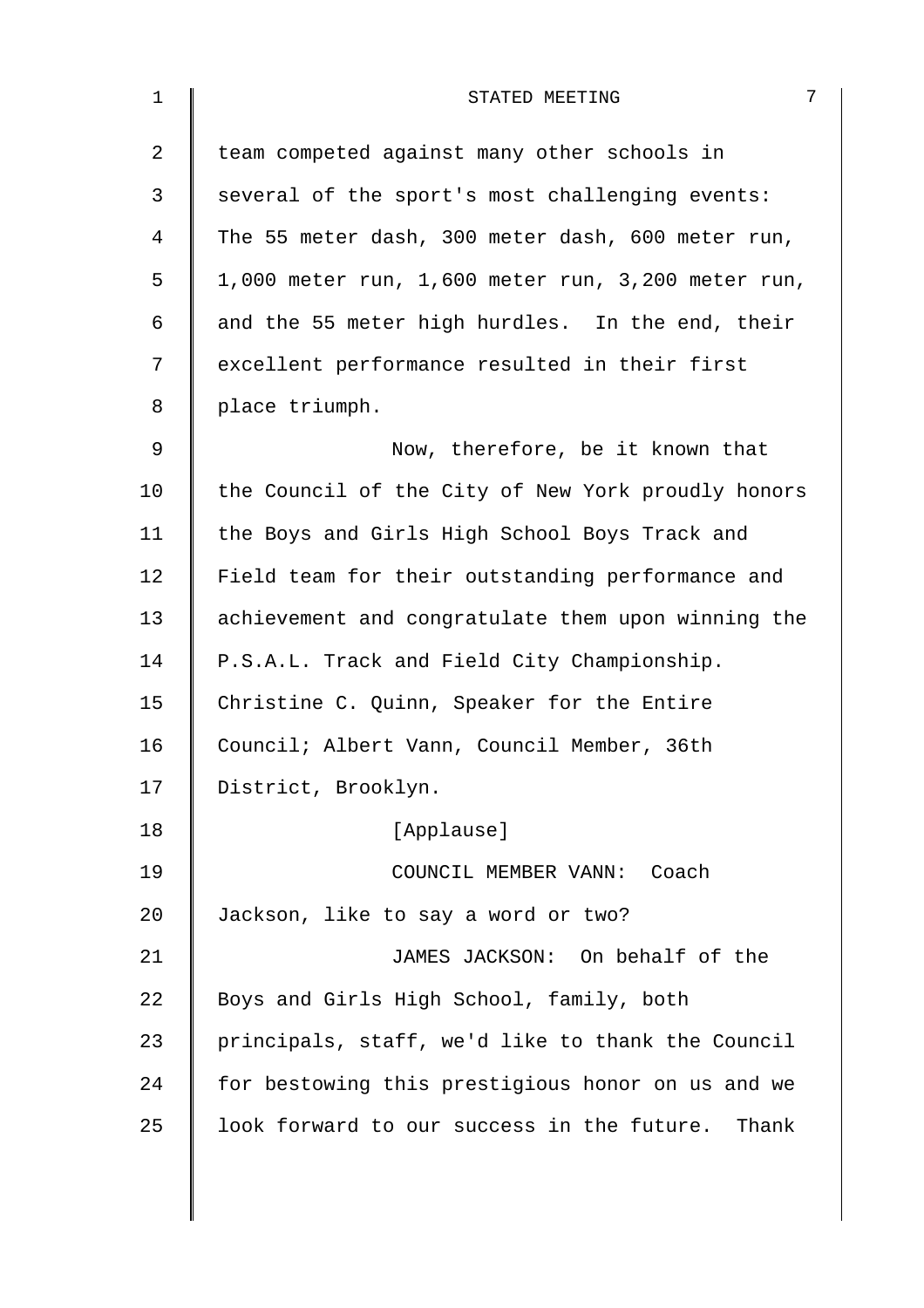| 1              | 8<br>STATED MEETING                                |
|----------------|----------------------------------------------------|
| $\overline{2}$ | you, Councilman Vann.                              |
| $\mathbf{3}$   | COUNCIL MEMBER VANN: All right,                    |
| 4              | thank you, brother, thank you.                     |
| 5              | [Applause]                                         |
| 6              | COUNCIL MEMBER VANN: I'll get you                  |
| 7              | later. Yeah. Okay. Thank you very much. [Off       |
| 8              | mic], Speaker?                                     |
| 9              | SPEAKER QUINN: I just want to say                  |
| 10             | congratulations, this is a terrific                |
| 11             | accomplishment. On behalf of all of us in the      |
| 12             | City Council, congratulations.                     |
| 13             | So and now to keep the hits coming                 |
| 14             | from Boys and Girls High School, we're going to    |
| 15             | ask the track and field team to step to the side,  |
| 16             | but they're going to be replaced by the boys       |
| 17             | Varsity Basketball team. So this is a school that  |
| 18             | is on a roll, if you'd hold that. Also led by      |
| 19             | Council Member Al Vann and joined now by Council   |
| 20             | Member Tish James.                                 |
| 21             | COUNCIL MEMBER VANN: Thank you.                    |
| 22             | As they come, you should be aware that the boys    |
| 23             | basketball team has won the P.S.A.L. Championship, |
| 24             | AA Division. This is the third year straight.      |
| 25             | Third year straight. And for the first time in     |
|                |                                                    |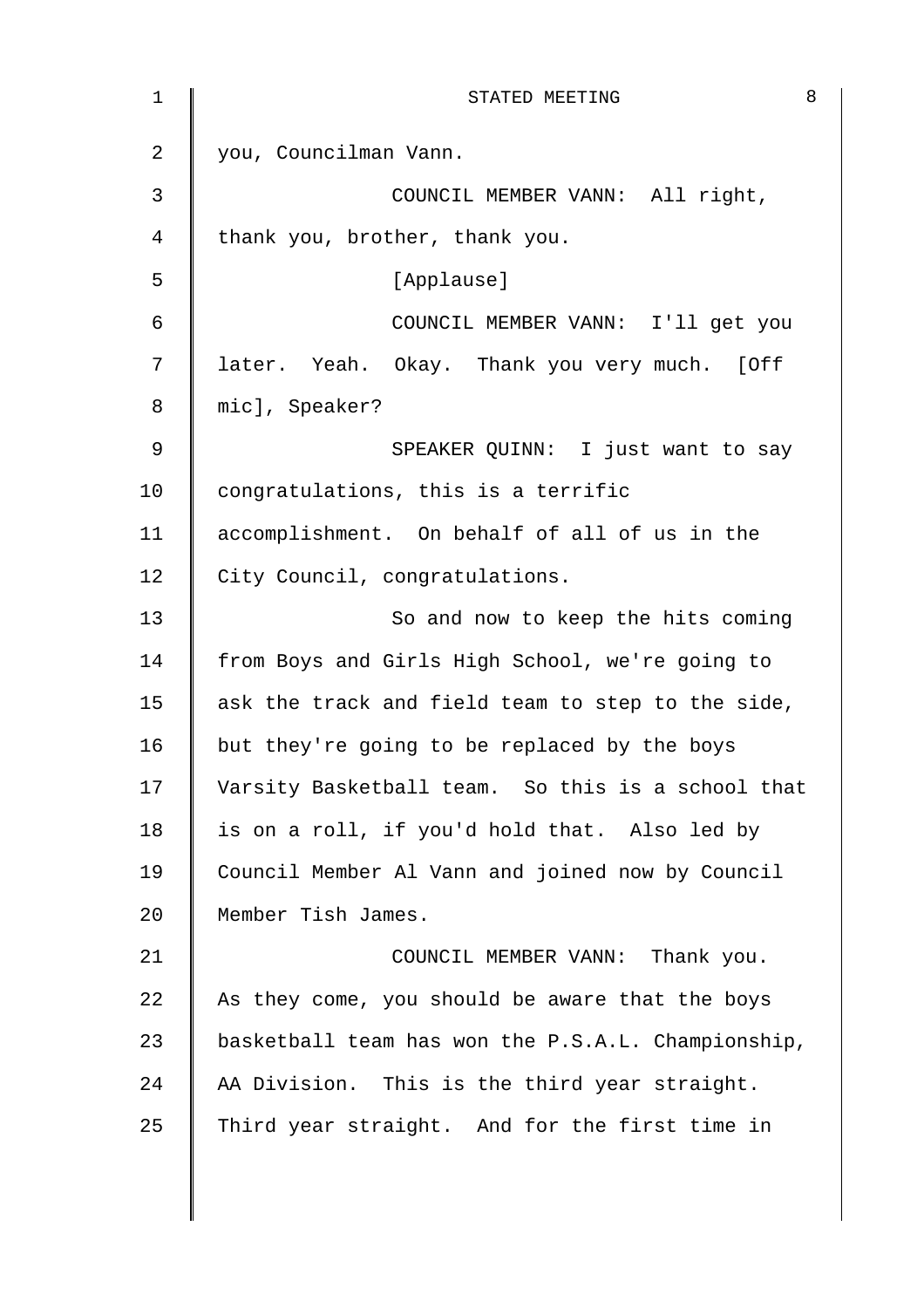| 1  | 9<br>STATED MEETING                                |
|----|----------------------------------------------------|
| 2  | history of the school, they also won the statewide |
| 3  | championship. So give them a hand, statewide,      |
| 4  | three P.S.A.L. in a row, all right.                |
| 5  | [Applause]                                         |
| 6  | COUNCIL MEMBER VANN: Keeping the                   |
| 7  | legacy going. I cannot express how proud we are    |
| 8  | of all of you. In fact, the community is so proud  |
| 9  | that they say, well you get your citywide          |
| 10 | recognition today, but in a couple of weeks or so, |
| 11 | we're going to do a community celebration, so you  |
| 12 | can feel the total love of the whole village of    |
| 13 | Bed-Stuy and beyond.                               |
| 14 | There are a lot of illustrious                     |
| 15 | leaders, a lot of great players, a lot of records  |
| 16 | being broke, I don't know if there's any coach, no |
| 17 | matter what the gender, has won three straight     |
| 18 | P.S.A.L. Basketball Championships. But Sister      |
| 19 | Lovelace, the coach--                              |
| 20 | [Applause]                                         |
| 21 | COUNCIL MEMBER VANN: Come up,                      |
| 22 | Coach. And for the first time in history of the    |
| 23 | high, she won the statewide championship. She's a  |
| 24 | great coach and she'll be the first one to tell    |
| 25 | you, well it's not just me, it's my team. So let   |
|    |                                                    |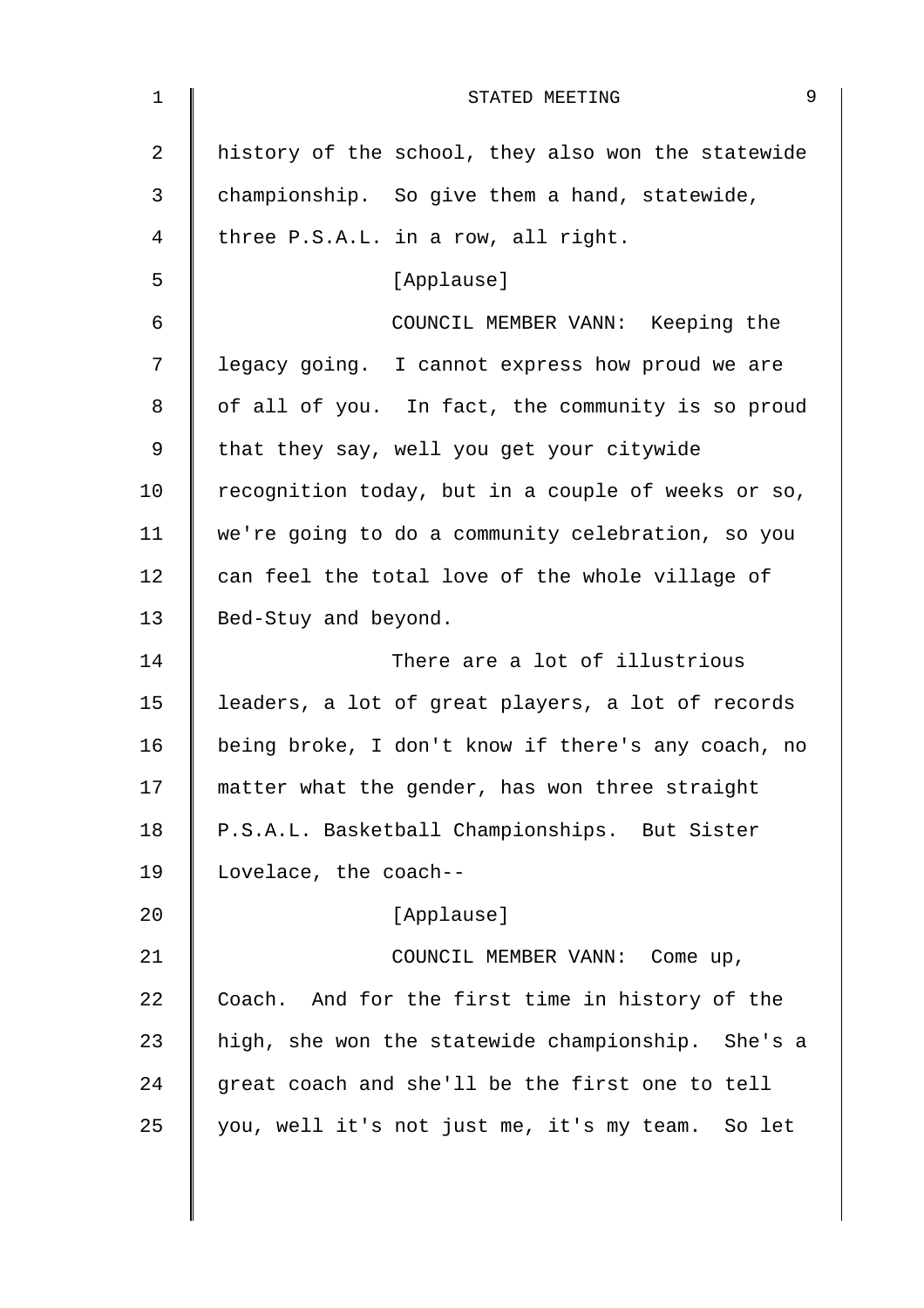| $\mathbf 1$ | 10<br>STATED MEETING                               |
|-------------|----------------------------------------------------|
| 2           | me give her the mic and let her say whatever comes |
| 3           | to your mind and heart. Sister Lovelace.           |
| 4           | RUTH LOVELACE: Thank you, Mr.                      |
| 5           | Vann, you're absolutely right. I want to take      |
| 6           | this moment to pretty much say thank you to all    |
| 7           | the people that make this possible. One, I want    |
| 8           | to thank the administrative staff for believing in |
| 9           | us and being behind us 100% because, without the   |
| 10          | administrative staff, this is not possible.        |
| 11          | Secondly, I want to thank my                       |
| 12          | coaching staff, for the guys that work so hard day |
| 13          | in, day out to make this possible, you guys        |
| 14          | deserve a lot of recognition.                      |
| 15          | Next, I want to thank the parents                  |
| 16          | for lending us your lovely young men, they come    |
| 17          | and they work very hard for believing in           |
| 18          | everything that we as Boys and Girls is trying to  |
| 19          | tell them, academically and athletically, that's   |
| 20          | why we stand here today.                           |
| 21          | Next, I want to thank--I see a                     |
| 22          | couple of alumni in the back and that means so     |
| 23          | much for you guys to come out, take off of work or |
| 24          | whatever you do, to come out and support what Boys |
| 25          | and Girls means so we could keep going in this     |
|             |                                                    |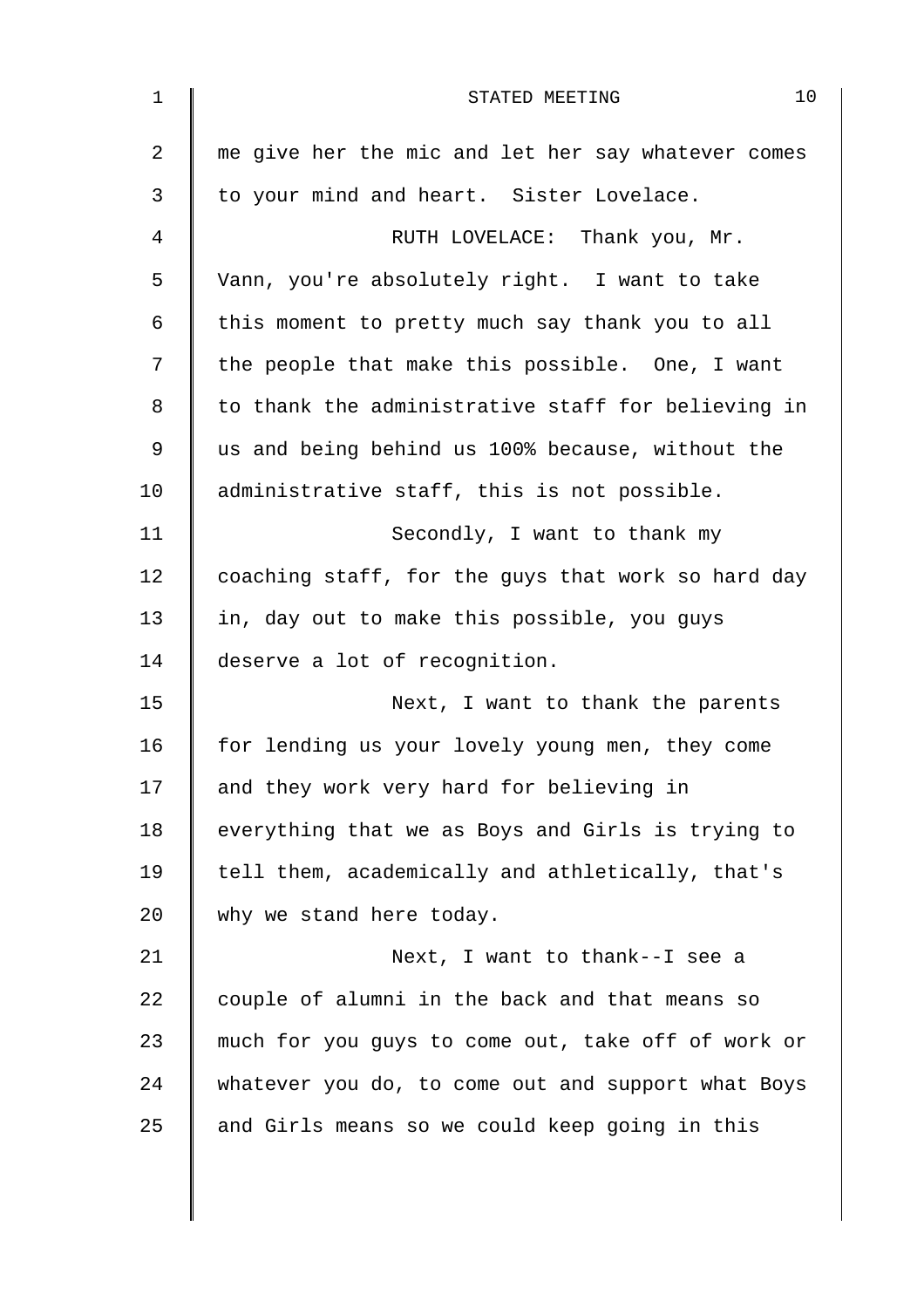| $\mathbf{1}$ | 11<br>STATED MEETING                               |
|--------------|----------------------------------------------------|
| 2            | positive direction.                                |
| 3            | And lastly, I want to thank the                    |
| 4            | players that play for me. You guys know how you    |
| 5            | feel--how I feel about you guys. You guys come     |
| 6            | out and you guys, you lay it on the line, not only |
| 7            | for yourself, for your family, and for the         |
| 8            | coaching staff, but I think more importantly, you  |
| 9            | lay it on the line for the school and Bedford-     |
| 10           | Stuyvesant, and we appreciate that, and we'll      |
| 11           | never, ever forget you, you're special.            |
| 12           | Thank you.                                         |
| 13           | COUNCIL MEMBER VANN: Thank you.                    |
| 14           | [Applause]                                         |
| 15           | SPEAKER QUINN: You know when you                   |
| 16           | have a star in your midst, Coach? When the         |
| 17           | Council Members are like, she looks familiar,      |
| 18           | she's been here before, I recognize that coach.    |
| 19           | So you are now part of the Council family,         |
| 20           | congratulations.                                   |
| 21           | COUNCIL MEMBER VANN: Right, just                   |
| 22           | before the read, I'd like to recognize             |
| 23           | Assemblywoman Annette Robinson could not be here,  |
| 24           | but she sends some citations for each one of the   |
| 25           | members of the basketball and track team. You'll   |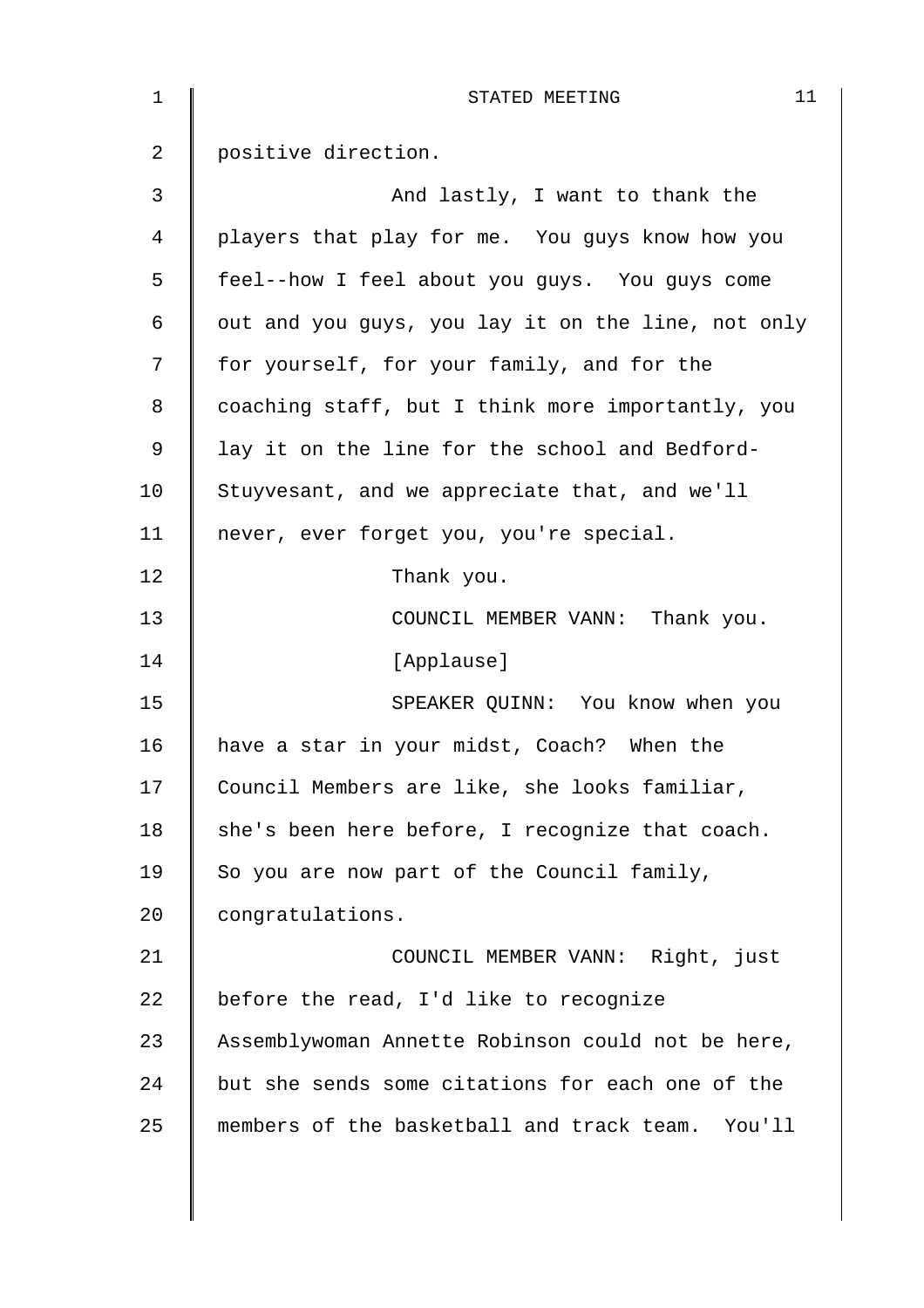| 1          | 12<br>STATED MEETING                               |
|------------|----------------------------------------------------|
| 2          | get them after the ceremony. And Senator [off      |
| 3          | mic] Montgomery's being represented by Ms. Joan    |
| 4          | Eastman, who's here today. And she's also a        |
| 5          | member of the advisory group that's going to       |
| $\epsilon$ | sponsor this community celebration, I think it's   |
| 7          | on June the 7th. And that's a representative of    |
| 8          | Hakeem Jeffries' representative is also here, and- |
| 9          |                                                    |
| 10         | [Off mic]                                          |
| 11         | COUNCIL MEMBER VANN: If Robert was                 |
| 12         | smart, when he was a kid, he'd have went to Boys,  |
| 13         | instead of going to Jackson, no, that's another    |
| 14         | story, that's All right, Clerk, would you read     |
| 15         | the Proc, please?                                  |
| 16         | COUNCIL CLERK: Council, City of                    |
| 17         | New York Proclamation. Excuse me. The Council of   |
| 18         | the City of New York is proud to honor the 2011-   |
| 19         | 2012 Boys and Girls High School Boys Varsity       |
| 20         | Basketball team for winning the 2012 P.S.A.L. AA   |
| 21         | Boys Basketball Championship and scorings a first  |
| 22         | win of the New York State Federation Class AA      |
| 23         | Basketball Championship; and                       |
| 24         | Whereas, Boys and Girls High                       |
| 25         | School, formerly known as Boys High, has a great   |
|            |                                                    |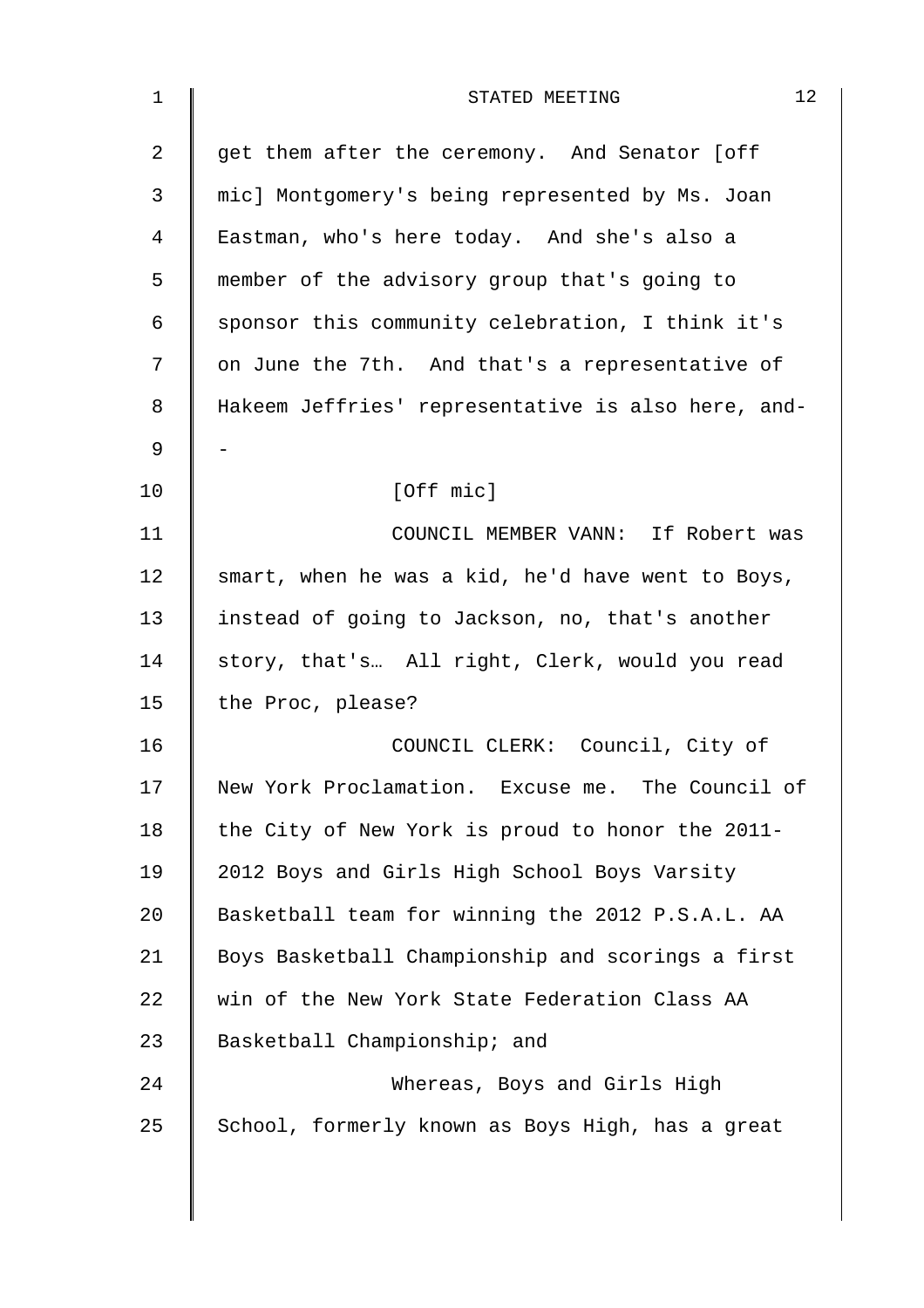| 1              | 13<br>STATED MEETING                               |
|----------------|----------------------------------------------------|
| $\overline{2}$ | legacy of cultural and athletic triumphs,          |
| 3              | including many city championships in basketball;   |
| 4              | and                                                |
| 5              | Whereas, the 2011-2012's Boys                      |
| 6              | Varsity Basketball team includes: Rashad Andrews,  |
| 7              | Joel Angus III, Bryce Jones, Courtney Solomon,     |
| 8              | Dykweil Bryan, Leroy "Truck" Fludd, Nicholas       |
| 9              | Jackson, Dimitri Jarrett, Jamie Killings, Tyliek   |
| 10             | Kimbrough, Juwan Miley, Larry Moore, Wesley Myers, |
| 11             | Shakur Pinder, Marvin Prochet, Khalil Risher, and  |
| 12             | Shaquille Thomas; and                              |
| 13             | Whereas, the Boys Varsity                          |
| 14             | Basketball team has been guided this season by     |
| 15             | Head Coach Ruth Lovelace, Assistant Coach Elmer    |
| 16             | Anderson, Assistant Coach Gene Carroll, Assistant  |
| 17             | Coach Jeff Wiggins, Academic Advisor Kwame         |
| 18             | Asante', Special Assistant Dell Dempsey, as well   |
| 19             | as skills and drills instructors Jamel Austin and  |
| 20             | Matt Formato. It's dedicated managers include,     |
| 21             | Rahking Williams, Olivier Savain, Cheez Ezenekwe,  |
| 22             | and Kristen Marin.                                 |
| 23             | Now, therefore, be it known that                   |
| 24             | the Council of the City of New York proudly honors |
| 25             | the Boys and Girls High School 2011-2012 Boys      |
|                |                                                    |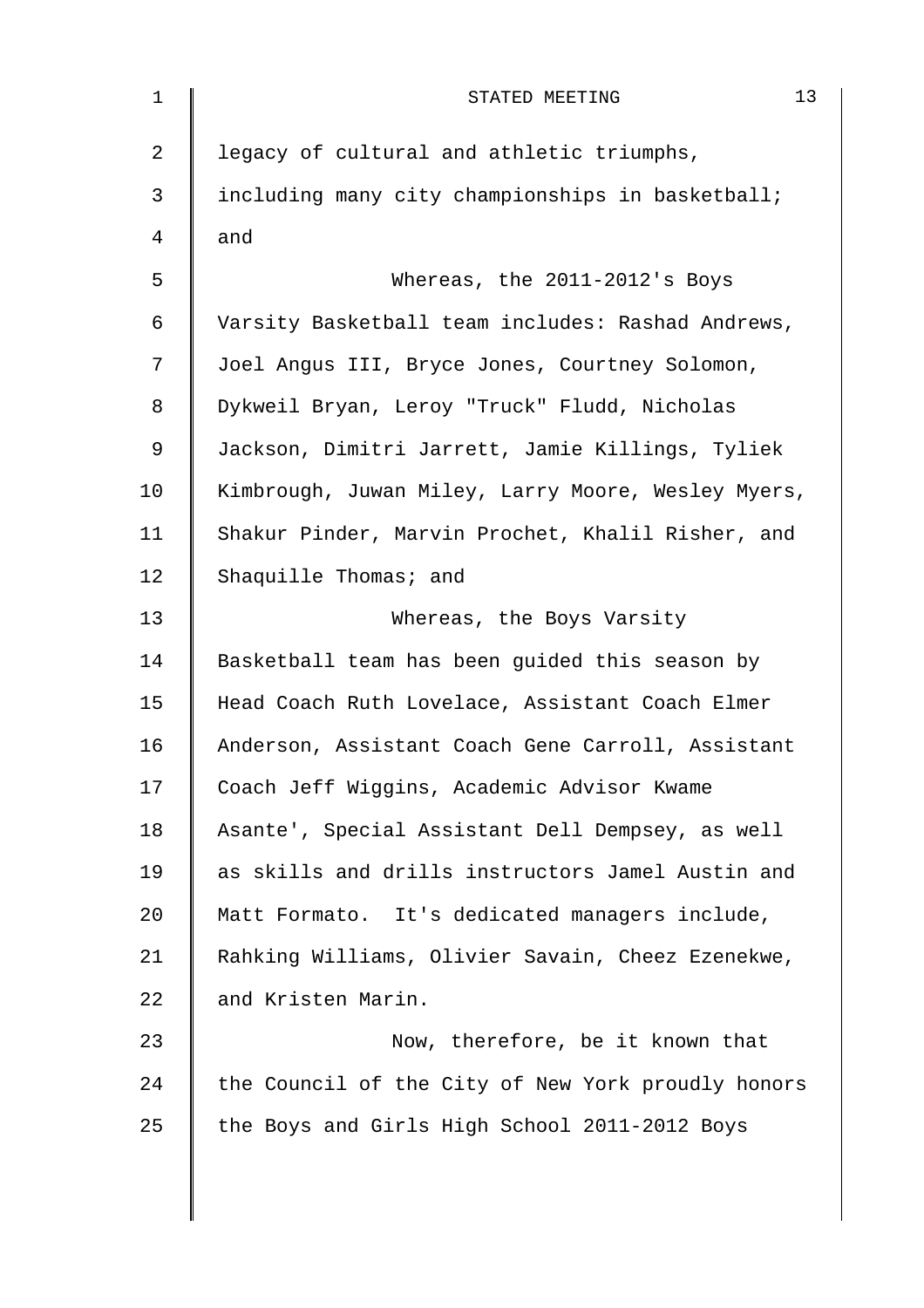| $\mathbf 1$    | 14<br>STATED MEETING                               |
|----------------|----------------------------------------------------|
| $\overline{2}$ | Varsity Basketball game for their outstanding      |
| 3              | achievements in teamwork and congratulates them    |
| $\overline{4}$ | upon winning the P.S.A.L. AA Boys Basketball       |
| 5              | Championship and its first win at the New York     |
| 6              | State Federation Class AA Basketball Championship. |
| 7              | Christine C. Quinn, Speaker for the Entire         |
| 8              | Council; Albert Vann, Council Member 36th          |
| 9              | District, Brooklyn.                                |
| 10             | [Applause]                                         |
| 11             | COUNCIL MEMBER VANN: All right.                    |
| 12             | If you have a word from the principal, Mr. Bernard |
| 13             | Gassaway. Let's hear it for Mr. Gassaway.          |
| 14             | [Applause]                                         |
| 15             | BERNARD GASSAWAY: Okay. Thank                      |
| 16             | you. Good afternoon, everyone. I want to say,      |
| 17             | 1988 is when I started as a teacher at Boys and    |
| 18             | Girls High School--                                |
| 19             | SERGEANT-AT-ARMS: Keep it down,                    |
| 20             | please, keep it down.                              |
| 21             | BERNARD GASSAWAY: --under the                      |
| 22             | leadership of the great, late Frank N. Mickens,    |
| 23             | it's his shoulders that I stand on today as the    |
| 24             | principal of Boys and Girls High School. But back  |
| 25             | in 1988, there was this gentleman who was walking  |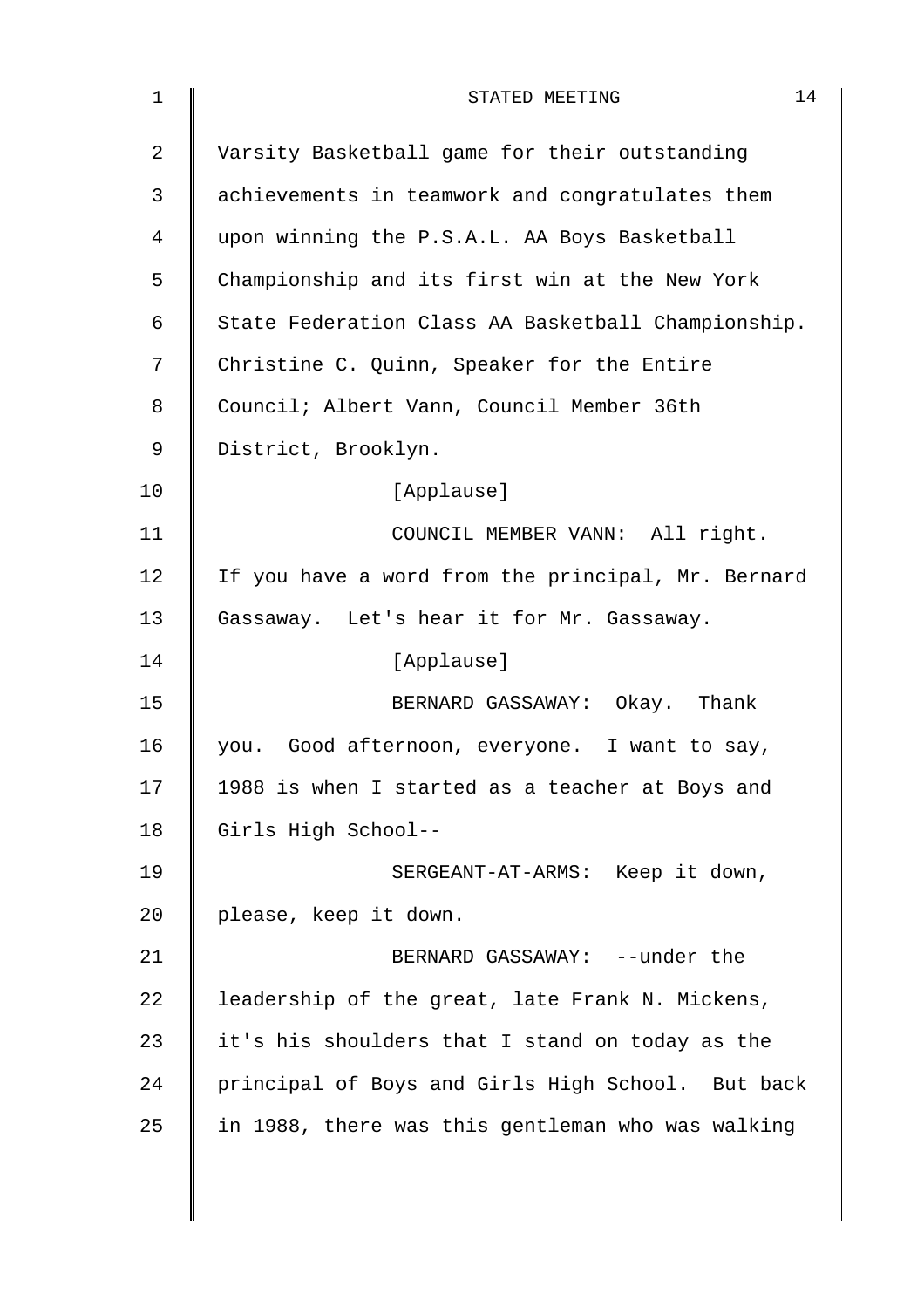| $\mathbf 1$    | 15<br>STATED MEETING                               |
|----------------|----------------------------------------------------|
| $\overline{2}$ | the halls with Frank Mickens and he actually       |
| 3              | stopped by my class as a third year teacher, but   |
| 4              | first year at Boys and Girls High School, and that |
| 5              | was Councilman, at the time Assemblyman, Albert    |
| 6              | Vann. He's been there from the beginning and he    |
| 7              | is the staunchest supporter of education, in my    |
| 8              | book, in the city of New York and especially the   |
| 9              | children and families of Bedford-Stuyvesant, so we |
| 10             | thank you so much for all that you do.             |
| 11             | [Applause]                                         |
| 12             | BERNARD GASSAWAY: A quick, one                     |
| 13             | last quick word, I'm so proud of my young men,     |
| 14             | both the track team, as well as the basketball     |
| 15             | team, because what you see before you are scholar  |
| 16             | athletes. We emphasize scholarship. And I don't    |
| 17             | smile much with them, and they may wonder why,     |
| 18             | because I want them to realize there's a tough,    |
| 19             | tough world out there, particularly for young,     |
| 20             | black, African men. All right? So look at this     |
| 21             | image that you see today and this I want you to    |
| 22             | see our young, black, African men as scholars,     |
| 23             | athlete, and whatever they want to be that's       |
| 24             | positive. So thank you very much.                  |
| 25             | [Applause]                                         |
|                |                                                    |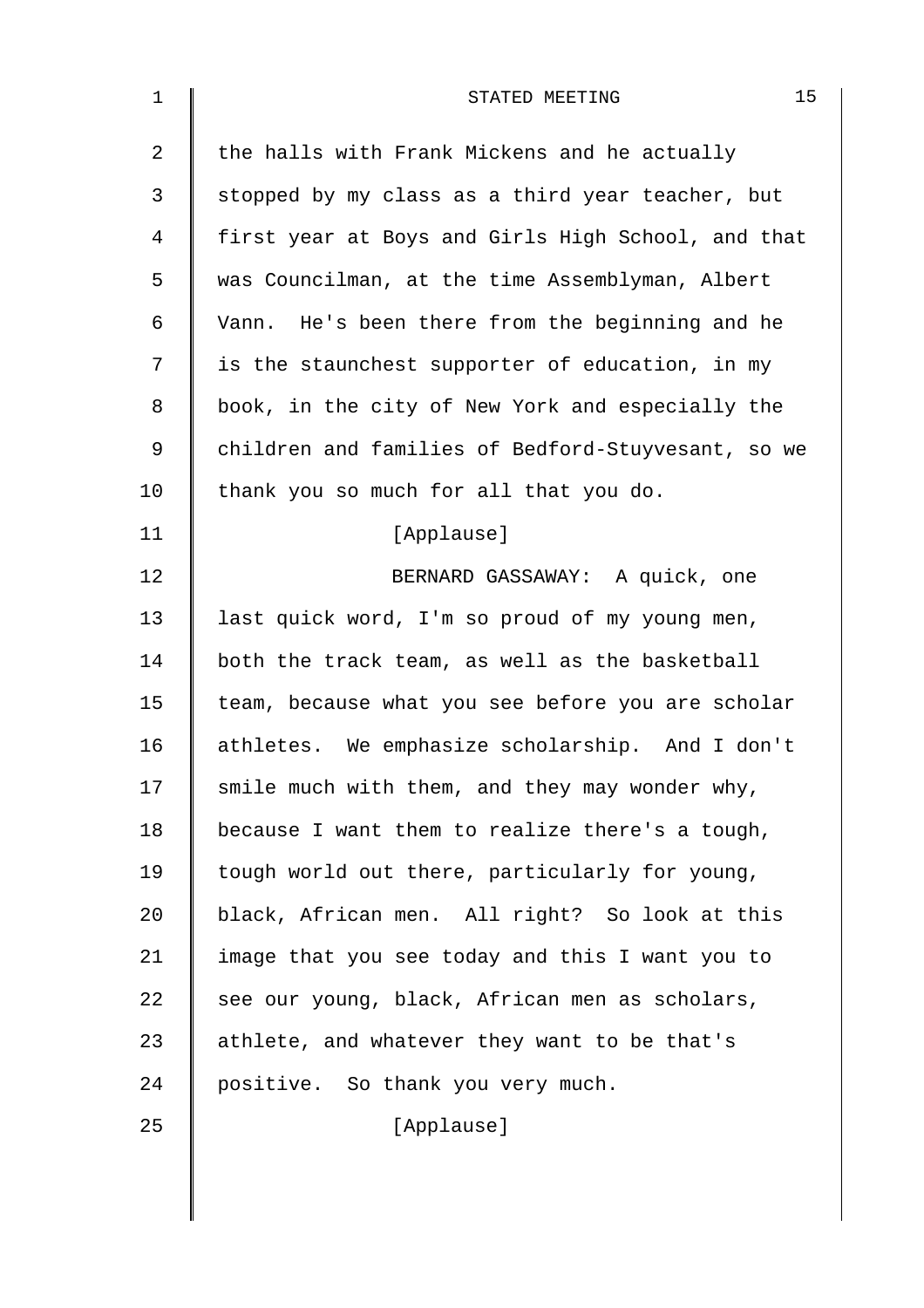| 1              | 16<br>STATED MEETING                               |
|----------------|----------------------------------------------------|
| $\overline{2}$ | COUNCIL MEMBER VANN: I hope all of                 |
| 3              | you know that the chancellor, the Chancellor of    |
| 4              | the Board of Education came by, he was here        |
| 5              | earlier, he took photographs with some of you, he  |
| 6              | couldn't stay, but he wanted you--to congratulate  |
| 7              | all of you for your achievements.                  |
| 8              | SPEAKER QUINN: Thank you very                      |
| 9              | much, Majority Whip Vann, and thank you for        |
| 10             | bringing both of these teams down today so we      |
| 11             | could congratulate you and thank you, coach, for   |
| 12             | bringing them back again. So I'm just going to     |
| 13             | say we'll mark the calendar for next year for you  |
| 14             | guys as well. All right, congratulations, and      |
| 15             | best of luck, all of you are going to college next |
| 16             | year. Congratulations--                            |
| 17             | MALE VOICE: Thank you so much.                     |
| 18             | SPEAKER QUINN: --congratulations.                  |
| 19             | Congratulations, guys.                             |
| 20             | Barron, okay. And then who's after                 |
| 21             | that?                                              |
| 22             | [Pause]                                            |
| 23             | SPEAKER QUINN: The next                            |
| 24             | ceremonial--oh, there he is, okay--is being led by |
| 25             | Council Member Charles Barron. So we just had--    |
|                |                                                    |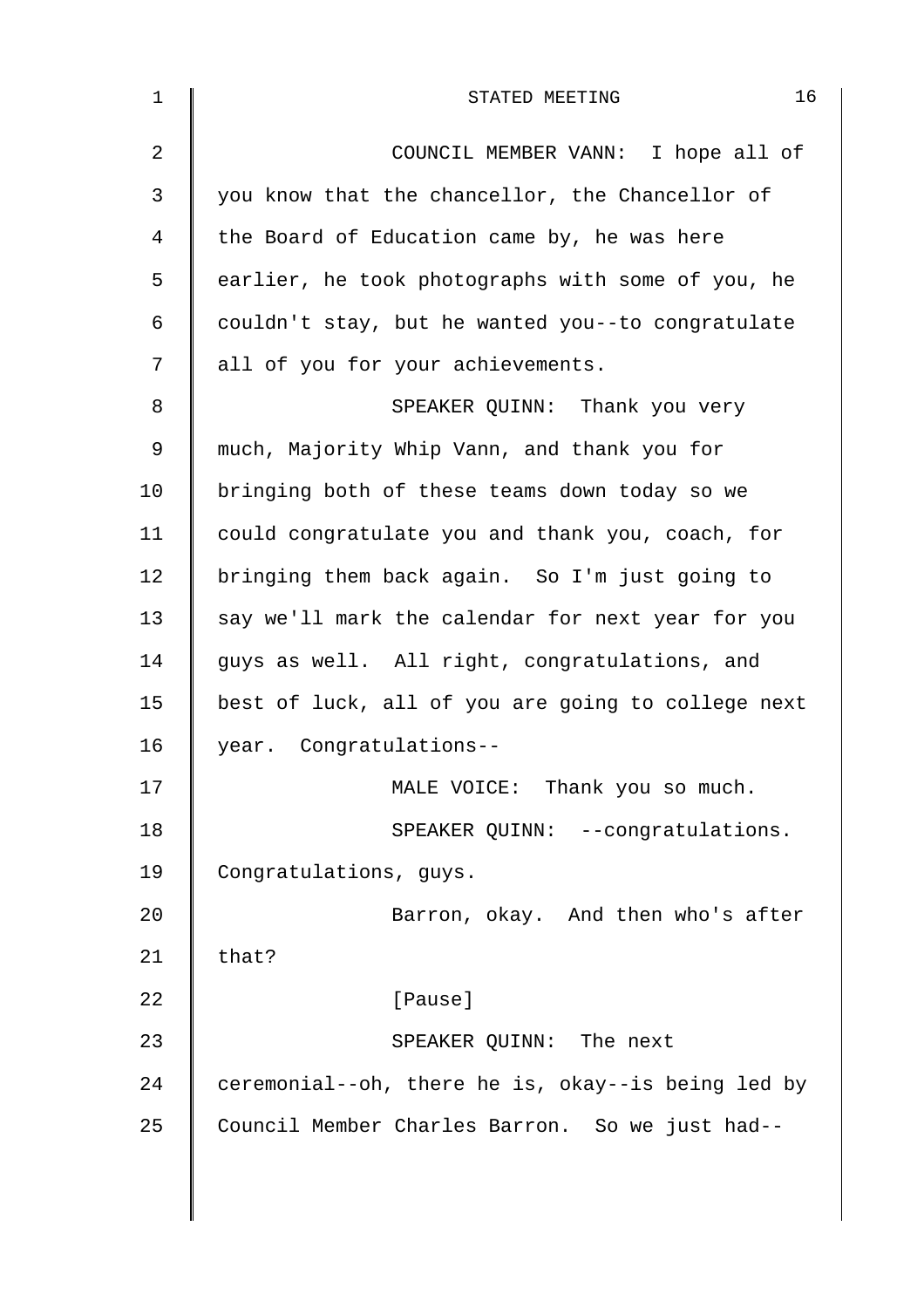| 1              | 17<br>STATED MEETING                             |
|----------------|--------------------------------------------------|
| $\overline{2}$ | SERGEANT-AT-ARMS: Keep it down,                  |
| 3              | please, keep it down.                            |
| 4              | SPEAKER QUINN: Who are we                        |
| 5              | bringing? Oh, the Panthers? And if we could have |
| 6              | the Panthers make their way on up to have the    |
| 7              | ceremonial led by Council Member Charles Barron. |
| 8              | [Pause]                                          |
| 9              | FEMALE VOICE: These the little                   |
| 10             | Panthers that beat up my little children?        |
| 11             | COUNCIL MEMBER BARRON: That's                    |
| 12             | right.                                           |
| 13             | [Pause]                                          |
| 14             | SPEAKER QUINN: Look at that,                     |
| 15             | they're so cute. How are you? Guys, come over    |
| 16             | here next--                                      |
| 17             | [Off mic]                                        |
| 18             | FEMALE VOICE: Come on, come on,                  |
| 19             | babies.                                          |
| 20             | MALE VOICE: How appropriate.                     |
| 21             | COUNCIL MEMBER BARRON: Right, most               |
| 22             | appropriate.                                     |
| 23             | SPEAKER QUINN: Turn around there,                |
| 24             | buddy, turn around. Turn around.                 |
| 25             | COUNCIL MEMBER JAMES: No, no,                    |
|                |                                                  |
|                |                                                  |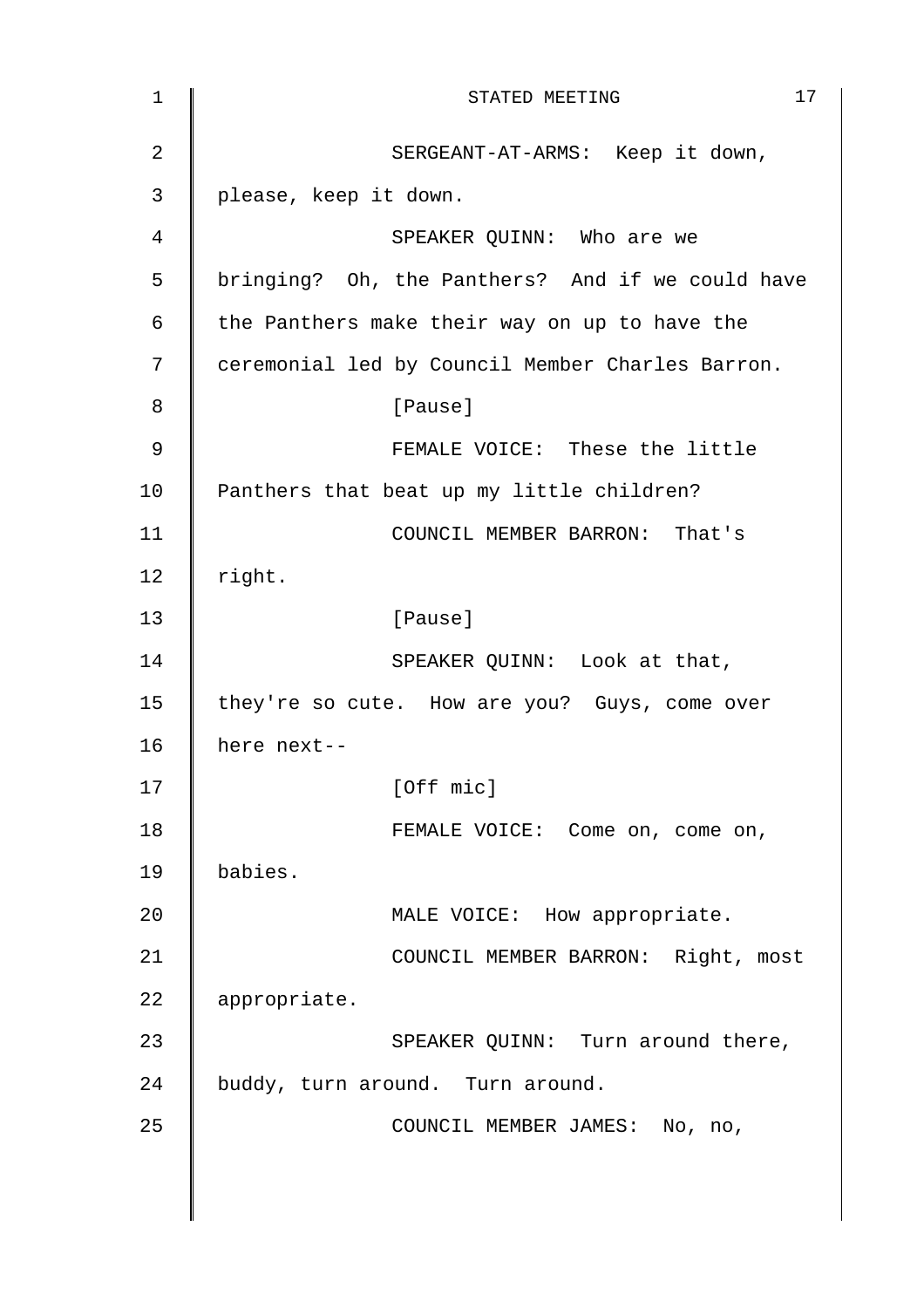| 1  | 18<br>STATED MEETING                               |
|----|----------------------------------------------------|
| 2  | sweetie, you go up front. She's a star. I want     |
| 3  | her up front, okay, right there.                   |
| 4  | [crosstalk]                                        |
| 5  | COUNCIL MEMBER JAMES: Okay. Good                   |
| 6  | boy.                                               |
| 7  | COUNCIL MEMBER BARRON: We're                       |
| 8  | waiting for you. Ladies and gentlemen, may I have  |
| 9  | your attention, please?                            |
| 10 | SERGEANT-AT-ARMS: Quiet, please.                   |
| 11 | COUNCIL MEMBER BARRON: I want you                  |
| 12 | to know that you are looking at the Super Bowl New |
| 13 | York City Super Bowl Champions.                    |
| 14 | [Applause]                                         |
| 15 | COUNCIL MEMBER BARRON: Super Bowl                  |
| 16 | Champions, the Junior Mites and they went to       |
| 17 | Florida for the national championship and, guess   |
| 18 | what, they won that too.                           |
| 19 | [Applause]                                         |
| 20 | COUNCIL MEMBER BARRON: So I told                   |
| 21 | Council Member Al Vann that Boys and Girls High    |
| 22 | School beat Thomas Jefferson in the final, but the |
| 23 | Junior Mites are coming after you all. Beware of   |
| 24 | the Junior Mites. But we are so proud of all of    |
| 25 | them, and they're very good students in school--   |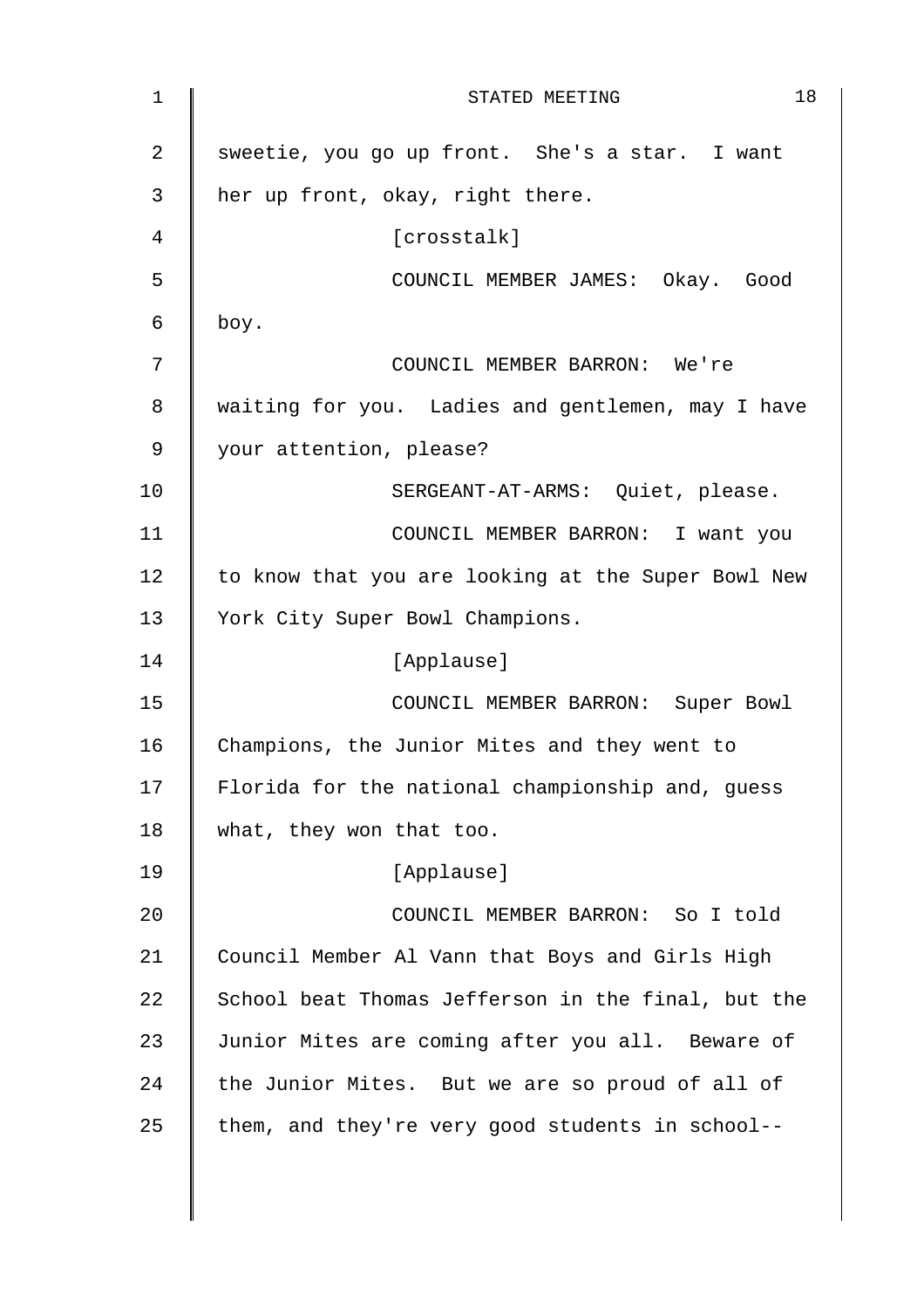| $\mathbf 1$    | 19<br>STATED MEETING                               |
|----------------|----------------------------------------------------|
| $\overline{a}$ | give them a big hand clap for their academics.     |
| 3              | [Applause]                                         |
| 4              | COUNCIL MEMBER BARRON: They have                   |
| 5              | built character and we're doing all of this in the |
| 6              | name of Sammy Jackson. Sammy Jackson, who is no    |
| 7              | longer with us, passed on. When I first came into  |
| 8              | the City Council, Sammy Jackson was building this  |
| 9              | organization, they have several teams that made    |
| 10             | the playoffs and they have some undefeated teams   |
| 11             | in different divisions, but we're very proud today |
| 12             | of the Junior Mites who are the New York City      |
| 13             | Super Bowl Champions and the national champions    |
| 14             | and from Florida. And we want their coach--should  |
| 15             | we have her speak first and then--Coach Jeri,      |
| 16             | everybody give Coach Jeri a big hand clap.         |
| 17             | [Applause]                                         |
| 18             | COUNCIL MEMBER BARRON: So we have                  |
| 19             | a sister coach too, Al, where's Al?                |
| 20             | COUNCIL MEMBER VANN: Yeah, right                   |
| 21             | here.                                              |
| 22             | COUNCIL MEMBER BARRON: Oh, there                   |
| 23             | he is. We got Coach Jeri.                          |
| 24             | COACH JERI: Good afternoon,                        |
| 25             | everybody.                                         |
|                |                                                    |
|                |                                                    |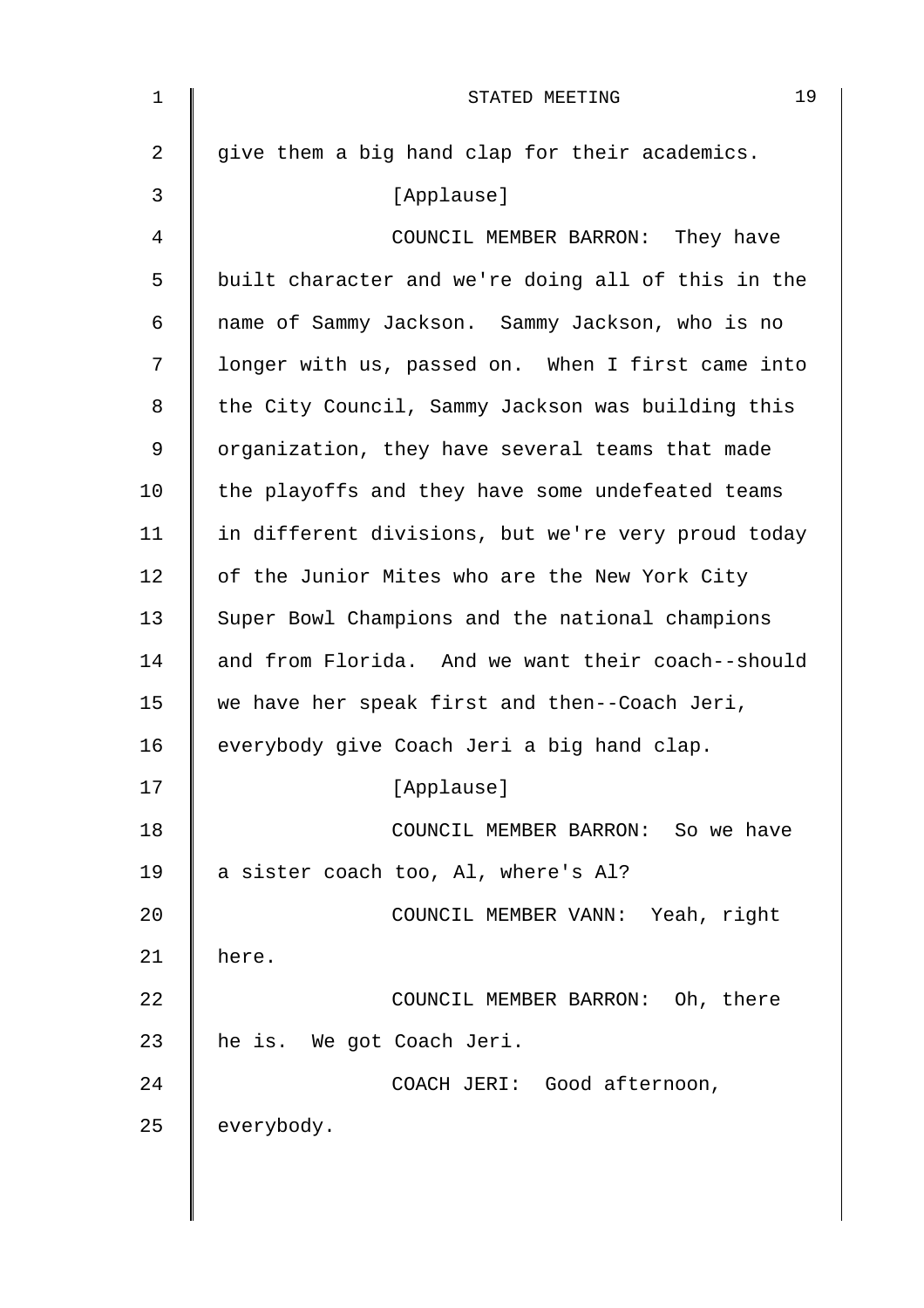| 1  | 20<br>STATED MEETING                             |
|----|--------------------------------------------------|
| 2  | SERGEANT-AT-ARMS: Quiet, please.                 |
| 3  | COACH JERI: I just want to say                   |
| 4  | congratulations to the Junior Mites of 2011, you |
| 5  | all did a extraordinary job, I am very proud of  |
| 6  | you all. And I thank the coaching staff, Coach   |
| 7  | Harry, Coach Mike, Coach Dre, you should be up   |
| 8  | here, not out there taking pictures. Come up,    |
| 9  | Coach Dre, you got to come up, got to come up.   |
| 10 | [background noise]                               |
| 11 | SPEAKER QUINN: --their cameras,                  |
| 12 | they'll take pictures for you.                   |
| 13 | COACH HARRY: He's shy.                           |
| 14 | COACH JERI: Okay. Yes, that's                    |
| 15 | Coach Dre, he helped us out throughout our 2011  |
| 16 | season. And, of course, my parents. Thank you    |
| 17 | all to the dedicated parents--                   |
| 18 | COACH HARRY: Thank you, parents.                 |
| 19 | COACH JERI: --and the parents that               |
| 20 | took their time out today to come out and make   |
| 21 | this all possible. Coach Harry, now if you would |
| 22 | like to say something.                           |
| 23 | COACH HARRY: Hello, I'm Coach                    |
| 24 | Harry, Brooklyn Panthers, national champions,    |
| 25 | Super Bowl Champions. And I just would like to   |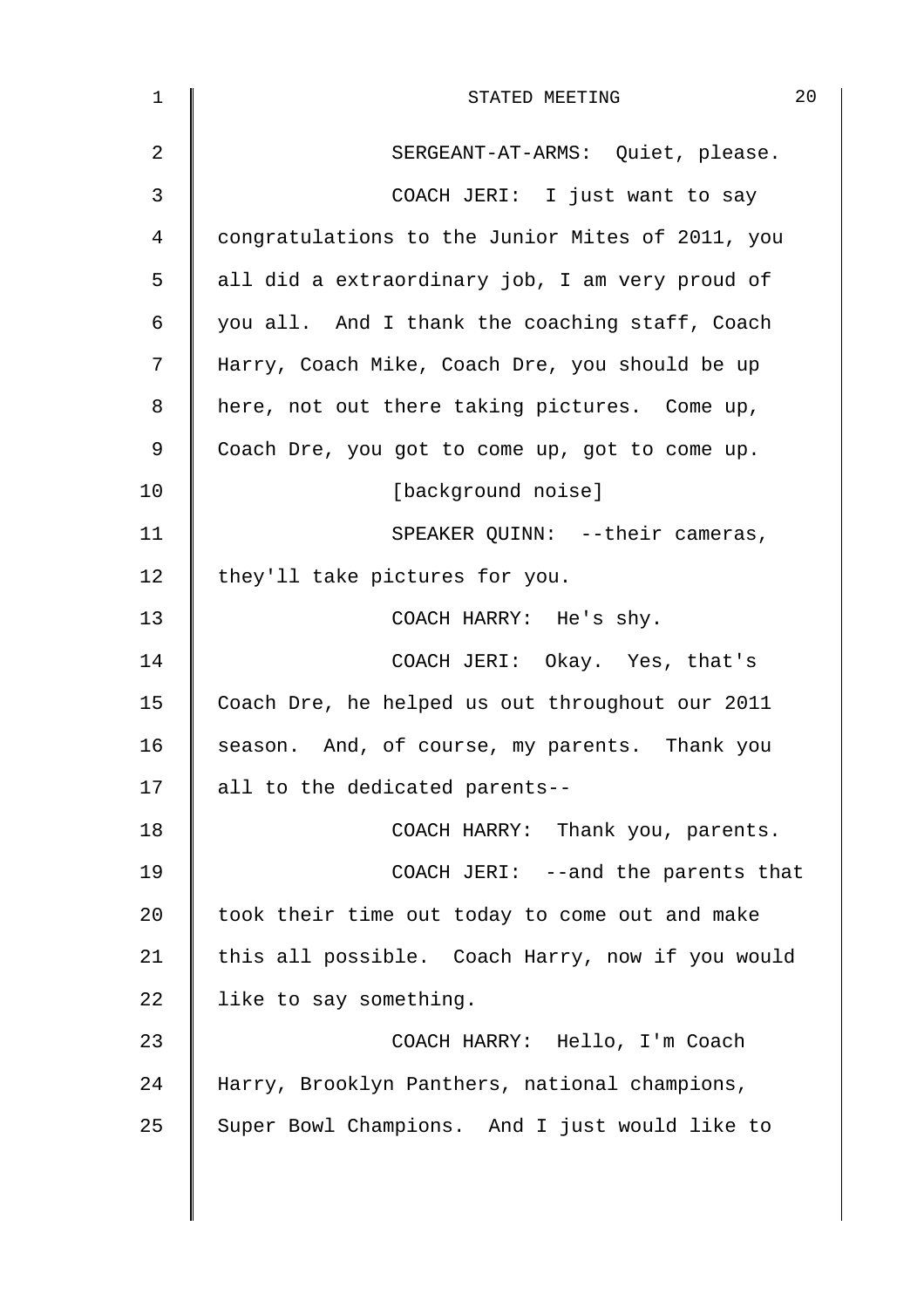| $\mathbf 1$    | 21<br>STATED MEETING                                 |
|----------------|------------------------------------------------------|
| $\overline{2}$ | say that we will back next year, back up here        |
| 3              | doing the same thing. And thank you parents, but     |
| $\overline{4}$ | most of all, I have to thank these little young      |
| 5              | men down here, all these guys, I wish I could say    |
| 6              | all their names, but we're just going to call them   |
| 7              | champions 'cause that's what they are.               |
| 8              | COUNCIL MEMBER BARRON: That's                        |
| 9              | right.                                               |
| 10             | COACH HARRY: We're from East New                     |
| 11             | York, and we say it out loud, and we're proud of     |
| 12             | it. So once again, thank everybody for coming        |
| 13             | out, witnessing our Junior Mites here and we work    |
| 14             | hard, they put in a lot of work, and this is the     |
| 15             | end result right here, this is the end result.       |
| 16             | We'll be competing again. And I just want to         |
| 17             | thank everybody, thank you so much, press, thank     |
| 18             | you.                                                 |
| 19             | Chair leader, coach, thank you.                      |
| 20             | And, Mr. Barron, most of all, thank you also,        |
| 21             | appreciate it.                                       |
| 22             | [Applause]                                           |
| 23             | COUNCIL MEMBER BARRON: Thank you                     |
| 24             | very much. And I just want the record to read I      |
| 25             | had nothing to do with the naming of the team.<br>I. |
|                |                                                      |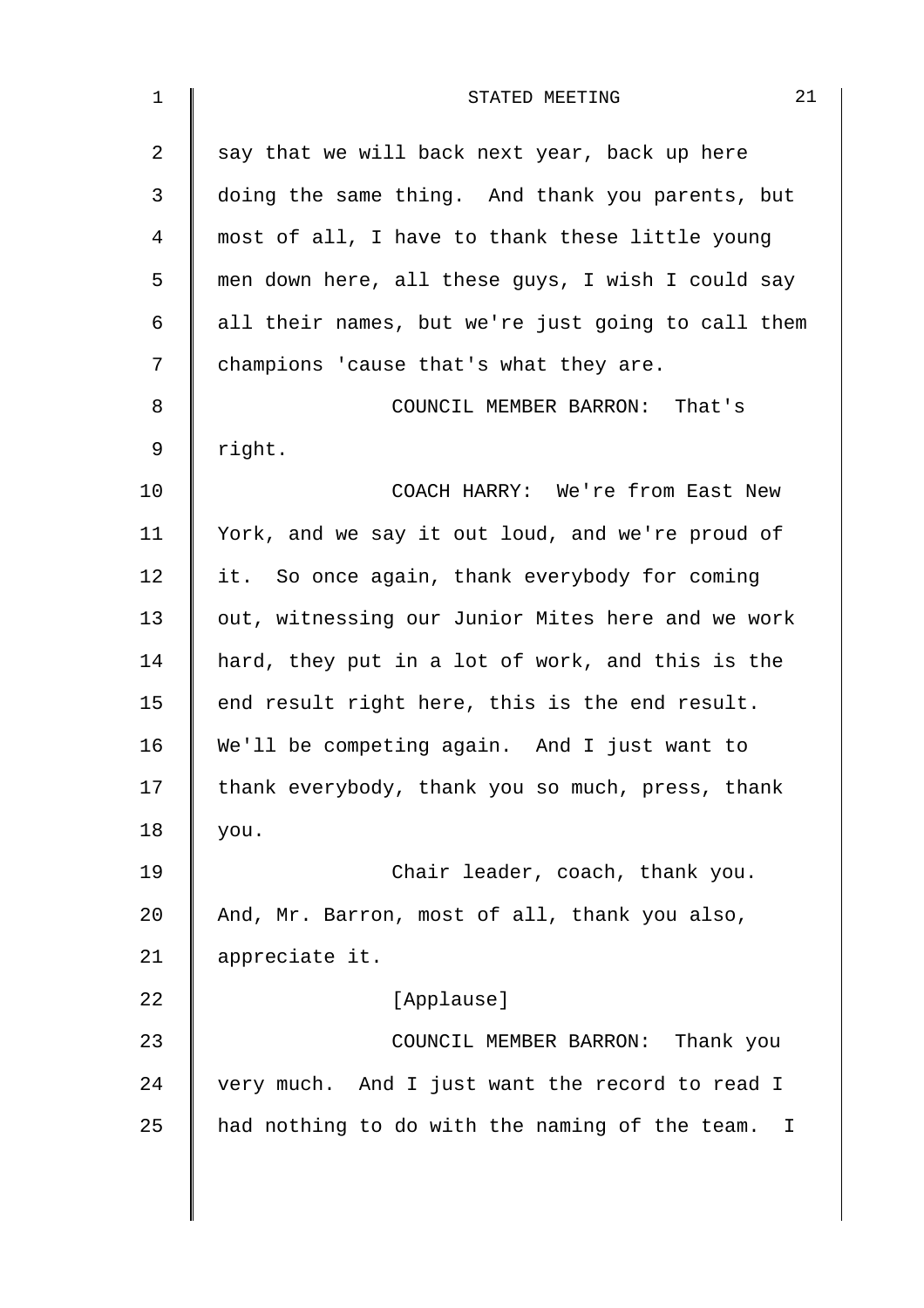| $\mathbf 1$ | 22<br>STATED MEETING                               |
|-------------|----------------------------------------------------|
| 2           | just want you all to know that they had the name,  |
| 3           | they had the Panther name before I met them, I     |
| 4           | just want to let you know that.                    |
| 5           | [Off mic]                                          |
| 6           | COUNCIL MEMBER BARRON: There you                   |
| 7           | go. Could you read the Proclamation?               |
| 8           | COUNCIL CLERK: Council, City of                    |
| 9           | New York Proclamation. Charles Barron, Council     |
| 10          | Member of the 42nd District, is proud to honor the |
| 11          | Brooklyn Panthers football team for their          |
| 12          | outstanding teamwork and for their recent          |
| 13          | victories at championship games in both New York   |
| 14          | City and Orlando; and                              |
| 15          | Whereas, in 1995, the late Sammy                   |
| 16          | Jackson, the founder and Director of East New York |
| 17          | Kidspower envisioned the New York City football    |
| 18          | team for young people ages 5 to 16, and within two |
| 19          | years, the Brooklyn Panthers football team was     |
| 20          | officially born. Geraldine Lawrence, the           |
| 21          | organization's vice president, developed the       |
| 22          | cheerleader's division, the Brooklyn Lady          |
| 23          | Panthers. Since then, the Brooklyn Panthers have   |
| 24          | created an impressive legacy; and                  |
| 25          | Whereas, today, more than 175                      |
|             |                                                    |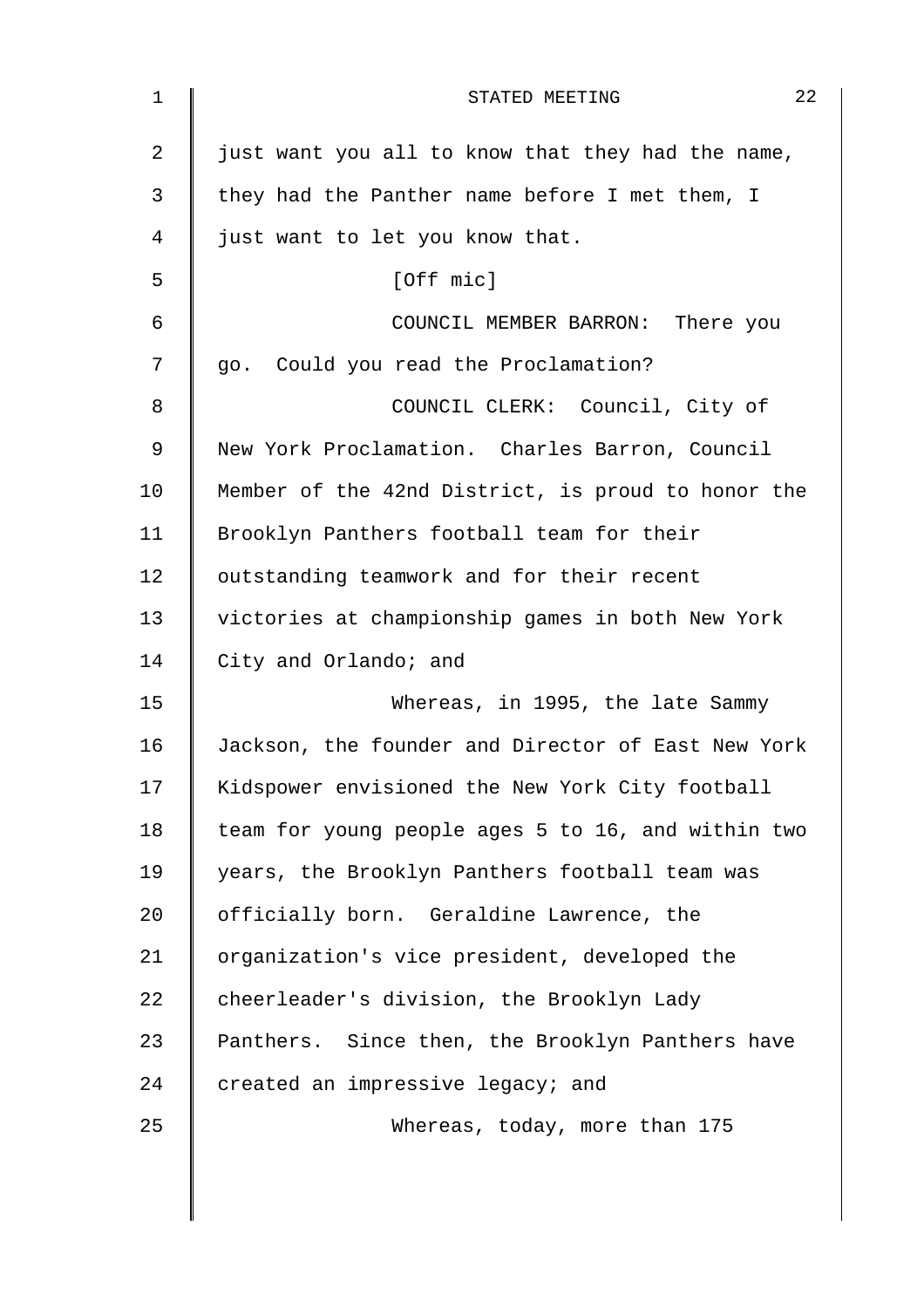| children participate in the Brooklyn Panthers      |
|----------------------------------------------------|
| program and each year the program continues to     |
| grow. Education and academics are required to      |
| join and must be maintained to remain in the       |
| program; and                                       |
| Whereas, since 2009, the Brooklyn                  |
| Panthers have truly lived up to the team motto:    |
| Respect all, fear none. Two teams won the New      |
| York City Super Bowl Championship in the Mighty    |
| Mite Division and the Junior Pee Wee Division. In  |
| 2012, six teams made it to the playoffs and two    |
| made it to the second round; and                   |
| Whereas, in 2011, the Junior Mite                  |
| Division was undefeated, winning all eight games   |
| for the season; and                                |
| Whereas, after becoming the 2011                   |
| Super Bowl Championship winners in New York City,  |
| the Junior Mites went to Orlando, Florida, to      |
| compete in the nationals. There, they won the      |
| second round of the championship; and              |
| Whereas, we commend all of the                     |
| participants of the Brooklyn Panthers for their    |
| enthusiastic teamwork and dedication, the physical |
| fitness, strong academic foundation, and tireless  |
|                                                    |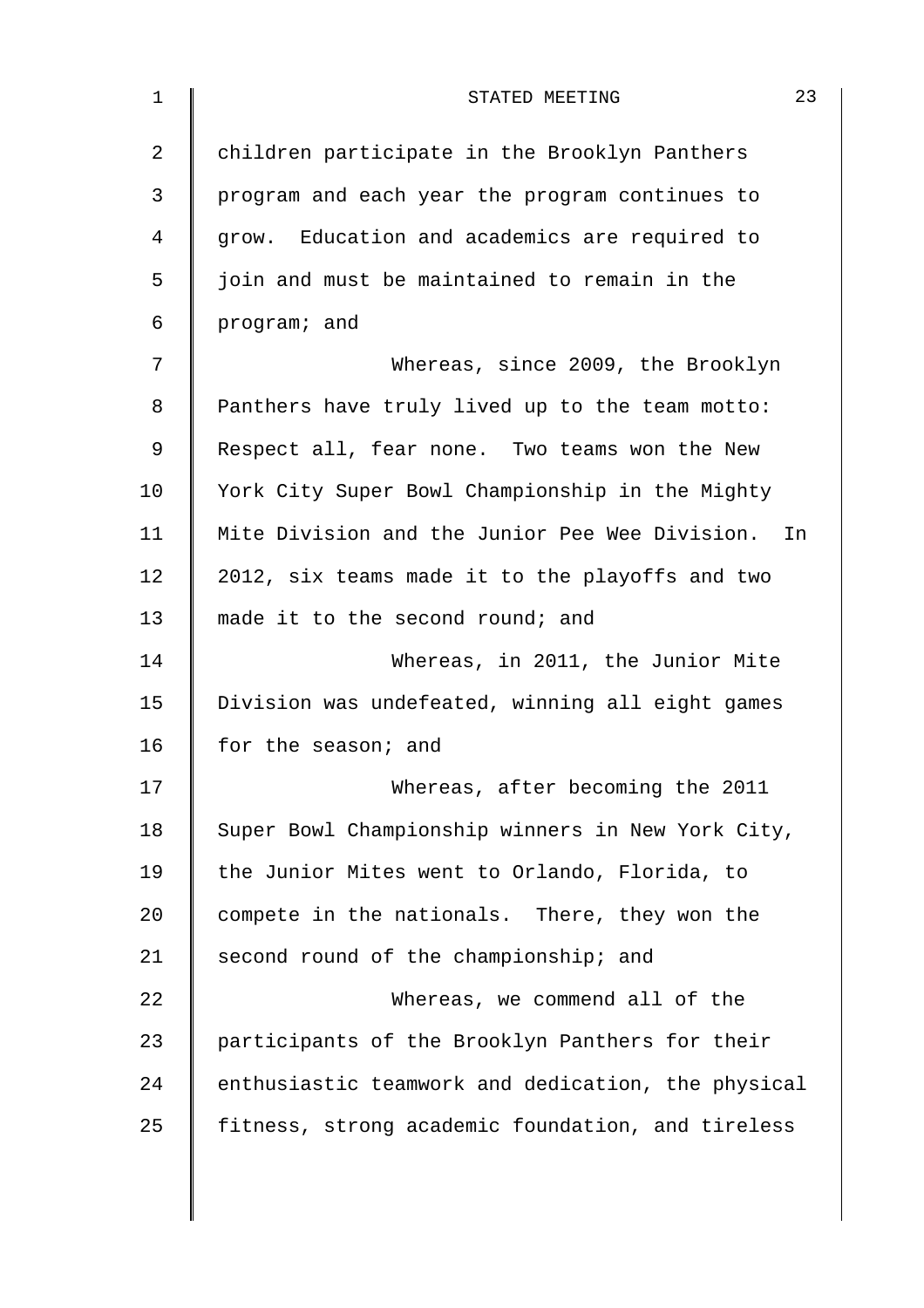| $\mathbf 1$    | 24<br>STATED MEETING                               |
|----------------|----------------------------------------------------|
| $\overline{2}$ | commitment that have made them such effective      |
| 3              | athletes in their youth will continue to serve     |
| 4              | them well as they become the strong adult leaders  |
| 5              | of tomorrow.                                       |
| 6              | Now, therefore, be it known that                   |
| 7              | Charles Barron, Council Member of the 42nd         |
| 8              | District, honors and congratulates the Brooklyn    |
| 9              | Panthers football team upon winning championships  |
| 10             | in both New York City and in Orlando.              |
| 11             | Charles Barron, Council Member,                    |
| 12             | 42nd District, Brooklyn.                           |
| 13             | COUNCIL MEMBER BARRON:                             |
| 14             | Congratulations, and we do all this and we say     |
| 15             | long live the spirit of Sammy Jackson.             |
| 16             | COUNCIL MEMBER JAMES: Yes.                         |
| 17             | COUNCIL MEMBER BARRON: Sammy, we                   |
| 18             | know you watching on us and we appreciate all that |
| 19             | you've done.                                       |
| 20             | SPEAKER QUINN: You, sir?                           |
| 21             | MALE VOICE 1: Yeah, start it off.                  |
| 22             | SPEAKER QUINN: Yeah, say it to the                 |
| 23             | mic, young man.                                    |
| 24             | MALE VOICE 1: Panthers boys sweat.                 |
| 25             | MALE VOICE 2: Panther boys sweat.                  |
|                |                                                    |
|                |                                                    |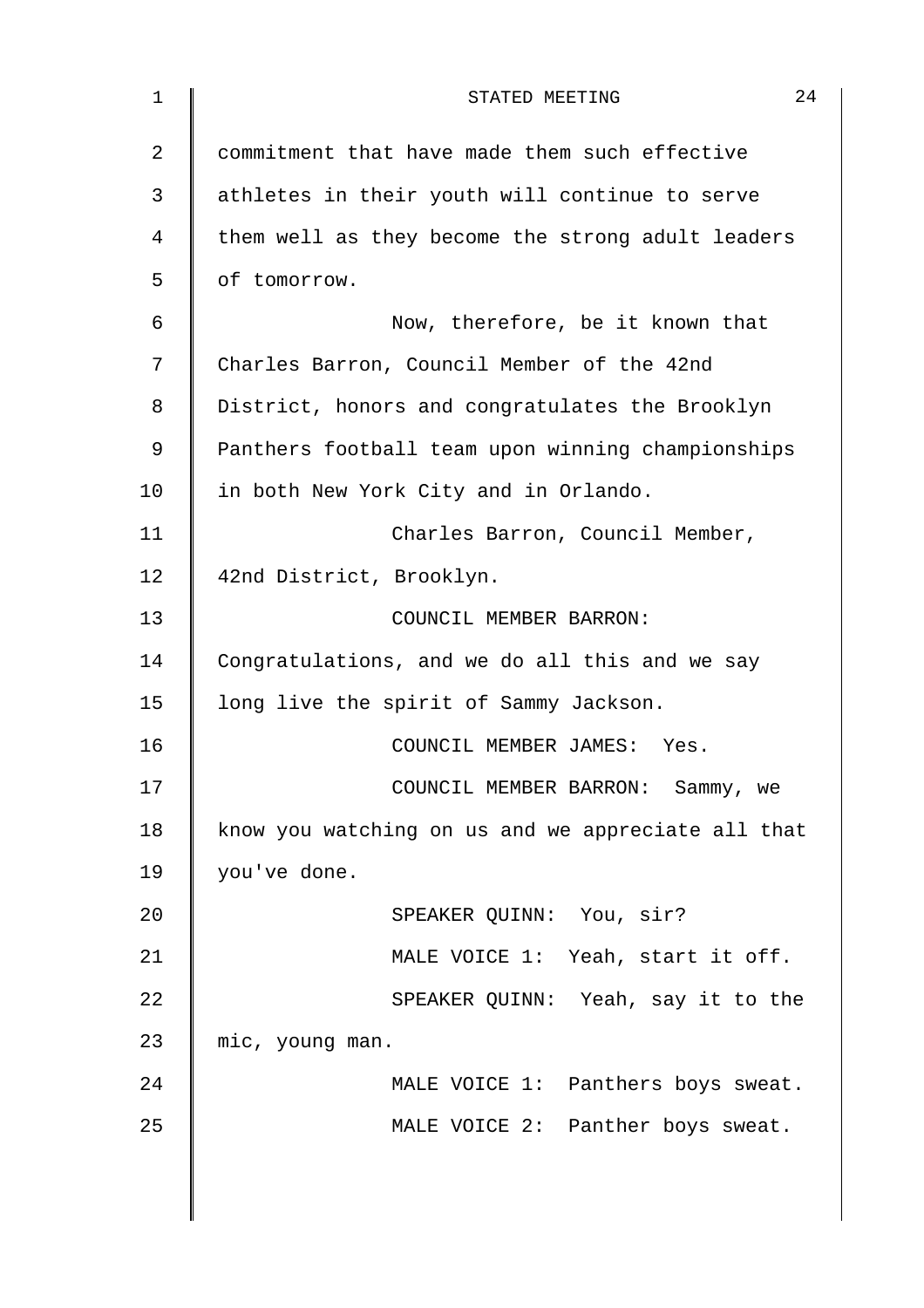| $\mathbf 1$ | 25<br>STATED MEETING                              |
|-------------|---------------------------------------------------|
| 2           | Panther boys sweat. Panther boys sweat. Boys      |
| 3           | sweat. Panther boys sweat. Panther boys sweat.    |
| 4           | Panther boys sweat.                               |
| 5           | [Applause]                                        |
| 6           | SPEAKER QUINN: Congratulations,                   |
| 7           | guys, thank you very much. All right.             |
| 8           | [Off mic]                                         |
| 9           | SPEAKER QUINN: All right, we're                   |
| 10          | going to call up one more ceremonial, so we could |
| 11          | ask the Panthers to go back to their seats,       |
| 12          | thanks, guys. And our last ceremonial is led by   |
| 13          | Council Member Tish James and James, so there's   |
| 14          | Council Member Sanders and it is in recognition-- |
| 15          | shh--of two outstanding New York City Sanitation  |
| 16          | workers. And are those sanitation workers with    |
| 17          | us? If they and their friends and family could    |
| 18          | make their way up. All right, I'm going to turn   |
| 19          | the mic over to Tish and James.                   |
| 20          | COUNCIL MEMBER JAMES: Thank you.                  |
| 21          | How are you? Congratulations.                     |
| 22          | MALE VOICE: Thank you very, very                  |
| 23          | much.                                             |
| 24          | CHAIRPERSON JAMES: And how do you                 |
| 25          | pronounce your last name?                         |
|             |                                                   |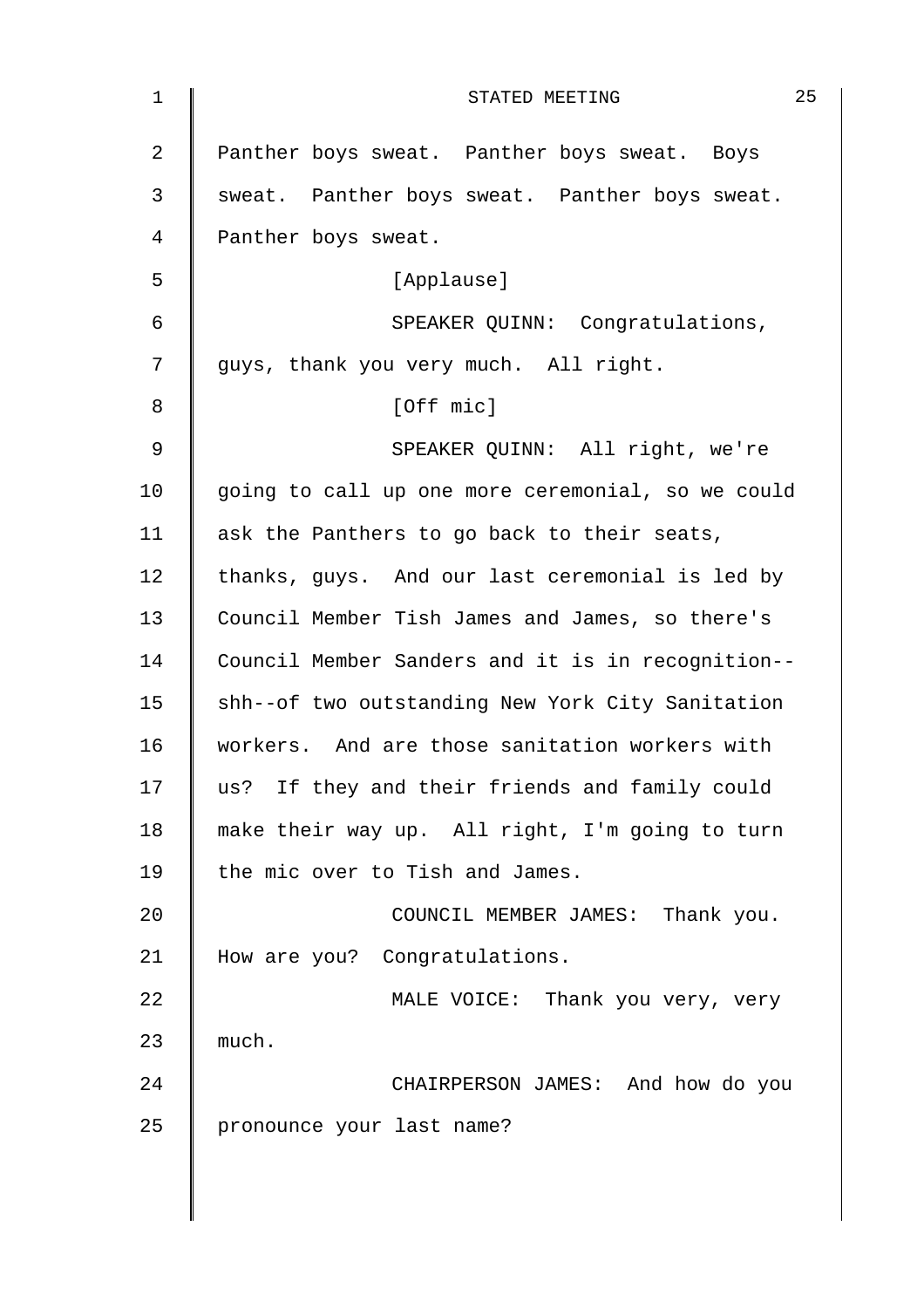| $\mathbf 1$    | 26<br>STATED MEETING                             |
|----------------|--------------------------------------------------|
| $\overline{2}$ | MR. SEMI NKOZI: Semi Nkozi.                      |
| 3              | CHAIRPERSON JAMES: Thank you. So                 |
| $\overline{4}$ | both Joe Maneggio and Mr. Semi Nkozi are today   |
| 5              | being awarded this proclamation--                |
| 6              | SPEAKER QUINN: Sorry, shh.                       |
| 7              | SERGEANT-AT-ARMS: Keep it down,                  |
| 8              | please.                                          |
| $\mathsf 9$    | SPEAKER QUINN: These are our final               |
| 10             | ceremonial of the day, but a very important one, |
| 11             | SO                                               |
| 12             | COUNCIL MEMBER JAMES: Thank you,                 |
| 13             | Madam Speaker.                                   |
| 14             | SPEAKER QUINN: Thank you.                        |
| 15             | COUNCIL MEMBER JAMES: So both                    |
| 16             | today Mr. Joe Maneggio and Mr. Semi Nkozi, are   |
| 17             | today being awarded this proclamation for their  |
| 18             | bravery shown in their efforts--                 |
| 19             | SERGEANT-AT-ARMS: Ouiet back                     |
| 20             | there, please. Keep it down.                     |
| 21             | COUNCIL MEMBER JAMES: They're                    |
| 22             | being honored today for their bravery shown in   |
| 23             | their efforts to a family of four children and   |
| 24             | their mother as they saved them from a burning   |
| 25             | home in Queens.                                  |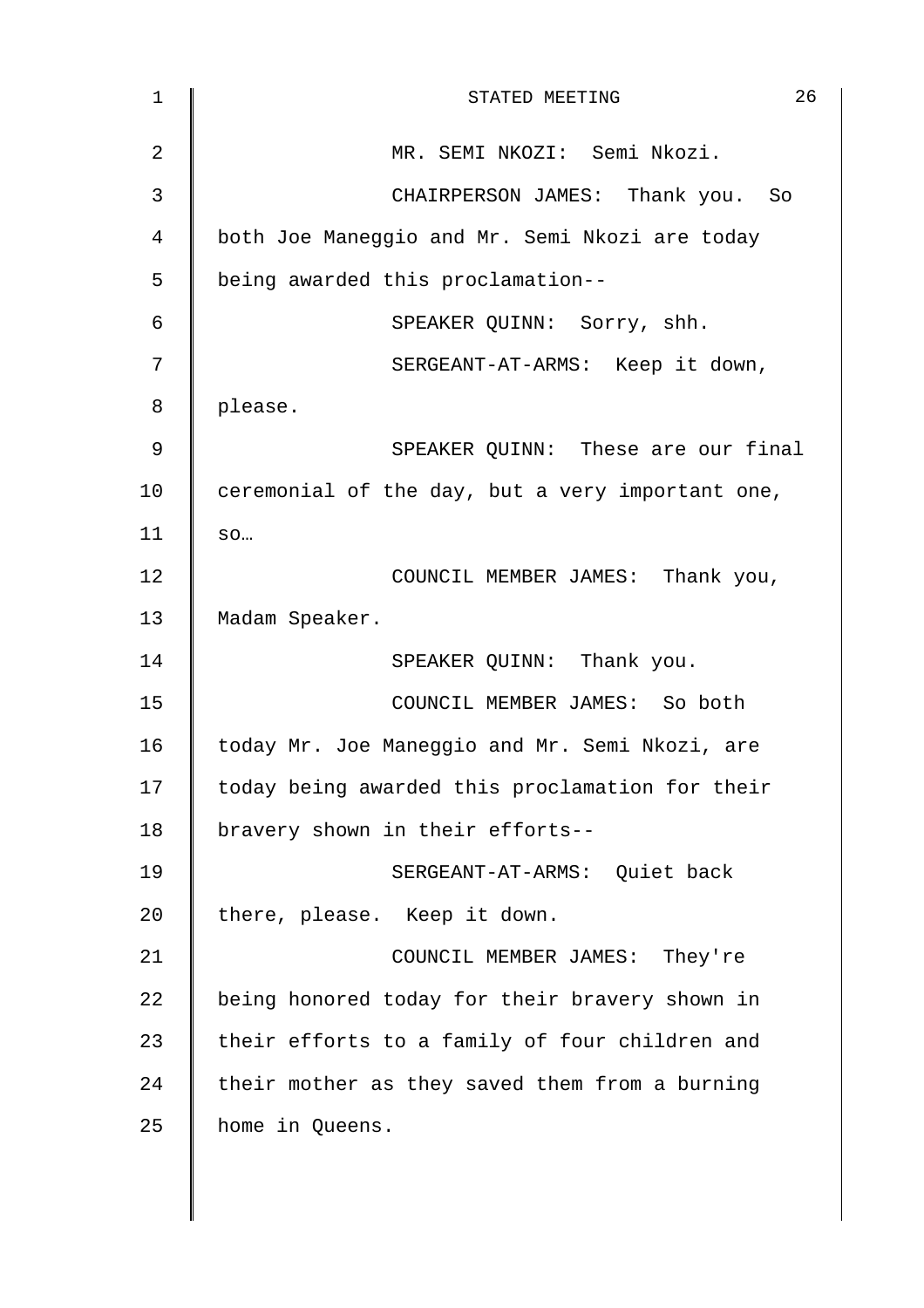| $\mathbf{1}$ | 27<br>STATED MEETING                               |
|--------------|----------------------------------------------------|
| 2            | Both men who worked for the                        |
| 3            | Department of Sanitation saw the smoke and flames  |
| 4            | coming from the house and instantly made their way |
| 5            | to the burning residence. Both men spotted the     |
| 6            | fire, contacted 9-1-1 and ran to the house where   |
| 7            | children were already on the lower roof. With no   |
| 8            | way of escape and with no consideration for their  |
| $\mathsf 9$  | own safety, both men were in the right place at    |
| 10           | the right time to be able to offer their           |
| 11           | assistance in having each of the victims leap from |
| 12           | the roof right into their arms and into safety,    |
| 13           | and away from the inferno.                         |
| 14           | Had it not been for these two men--                |
| 15           | let me just say that again--had it not been for    |
| 16           | the bravery of these two men, members of the       |
| 17           | Department of Sanitation, the consequences may     |
| 18           | have been much more dire. It is amazing to see     |
| 19           | the courage and bravery that has been exemplified  |
| 20           | through these individuals. Both of them are an     |
| 21           | example of what each of us are all capable of      |
| 22           | doing when being put in such distressing and       |
| 23           | essentially quick decision-making situations.      |
| 24           | I am honoring them today because                   |
| 25           | they thought about others before they thought      |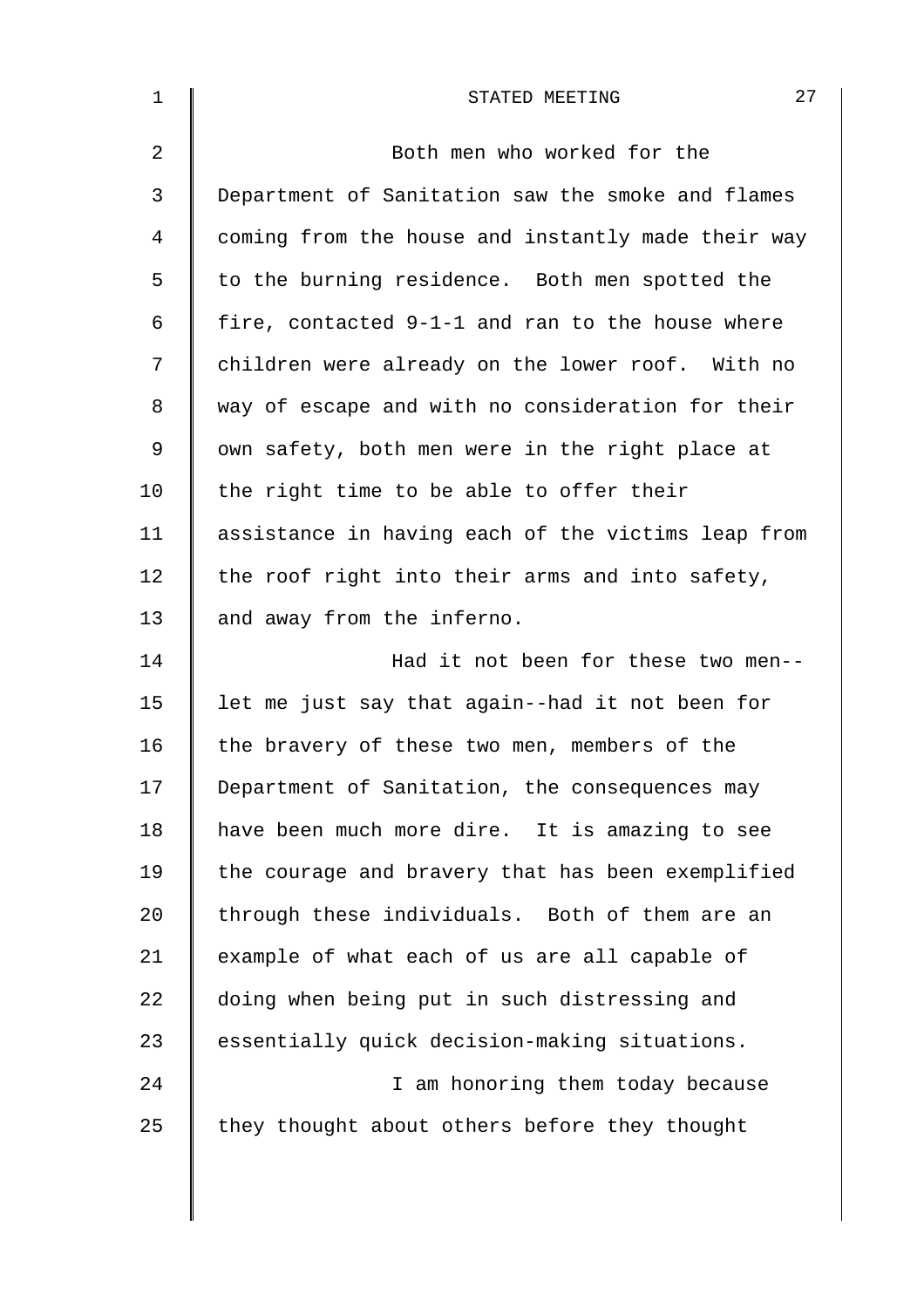| $\mathbf 1$ | 28<br>STATED MEETING                               |  |  |  |  |  |  |  |
|-------------|----------------------------------------------------|--|--|--|--|--|--|--|
| 2           | about themselves and because all of us, all of us, |  |  |  |  |  |  |  |
| 3           | in that moment, the question is what would you     |  |  |  |  |  |  |  |
| 4           | have done. Would you have acted like John          |  |  |  |  |  |  |  |
| 5           | Maneggio and Mr. Semi Nkozi? Would you let those   |  |  |  |  |  |  |  |
| 6           | children die? Or would you also allowed them to    |  |  |  |  |  |  |  |
| 7           | leap into your arms? And so today, these men in    |  |  |  |  |  |  |  |
| 8           | green certainly provided a great service to the    |  |  |  |  |  |  |  |
| 9           | City of New York and it is my privilege to be able |  |  |  |  |  |  |  |
| 10          | to present these proclamations to such bold        |  |  |  |  |  |  |  |
| 11          | individuals in acknowledgement of their            |  |  |  |  |  |  |  |
| 12          | outstanding efforts in putting their lives at risk |  |  |  |  |  |  |  |
| 13          | in an attempt to save others.                      |  |  |  |  |  |  |  |
| 14          | Council Member Sanders?                            |  |  |  |  |  |  |  |
| 15          | COUNCIL MEMBER SANDERS: Thank you.                 |  |  |  |  |  |  |  |
| 16          | Most people run the other way when they see a      |  |  |  |  |  |  |  |
| 17          | fire, you had every reason to do so, you could     |  |  |  |  |  |  |  |
| 18          | have said it's not my job, I'll just dial 9-1-1,   |  |  |  |  |  |  |  |
| 19          | I'll go somewhere else and I'll report it.         |  |  |  |  |  |  |  |
| 20          | Instead, without hesitation, you guys said you     |  |  |  |  |  |  |  |
| 21          | know what, today, we're going to make a            |  |  |  |  |  |  |  |
| 22          | difference; today, we're firemen; today, we're     |  |  |  |  |  |  |  |
| 23          | going to be whatever we need to be and you ran in, |  |  |  |  |  |  |  |
| 24          | but you ran in without all of those equipment that |  |  |  |  |  |  |  |
| 25          | I'm sure you wish you had at that moment. But      |  |  |  |  |  |  |  |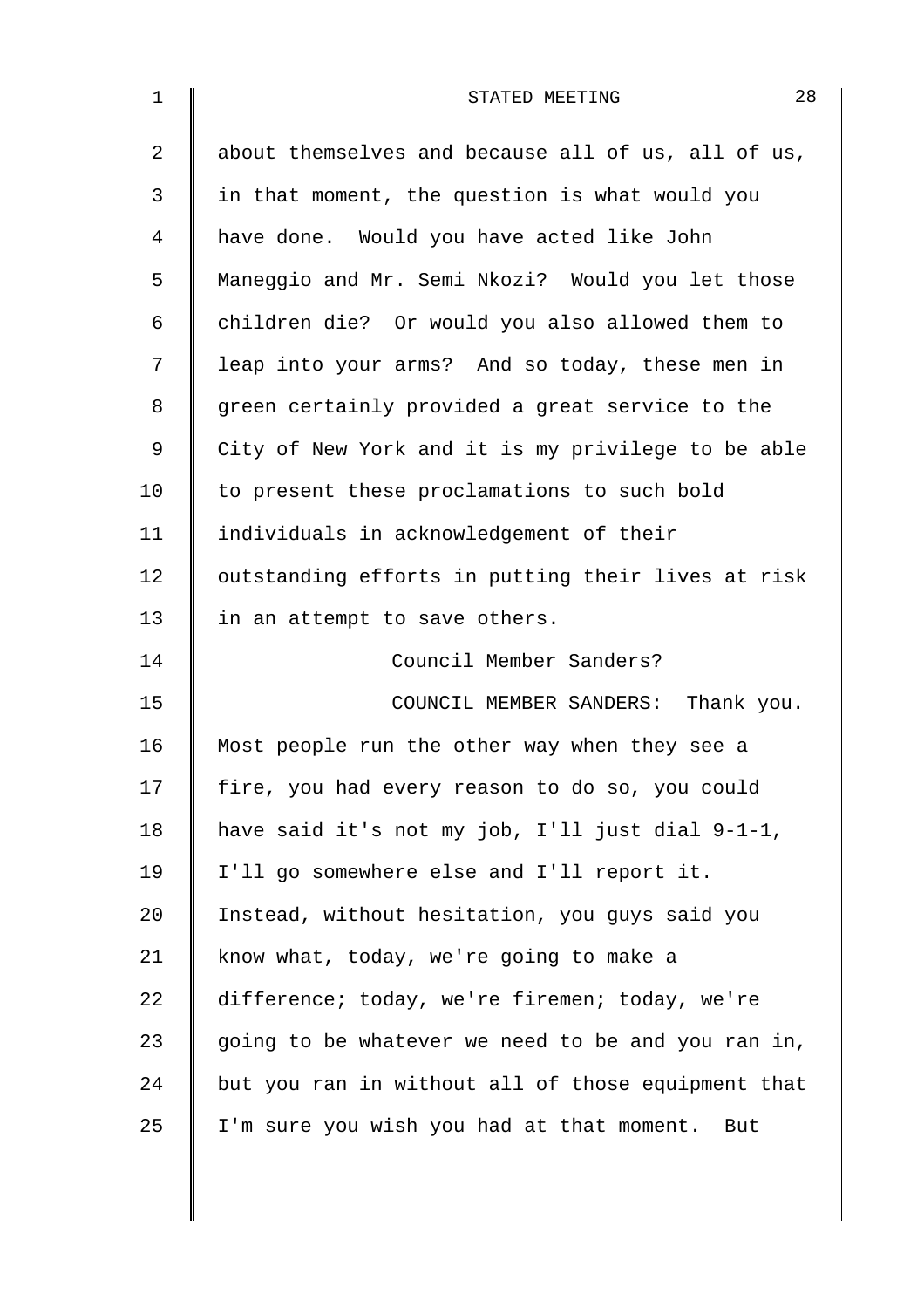| $\mathbf 1$ | 29<br>STATED MEETING                               |  |  |  |  |  |  |
|-------------|----------------------------------------------------|--|--|--|--|--|--|
| 2           | thank God, not only did you come out safe, not     |  |  |  |  |  |  |
| 3           | only did the adults come out safe, but you brought |  |  |  |  |  |  |
| 4           | some children out safe, and that is the greatest   |  |  |  |  |  |  |
| 5           | blessing of all so we at the City Council, under   |  |  |  |  |  |  |
| 6           | the leadership of Speaker Christine Quinn, are     |  |  |  |  |  |  |
| 7           | glad to present you with these proclamations from  |  |  |  |  |  |  |
| 8           | our great city.                                    |  |  |  |  |  |  |
| 9           | Madam Speaker?                                     |  |  |  |  |  |  |
| 10          | SPEAKER QUINN: Just before we have                 |  |  |  |  |  |  |
| 11          | the clerk read the proclamation, I just want to    |  |  |  |  |  |  |
| 12          | echo the statements of Council Members James and   |  |  |  |  |  |  |
| 13          | Sanders and thank you both. You know, no one       |  |  |  |  |  |  |
| 14          | would have faulted you for one second if you'd     |  |  |  |  |  |  |
| 15          | done what we tell people to do, call 9-1-1, but    |  |  |  |  |  |  |
| 16          | you guys, being the public servants that you are,  |  |  |  |  |  |  |
| 17          | out there in different other kinds of emergency    |  |  |  |  |  |  |
| 18          | situations--blizzards, snow storms, et cetera--    |  |  |  |  |  |  |
| 19          | assessed the situation and knew that wasn't enough |  |  |  |  |  |  |
| 20          | and took it upon yourself at great potential risk  |  |  |  |  |  |  |
| 21          | to do more to protect the New Yorkers that you are |  |  |  |  |  |  |
| 22          | charged with serving and you do so well.           |  |  |  |  |  |  |
| 23          | So I just want to thank you both                   |  |  |  |  |  |  |
| 24          | very, very much. Many, many of us would never      |  |  |  |  |  |  |
| 25          | have done what you guys did, so I'm just very,     |  |  |  |  |  |  |
|             |                                                    |  |  |  |  |  |  |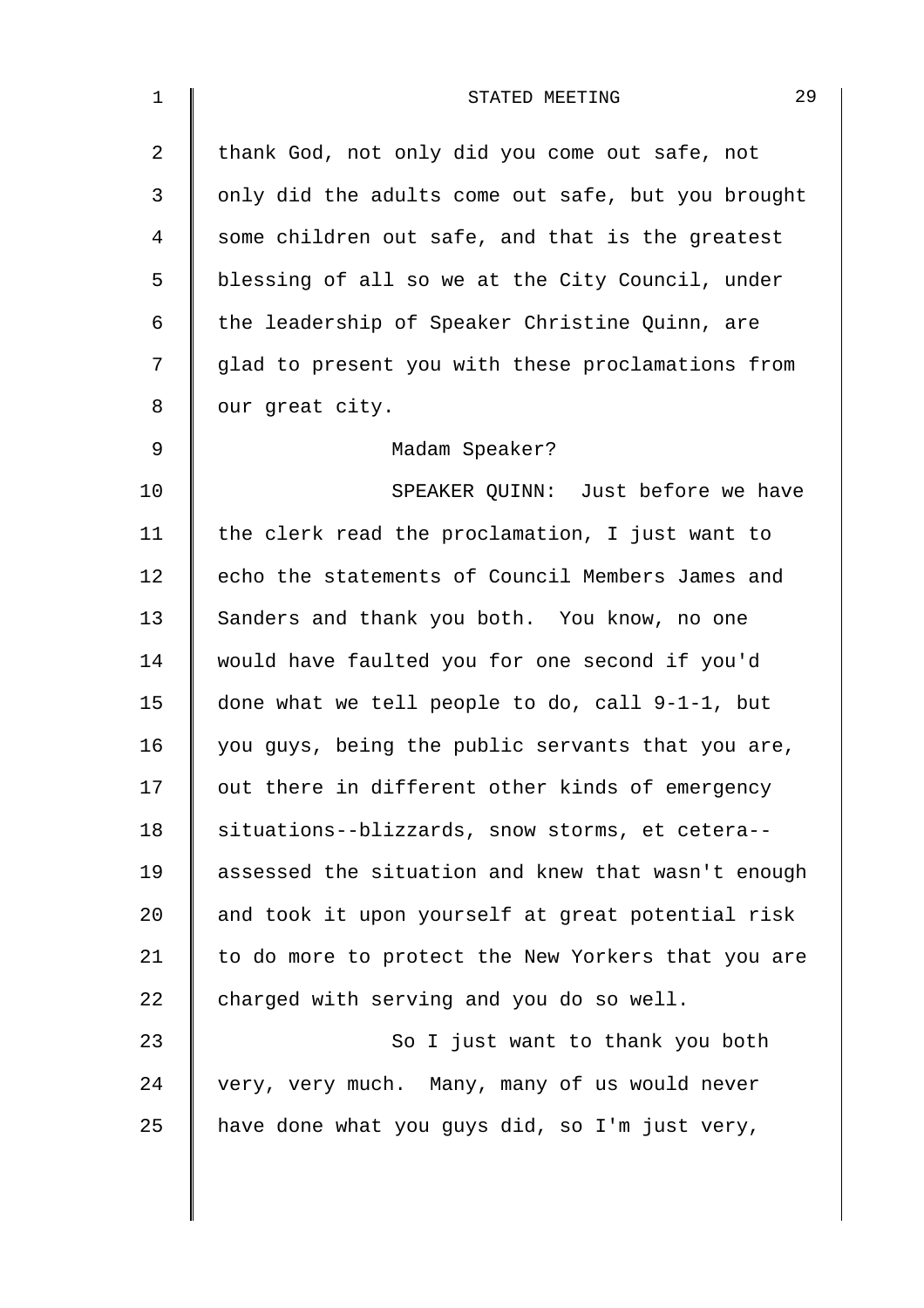| $\mathbf 1$ | 30<br>STATED MEETING                               |  |  |  |  |  |  |
|-------------|----------------------------------------------------|--|--|--|--|--|--|
| 2           | very grateful that you did it, and also very       |  |  |  |  |  |  |
| 3           | grateful that you're here today well, uninjured,   |  |  |  |  |  |  |
| 4           | and safe as the greatest reward for what you did.  |  |  |  |  |  |  |
| 5           | But thank you guys very, very much. And, yeah, I   |  |  |  |  |  |  |
| 6           | don't know if this is going to get you a           |  |  |  |  |  |  |
| 7           | Sanitation and Fire pension, but we'll back you up |  |  |  |  |  |  |
| 8           | if there's any such move of that nature, which     |  |  |  |  |  |  |
| 9           | might be the greatest gratitude.                   |  |  |  |  |  |  |
| 10          | But if I could ask the clerk to                    |  |  |  |  |  |  |
| 11          | please read the proclamation.                      |  |  |  |  |  |  |
| 12          | COUNCIL CLERK: Council, City of                    |  |  |  |  |  |  |
| 13          | New York Proclamation. Whereas, early Tuesday      |  |  |  |  |  |  |
| 14          | morning December 13th, 2011, Semi Nkozi and Joe    |  |  |  |  |  |  |
| 15          | Maneggio, two New York City Sanitation Department  |  |  |  |  |  |  |
| 16          | workers, were on their refuse collection route     |  |  |  |  |  |  |
| 17          | through Far Rockaway. Around 6:30 a.m., the men    |  |  |  |  |  |  |
| 18          | happened upon a two-story house on McBride Street  |  |  |  |  |  |  |
| 19          | that was engulfed in enormous flames; and          |  |  |  |  |  |  |
| 20          | Whereas, Mr. Nkozi and Mr. Maneggio                |  |  |  |  |  |  |
| 21          | called 9-1-1, then without hesitation or fear for  |  |  |  |  |  |  |
| 22          | their own safety, ran to the house to help a       |  |  |  |  |  |  |
| 23          | mother and her five children who had climbed out   |  |  |  |  |  |  |
| 24          | onto the roof above the first floor. Despite the   |  |  |  |  |  |  |
| 25          | flames that were searing the roof under their      |  |  |  |  |  |  |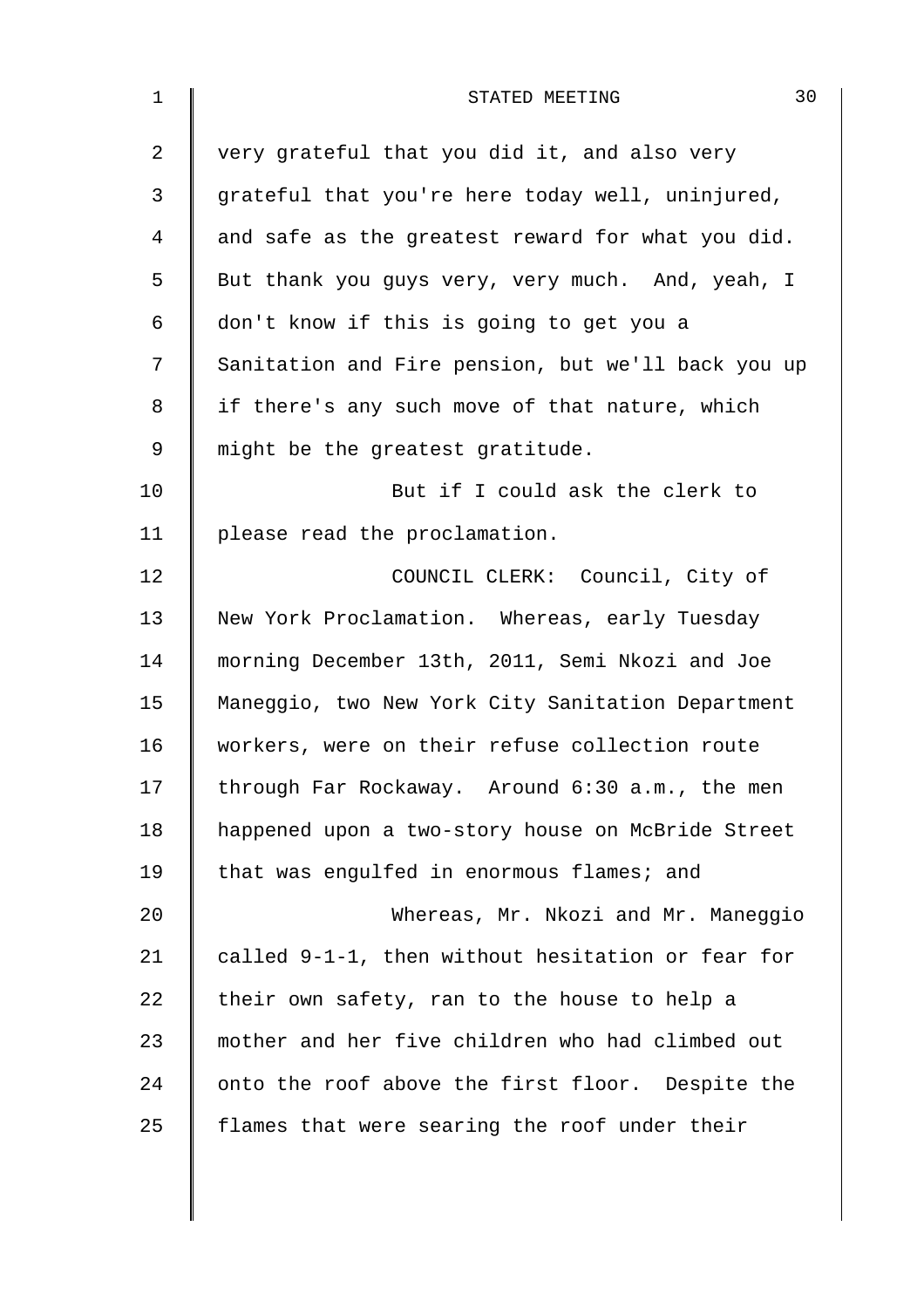| $\mathbf 1$ | 31<br>STATED MEETING                               |
|-------------|----------------------------------------------------|
| 2           | feet, the children made their way across; and      |
| 3           | Whereas, Mr. Nkozi and Mr. Maneggio                |
| 4           | continued to yell, calling those on the roof, with |
| 5           | the fire still raging, there was no way out except |
| 6           | one: A 30-foot jump into the arms of New York      |
| 7           | City's strongest. Thanks to Mr. Nkozi and Mr.      |
| 8           | Maneggio, everyone in the house made it out alive; |
| 9           | and                                                |
| 10          | Whereas, Mr. Nkozi and Mr. Maneggio                |
| 11          | joined the New York City Department of Sanitation  |
| 12          | on the same day, July 28th, 1998. Over the course  |
| 13          | of the last 14 years, they had played key roles in |
| 14          | the DSNY's extraordinary ability to keep our       |
| 15          | streets cleaner and safer than they have been in   |
| 16          | decades. At a ceremony in early January, Mayor     |
| 17          | Michael Bloomberg bestowed gold Medals of Honor    |
| 18          | upon both men for their lifesaving courage. Today  |
| 19          | it is fitting that we recognize their heroism once |
| 20          | again for they have truly distinguished themselves |
| 21          | in their willingness to go beyond the call of duty |
| 22          | and have earned the esteem of all New Yorkers.     |
| 23          | Now, therefore, be it known that                   |
| 24          | the Council of the City of New York gratefully     |
| 25          | honors Joe Maneggio and Semi Nkozi for their       |
|             |                                                    |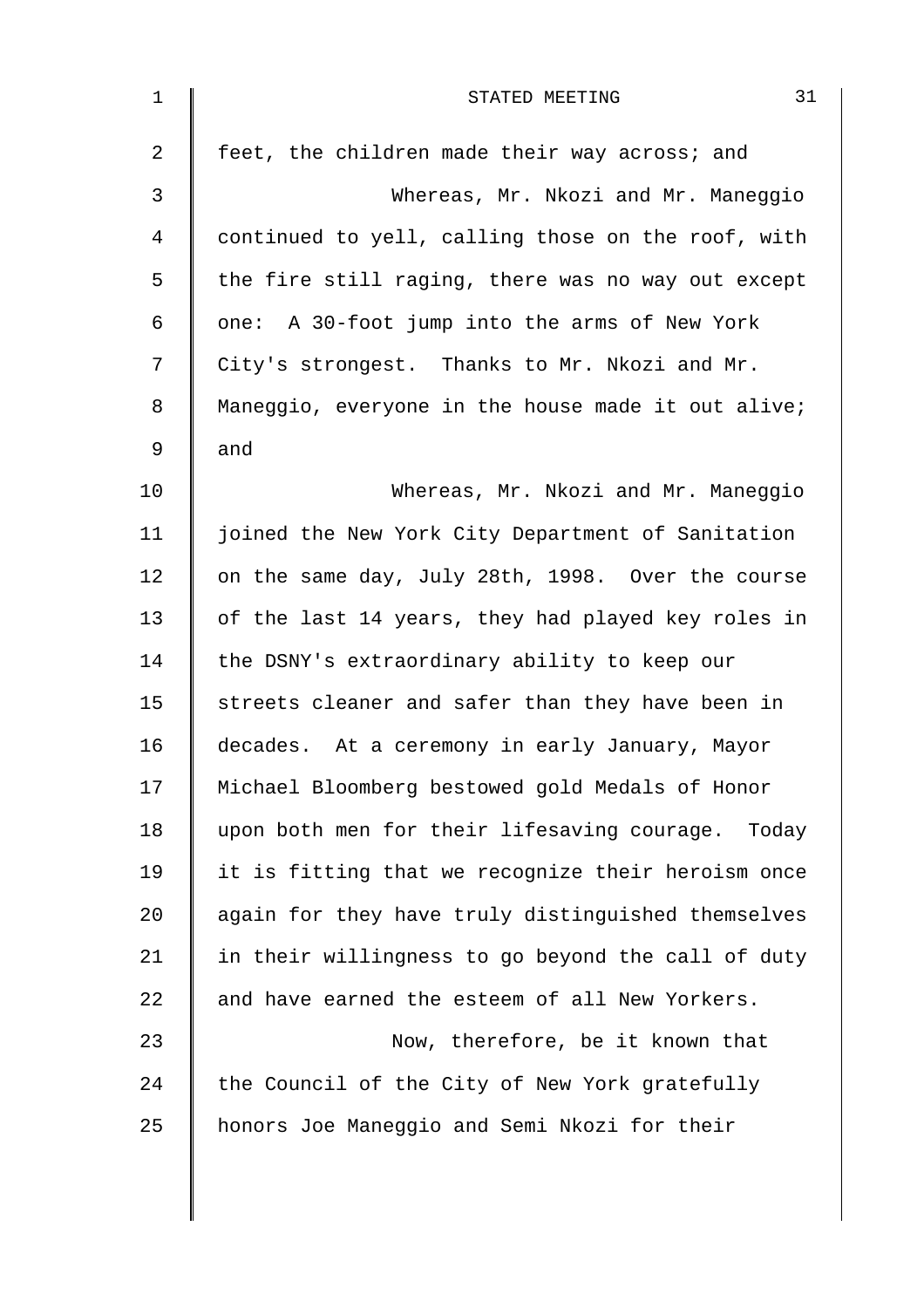| $\mathbf 1$ | 32<br>STATED MEETING                              |  |  |  |  |  |
|-------------|---------------------------------------------------|--|--|--|--|--|
| 2           | lifesaving heroism on December 13th, 2011.        |  |  |  |  |  |
| 3           | Christine C. Quinn, Speaker for the               |  |  |  |  |  |
| 4           | Entire Council; James Sanders, Jr., Council       |  |  |  |  |  |
| 5           | Member, 31st District, Queens; and Letitia James, |  |  |  |  |  |
| 6           | Council Member, 35th District, Brooklyn.          |  |  |  |  |  |
| 7           | SPEAKER QUINN: Congratulations.                   |  |  |  |  |  |
| 8           | Would either of you guys like to say a few words? |  |  |  |  |  |
| 9           | MALE VOICE 3: We did finish our                   |  |  |  |  |  |
| 10          | route.                                            |  |  |  |  |  |
| 11          | [Laughter]                                        |  |  |  |  |  |
| 12          | MALE VOICE 3: And we'd like to                    |  |  |  |  |  |
| 13          | thank the Council Members and all of you here     |  |  |  |  |  |
| 14          | today for this wonderful recognition.             |  |  |  |  |  |
| 15          | MALE VOICE 4: Same thing. Ditto.                  |  |  |  |  |  |
| 16          | [Laughter]                                        |  |  |  |  |  |
| 17          | [Applause]                                        |  |  |  |  |  |
| 18          | SPEAKER QUINN: Thank you, guys, be                |  |  |  |  |  |
| 19          | safe, take care. Thank you very much. That        |  |  |  |  |  |
| 20          | concludes ceremonials for the day.                |  |  |  |  |  |
| 21          | [Long pause]                                      |  |  |  |  |  |
| 22          | SERGEANT-AT-ARMS: Ladies and                      |  |  |  |  |  |
| 23          | gentlemen, could I have your attention, please?   |  |  |  |  |  |
| 24          | At this time, please place all cell phones, all   |  |  |  |  |  |
| 25          | cell phones and pagers to vibrate. Will all non-  |  |  |  |  |  |
|             |                                                   |  |  |  |  |  |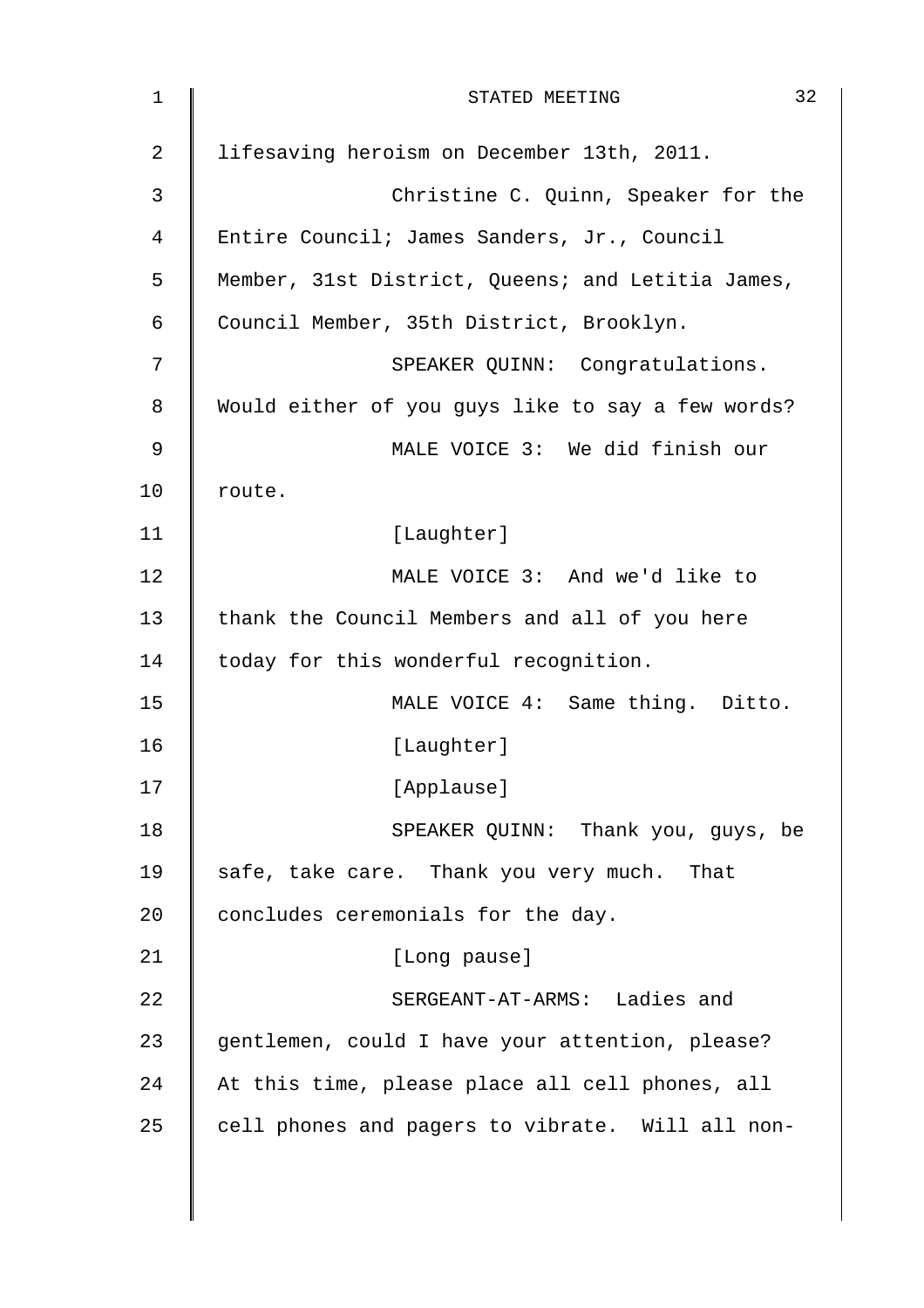| $\mathbf{1}$ | 33<br>STATED MEETING                             |  |  |  |  |
|--------------|--------------------------------------------------|--|--|--|--|
| 2            | Council employees please leave the main floor of |  |  |  |  |
| 3            | the chambers? You could have a seat upstairs in  |  |  |  |  |
| 4            | the balcony. Thank you.                          |  |  |  |  |
| 5            | [Long pause]                                     |  |  |  |  |
| 6            | CHAIRPERSON RIVERA: My colleagues,               |  |  |  |  |
| 7            | please rise for the pledge of allegiance.        |  |  |  |  |
| 8            | SERGEANT-AT-ARMS: All rise.                      |  |  |  |  |
| 9            | VOICES: I pledge allegiance to the               |  |  |  |  |
| 10           | flag of the United States of America and to the  |  |  |  |  |
| 11           | republic for which it stands, one nation under   |  |  |  |  |
| 12           | God, indivisible, with liberty and justice for   |  |  |  |  |
| 13           | all.                                             |  |  |  |  |
| 14           | CHAIRPERSON RIVERA: Roll call.                   |  |  |  |  |
| 15           | COUNCIL CLERK: Arroyo.                           |  |  |  |  |
| 16           | COUNCIL MEMBER ARROYO: Here.                     |  |  |  |  |
| 17           | COUNCIL CLERK: Barron.                           |  |  |  |  |
| 18           | COUNCIL MEMBER BARRON: Here.                     |  |  |  |  |
| 19           | COUNCIL CLERK: Brewer.                           |  |  |  |  |
| 20           | COUNCIL MEMBER BREWER: Here.                     |  |  |  |  |
| 21           | COUNCIL CLERK: Cabrera.                          |  |  |  |  |
| 22           | COUNCIL MEMBER CABRERA: Here.                    |  |  |  |  |
| 23           | COUNCIL CLERK: Chin.                             |  |  |  |  |
| 24           | COUNCIL MEMBER CHIN: Here.                       |  |  |  |  |
| 25           | COUNCIL CLERK: Comrie.                           |  |  |  |  |
|              |                                                  |  |  |  |  |
|              |                                                  |  |  |  |  |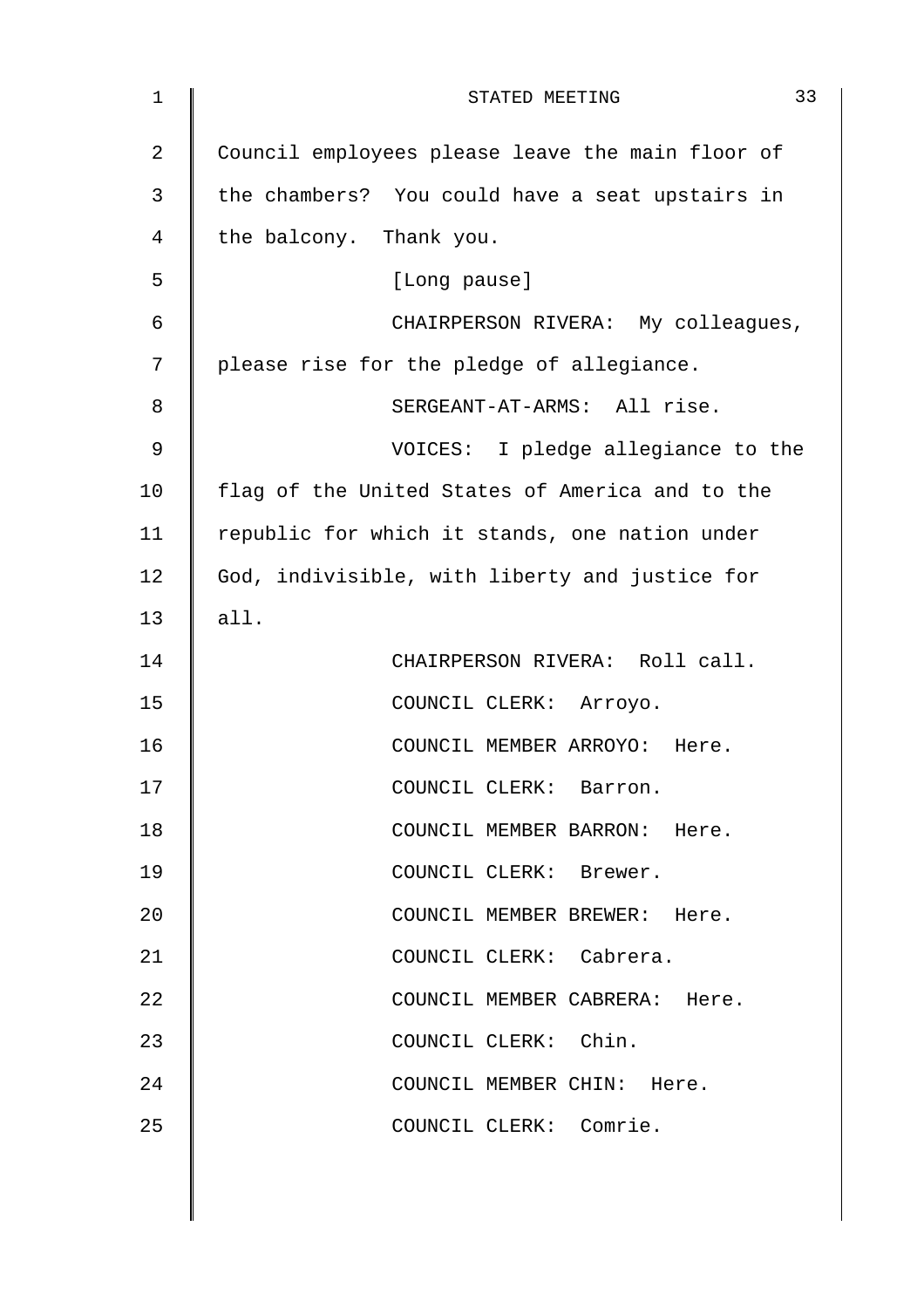| $\mathbf 1$    | STATED MEETING |  |  |                                    |  |
|----------------|----------------|--|--|------------------------------------|--|
| $\overline{2}$ |                |  |  | COUNCIL MEMBER COMRIE: Here.       |  |
| 3              |                |  |  | COUNCIL CLERK: Crowley.            |  |
| 4              |                |  |  | COUNCIL MEMBER CROWLEY: [No        |  |
| 5              | response].     |  |  |                                    |  |
| 6              |                |  |  | COUNCIL CLERK: Dickens.            |  |
| 7              |                |  |  | COUNCIL MEMBER DICKENS: [No        |  |
| 8              | response].     |  |  |                                    |  |
| 9              |                |  |  | COUNCIL CLERK: Dilan.              |  |
| 10             |                |  |  | COUNCIL MEMBER DILAN: Here.        |  |
| 11             |                |  |  | COUNCIL CLERK: Dromm.              |  |
| 12             |                |  |  | COUNCIL MEMBER DROMM: Here.        |  |
| 13             |                |  |  | COUNCIL CLERK: Eugene.             |  |
| 14             |                |  |  | COUNCIL MEMBER EUGENE: Here.       |  |
| 15             |                |  |  | COUNCIL CLERK: Ferreras.           |  |
| 16             |                |  |  | COUNCIL MEMBER FERRERAS: Here.     |  |
| 17             |                |  |  | COUNCIL CLERK: Fidler.             |  |
| 18             |                |  |  | COUNCIL MEMBER FIDLER: Still here. |  |
| 19             |                |  |  | COUNCIL CLERK: Foster.             |  |
| 20             |                |  |  | COUNCIL MEMBER FOSTER: Here.       |  |
| 21             |                |  |  | COUNCIL CLERK: Garodnick.          |  |
| 22             |                |  |  | COUNCIL MEMBER GARODNICK: Here.    |  |
| 23             |                |  |  | COUNCIL CLERK: Gennaro.            |  |
| 24             |                |  |  | COUNCIL MEMBER GENNARO: Here.      |  |
| 25             |                |  |  | COUNCIL CLERK: Gentile.            |  |
|                |                |  |  |                                    |  |
|                |                |  |  |                                    |  |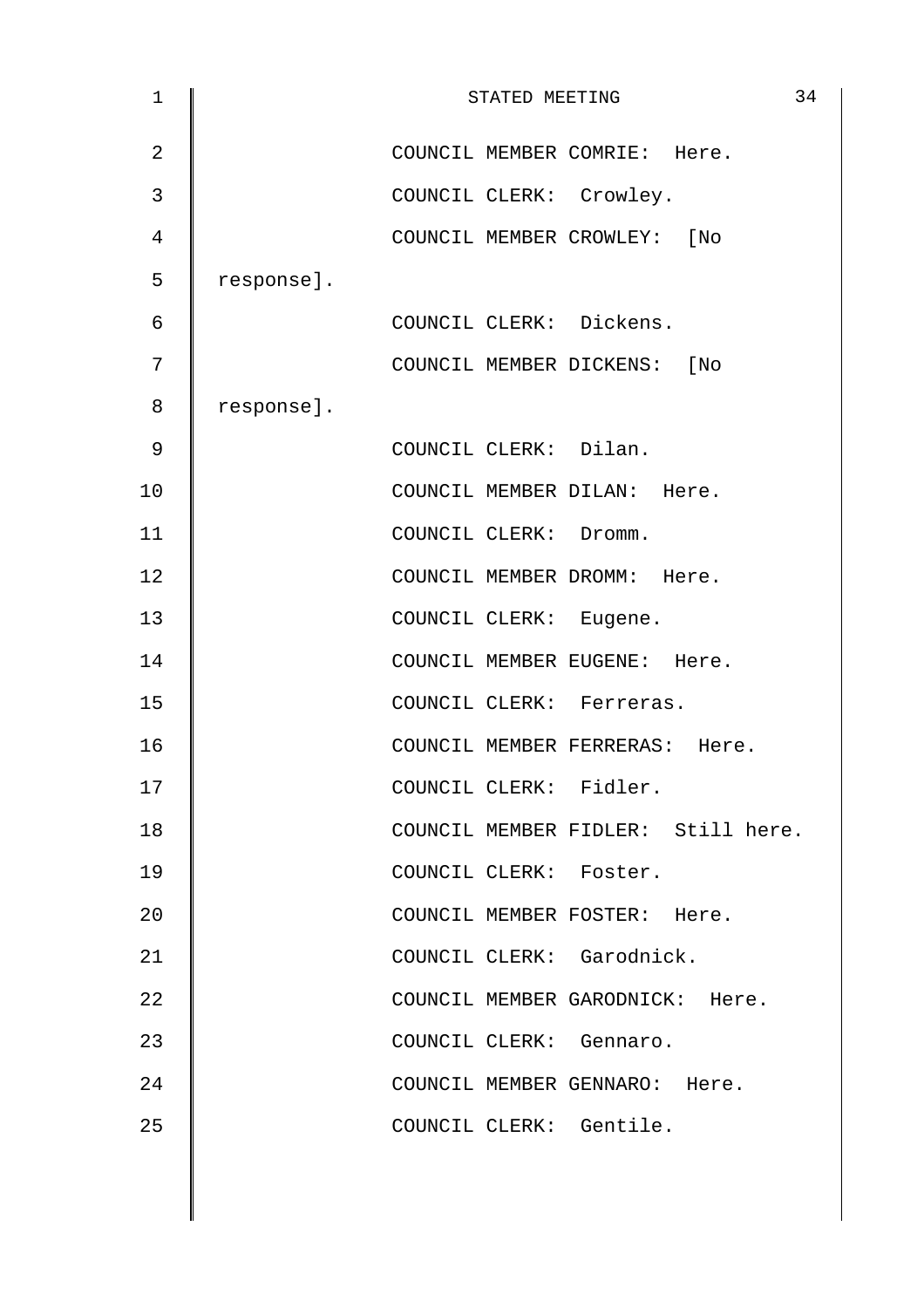| $\mathbf 1$    | STATED MEETING           |                                 |  |  |  |  |
|----------------|--------------------------|---------------------------------|--|--|--|--|
| $\overline{2}$ |                          | COUNCIL MEMBER GENTILE: Here.   |  |  |  |  |
| 3              |                          | SERGEANT-AT-ARMS: Keep it down, |  |  |  |  |
| 4              | please. Quiet, please.   |                                 |  |  |  |  |
| 5              |                          | COUNCIL CLERK: Gonzalez.        |  |  |  |  |
| 6              |                          | CHAIRPERSON RIVERA: Can we get  |  |  |  |  |
| 7              | silence in the chambers? |                                 |  |  |  |  |
| 8              |                          | COUNCIL MEMBER GONZALEZ: [No    |  |  |  |  |
| 9              | response].               |                                 |  |  |  |  |
| 10             |                          | COUNCIL CLERK: Greenfield.      |  |  |  |  |
| 11             |                          | COUNCIL MEMBER GREENFIELD: Yes. |  |  |  |  |
| 12             |                          | COUNCIL CLERK: Halloran.        |  |  |  |  |
| 13             |                          | COUNCIL MEMBER HALLORAN: [No    |  |  |  |  |
| 14             | response].               |                                 |  |  |  |  |
| 15             |                          | COUNCIL CLERK: Ignizio.         |  |  |  |  |
| 16             |                          | COUNCIL MEMBER IGNIZIO: Here.   |  |  |  |  |
| 17             |                          | COUNCIL CLERK: Jackson.         |  |  |  |  |
| 18             |                          | COUNCIL MEMBER JACKSON: [No     |  |  |  |  |
| 19             | response].               |                                 |  |  |  |  |
| 20             |                          | COUNCIL CLERK: James.           |  |  |  |  |
| 21             |                          | COUNCIL MEMBER JAMES: Here.     |  |  |  |  |
| 22             |                          | COUNCIL CLERK: Koo.             |  |  |  |  |
| 23             |                          | COUNCIL MEMBER KOO: Yep.        |  |  |  |  |
| 24             |                          | COUNCIL CLERK: Koppell.         |  |  |  |  |
| 25             |                          | COUNCIL MEMBER KOPPELL: Here.   |  |  |  |  |
|                |                          |                                 |  |  |  |  |
|                |                          |                                 |  |  |  |  |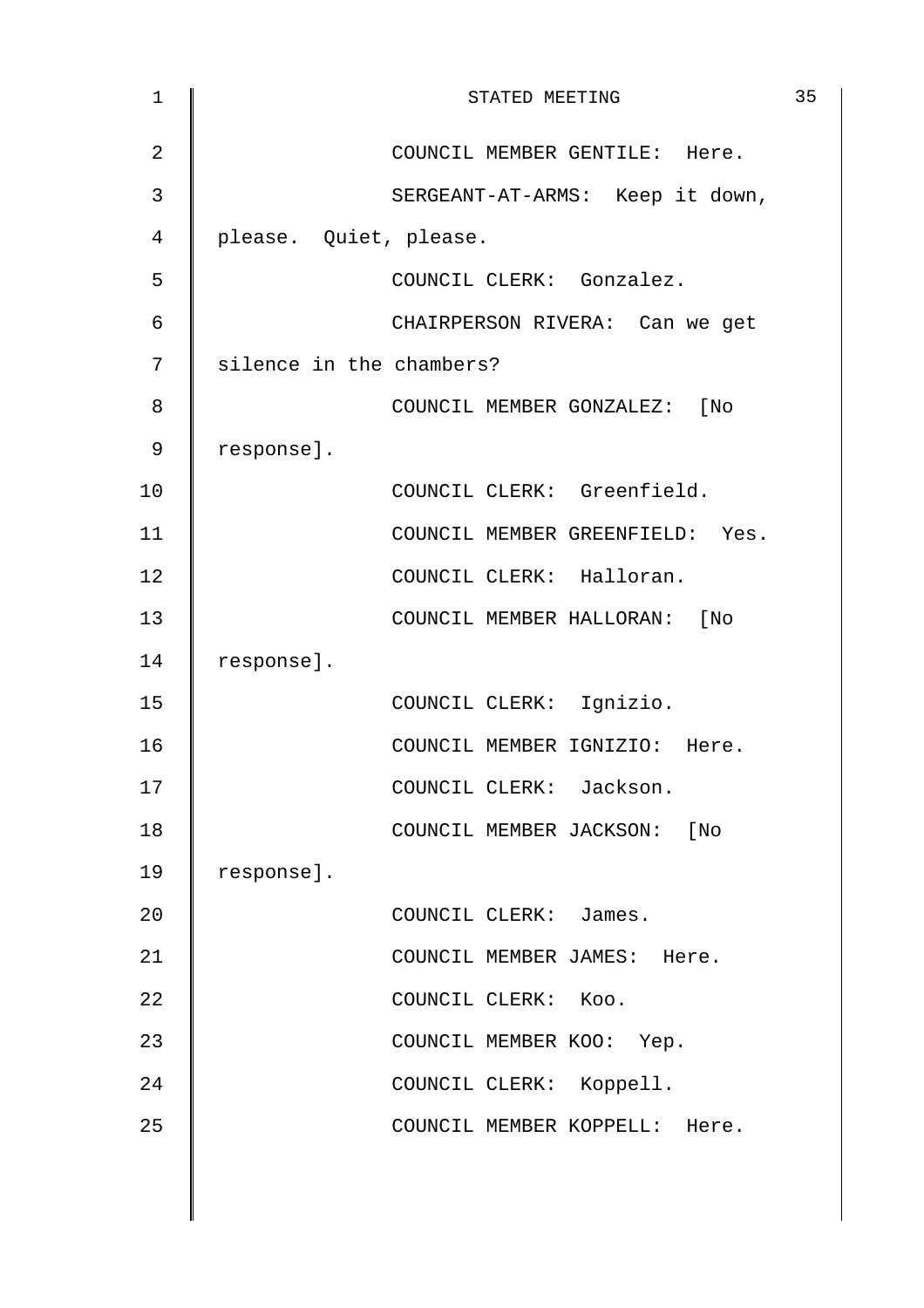| $\mathbf{1}$   | STATED MEETING |                       |  |                               |                                 |  |  |
|----------------|----------------|-----------------------|--|-------------------------------|---------------------------------|--|--|
| $\overline{2}$ |                |                       |  | COUNCIL CLERK: Koslowitz.     |                                 |  |  |
| 3              |                |                       |  |                               | COUNCIL MEMBER KOSLOWITZ: Here. |  |  |
| 4              |                |                       |  | COUNCIL CLERK: Lander.        |                                 |  |  |
| 5              |                |                       |  | COUNCIL MEMBER LANDER: Here.  |                                 |  |  |
| 6              |                |                       |  | COUNCIL CLERK: Lappin.        |                                 |  |  |
| 7              |                |                       |  | COUNCIL MEMBER LAPPIN: Here.  |                                 |  |  |
| 8              |                | COUNCIL CLERK: Levin. |  |                               |                                 |  |  |
| 9              |                |                       |  | COUNCIL MEMBER LEVIN: Here.   |                                 |  |  |
| 10             |                |                       |  | COUNCIL CLERK: Mark-Viverito. |                                 |  |  |
| 11             |                |                       |  | COUNCIL MEMBER MARK-VIVERITO: |                                 |  |  |
| 12             | Here.          |                       |  |                               |                                 |  |  |
| 13             |                | COUNCIL CLERK: Mealy. |  |                               |                                 |  |  |
| 14             |                |                       |  |                               | COUNCIL MEMBER MEALY: Present.  |  |  |
| 15             |                |                       |  | COUNCIL CLERK: Mendez.        |                                 |  |  |
| 16             |                |                       |  | COUNCIL MEMBER MENDEZ: Here.  |                                 |  |  |
| 17             |                |                       |  | COUNCIL CLERK: Nelson.        |                                 |  |  |
| 18             |                |                       |  | COUNCIL MEMBER NELSON: Here.  |                                 |  |  |
| 19             |                | COUNCIL CLERK: Palma. |  |                               |                                 |  |  |
| 20             |                |                       |  | COUNCIL MEMBER PALMA: Here.   |                                 |  |  |
| 21             |                |                       |  | COUNCIL CLERK: Recchia.       |                                 |  |  |
| 22             |                |                       |  | COUNCIL MEMBER RECCHIA: Here. |                                 |  |  |
| 23             |                | COUNCIL CLERK: Reyna. |  |                               |                                 |  |  |
| 24             |                |                       |  | COUNCIL MEMBER REYNA: [No     |                                 |  |  |
| 25             | response].     |                       |  |                               |                                 |  |  |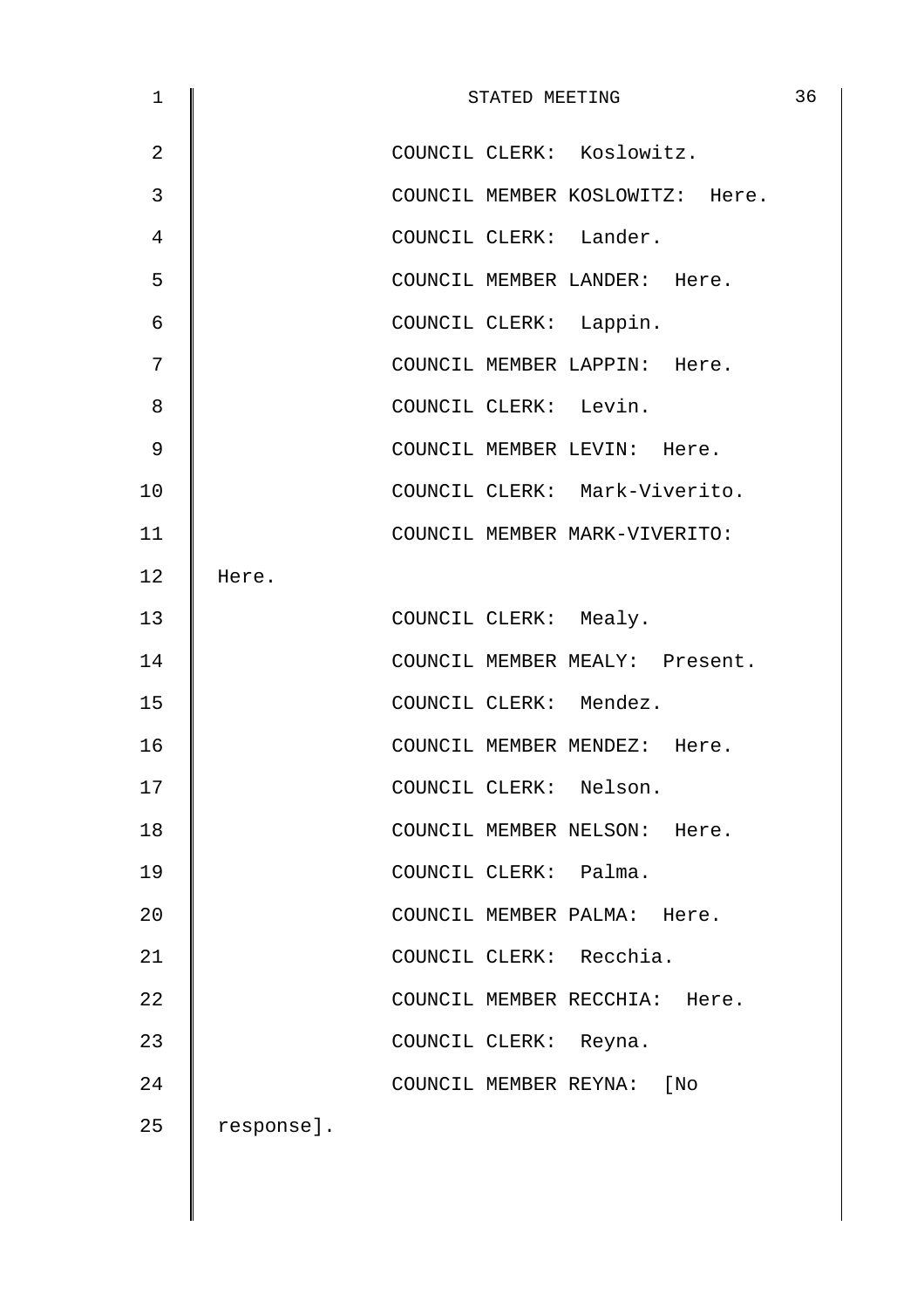| $\mathbf 1$    |            |                       | STATED MEETING |                                  | 37 |
|----------------|------------|-----------------------|----------------|----------------------------------|----|
| $\overline{2}$ |            |                       |                | COUNCIL CLERK: Rodriguez.        |    |
| 3              |            |                       |                | COUNCIL MEMBER RODRIGUEZ: Here.  |    |
| 4              |            | COUNCIL CLERK: Rose.  |                |                                  |    |
| 5              |            |                       |                | COUNCIL MEMBER ROSE: Here.       |    |
| 6              |            |                       |                | COUNCIL CLERK: Sanders. Sanders. |    |
| 7              |            |                       |                | COUNCIL MEMBER SANDERS: [No      |    |
| 8              | response]. |                       |                |                                  |    |
| 9              |            |                       |                | COUNCIL CLERK: Seabrook.         |    |
| 10             |            |                       |                | COUNCIL MEMBER SEABROOK: Here.   |    |
| 11             |            |                       |                | COUNCIL CLERK: Ulrich.           |    |
| 12             |            |                       |                | COUNCIL MEMBER ULRICH: Here.     |    |
| 13             |            | COUNCIL CLERK: Vacca. |                |                                  |    |
| 14             |            |                       |                | COUNCIL MEMBER VACCA:<br>[No     |    |
| 15             | response]. |                       |                |                                  |    |
| 16             |            |                       |                | COUNCIL CLERK: Vallone.          |    |
| 17             |            |                       |                | COUNCIL MEMBER VALLONE: Here.    |    |
| 18             |            |                       |                | COUNCIL CLERK: Van Bramer.       |    |
| 19             |            |                       |                | COUNCIL MEMBER VAN BRAMER: Here. |    |
| 20             |            | COUNCIL CLERK: Vann.  |                |                                  |    |
| 21             |            |                       |                | COUNCIL MEMBER VANN: Here.       |    |
| 22             |            |                       |                | COUNCIL CLERK: Weprin.           |    |
| 23             |            |                       |                | COUNCIL MEMBER WEPRIN: Here.     |    |
| 24             |            |                       |                | COUNCIL CLERK: Dickens.          |    |
| 25             |            |                       |                | COUNCIL MEMBER DICKENS: Here.    |    |
|                |            |                       |                |                                  |    |
|                |            |                       |                |                                  |    |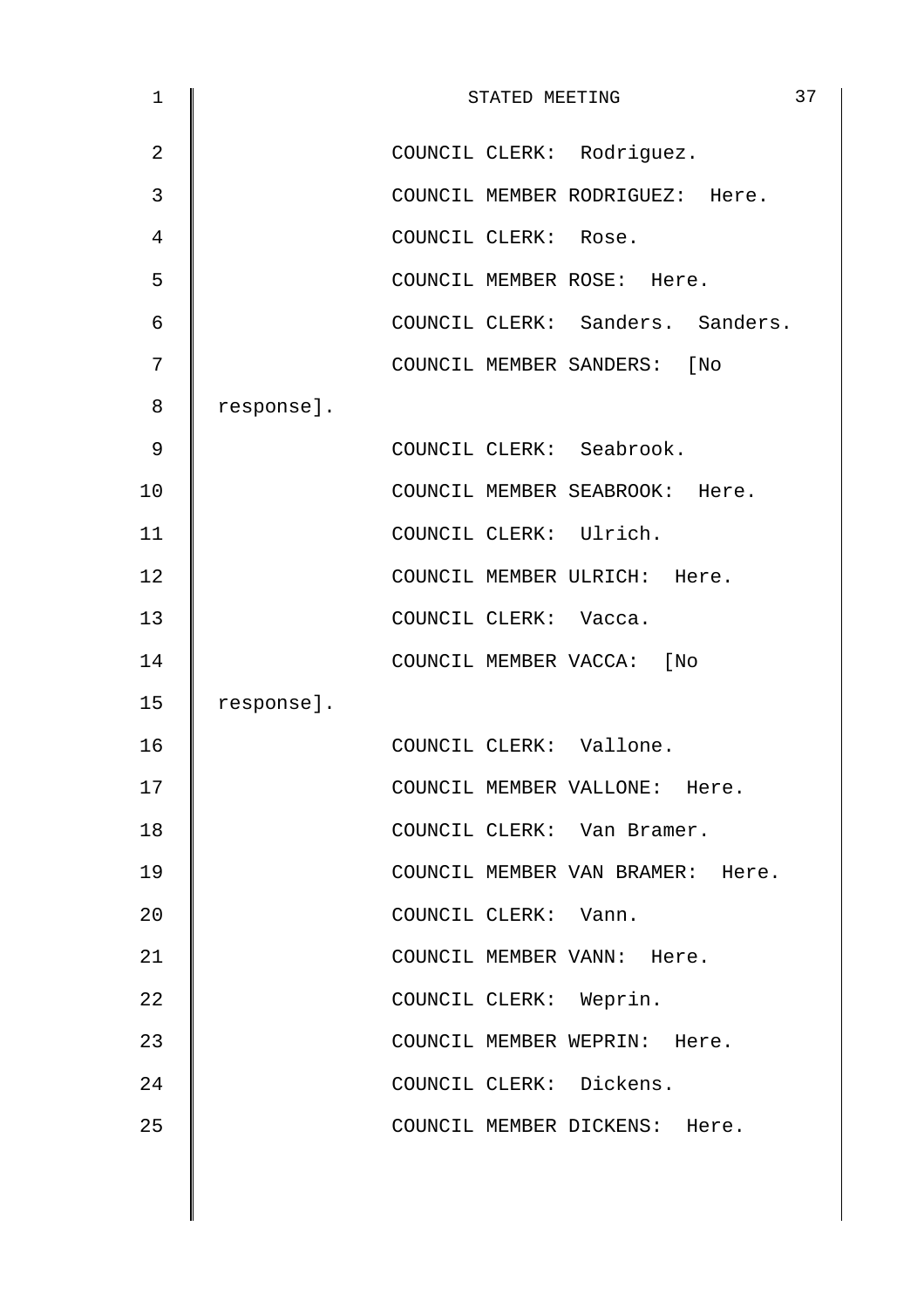| 1              | STATED MEETING                                  | 38 |
|----------------|-------------------------------------------------|----|
| $\overline{2}$ | COUNCIL CLERK: Sanders.                         |    |
| 3              | COUNCIL MEMBER SANDERS: Present.                |    |
| 4              | COUNCIL CLERK: Williams.                        |    |
| 5              | COUNCIL MEMBER WILLIAMS: Here.                  |    |
| 6              | COUNCIL CLERK: Wills.                           |    |
| 7              | COUNCIL MEMBER WILLS: Here.                     |    |
| 8              | COUNCIL CLERK: Oddo.                            |    |
| 9              | COUNCIL MEMBER ODDO: Here.                      |    |
| 10             | COUNCIL CLERK: Halloran.                        |    |
| 11             | COUNCIL MEMBER HALLORAN: Here.                  |    |
| 12             | COUNCIL CLERK: Crowley.                         |    |
| 13             | COUNCIL MEMBER CROWLEY: Here.                   |    |
| 14             | COUNCIL CLERK: Reyna.                           |    |
| 15             | COUNCIL MEMBER REYNA: [No                       |    |
| 16             | response].                                      |    |
| 17             | COUNCIL CLERK: Rivera.                          |    |
| 18             | CHAIRPERSON RIVERA: Here.                       |    |
| 19             | COUNCIL CLERK: Speaker Quinn.                   |    |
| 20             | SPEAKER QUINN: Here.                            |    |
| 21             | COUNCIL CLERK: We have a quorum.                |    |
| 22             | CHAIRPERSON RIVERA: A quorum is                 |    |
| 23             | present. And if everyone can please be silent,  |    |
| 24             | and I think we're going to try to get the       |    |
| 25             | construction to delay temporarily if we can, we |    |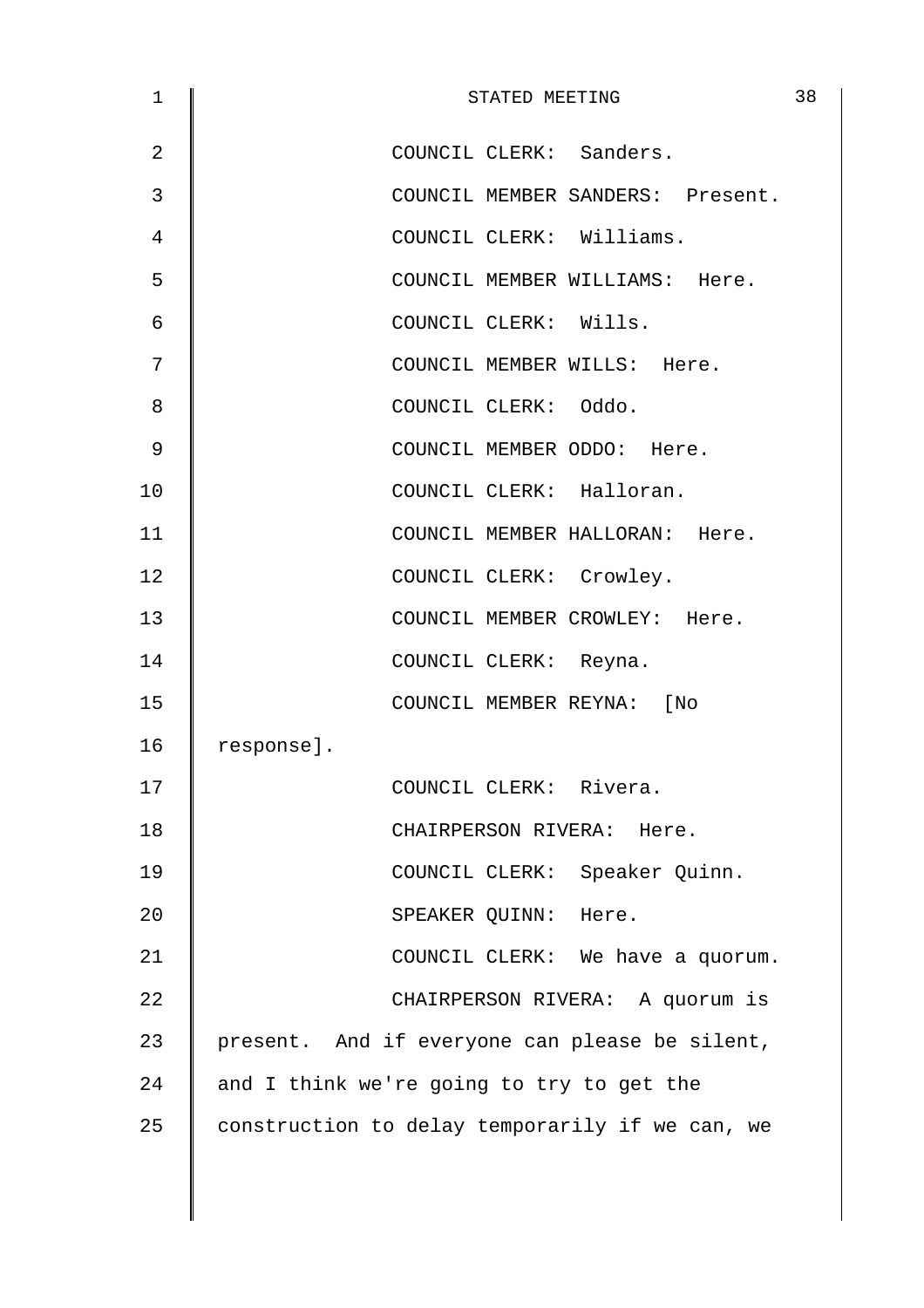| 1              | 39<br>STATED MEETING                               |
|----------------|----------------------------------------------------|
| $\overline{a}$ | don't know if we can. Please rise for the          |
| $\mathfrak{Z}$ | invocation today, to be delivered by our very own  |
| 4              | colleague, Council Member Fernando Cabrera.        |
| 5              | [Applause]                                         |
| 6              | COUNCIL MEMBER CABRERA: Let's bow                  |
| 7              | our heads. Lord, we come before you as Council     |
| 8              | Members, recognizing that unless you build a       |
| 9              | house, he who builds, builds in vain. We ask you   |
| 10             | for strength, we ask you for peace, we ask you for |
| 11             | sound judgment to make the right decisions that    |
| 12             | are going to be impacting literally thousands upon |
| 13             | thousands of people. We ask you that, Lord, that   |
| 14             | today there be anything in our minds and our       |
| 15             | hearts that would, Lord, just take away from what  |
| 16             | we have to do, that you will just remove it. We    |
| 17             | thank you for the opportunity to serve this great  |
| 18             | city, the greatest city in the world. We pray all  |
| 19             | these things in your mighty name and everyone      |
| 20             | says.                                              |
| 21             | VOICES: Amen.                                      |
| 22             | CHAIRPERSON RIVERA: Thank you very                 |
| 23             | much, Council Member. Council Member Wills?        |
| 24             | Council Member Wills?                              |
| 25             | COUNCIL MEMBER WILLS: Yes, I rise                  |
|                |                                                    |
|                |                                                    |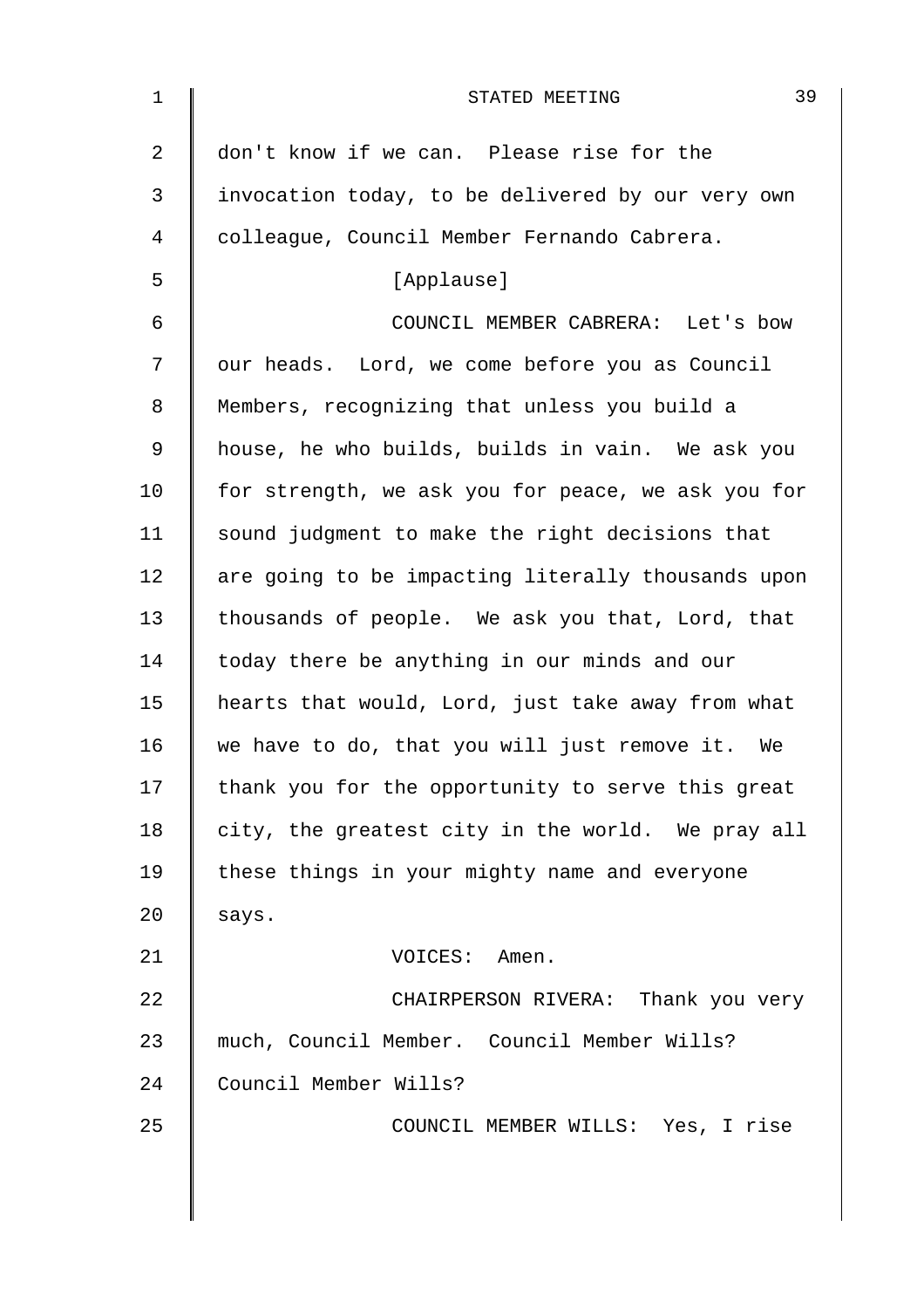| $\mathbf 1$ | 40<br>STATED MEETING                               |
|-------------|----------------------------------------------------|
| 2           | to place a motion to spread the invocation in full |
| 3           | upon the record. And I--                           |
| 4           | [Crosstalk]                                        |
| 5           | COUNCIL MEMBER WILLS: --just                       |
| 6           | wanted to say something nice about our friend and  |
| 7           | pastor and colleague, Fernando Cabrera, who is the |
| 8           | pastor of New Life Outreach International. As you  |
| 9           | heard the hand claps when he was mentioned, he is  |
| 10          | one of the greatest guys here and keeps us         |
| 11          | grounded in our faith. Thank you, Fernando. We     |
| 12          | just wanted to make sure we did that for you. I    |
| 13          | can't clap like the ladies, but they can clap for  |
| 14          | you.                                               |
| 15          | SPEAKER QUINN: If I could--                        |
| 16          | CHAIRPERSON RIVERA:<br>Thank you.                  |
| 17          | SPEAKER QUINN: Thank you very                      |
| 18          | much, Council Member Wills. If I could ask my      |
| 19          | colleagues to please rise.                         |
| 20          | SERGEANT-AT-ARMS: All rise.                        |
| 21          | SPEAKER QUINN: Thank you. Excuse                   |
| 22          | me. On April 24th, 2012, former Brooklyn Council   |
| 23          | Member Enoch Williams passed away at 84 years of   |
| 24          | age. A World War II veteran who worked his way up  |
| 25          | from private to Major General, Council Member      |
|             |                                                    |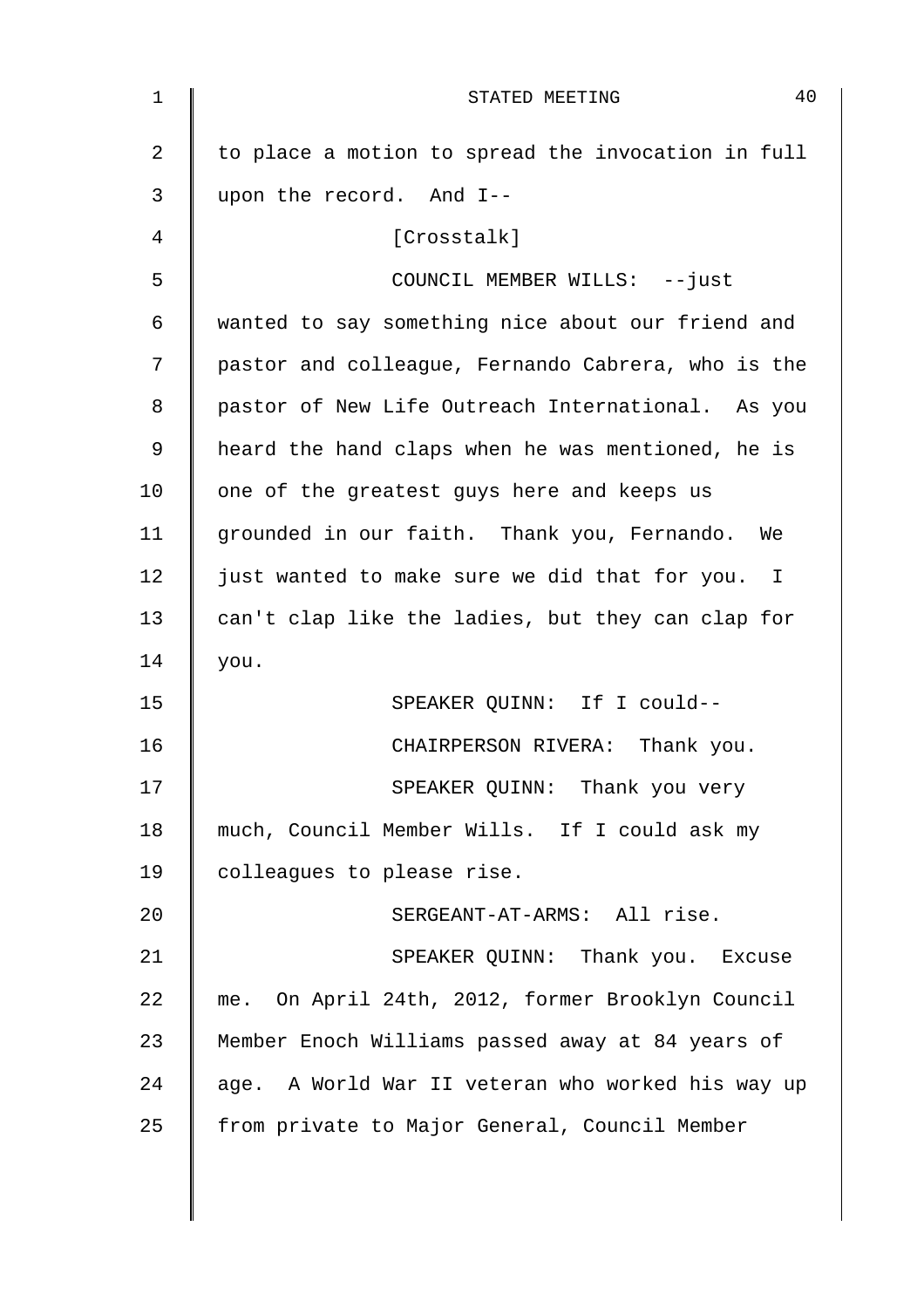| 1  | 41<br>STATED MEETING                               |
|----|----------------------------------------------------|
| 2  | Williams was a decorated officer who also served   |
| 3  | as the commanding officer of the New York State    |
| 4  | Guard.                                             |
| 5  | He served in the Council for 20                    |
| 6  | years from 1978 through 1997, where he represented |
| 7  | the 41st District in Brooklyn. As chair of the     |
| 8  | Youth Services Committee, he fought for after      |
| 9  | school programs and increased funding for the      |
| 10 | Summer Youth Employment program.                   |
| 11 | After leaving the Council, Enoch                   |
| 12 | retired to Florida, where he organized democratic  |
| 13 | clubs and veterans groups.                         |
| 14 | His funeral will be held on Friday,                |
| 15 | May 4th at the Woodward Lawrence H. Funeral Home   |
| 16 | in Brooklyn, and he will be buried with military   |
| 17 | honors at the Long Island National Cemetery in     |
| 18 | Farmingdale. He is survived by his wife, Marian,   |
| 19 | his children, 17 grandchildren, and three great-   |
| 20 | grandchildren.                                     |
| 21 | If I could ask our Majority Whip Al                |
| 22 | Vann to say a few words.                           |
| 23 | COUNCIL MEMBER VANN: Thank you,                    |
| 24 | Madam Speaker. Ladies and gentlemen, Councilman    |
| 25 | Williams was a friend. The significance of that    |
|    |                                                    |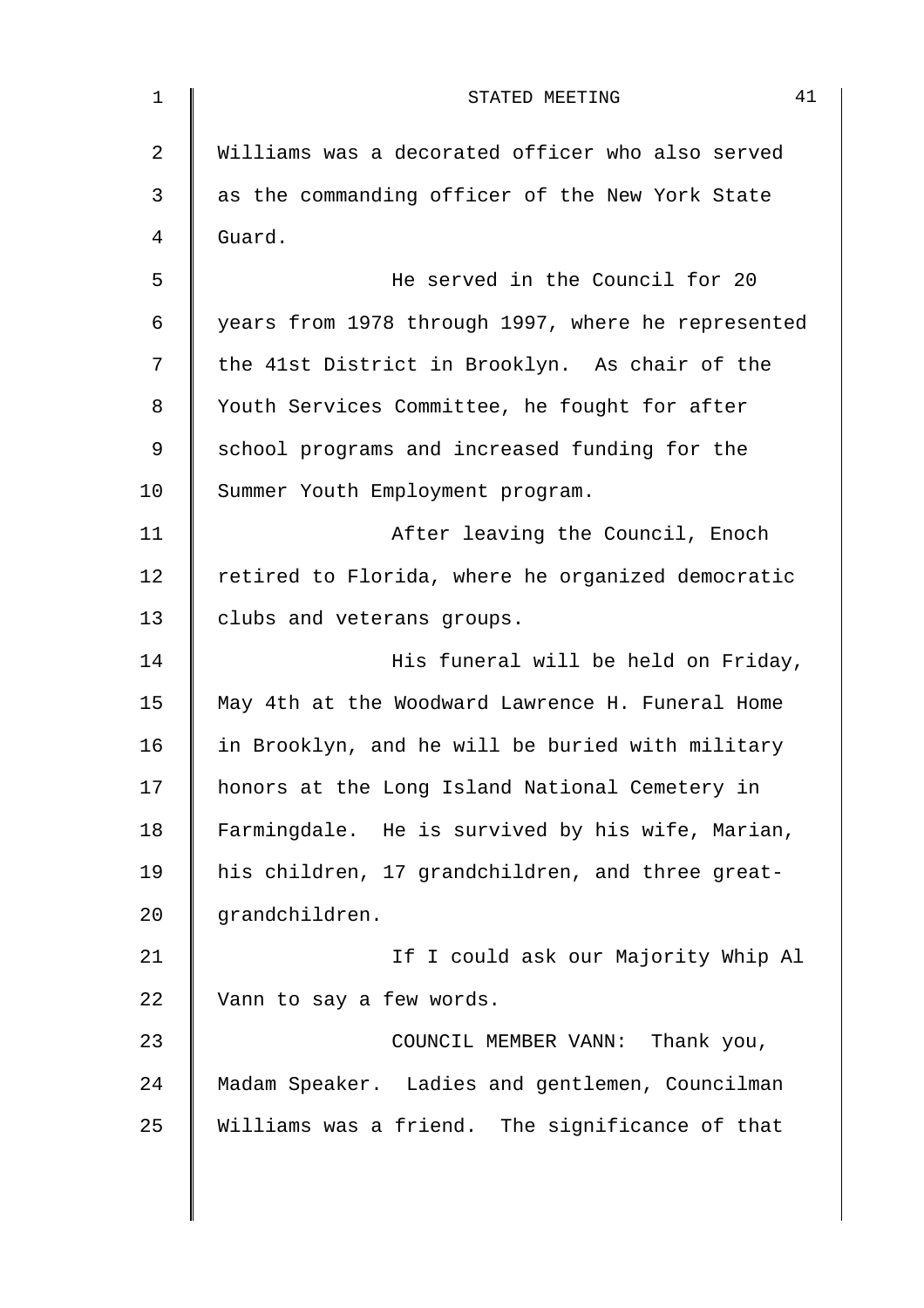| $\mathbf 1$    | 42<br>STATED MEETING                               |
|----------------|----------------------------------------------------|
| $\overline{a}$ | is that we disagreed politically, we disagreed on  |
| $\mathfrak{Z}$ | our approaches to solving problems often, and how  |
| 4              | to best represent our community, but I never       |
| 5              | questioned his integrity and he never questioned   |
| 6              | mine. Would that level of maturity still           |
| 7              | persisted throughout our communities.              |
| 8              | He was a great soldier, a military                 |
| 9              | man. I think a couple of things that I think he    |
| 10             | would want to be remembered for, I think as chair  |
| 11             | of the Health Committee in 1994, he passed or he   |
| 12             | led the passing of major legislation dealing with  |
| 13             | smoking ban in restaurants and other public        |
| 14             | places, and in that very same year, that's when    |
| 15             | Mayor Giuliani wanted to sell off some of the      |
| 16             | Health and Hospital hospitals to private concerns, |
| 17             | and as he using his leverage as chair of Health    |
| 18             | Committee that led the movement to take that to    |
| 19             | court, and ultimately won.                         |
| 20             | He was a good man. I'd like to                     |
| 21             | extend my sympathies to his family. I know his     |
| 22             | son quite well, he's a medical doctor with a       |
| 23             | holistic approach and I see him from time to time. |
| 24             | I look pretty good for my age--                    |
| 25             | SPEAKER QUINN: Yes, you do.                        |
|                |                                                    |
|                |                                                    |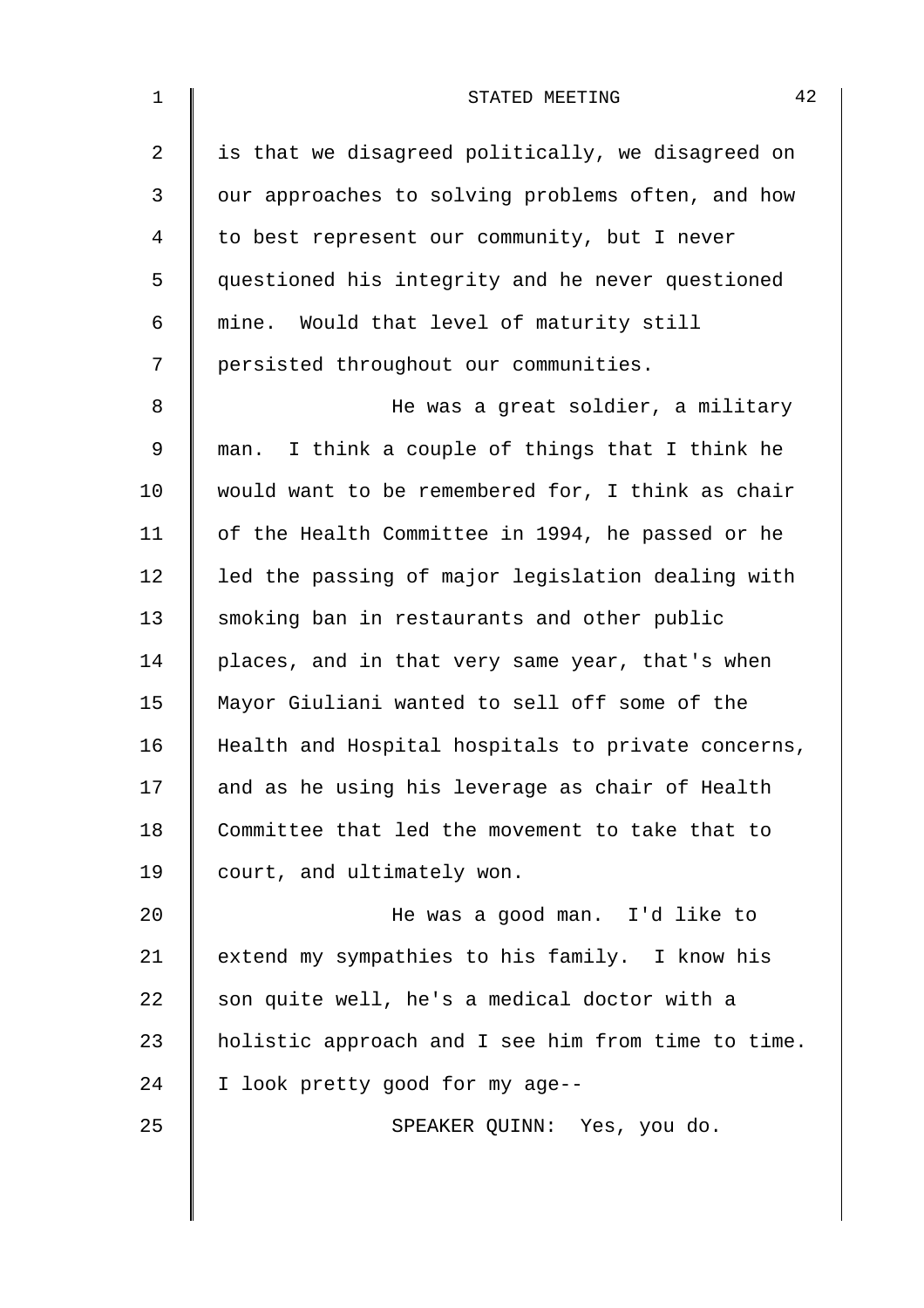| $\mathbf 1$ | 43<br>STATED MEETING                               |
|-------------|----------------------------------------------------|
| 2           | COUNCIL MEMBER VANN: -- maybe that                 |
| 3           | has something to do with it, but I do want to      |
| 4           | extend my sympathies to the family. You did a      |
| 5           | good job, Enoch, rest in peace.                    |
| 6           | SPEAKER QUINN: Thank you, Council                  |
| 7           | Member Vann.                                       |
| 8           | I also want to share with my                       |
| $\mathsf 9$ | colleagues the sad news that Council Member        |
| 10          | Jackson had to leave because his father-in-law has |
| 11          | passed away. I don't have any more information on  |
| 12          | that, but just wanted to let everyone that in case |
| 13          | they wanted to reach out to Robert. I think his    |
| 14          | wife has to leave the country and he was meeting   |
| 15          | her at the airport to make sure she had what she   |
| 16          | needed to deal with that.                          |
| 17          | I also want to on behalf of--and I                 |
| 18          | know many, many of you went to the funeral and     |
| 19          | made a shiva visit, but just wanted to extend our  |
| 20          | deepest condolences to all of our dear friend Jeff |
| 21          | Roadis on the passing of his father, Alan. I know  |
| 22          | I was at the funeral and many other people in the  |
| 23          | room were and Jeff spoke, as did his siblings, but |
| 24          | particularly Jeff, just incredibly beautifully and |
| 25          | eloquently and with such love and emotion.         |
|             |                                                    |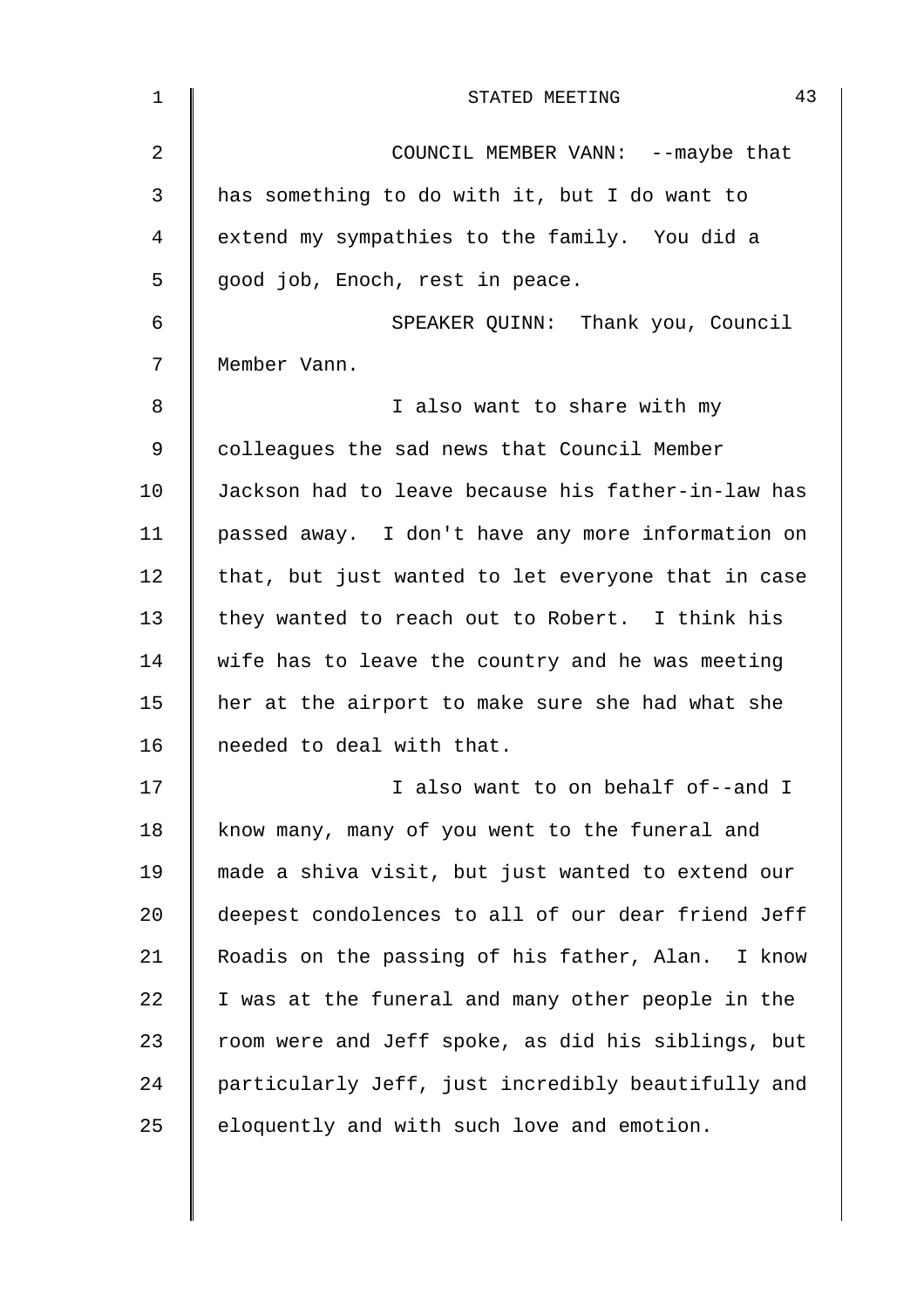| 1              | 44<br>STATED MEETING                              |
|----------------|---------------------------------------------------|
| $\overline{2}$ | And I just want to give Jeff all of               |
| 3              | our sympathy and just tell Jeff how proud I am,   |
| 4              | and I know everyone is of him, of the tremendous, |
| 5              | tremendous care you gave your father in his final |
| 6              | days. You make us proud every day, Jeff, but you  |
| 7              | made all of us particularly proud with the loving |
| 8              | care that you bestowed upon your father. [Pause]  |
| 9              | Thank you, Mr. Majority Leader.                   |
| 10             | CHAIRPERSON RIVERA: Thank you very                |
| 11             | much, Madam Speaker. We'll now move on to         |
| 12             | Adoption of the Minutes. Council Member Chin.     |
| 13             | [Off mic]                                         |
| 14             | COUNCIL MEMBER CHIN: Motion that                  |
| 15             | the minutes of the Stated Meeting on March 28,    |
| 16             | 2012, be adopted as printed. Thank you.           |
| 17             | CHAIRPERSON RIVERA: So ordered.                   |
| 18             | Messages and Papers from the Mayor?               |
| 19             | COUNCIL CLERK: M 798, Mayor's Veto                |
| 20             | of Introductory number 18-A.                      |
| 21             | SPEAKER QUINN: Finance.                           |
| 22             | CHAIRPERSON RIVERA: Communications                |
| 23             | from City, County, and Borough Offices?           |
| 24             | COUNCIL CLERK: M 799 and 800, Base                |
| 25             | Station licenses.                                 |
|                |                                                   |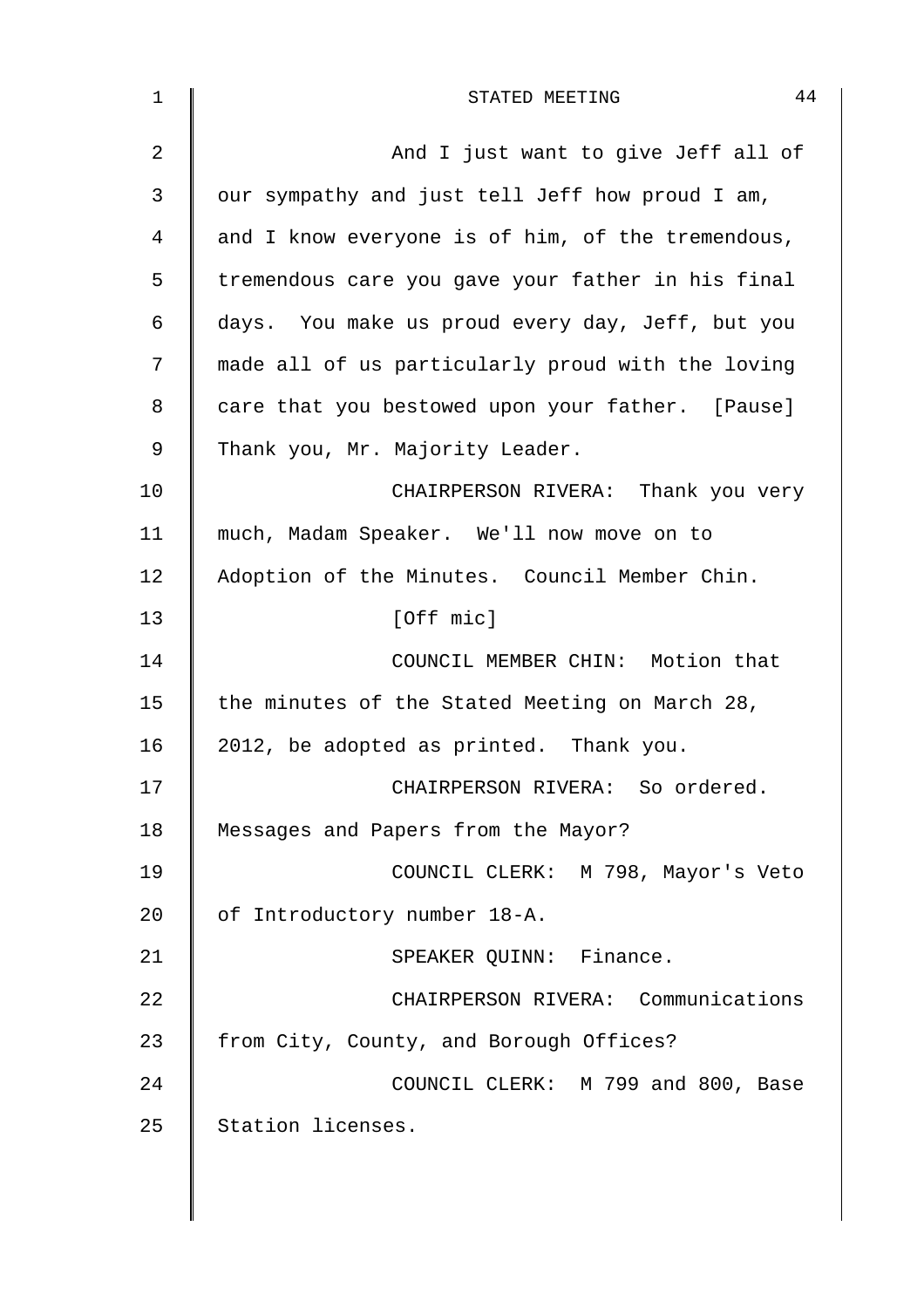| $\mathbf 1$ | 45<br>STATED MEETING                       |
|-------------|--------------------------------------------|
| 2           | SPEAKER QUINN: Transportation.             |
| 3           | CHAIRPERSON RIVERA: Petitions and          |
| 4           | Communications?                            |
| 5           | COUNCIL CLERK: None.                       |
| 6           | CHAIRPERSON RIVERA: Land Use Call-         |
| 7           | ups?                                       |
| 8           | COUNCIL CLERK: M 801 Sidewalk              |
| 9           | café.                                      |
| 10          | SPEAKER QUINN: If we could have a          |
| 11          | roll call on the Land Use Call-up, please. |
| 12          | CHAIRPERSON RIVERA: So ordered.            |
| 13          | COUNCIL CLERK: Arroyo.                     |
| 14          | COUNCIL MEMBER ARROYO: Aye.                |
| 15          | COUNCIL CLERK: Barron.                     |
| 16          | COUNCIL MEMBER BARRON: Aye.                |
| 17          | COUNCIL CLERK: Brewer.                     |
| 18          | COUNCIL MEMBER BREWER: Aye.                |
| 19          | COUNCIL CLERK: Cabrera.                    |
| 20          | COUNCIL MEMBER CABRERA: Aye.               |
| 21          | COUNCIL CLERK: Chin.                       |
| 22          | COUNCIL MEMBER CHIN: Aye.                  |
| 23          | COUNCIL CLERK: Comrie.                     |
| 24          | COUNCIL MEMBER COMRIE: Aye.                |
| 25          | COUNCIL CLERK: Crowley.                    |
|             |                                            |
|             |                                            |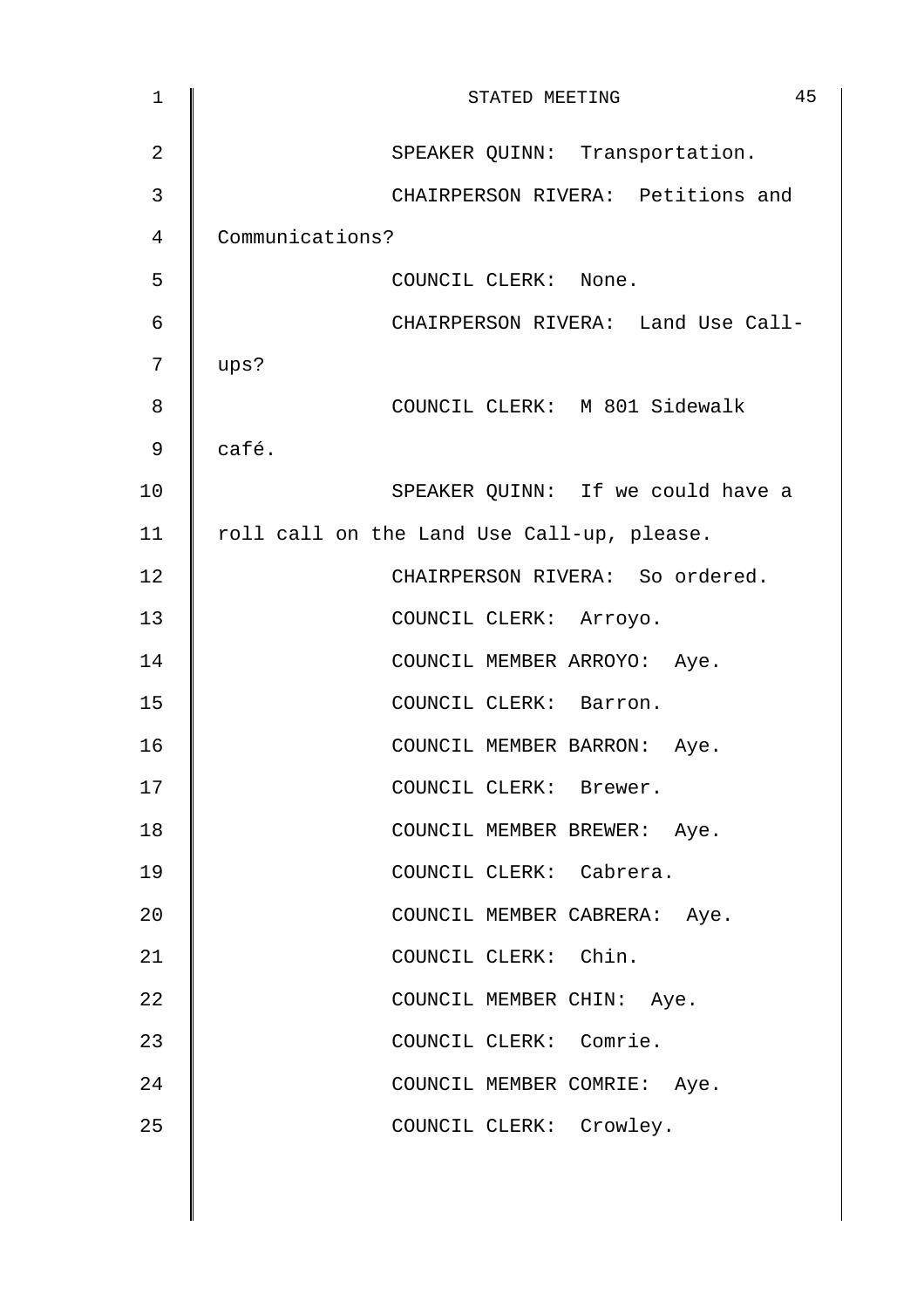| $\mathbf 1$    | 46<br>STATED MEETING                             |
|----------------|--------------------------------------------------|
| $\overline{2}$ | COUNCIL MEMBER CROWLEY: Aye.                     |
| 3              | COUNCIL CLERK: Dickens.                          |
| 4              | COUNCIL MEMBER DICKENS: Aye.                     |
| 5              | COUNCIL CLERK: Dilan.                            |
| 6              | COUNCIL MEMBER DILAN: Aye.                       |
| 7              | COUNCIL CLERK: Dromm.                            |
| 8              | COUNCIL MEMBER DROMM: I'd like to                |
| 9              | ask permission to vote on all Land Use Call-ups  |
| 10             | and General Orders.                              |
| 11             | CHAIRPERSON RIVERA: So ordered.                  |
| 12             | COUNCIL MEMBER DROMM: I vote aye.                |
| 13             | COUNCIL CLERK: Eugene.                           |
| 14             | COUNCIL MEMBER EUGENE: Aye.                      |
| 15             | COUNCIL CLERK: Ferreras.                         |
| 16             | COUNCIL MEMBER FERRERAS: With                    |
| 17             | permission, I'd like to vote aye on all Land Use |
| 18             | Call-ups and on all Coupled General Orders.      |
| 19             | CHAIRPERSON RIVERA: So ordered.                  |
| 20             | COUNCIL CLERK: Fidler.                           |
| 21             | COUNCIL MEMBER FIDLER: Aye.                      |
| 22             | COUNCIL CLERK: Foster.                           |
| 23             | COUNCIL MEMBER FOSTER: Aye.                      |
| 24             | COUNCIL CLERK: Garodnick.                        |
| 25             | COUNCIL MEMBER GARODNICK: [No                    |
|                |                                                  |
|                |                                                  |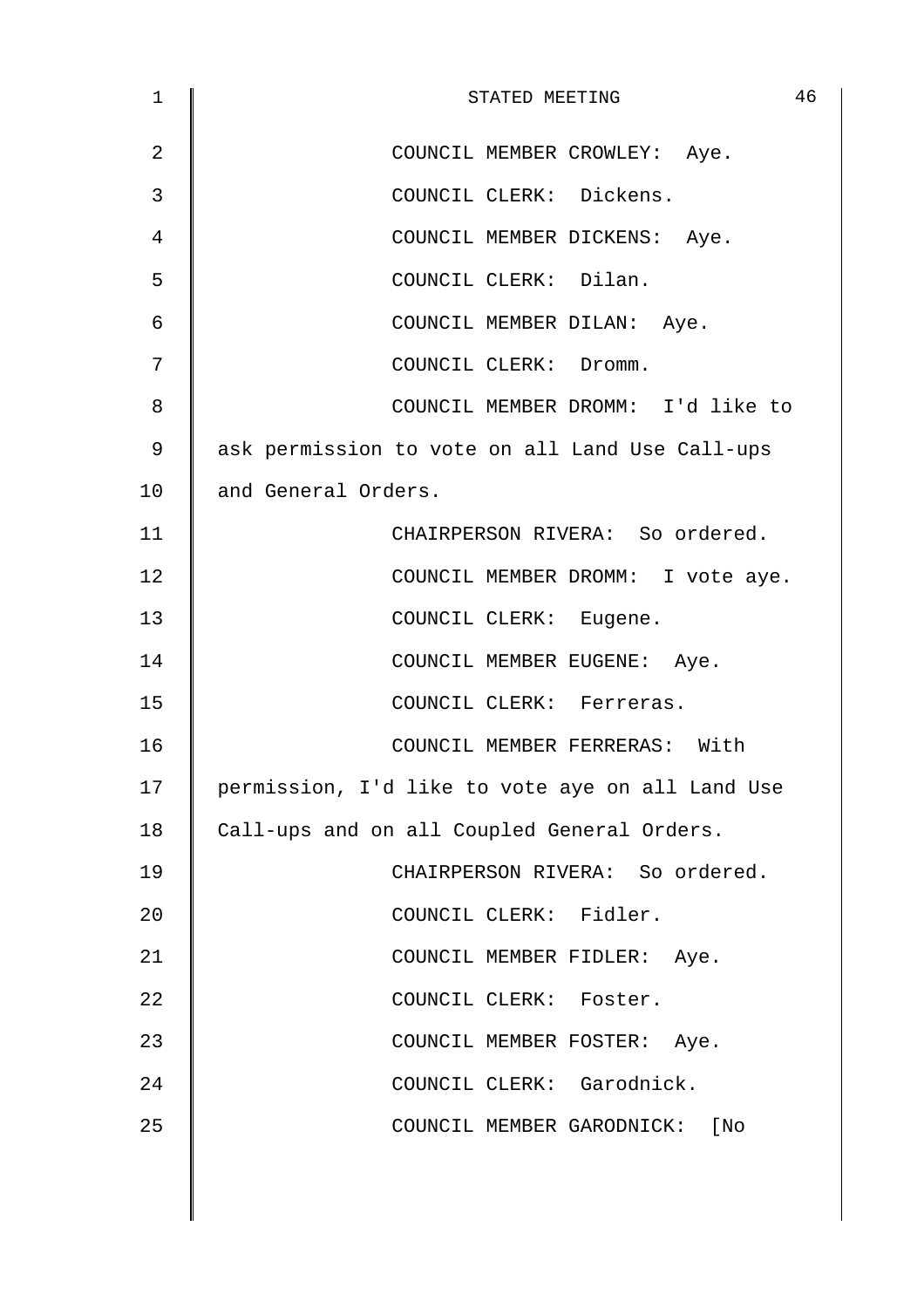| $\mathbf 1$ | 47<br>STATED MEETING                             |
|-------------|--------------------------------------------------|
| 2           | response].                                       |
| 3           | COUNCIL CLERK: Gennaro.                          |
| 4           | COUNCIL MEMBER GENNARO: Mr.                      |
| 5           | Leader, I ask permission to vote on all items on |
| 6           | the General Order calendar.                      |
| 7           | CHAIRPERSON RIVERA: So ordered.                  |
| 8           | COUNCIL MEMBER GENNARO: I vote yes               |
| 9           | on the Land Use Call-up and yes on all items on  |
| 10          | the calendar. Thank you.                         |
| 11          | COUNCIL CLERK: Gentile.                          |
| 12          | COUNCIL MEMBER GENTILE: Aye.                     |
| 13          | COUNCIL CLERK: Gonzalez.                         |
| 14          | COUNCIL MEMBER GONZALEZ: Aye.                    |
| 15          | COUNCIL CLERK: Greenfield.                       |
| 16          | COUNCIL MEMBER GREENFIELD: Aye.                  |
| 17          | COUNCIL CLERK: Halloran.                         |
| 18          | COUNCIL MEMBER HALLORAN: Aye.                    |
| 19          | COUNCIL CLERK: Ignizio.                          |
| 20          | COUNCIL MEMBER IGNIZIO: Aye.                     |
| 21          | COUNCIL CLERK: James.                            |
| 22          | COUNCIL MEMBER JAMES: Permission                 |
| 23          | to vote on all Land Use Call-ups--               |
| 24          | [Crosstalk]                                      |
| 25          | COUNCIL MEMBER JAMES: --all                      |
|             |                                                  |
|             |                                                  |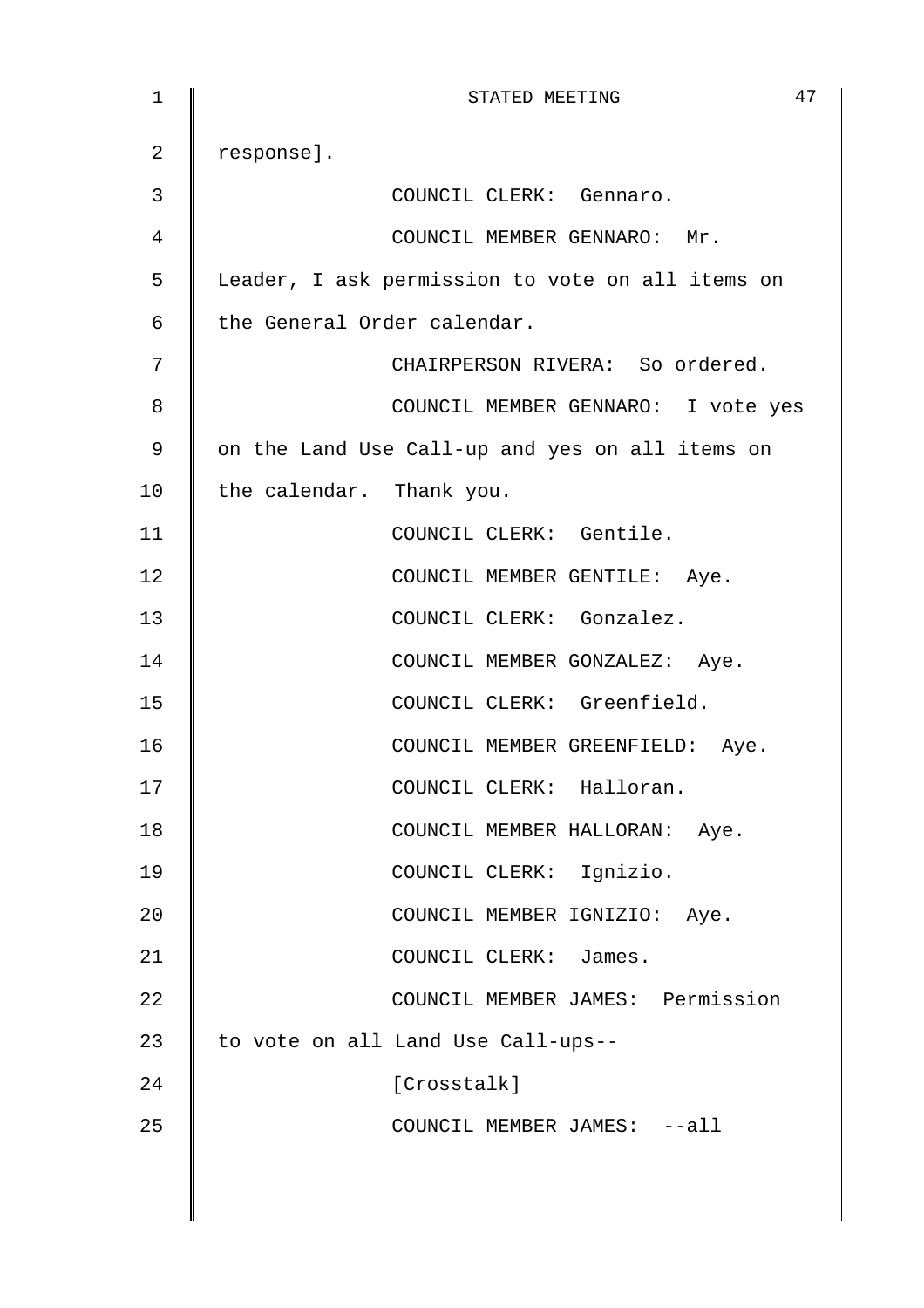| $\mathbf 1$ | 48<br>STATED MEETING                              |
|-------------|---------------------------------------------------|
| 2           | General Orders.                                   |
| 3           | CHAIRPERSON RIVERA: So ordered.                   |
| 4           | COUNCIL MEMBER JAMES: I vote aye.                 |
| 5           | COUNCIL CLERK: Koo.                               |
| 6           | COUNCIL MEMBER KOO: [Off mic] Mr.                 |
| 7           | Majority Leader, I'd like to vote aye on all Land |
| 8           | Use orders and all General Orders on today's      |
| 9           | agenda.                                           |
| 10          | CHAIRPERSON RIVERA: So ordered.                   |
| 11          | COUNCIL MEMBER KOO: I vote aye.                   |
| 12          | COUNCIL CLERK: Crowley.                           |
| 13          | COUNCIL MEMBER CROWLEY: With                      |
| 14          | permission, I'd like to vote aye on all General   |
| 15          | Orders and Land Use items.                        |
| 16          | CHAIRPERSON RIVERA: So ordered.                   |
| 17          | COUNCIL MEMBER CROWLEY: Thank you.                |
| 18          | COUNCIL CLERK: Koppell.                           |
| 19          | COUNCIL MEMBER KOPPELL: Aye.                      |
| 20          | COUNCIL CLERK: Koslowitz.                         |
| 21          | COUNCIL MEMBER KOSLOWITZ: Aye.                    |
| 22          | COUNCIL CLERK: Lander.                            |
| 23          | COUNCIL MEMBER LANDER: Aye.                       |
| 24          | COUNCIL CLERK: Lappin.                            |
| 25          | COUNCIL MEMBER LAPPIN: Aye.                       |
|             |                                                   |
|             |                                                   |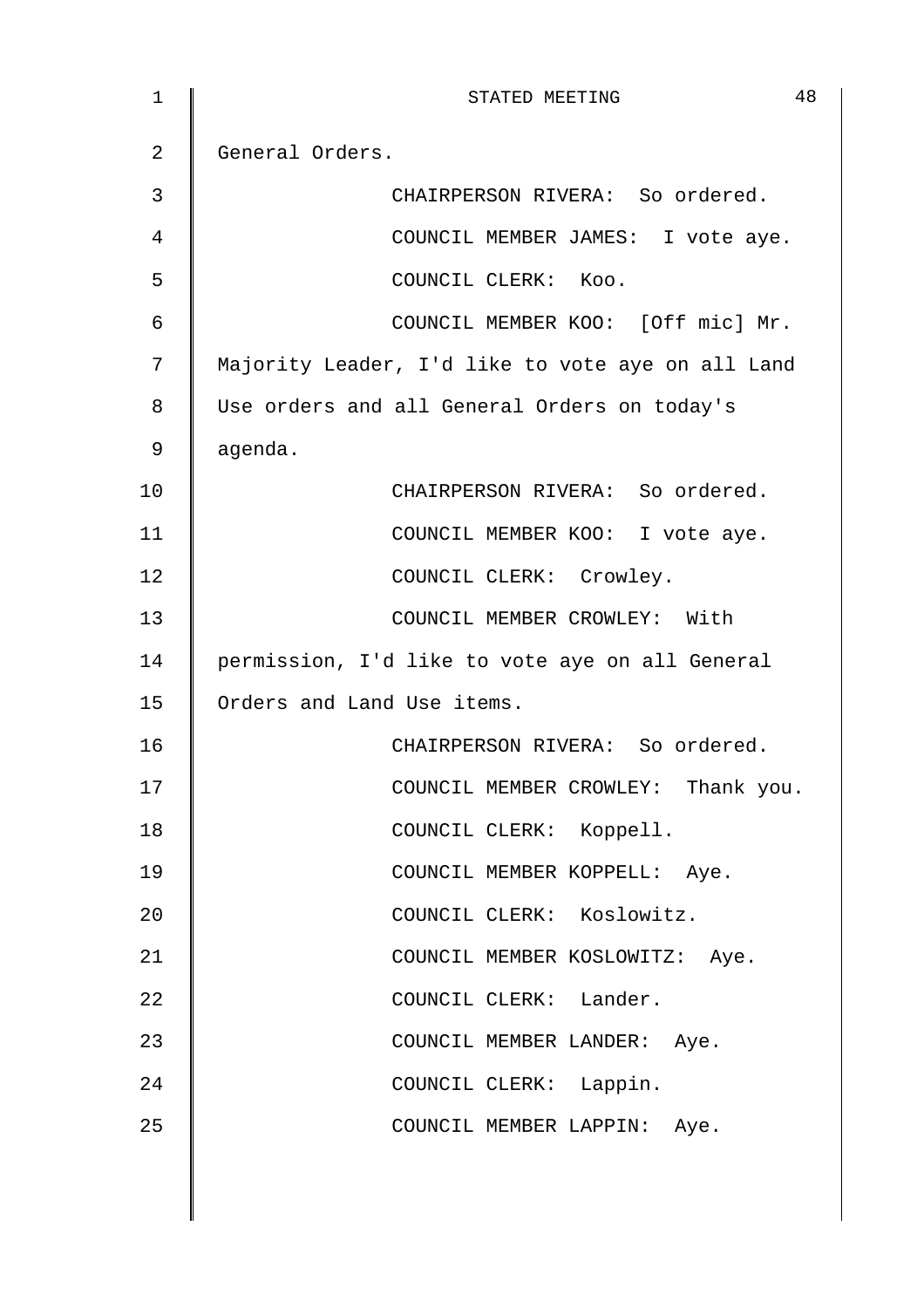| 1  | 49<br>STATED MEETING                              |
|----|---------------------------------------------------|
| 2  | COUNCIL CLERK: Levin.                             |
| 3  | COUNCIL MEMBER LEVIN: Aye.                        |
| 4  | COUNCIL CLERK: Mark-Viverito.                     |
| 5  | COUNCIL MEMBER MARK-VIVERITO: Aye.                |
| 6  | COUNCIL CLERK: Mealy.                             |
| 7  | COUNCIL MEMBER MEALY: Can I have                  |
| 8  | permission to vote on all General Orders and Land |
| 9  | Use Call-ups?                                     |
| 10 | CHAIRPERSON RIVERA: So ordered.                   |
| 11 | COUNCIL MEMBER MEALY: I vote aye.                 |
| 12 | COUNCIL CLERK: Mendez.                            |
| 13 | COUNCIL MEMBER MENDEZ: Aye on all.                |
| 14 | COUNCIL CLERK: Nelson.                            |
| 15 | COUNCIL MEMBER NELSON: [Off mic]                  |
| 16 | aye on all items [off mic] calendar.              |
| 17 | CHAIRPERSON RIVERA: So ordered.                   |
| 18 | COUNCIL MEMBER NELSON: Thank you.                 |
| 19 | MALE VOICE: Joel heard.                           |
| 20 | CHAIRPERSON RIVERA: They vote aye.                |
| 21 | Did you vote? Okay.                               |
| 22 | COUNCIL CLERK: Palma.                             |
| 23 | COUNCIL MEMBER PALMA: Aye.                        |
| 24 | COUNCIL CLERK: Recchia.                           |
| 25 | COUNCIL MEMBER RECCHIA: Aye on                    |
|    |                                                   |
|    |                                                   |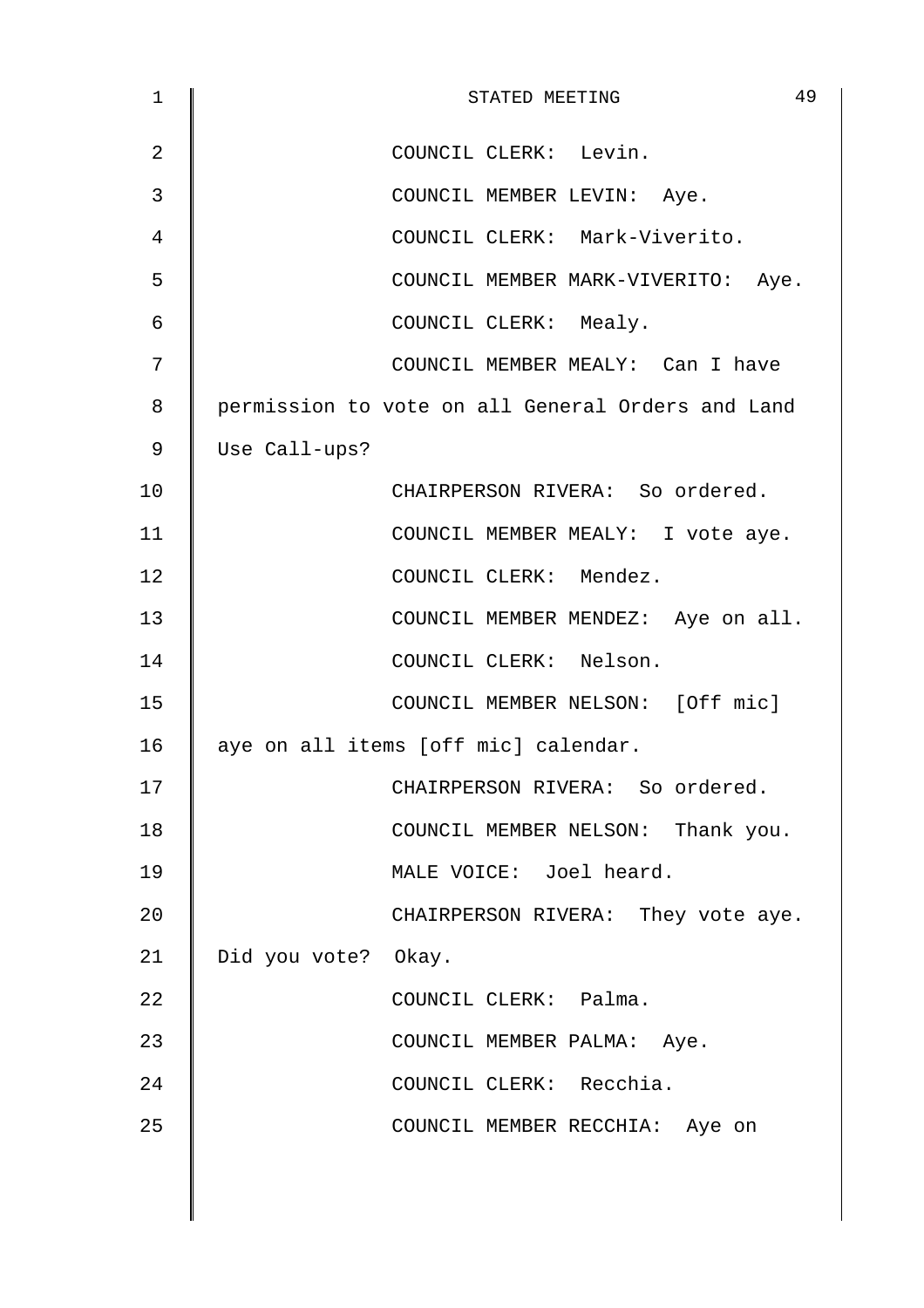1 **STATED MEETING** 50  $2 \parallel$  all. 3 COUNCIL CLERK: Reyna. 4 | COUNCIL MEMBER REYNA: Aye on all. 5 || COUNCIL CLERK: Rodriguez. 6 COUNCIL MEMBER RODRIGUEZ: With 7 | permission I'd like to vote aye on all General 8 | Orders. 9 | CHAIRPERSON RIVERA: So ordered. 10 | COUNCIL MEMBER RODRIGUEZ: Aye. 11 | COUNCIL CLERK: Garodnick. 12 | COUNCIL MEMBER GARODNICK: Ave. 13 | COUNCIL CLERK: Rose. 14 | COUNCIL MEMBER ROSE: Aye. 15 | COUNCIL CLERK: Sanders. 16 | COUNCIL MEMBER SANDERS: Aye. 17 || COUNCIL CLERK: Seabrook. 18 | COUNCIL MEMBER SEABROOK: I guess, 19 | Mr. Majority Leader, with unanimous consent I'd 20 | like to vote on all Land Use Call-ups and General 21 Order. 22 | CHAIRPERSON RIVERA: So ordered. 23 **COUNCIL MEMBER SEABROOK:** Thank 24 | you. I vote aye. 25 | COUNCIL CLERK: Ulrich.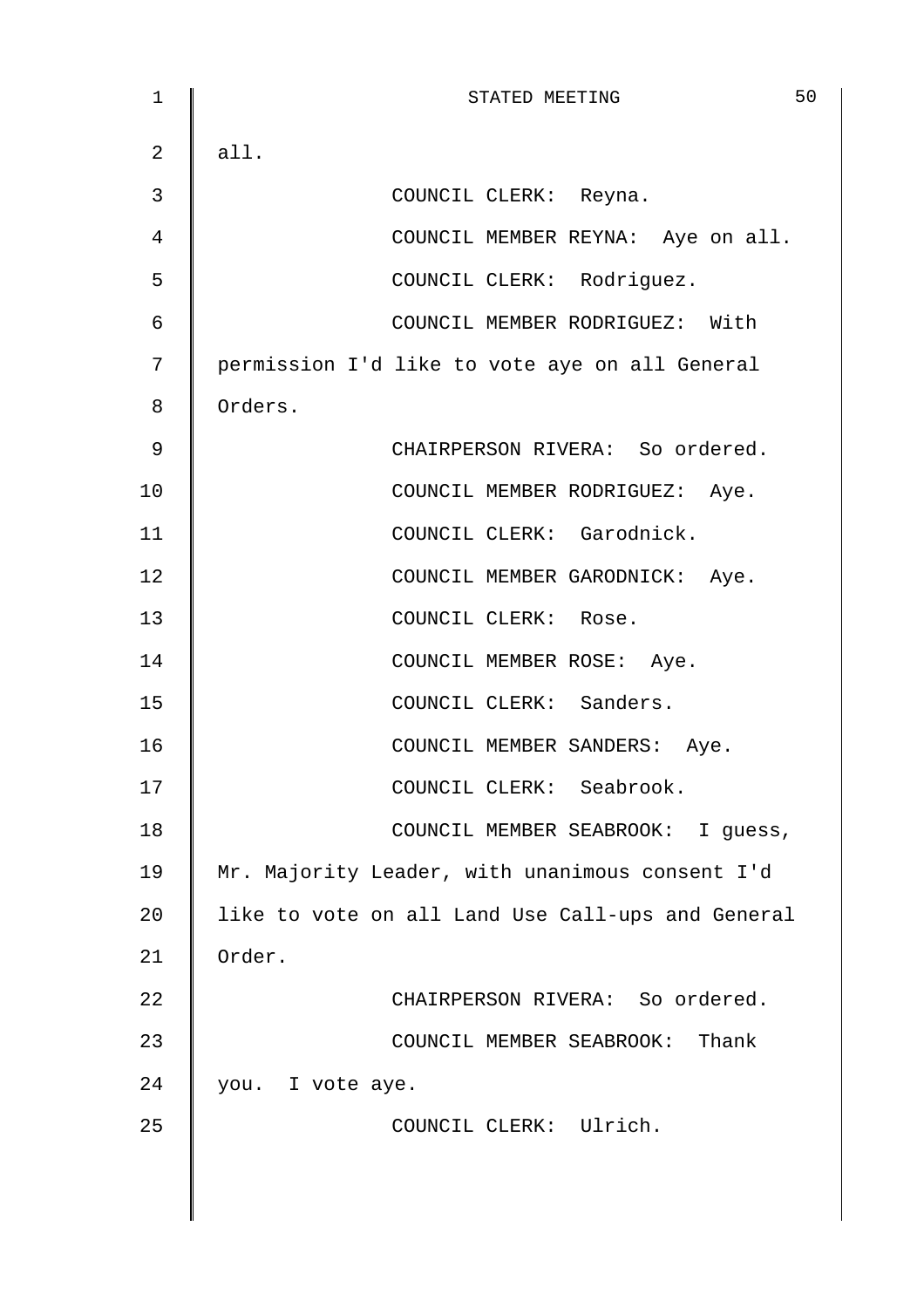| $\mathbf 1$ | 51<br>STATED MEETING                               |
|-------------|----------------------------------------------------|
| 2           | COUNCIL MEMBER ULRICH: Aye.                        |
| 3           | COUNCIL CLERK: Vacca.                              |
| 4           | CHAIRPERSON RIVERA: It's coming to                 |
| 5           | you now?                                           |
| 6           | [Pause]                                            |
| 7           | COUNCIL MEMBER VACCA: Permission                   |
| 8           | to vote on all Land Use items and General calendar |
| 9           | items as well?                                     |
| 10          | CHAIRPERSON RIVERA: So ordered.                    |
| 11          | COUNCIL MEMBER VACCA: I vote aye                   |
| 12          | on all.                                            |
| 13          | COUNCIL CLERK: Vallone.                            |
| 14          | COUNCIL MEMBER VALLONE: Aye.                       |
| 15          | COUNCIL CLERK: Van Bramer.                         |
| 16          | COUNCIL MEMBER VAN BRAMER: Aye.                    |
| 17          | COUNCIL CLERK: Vann.                               |
| 18          | COUNCIL MEMBER VANN: Aye.                          |
| 19          | CHAIRPERSON RIVERA: Can we get                     |
| 20          | silence in the chambers?                           |
| 21          | SERGEANT-AT-ARMS: Keep it down,                    |
| 22          | please. Quiet, please.                             |
| 23          | COUNCIL CLERK: Weprin.                             |
| 24          | COUNCIL MEMBER WEPRIN: Mr. Chair,                  |
| 25          | can I get unanimous consent to vote on all Land    |
|             |                                                    |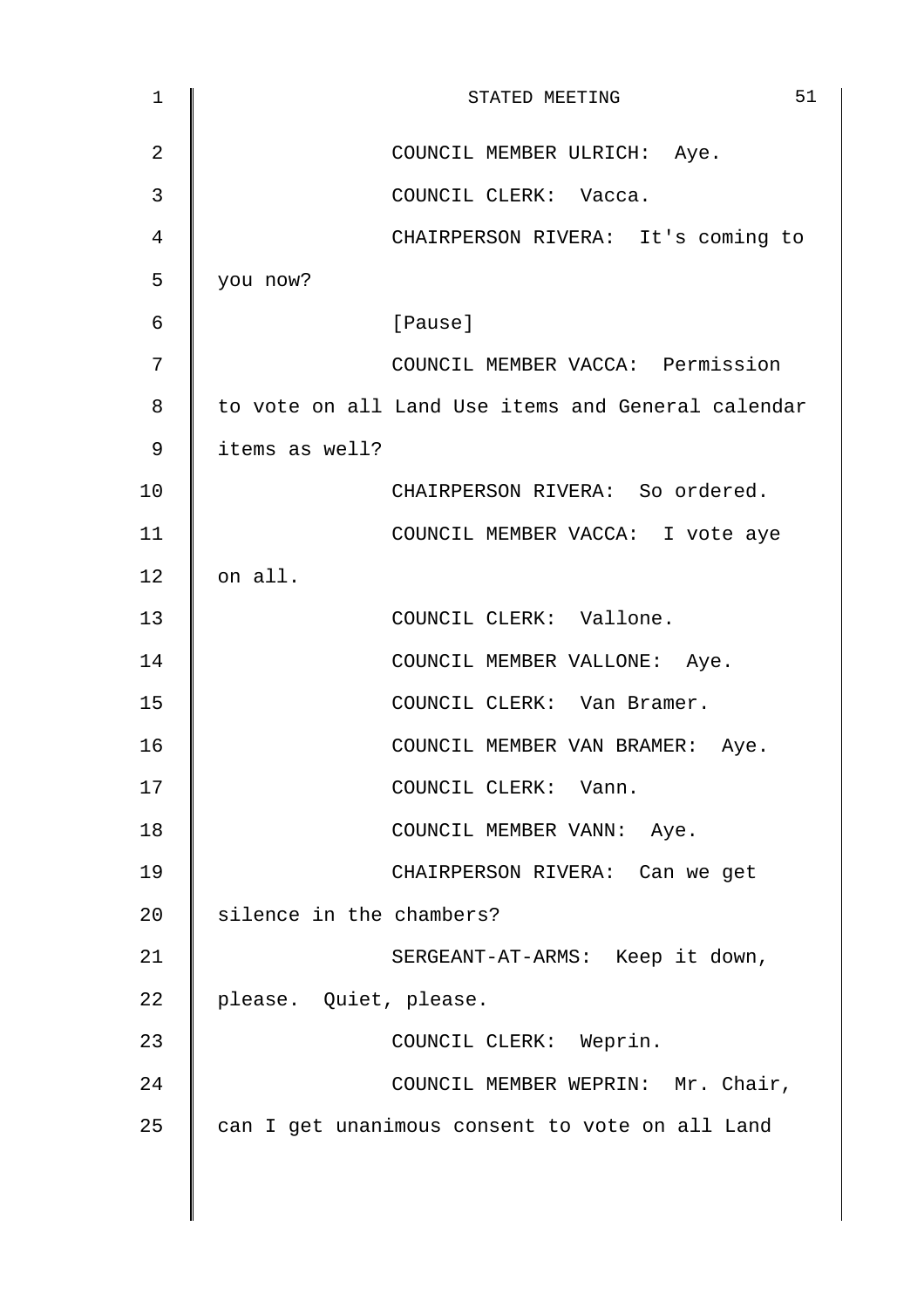| 1  | 52<br>STATED MEETING                               |
|----|----------------------------------------------------|
| 2  | Use Call-ups and the General Orders calendar?      |
| 3  | CHAIRPERSON RIVERA: Yes.                           |
| 4  | COUNCIL MEMBER WEPRIN: I vote aye.                 |
| 5  | COUNCIL CLERK: Williams.                           |
| 6  | SERGEANT-AT-ARMS: Quiet, please.                   |
| 7  | Keep it down, please.                              |
| 8  | COUNCIL CLERK: Williams.                           |
| 9  | COUNCIL MEMBER WILLIAMS: Aye.                      |
| 10 | COUNCIL CLERK: Wills.                              |
| 11 | COUNCIL MEMBER WILLS: Aye.                         |
| 12 | COUNCIL CLERK: Oddo.                               |
| 13 | COUNCIL MEMBER ODDO: Yes.                          |
| 14 | COUNCIL CLERK: Rivera.                             |
| 15 | CHAIRPERSON RIVERA: I vote aye.                    |
| 16 | COUNCIL CLERK: Speaker Quinn.                      |
| 17 | SPEAKER QUINN: Aye.                                |
| 18 | [Pause]                                            |
| 19 | CHAIRPERSON RIVERA: Today's Land                   |
| 20 | Use Call-ups were adopted by a vote of 50 in the   |
| 21 | affirmative, with zero in the negative.            |
| 22 | Communications from the Speaker.                   |
| 23 | SPEAKER QUINN: Thank you very                      |
| 24 | much. Let me first, before I speak about the       |
| 25 | legislation we're voting on today, call on Council |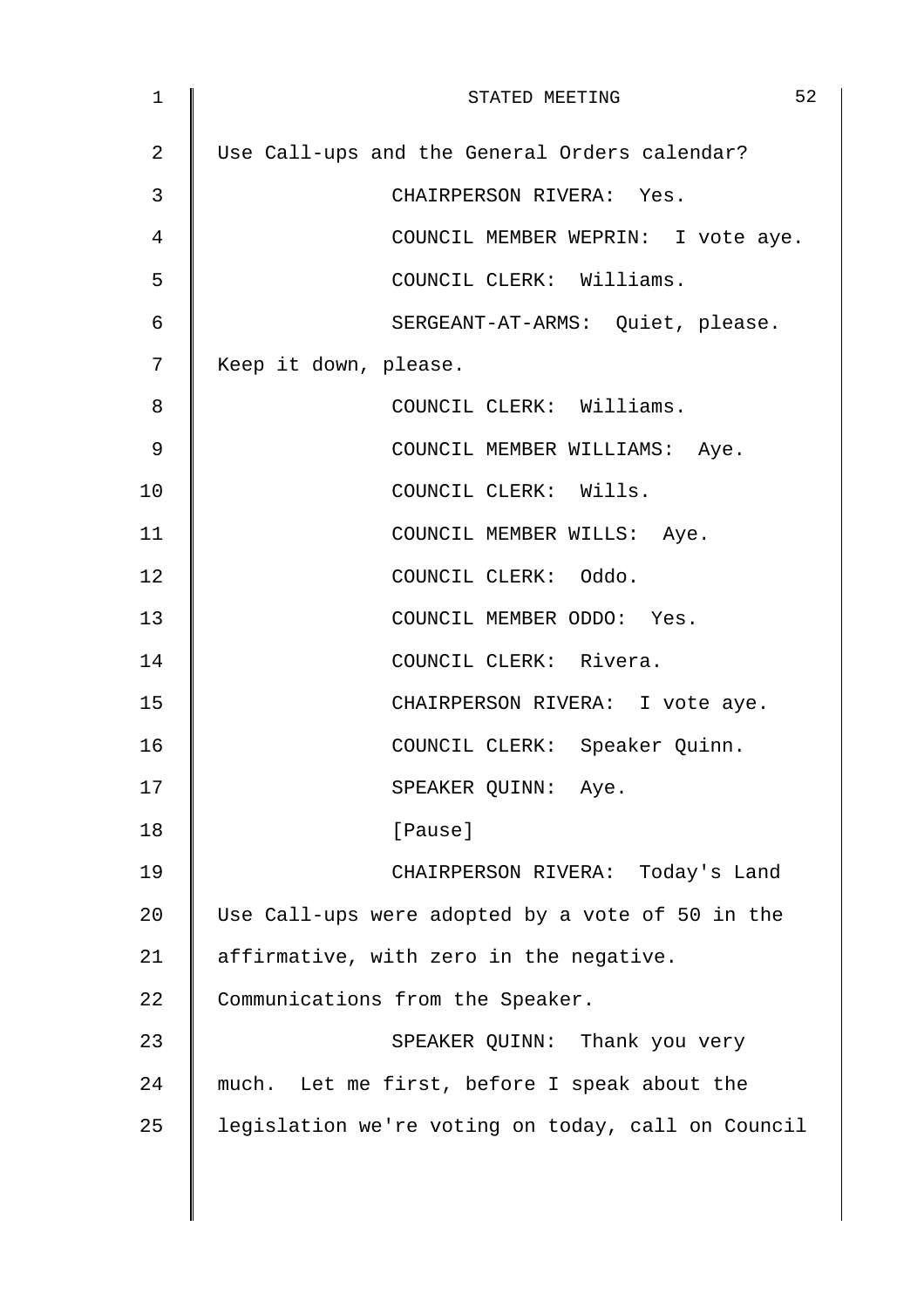| $\mathbf 1$ | 53<br>STATED MEETING                               |
|-------------|----------------------------------------------------|
| 2           | Member Melissa Mark-Viverito to introduce an       |
| 3           | honored guest we have with us today. Carl's got a  |
| 4           | mic, Melissa, I'm sorry.                           |
| 5           | COUNCIL MEMBER MARK-VIVERITO:                      |
| 6           | Thank you, Madam Speaker. I would like my          |
| 7           | colleagues to recognize we've been joined by       |
| 8           | Rafael Cox Alomar, who is a candidate from Puerto  |
| 9           | Rico who is here with us the next couple of days.  |
| 10          | He is a candidate representing the popular         |
| 11          | democratic party and he will be running to become  |
| 12          | the next Resident Commissioner for Puerto Rico in  |
| 13          | the Congress.                                      |
| 14          | Resident Commissioner is the                       |
| 15          | representative, it's our congressional rep from    |
| 16          | the island, has a voice, very strong voice, but    |
| 17          | does not have a vote, unfortunately, due to the    |
| 18          | political relationship between Puerto Rico and the |
| 19          | United States.                                     |
| 20          | But I welcome him to New York and                  |
| 21          | my colleagues that have joined in welcoming him as |
| 22          | he makes the rounds to really talk about his       |
| 23          | thoughtful platform that talks about the better    |
| 24          | economic future of the island of Puerto Rico. So   |
| 25          | thank you very much, Rafael, for joining us and    |
|             |                                                    |
|             |                                                    |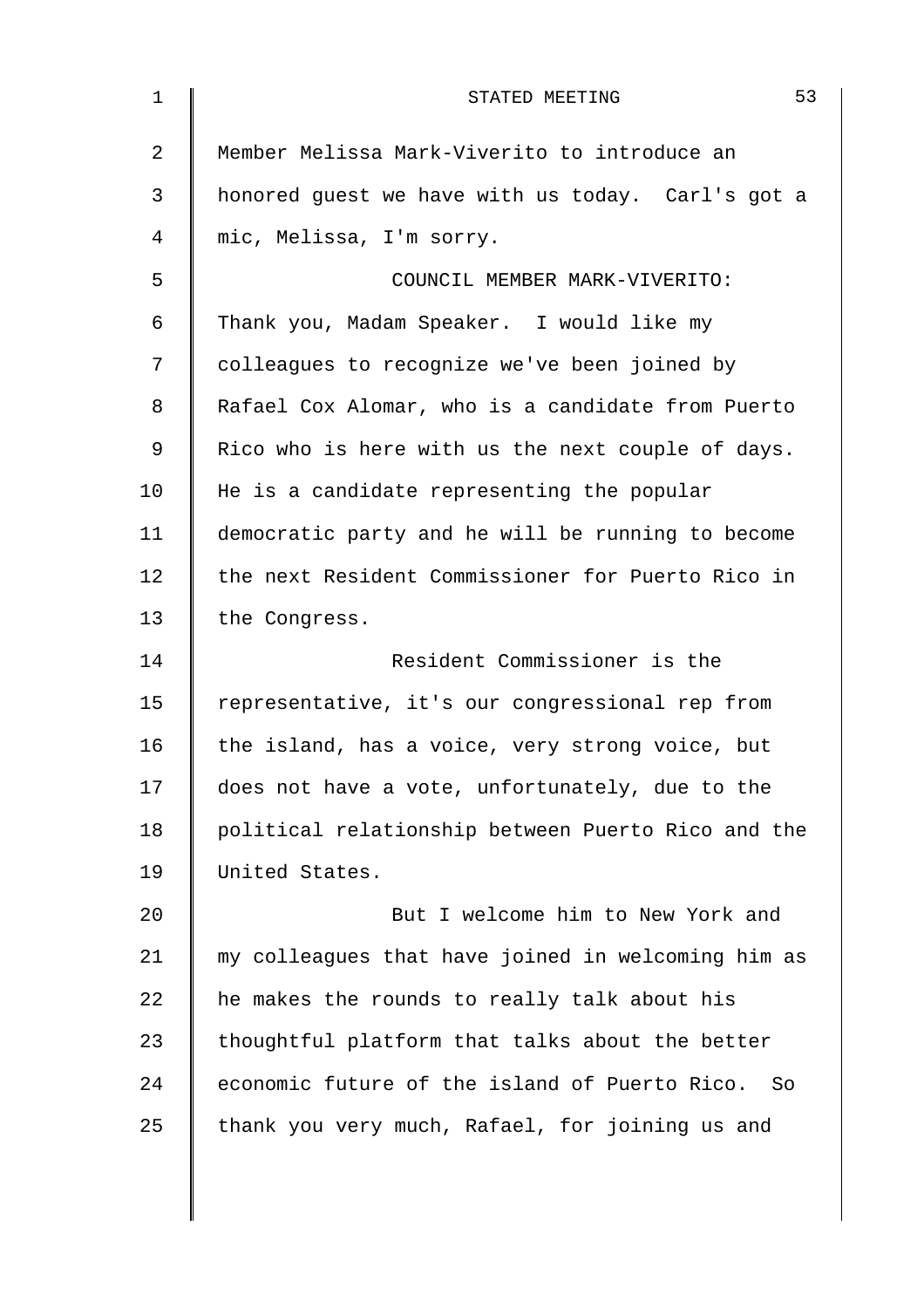| 1  | 54<br>STATED MEETING                               |
|----|----------------------------------------------------|
| 2  | for being here today.                              |
| 3  | [Applause]                                         |
| 4  | SPEAKER QUINN: Thank you very                      |
| 5  | much, Melissa.                                     |
| 6  | We are voting today on a number of                 |
| 7  | different items. First, through out of the Rules   |
| 8  | Committee, and I want to thank our chair, Joel     |
| 9  | Rivera, Majority Leader Rivera, for his work. And  |
| 10 | I also want to thank Chuck Davis, who is the       |
| 11 | person who does the background checking for the    |
| 12 | Rules Committee. But today we will be voting to    |
| 13 | reappoint for a full six-year term Mike McSweeney  |
| 14 | as the Clerk of the City Council and the Clerk of  |
| 15 | the City of New York. And let's give him another   |
| 16 | round of applause.                                 |
| 17 | [Applause]                                         |
| 18 | SPEAKER QUINN: And as I said in                    |
| 19 | the Rules Committee before, Mike, I want to thank  |
| 20 | you for doing a good job every day as the Clerk of |
| 21 | the Council and the Clerk of the City of New York, |
| 22 | but in particular, I want to thank you for the     |
| 23 | amazing job you did on and leading up to July      |
| 24 | 24th, the day that Marriage Equality went into law |
| 25 | in the State of New York and the City of New York, |
|    |                                                    |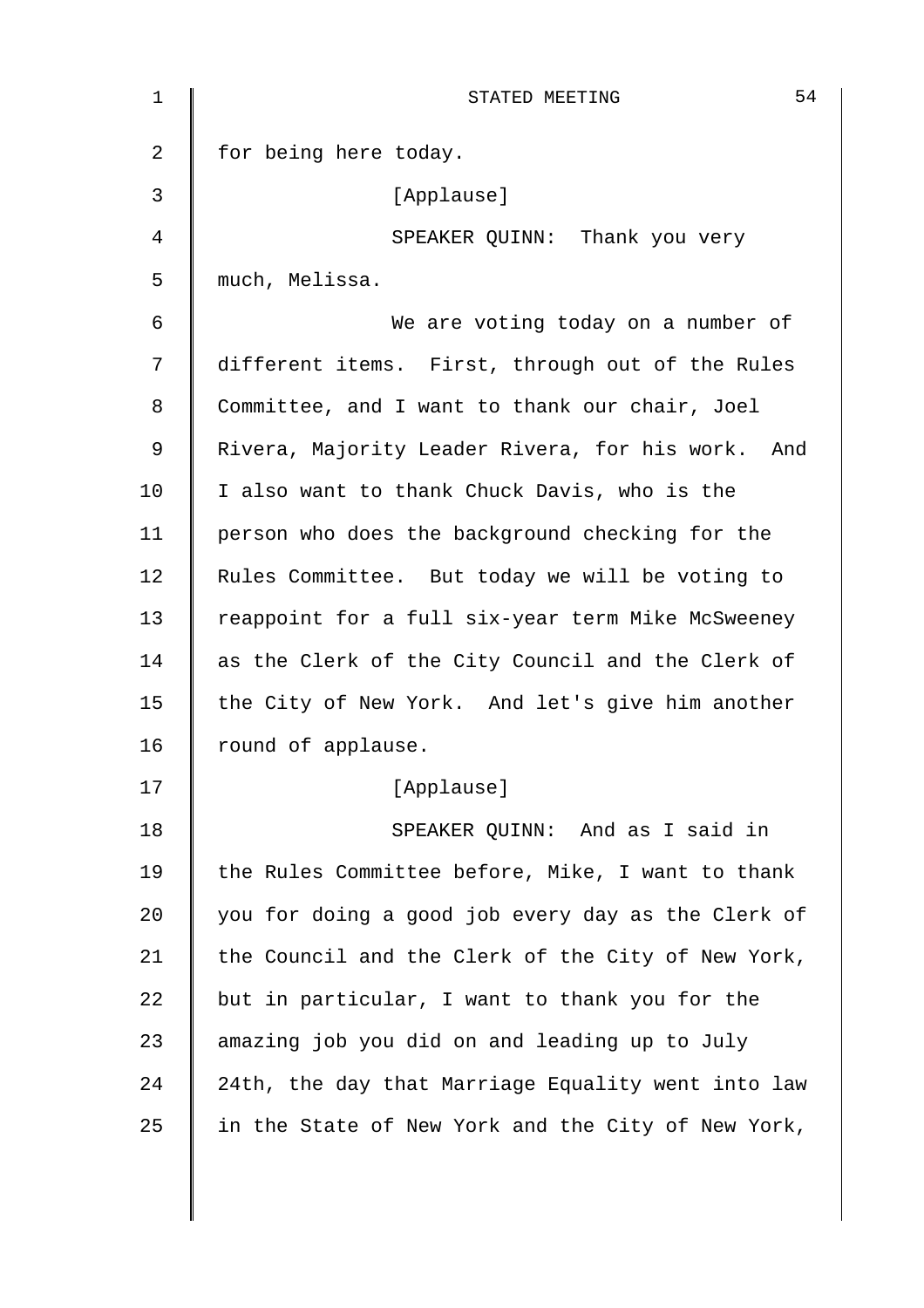| $\mathbf 1$ | 55<br>STATED MEETING                               |
|-------------|----------------------------------------------------|
| 2           | and that day was the day that I think set a        |
| 3           | standard and sent a message about government       |
| 4           | embracing all people and all families, and you set |
| 5           | a standard for how all government in this city and |
| 6           | everywhere else should operate and you made all of |
| 7           | us incredibly, incredibly proud. So thank you so   |
| 8           | much. And I know you'll continue to just do an     |
| 9           | outstanding job, and as I said to you in Rules     |
| 10          | before, you've made me very proud and I know       |
| 11          | you've made the late Tom Matten [phonetic] very    |
| 12          | proud as well. So keep up the great work, Mike.    |
| 13          | We are also voting today on Intro                  |
| 14          | 251-A, a bill that has become to be known as the   |
| 15          | Living Wage bill. I want to thank Rob Newman,      |
| 16          | Preston Niblack, Ray Majewski, and everyone in our |
| 17          | revenue and economics team in the City Council. I  |
| 18          | want to thank Alix Pustilnik, I want to thank Rob  |
| 19          | Newman and Chuck Meara, Margaret Nelson in the     |
| 20          | Speaker's office, and also Shannon Manigault, the  |
| 21          | counsel to the Contracts Committee. Let's hear it  |
| 22          | for Shannon in particular for her work on this     |
| 23          | legislation.                                       |
| 24          | [Applause]                                         |
| 25          | SPEAKER QUINN: I also want to                      |
|             |                                                    |
|             |                                                    |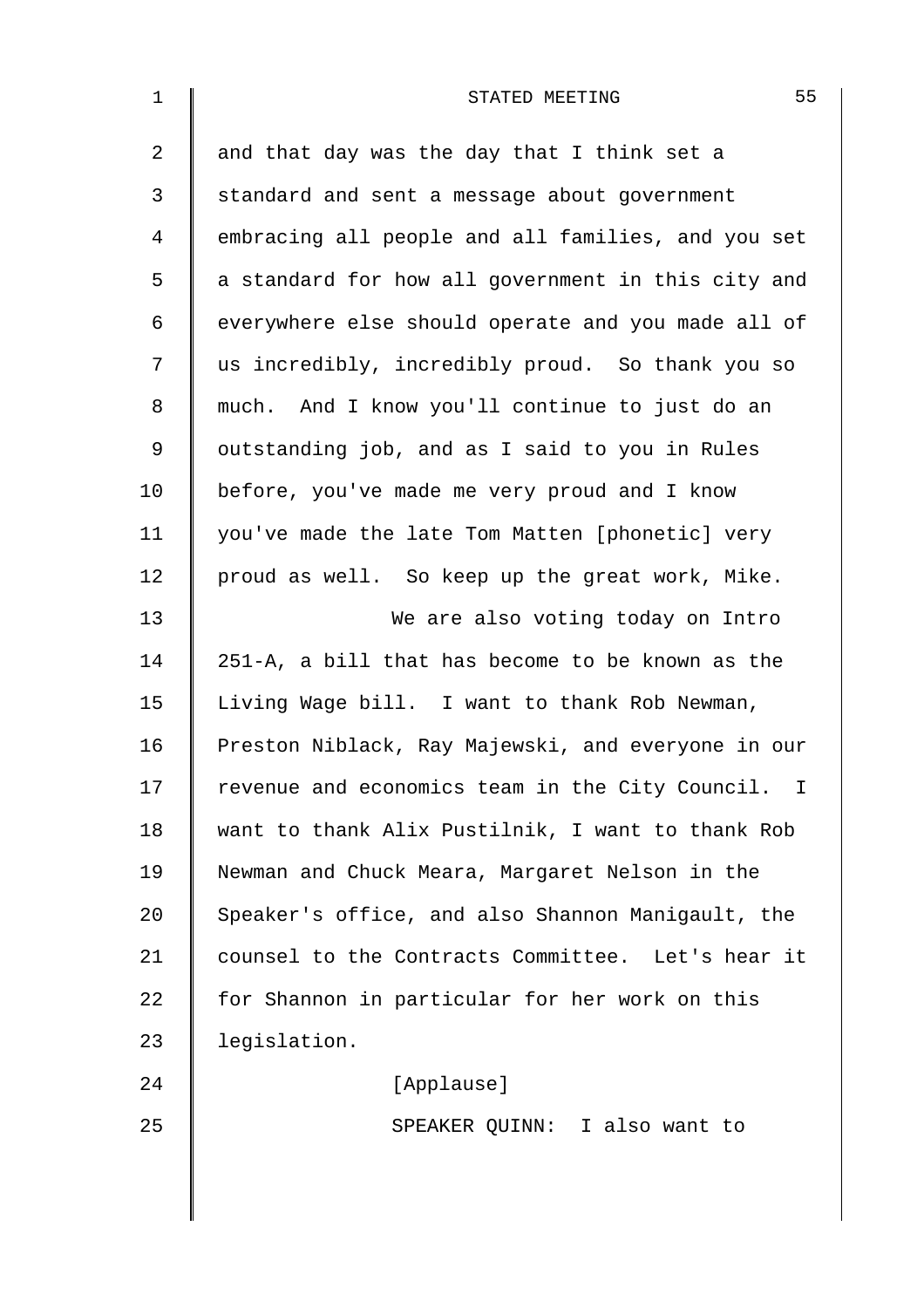| $\mathbf 1$    | 56<br>STATED MEETING                               |
|----------------|----------------------------------------------------|
| $\overline{a}$ | thank the Bronx Borough President, Ruben Diaz, for |
| 3              | his leadership on this bill and on this issue.     |
| 4              | Want to thank Stu Appelbaum, the president of      |
| 5              | RWDSU and all of the members of the Living Wage    |
| 6              | Coalition. We'll hear in a moment from the chair   |
| 7              | of the Contracts Committee--excuse me--and also    |
| 8              | the two--want to thank the two prime sponsors of   |
| 9              | the bill, Council Member Oliver Koppell and        |
| 10             | Council Member Annabel Palma.                      |
| 11             | Two fifty-one A requires that                      |
| 12             | companies, corporations, developers, however you   |
| 13             | want to define it, who take significant benefits   |
| 14             | or tax breaks from the City of New York, pay their |
| 15             | employees a living wage. It's a piece of           |
| 16             | legislation built upon a fairly basic concept, one |
| 17             | that we see other examples of in numerous ways in  |
| 18             | city government. We see it in the 2002 Living      |
| 19             | Wage Law that the Council passed and Mayor         |
| 20             | Bloomberg signed into law. We see it often as      |
| 21             | accompanying zonings that we've passed, such as    |
| 22             | the Hudson Yards, the High Line, Willets Point,    |
| 23             | Coney Island, Williamsburg rezoning, and many      |
| 24             | others, where the decision to accept City benefits |
| 25             | going along with that decision comes the           |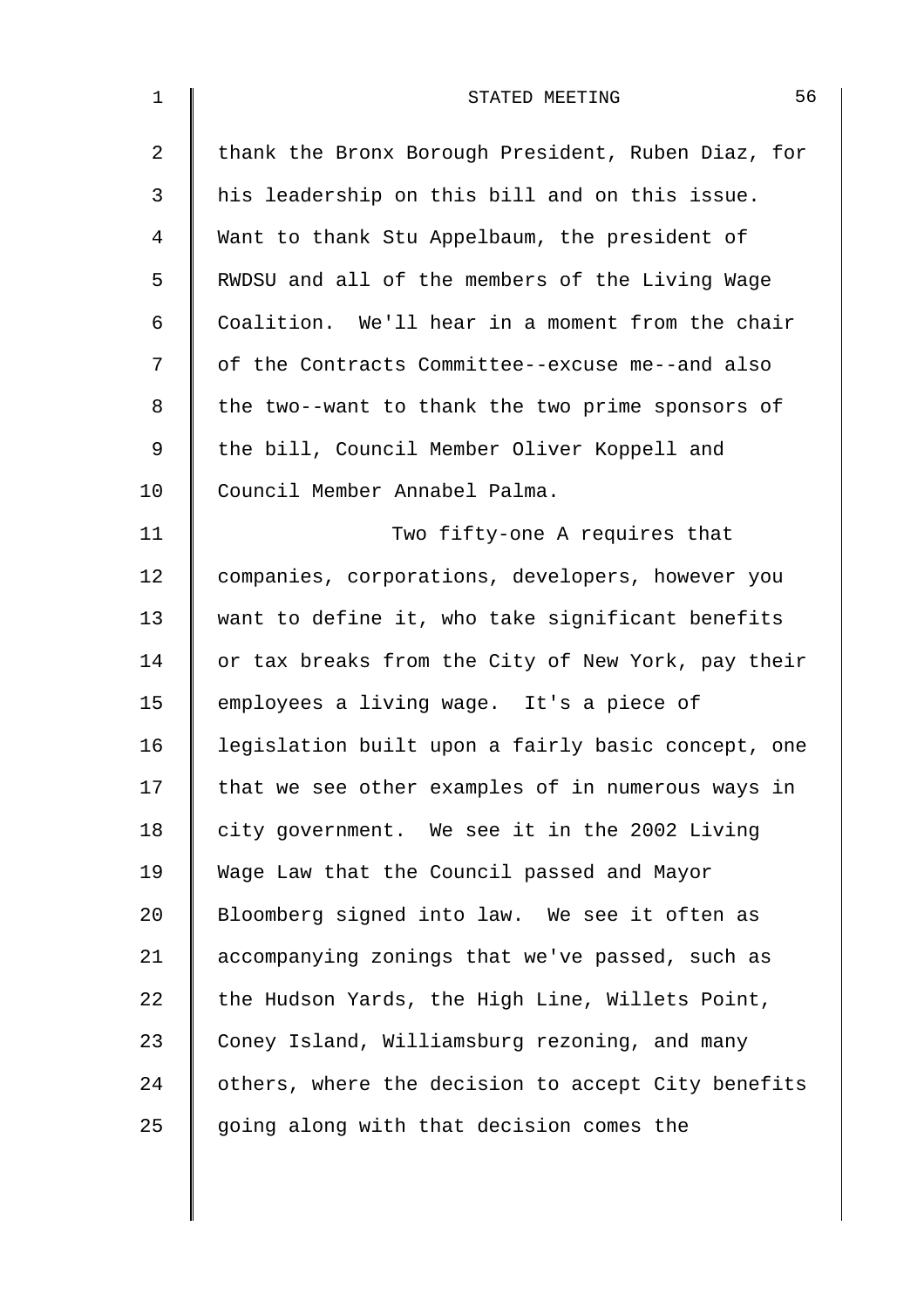| $\mathbf 1$    | 57<br>STATED MEETING                               |
|----------------|----------------------------------------------------|
| $\overline{a}$ | requirement to pay your workers a living wage or   |
| 3              | higher. This piece of legislation just makes that  |
| 4              | mandatory. For every entity that says yes to City  |
| 5              | taxpayer dollars, they have to pay their employees |
| 6              | a living wage.                                     |
| 7              | You know, the Mayor has stated in                  |
| 8              | his veto message that he believes this is mixing   |
| $\mathsf 9$    | in the marketplace in an irresponsible way. But    |
| 10             | if you think about it, our entire economic         |
| 11             | development program, hundreds of millions of       |
| 12             | dollars, is in fact, the City of New York entering |
| 13             | into the marketplace. We're putting money in the   |
| 14             | marketplace in the name of economic development to |
| 15             | move economic development in certain areas in      |
| 16             | certain ways that we believe will benefit the      |
| 17             | citizens of the city of New York. That has been a  |
| 18             | cornerstone of our City's budget and how we spend  |
| 19             | taxpayer dollars for a very, very long time. This  |
| 20             | is just expanding on that philosophical outlook    |
| 21             | and that belief that we in city government can     |
| 22             | help push the market in ways that are of more      |
| 23             | benefit to city workers.                           |
| 24             | I just want to note that we are                    |
| 25             | passing this bill on the very same day we are      |
|                |                                                    |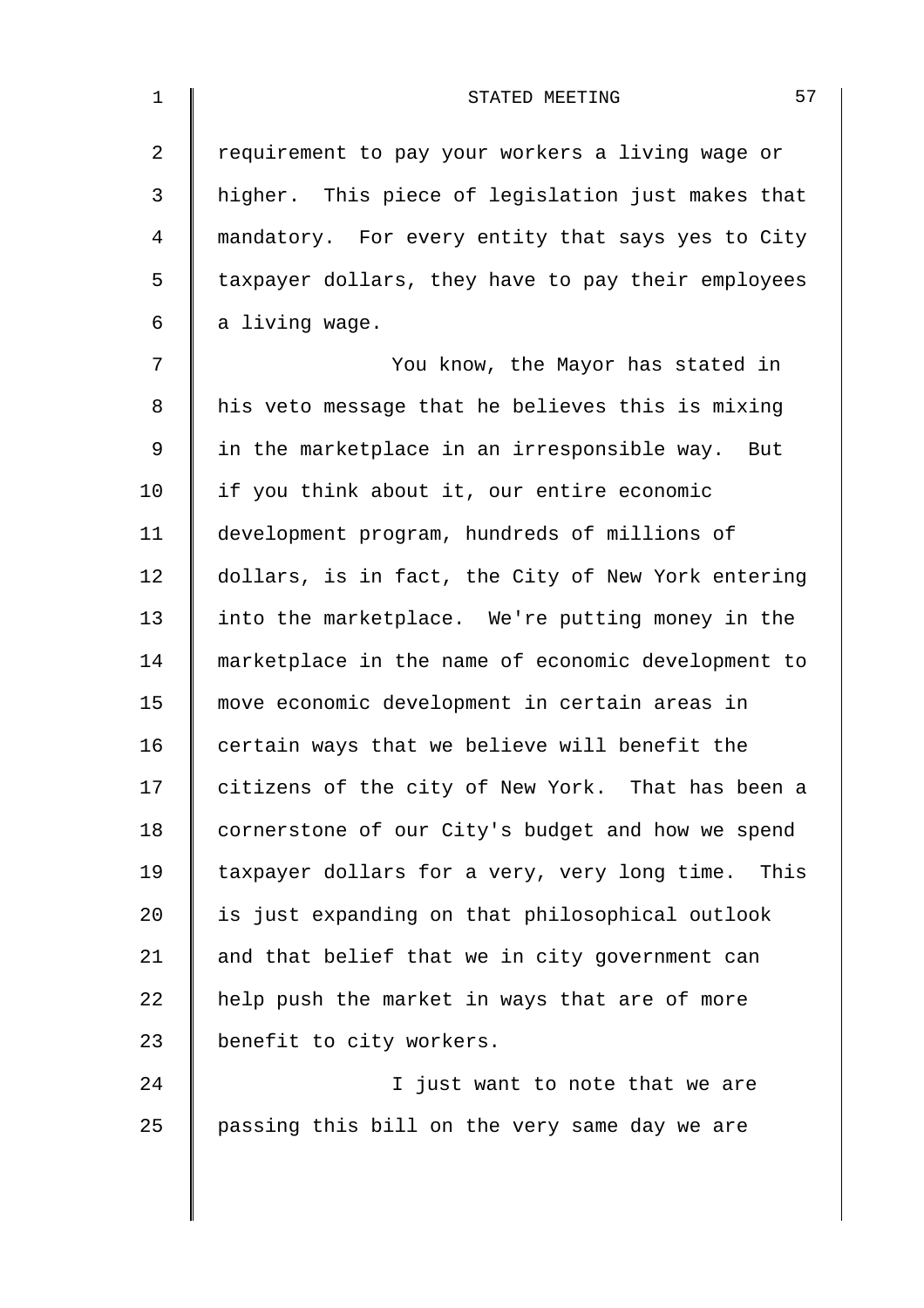| 1              | 58<br>STATED MEETING                               |
|----------------|----------------------------------------------------|
| $\overline{2}$ | receiving the veto message of Council Member       |
| 3              | Melissa Mark-Viverito's prevailing wage            |
| 4              | legislation, a veto we will override at the next   |
| 5              | Council meeting.                                   |
| 6              | So I want to thank everybody--                     |
| 7              | [Applause]                                         |
| 8              | SPEAKER QUINN: --for their support                 |
| 9              | of both of these pieces of legislation, which just |
| 10             | see simply to say that when you decide to take     |
| 11             | city benefits, you have a greater responsibility   |
| 12             | to your workers than others who have decided not   |
| 13             | to accept City benefits.                           |
| 14             | Let me next call on the chair of                   |
| 15             | the Committee, Council Member Mealy, and then we   |
| 16             | will hear from the prime sponsor, Oliver Koppell,  |
| 17             | and also just want to thank Council Member Palma.  |
| 18             | [Applause]                                         |
| 19             | COUNCIL MEMBER MEALY: Thank you,                   |
| 20             | Madam Speaker. As the chair of the Contracts       |
| 21             | Committee, I am so happy to have played a role in  |
| 22             | helping to usher in this important legislation.    |
| 23             | Want to thank the union also, and the pastors of   |
| 24             | numerous churches that were advocates that         |
| 25             | normally do not do that, and I'm glad for them.    |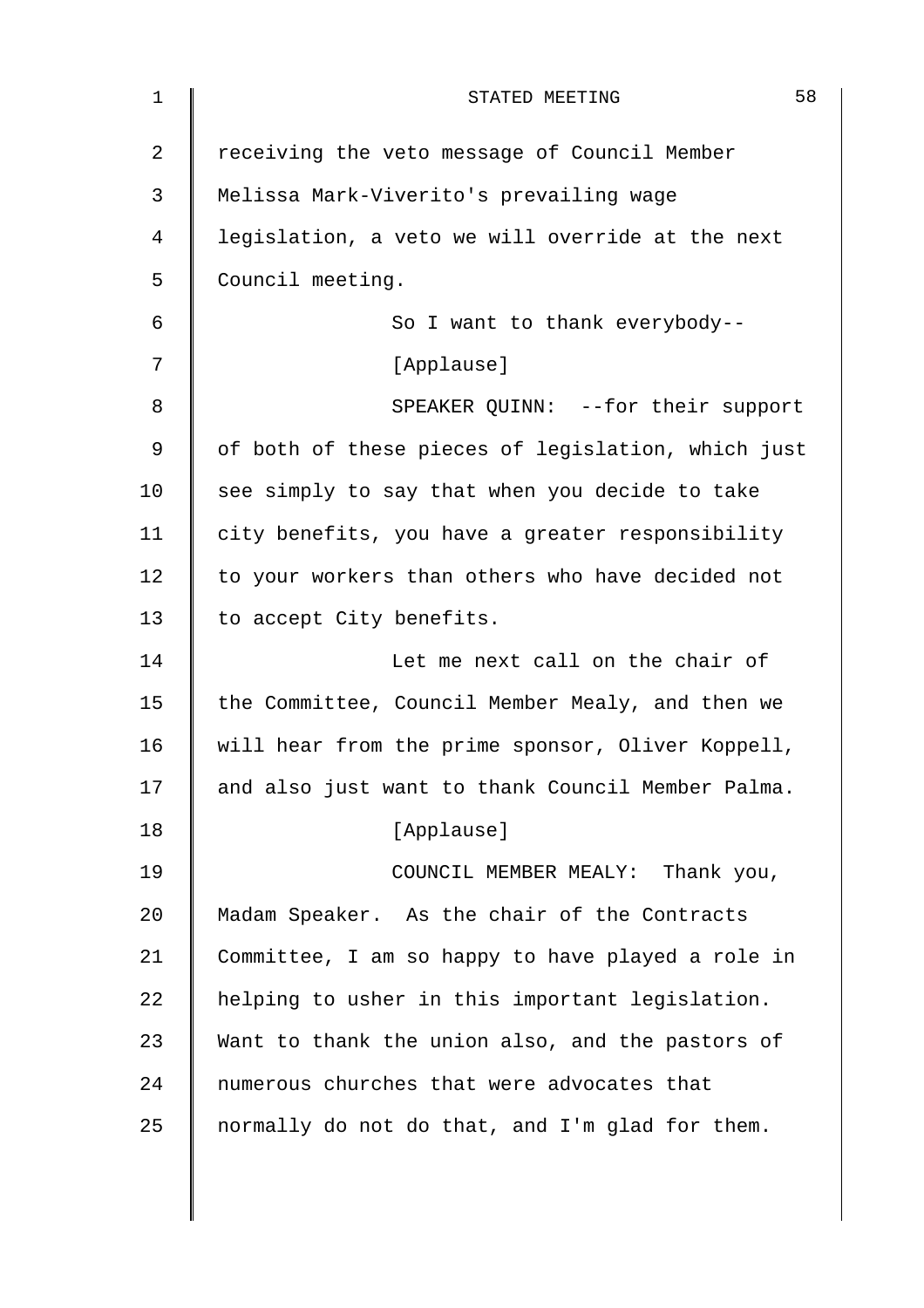| $\mathbf 1$    | 59<br>STATED MEETING                               |
|----------------|----------------------------------------------------|
| $\overline{2}$ | And one of them is Reverend Bernson [phonetic],    |
| 3              | she's in the hospital now.                         |
| 4              | And during each of the Committee's                 |
| 5              | two hearings on this bill, we heard from dozens,   |
| 6              | dozens of people stressed the need to maintain job |
| 7              | growth in the city. Some emphasize that need for   |
| 8              | taxpayer dollars to support fair wages; others     |
| 9              | stressed the need to maintain job growth in the    |
| 10             | city.                                              |
| 11             | With today's legislation, we will                  |
| 12             | take a stand on the way that the City spends       |
| 13             | taxpayers' dollars. It is not too much to ask      |
| 14             | that we get a bang for our buck when it comes to   |
| 15             | economic development. With Proposed Intro 251-A,   |
| 16             | we are just doing that. We get good paying jobs    |
| 17             | without threatening job growth.                    |
| 18             | I would like to congratulate                       |
| 19             | Council Member Koppell, Council Member Annabel     |
| 20             | Palma on sponsoring this important legislation.    |
| 21             | And I ask you all to join us in voting for this    |
| 22             | going through. Thank you.                          |
| 23             | [Applause]                                         |
| 24             | COUNCIL MEMBER KOPPELL: Thank you                  |
| 25             | very much, Madam Speaker, and I'm very proud to be |
|                |                                                    |

 $\overline{\phantom{a}}$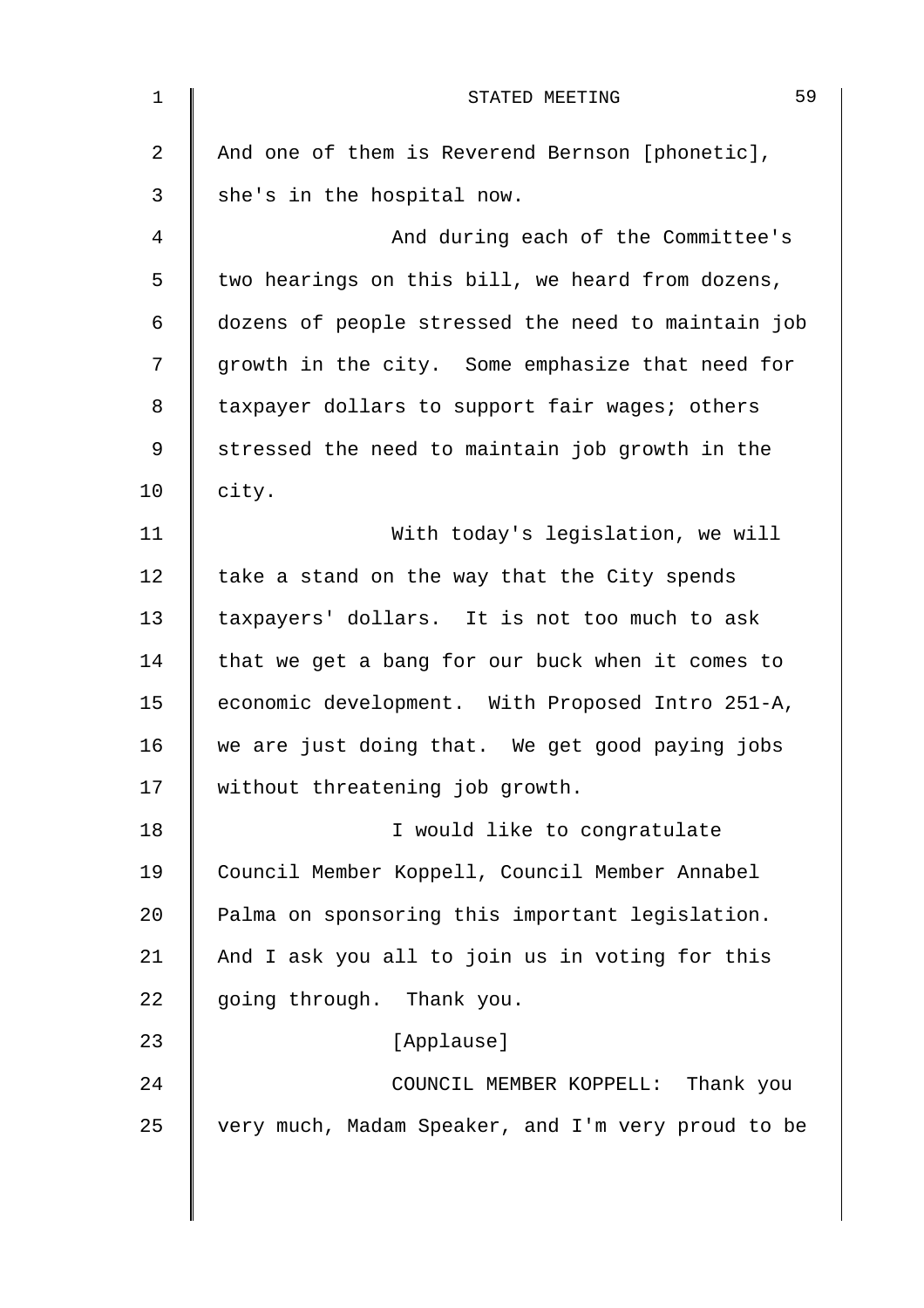| $\mathbf 1$    | 60<br>STATED MEETING                              |
|----------------|---------------------------------------------------|
| $\overline{2}$ | the lead sponsor, along with 30 colleagues of the |
| 3              | living wage legislation. This expresses a very    |
| 4              | critical principle in terms of how we spend our   |
| 5              | economic development dollars.                     |
| 6              | We certainly want those economic                  |
| 7              | development dollars to help businesses, but we    |
| 8              | also want those businesses to pay employees a     |
| $\mathsf 9$    | decent wage, a living wage. A wage that at least  |
| 10             | will begin to allow them to support their         |
| 11             | families.                                         |
| 12             | This arose out of a dispute over                  |
| 13             | how the Kingsbridge Armory in the Bronx ought to  |
| 14             | be built, and we asked the related company, which |
| 15             | was the sponsor of a retail project for the       |
| 16             | Kingsbridge Armory, to commit to pay living wages |
| 17             | to its employees and we even offered in the       |
| 18             | negotiations special assistance from the City to  |
| 19             | let them do that, but that didn't happen. And so  |
| 20             | the project was rejected by this Council because  |
| 21             | we did not view it to be appropriate to put many, |
| 22             | many millions of dollars of City taxpayer dollars |
| 23             | into a project that was a result in people being  |
| 24             | paid wages that would keep them in poverty, and   |
| 25             | that's literally the fact, keep them in poverty.  |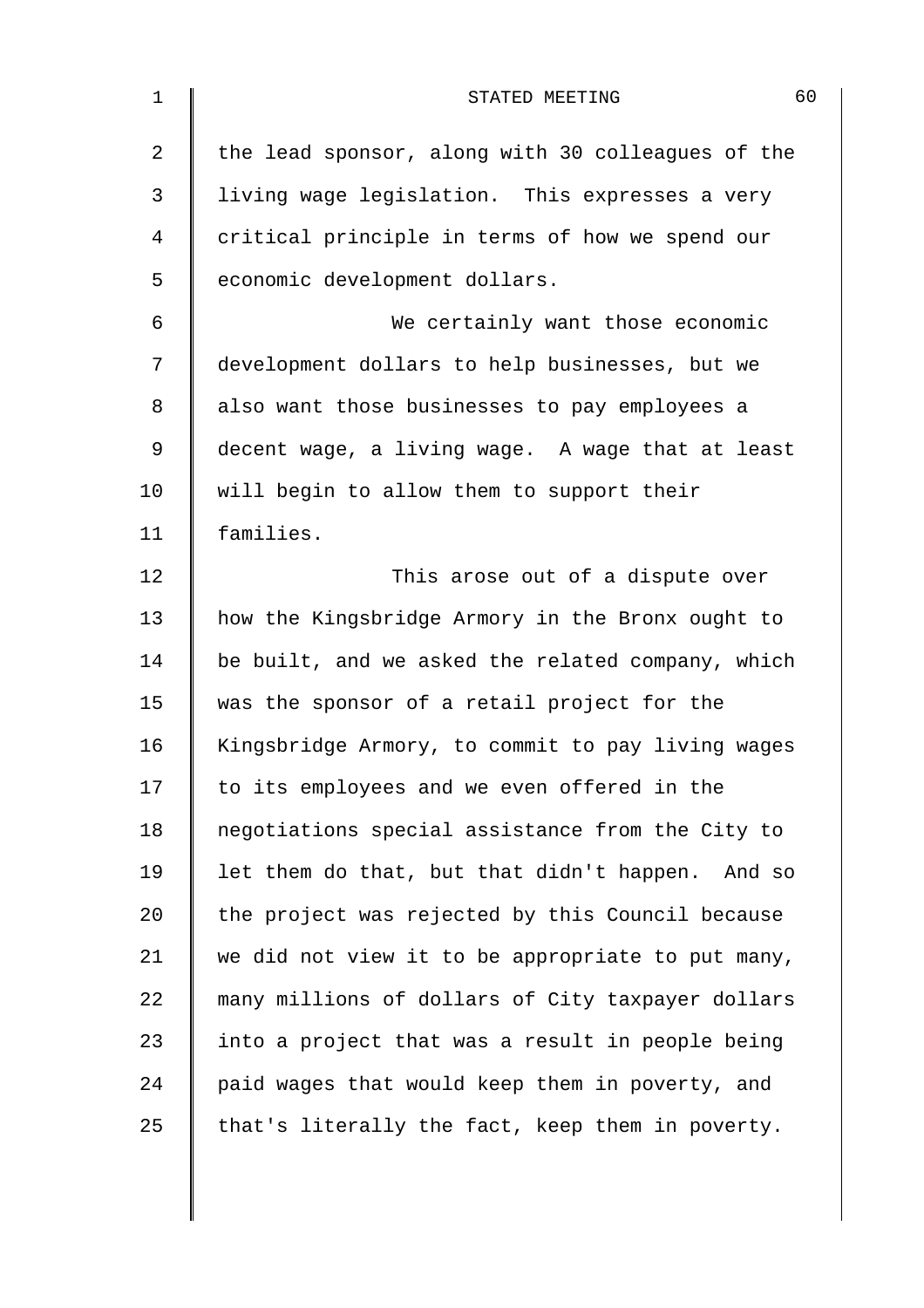| 1              | 61<br>STATED MEETING                               |
|----------------|----------------------------------------------------|
| 2              | We had a testimony from this                       |
| 3              | administration within the last ten days that       |
| $\overline{4}$ | indicates that if you're not earning, with         |
| 5              | benefits, close to \$30,000 a year, you're in      |
| 6              | poverty, you're below the poverty line. And so we  |
| 7              | said no, we do not want to have an economic        |
| 8              | development project that may benefit developers,   |
| 9              | but doesn't benefit the hundreds or, indeed,       |
| 10             | thousands of people who work there.                |
| 11             | And that was the genesis of the                    |
| 12             | living wage proposal, and we have now gained       |
| 13             | support for this proposal, not only from unions,   |
| 14             | but, indeed, from people throughout the city and a |
| 15             | coalition of hundreds of clergymen from different  |
| 16             | faiths--from Protestants, from Catholics, from     |
| 17             | Jews, from Muslims--supported this legislation.    |
| 18             | And I'm delighted that the Speaker, who spent a    |
| 19             | great deal of time studying this because it is     |
| 20             | very controversial, because there are people who   |
| 21             | threaten that this is going to somehow be a        |
| 22             | negative element in our economy. I don't believe   |
| 23             | that to be the fact, and I don't believe she       |
| 24             | believes it to be the fact. But we spent a great   |
| 25             | deal of time studying this proposal and have come  |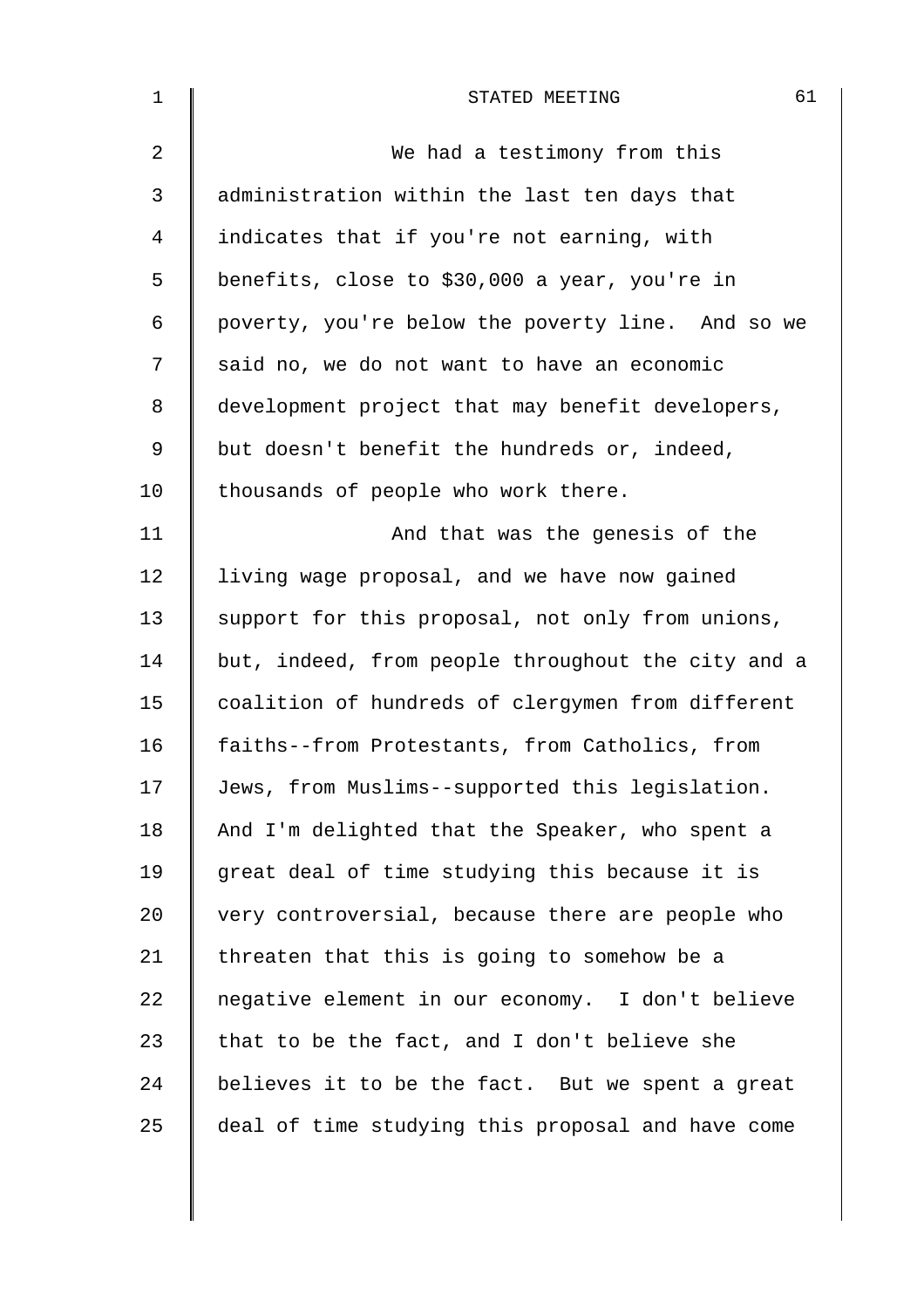| 1              | 62<br>STATED MEETING                               |
|----------------|----------------------------------------------------|
| $\overline{2}$ | up with something that you cannot, in my opinion,  |
| 3              | take issue with, and that says that the direct     |
| 4              | recipient of City subsidies, the direct recipient  |
| 5              | that is a profit-making organization, not a        |
| 6              | nonprofit, they're exempt, that is a profit-making |
| 7              | organization should share the benefits that they   |
| 8              | get from the City with the people who work in      |
| 9              | those projects.                                    |
| 10             | And what are those benefits?<br>Ten                |
| 11             | dollars an hour, plus benefits, or 11.50 without   |
| 12             | benefits, making barely \$20,000 a year. I         |
| 13             | challenge people to try and live successfully on a |
| 14             | salary, gross salary, of about \$20,000 a year.    |
| 15             | So this is a very important                        |
| 16             | principle and it goes beyond the specific          |
| 17             | requirements because the bill includes a goal for  |
| 18             | economic development agencies of this city, a goal |
| 19             | of having at least 75% of the workers who work in  |
| 20             | those projects be paid the minimum wage.           |
| 21             | Furthermore, there's a specific provision in this  |
| 22             | bill that applies to sporting facilities and       |
| 23             | convention centers and such, and that requires     |
| 24             | that their employees, even if they're not directly |
| 25             | working for the developer, requires them to pay--  |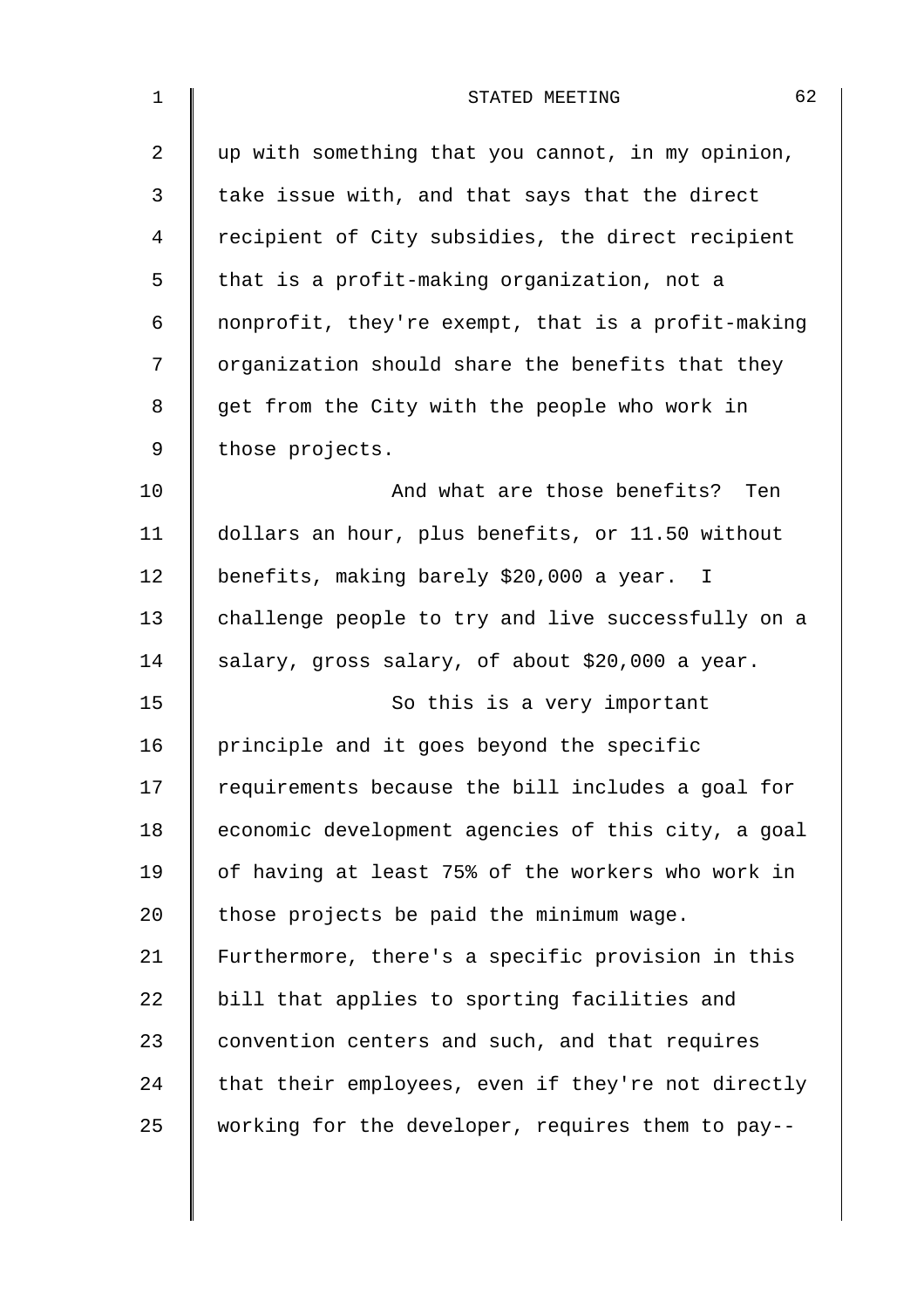| $\mathbf 1$    | 63<br>STATED MEETING                               |
|----------------|----------------------------------------------------|
| $\overline{2}$ | those concessionaires to pay a living wage.        |
| 3              | So this is a very important start.                 |
| $\overline{4}$ | It's more than symbolic, it's more than symbolic,  |
| 5              | it's very real for at least hundreds of workers,   |
| 6              | and symbolic for many thousands of others. And we  |
| 7              | join here, this is not in some sense precedent     |
| 8              | setting. The Mayor is wrong when he says this      |
| $\mathsf 9$    | going to threaten our economy. The fact is that    |
| 10             | cities like Los Angeles-- we have looked into the  |
| 11             | statistics, over 144 government-supported projects |
| 12             | in the city of Los Angeles have a living wage      |
| 13             | requirement attached to them. In the city of San   |
| 14             | Francisco, virtually all projects have a living    |
| 15             | wage requirement, and many other cities, including |
| 16             | Pittsburgh and Baltimore, have one variant or      |
| 17             | another of a living wage requirement.              |
| 18             | We have, as the Speaker mentioned,                 |
| 19             | a living wage requirement for home care workers    |
| 20             | that the Mayor signed. We have requirements for    |
| 21             | living wages for building service workers in       |
| 22             | specific projects. And I want to remind everyone   |
| 23             | that federally, federally-supported projects with  |
| 24             | federal money have to pay, not only a living wage, |
| 25             | but under the Davis-Bacon Act, have to pay the     |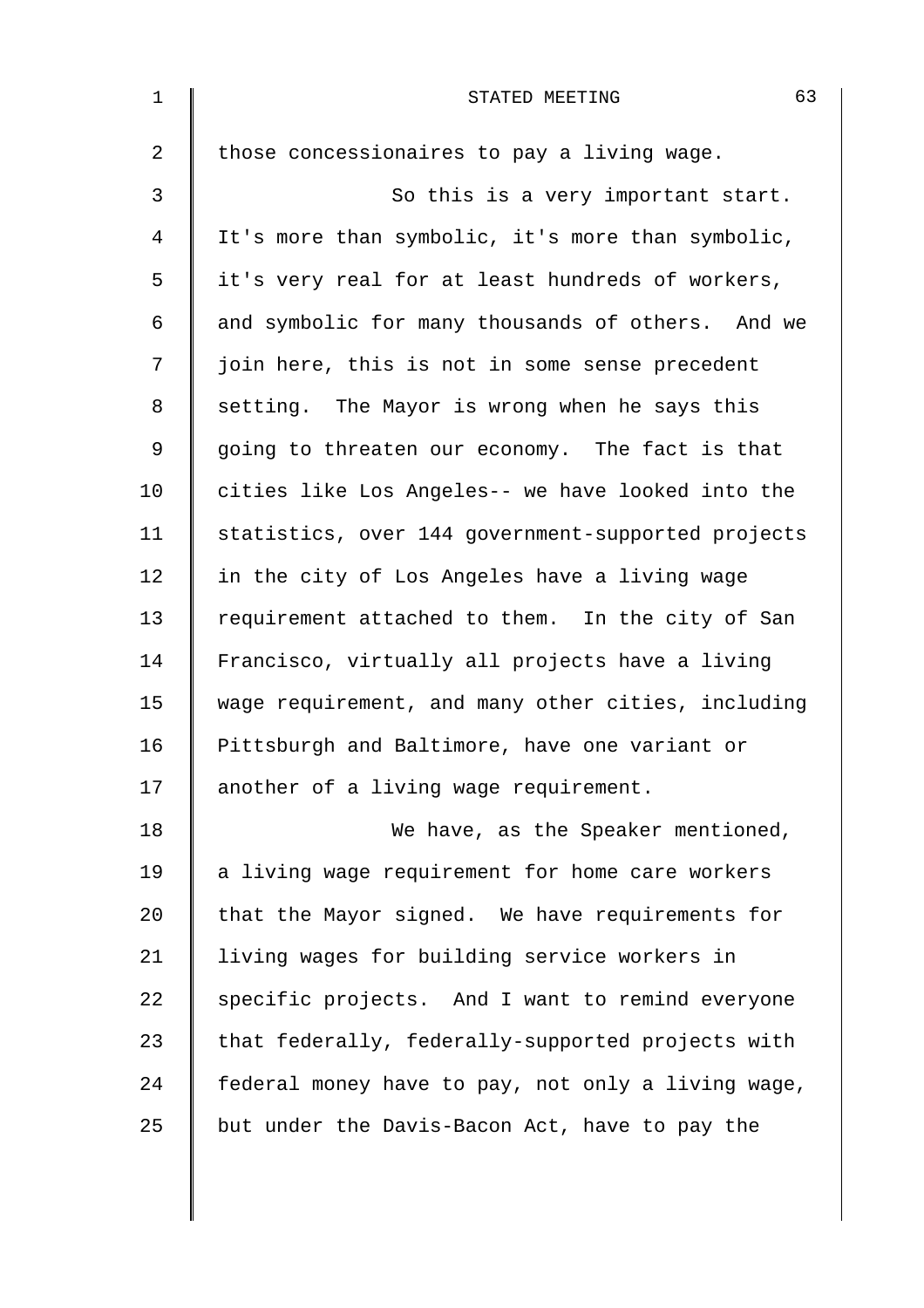| $\mathbf 1$ | 64<br>STATED MEETING                               |
|-------------|----------------------------------------------------|
| 2           | prevailing wage to construction workers--          |
| 3           | prevailing wage is union-scale. And the Davis-     |
| 4           | Bacon law, was it signed by some wide-eyed radical |
| 5           | president? No, the Davis-Bacon federal law was     |
| 6           | signed by Herbert Hoover, not known for his        |
| 7           | liberal tendencies. So the fact is that there are  |
| 8           | precedents galore of requiring those who take      |
| 9           | government money to provide real benefits to the   |
| 10          | people who are working in those projects.          |
| 11          | I want to just mention quickly that                |
| 12          | we have to thank the RWDSU, we have to thank--a    |
| 13          | couple of people really deserve a lot of credit,   |
| 14          | we have to thank in addition to those that the     |
| 15          | Speaker mentioned Ademola Oyefeso, from the union, |
| 16          | and Al Rodriguez and Tom Lucania from the borough  |
| 17          | president's office. And I want to thank Jamin      |
| 18          | Sewell, my counsel, who has worked very hard on    |
| 19          | this legislation.                                  |
| 20          | I think today we're making a very                  |
| 21          | important statement, we're going to be helping     |
| 22          | hundreds and, indeed, in the long run, thousands   |
| 23          | of people and I'm very proud to be the lead        |
| 24          | sponsor of this legislation.                       |
| 25          | [Applause]                                         |
|             |                                                    |
|             |                                                    |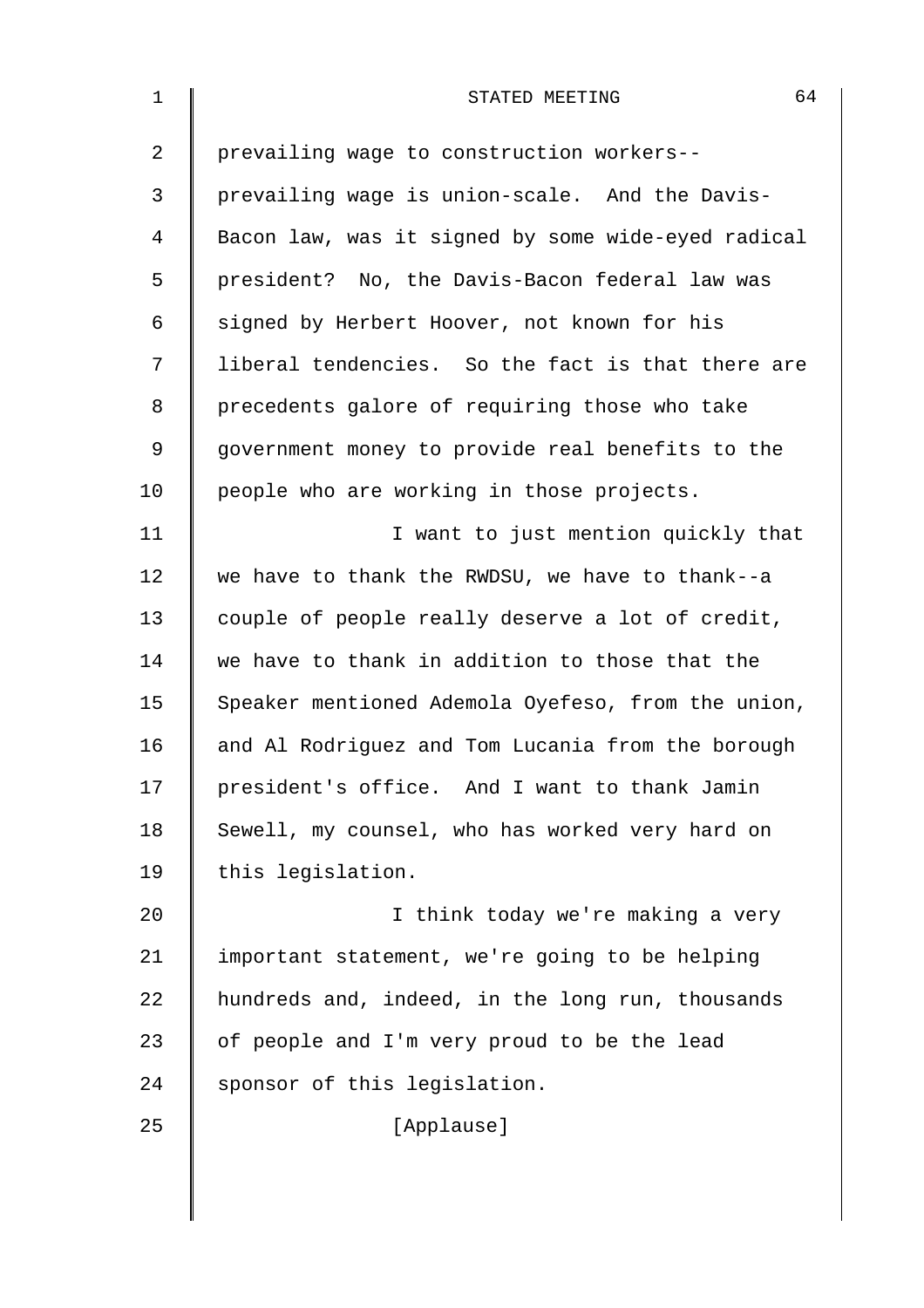| 1              | 65<br>STATED MEETING                              |
|----------------|---------------------------------------------------|
| $\overline{2}$ | SPEAKER QUINN: Thank you very                     |
| 3              | much, Council Member Koppell, and also thank you  |
| 4              | very much, Council Member Palma.                  |
| 5              | We're also voting today on Intro                  |
| 6              | 340-A, which is a piece of legislation passed out |
| 7              | of the Housing and Buildings Committee and also   |
| 8              | sponsored by the chair of that Committee. I want  |
| 9              | to thank Jeff Baker and Laura Rogers and Laura    |
| 10             | Popa for this piece of legislation. This piece of |
| 11             | legislation is a piece of legislation that deals  |
| 12             | with making it easier for sun control devices to  |
| 13             | be passed. It tracks with the green zoning action |
| 14             | that we are also taking in the Council. Let me    |
| 15             | call on Chair Dilan.                              |
| 16             | COUNCIL MEMBER DILAN: Thank you,                  |
| 17             | Madam Speaker, and I'll be very brief. Basically, |
| 18             | this action today before us allows for the better |
| 19             | use of sun control devices. Currently, the        |
| 20             | building code only allows for these items to      |
| 21             | protrude out off of buildings approximately ten   |
| 22             | inches in length, which makes them practically    |
| 23             | ineffective. This new ordinance before us will    |
| 24             | make the new devices more efficient, they'll be   |
| 25             | allowed to extend approximately two feet six      |
|                |                                                   |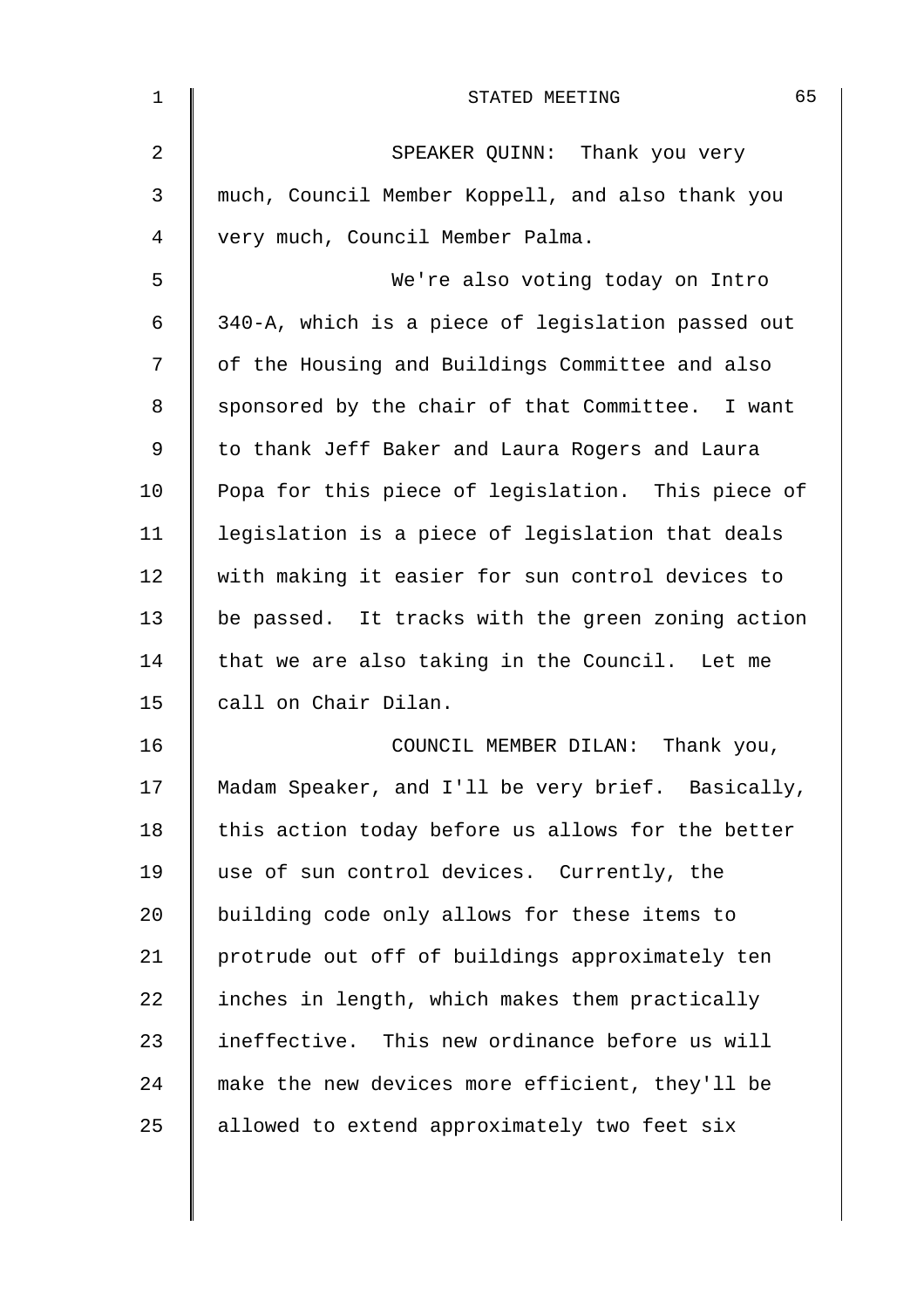| $\mathbf 1$    | 66<br>STATED MEETING                               |
|----------------|----------------------------------------------------|
| $\overline{2}$ | inches in length, which would make these devices   |
| 3              | more efficient.                                    |
| 4              | And these devices have been so far                 |
| 5              | known to reduce the loads on air conditioners by   |
| 6              | about 30 to 60%, I think it is definitely an       |
| 7              | environmentally friendly bill and I'd like to ask  |
| 8              | all my colleagues to vote in favor of the item.    |
| 9              | Thank you, Madam Speaker.                          |
| 10             | SPEAKER QUINN: Thank you, Chair                    |
| 11             | Dilan. And as I said, Chair Dilan's bill, which    |
| 12             | speaks to the building code, accompanies a green   |
| 13             | zoning amendment we are doing today, and I want to |
| 14             | thank Leroy Comrie, the chair of our Land Use      |
| 15             | Committee, and Mark Weprin, the chair of our       |
| 16             | Zoning Subcommittee for passing this important     |
| 17             | zoning amendment.                                  |
| 18             | Really, many of us may not have                    |
| 19             | realized it, but both the building code and the    |
| 20             | zoning text included kind of a red light as it     |
| 21             | related to things like solar paneling, shade       |
| 22             | covers, wind turbines, and other green attachments |
| 23             | to buildings or green steps you can take in your   |
| 24             | building. They were counted against floor area     |
| 25             | ratio, they were counted against height, they were |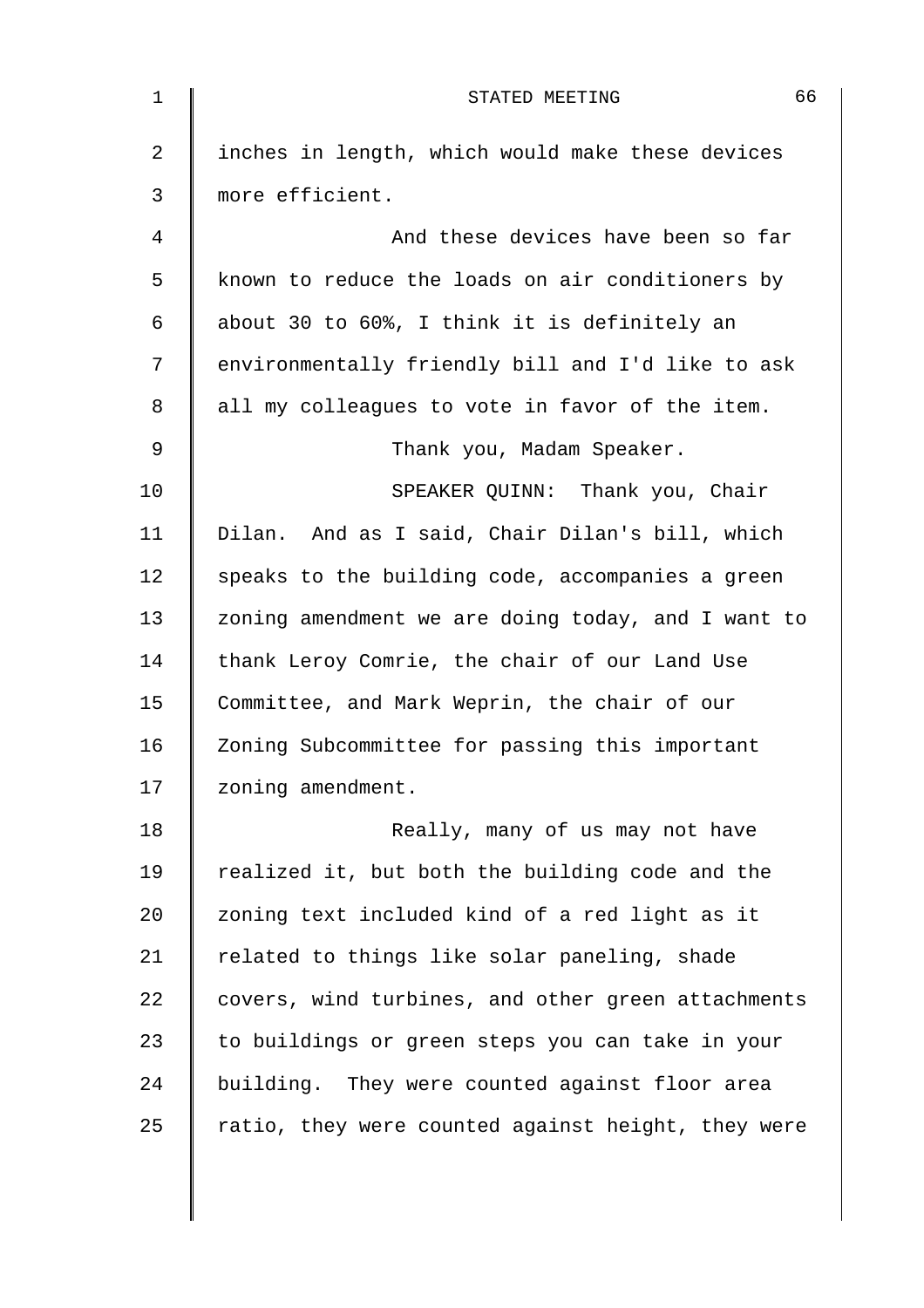| $\mathbf 1$    | 67<br>STATED MEETING                              |
|----------------|---------------------------------------------------|
| $\overline{2}$ | in violation of the zoning or the building code.  |
| 3              | So the actions we're taking today                 |
| $\overline{4}$ | both in the housing bill and in the zoning text   |
| 5              | really are going to put a green light for green   |
| 6              | building in the city of New York, and I believe   |
| 7              | send a message to buildings and developers that   |
| $\,8\,$        | what we want is the greenest possible buildings   |
| $\mathsf 9$    | and we want that to be a permanent part of our    |
| 10             | skyline as we help to make this a greener and     |
| 11             | greater city.                                     |
| 12             | I want to thank Gail Benjamin and                 |
| 13             | everyone in the Land Use Division, and also Laura |
| 14             | Popa, who has kind of led us in all of our        |
| 15             | greening codes and greening work. Let me again    |
| 16             | thank Chair Comrie, and call on the chair of our  |
| 17             | Zoning Subcommittee, Chair Weprin.                |
| 18             | COUNCIL MEMBER WEPRIN: Thank you,                 |
| 19             | Madam Speaker. Just very briefly, today we are    |
| 20             | putting our zoning where our mouths are, and we   |
| 21             | are encouraging green development, we are         |
| 22             | encouraging energy efficiency, allowing people to |
| 23             | save energy and save money while we save the      |
| 24             | planet, and that's a great thing. And this allows |
| 25             | for those places where the floor area ratio does  |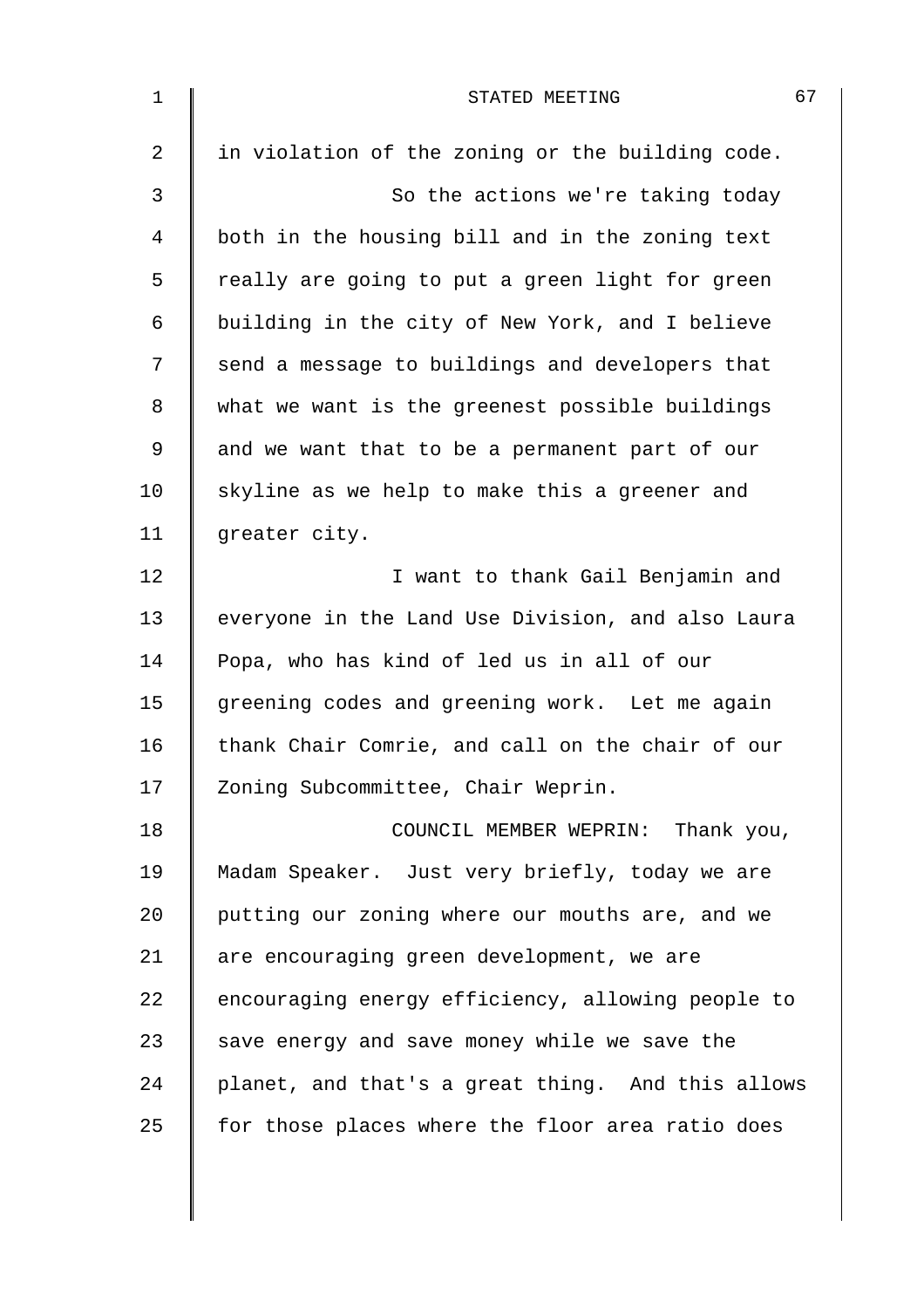| 1  | 68<br>STATED MEETING                               |
|----|----------------------------------------------------|
| 2  | not allow for the adding of a solar panel or extra |
| 3  | insulation to help make a building more energy     |
| 4  | efficient, this will allow that to happen without  |
| 5  | being much of an intrusion on the zoning code.     |
| 6  | So thank you very much, Madam                      |
| 7  | Speaker, and I'm proud to vote yes.                |
| 8  | SPEAKER QUINN: Thank you very                      |
| 9  | much, Chair Weprin.                                |
| 10 | Lastly, we are voting on a piece of                |
| 11 | legislation, Intro 658-A of the Civil Service and  |
| 12 | Labor Committee, sponsored by the chair of the     |
| 13 | Committee, Council Member Sanders, who we will     |
| 14 | hear from in a minute, and I want to thank him for |
| 15 | his sponsorship and for moving the bill.           |
| 16 | This piece of legislation is in                    |
| 17 | relation to the waiver of a public employee as it  |
| 18 | relates to dealing with grievances. This is a      |
| 19 | technical, but important, change in the law that   |
| 20 | will bring greater fairness to city workers. If I  |
| 21 | could call on the sponsor and the chair. Council   |
| 22 | Member Sanders.                                    |
| 23 | COUNCIL MEMBER SANDERS: Thank you,                 |
| 24 | Madam Speaker. Yes, it is technical bill, it's     |
| 25 | just, I would argue, a correction to say that in   |
|    |                                                    |
|    |                                                    |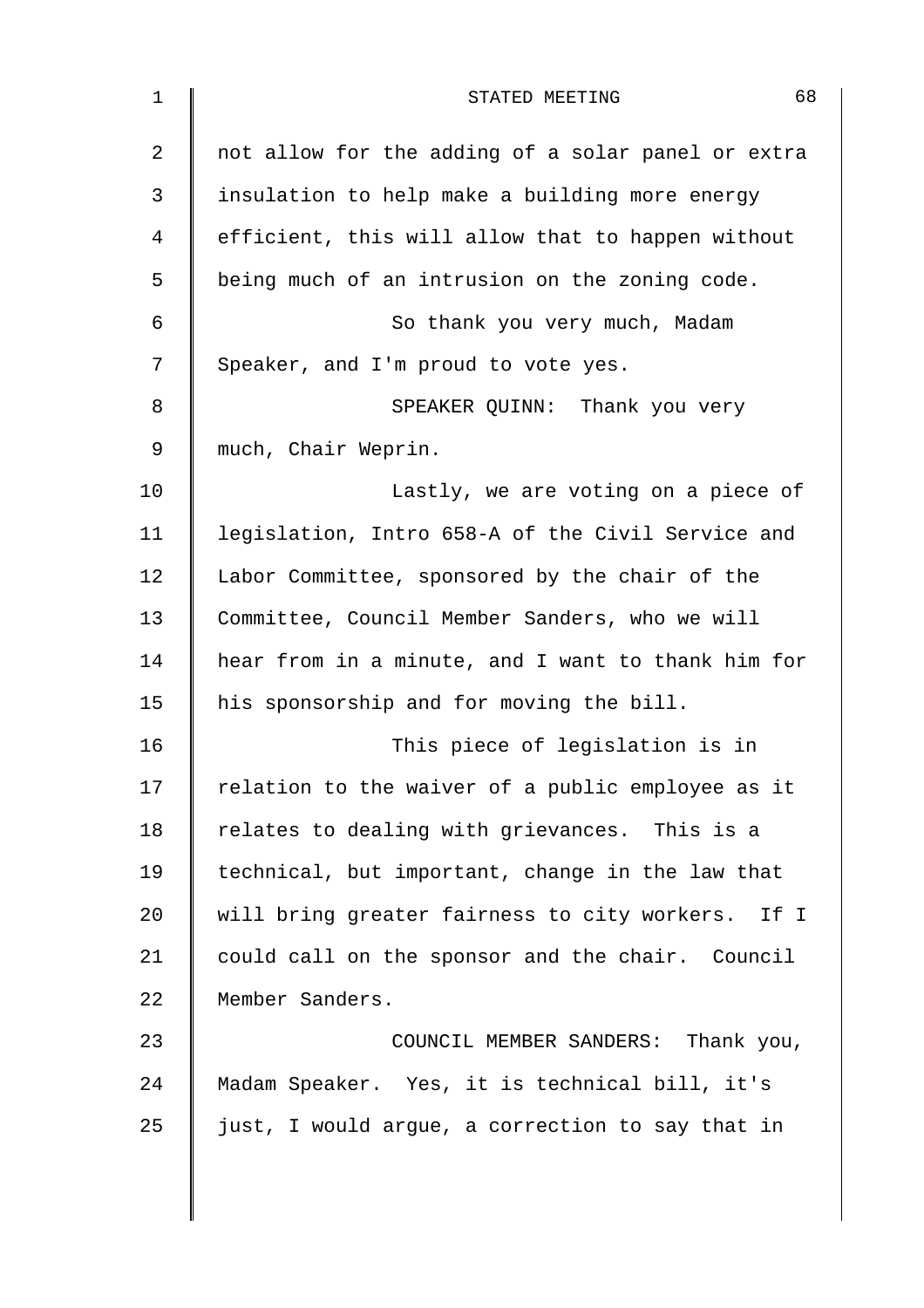| $\mathbf 1$ | 69<br>STATED MEETING                               |
|-------------|----------------------------------------------------|
| 2           | terms of arbitration, when a person goes to        |
| 3           | arbitration, it does not take away the rights of   |
| 4           | the union to also look in on this issue. And       |
| 5           | that's the technical explanation for the bill.     |
| 6           | Thank you, Madam Speaker.                          |
| 7           | SPEAKER QUINN: Sometimes the                       |
| 8           | shortest, simplest things can be the best. Thank   |
| 9           | you, Chair Sanders.                                |
| 10          | And that concludes Communications                  |
| 11          | from the Speaker.                                  |
| 12          | CHAIRPERSON RIVERA: Thank you very                 |
| 13          | much, Madam Speaker. Next we move on to            |
| 14          | Discussion of General Orders. Council Member       |
| 15          | Barron.                                            |
| 16          | COUNCIL MEMBER BARRON: Thank you.                  |
| 17          | You know, Mayor Bloomberg, how low can you go?     |
| 18          | Here is a bill, you don't want us to have a        |
| 19          | prevailing wage, you don't want us to have a       |
| 20          | living wage--a living wage that will still make us |
| 21          | the working poor, a phrase that my wife,           |
| 22          | Assemblywoman Inez Barron said, if you're working, |
| 23          | you shouldn't be poor. We simply want a living     |
| 24          | wage.                                              |
| 25          | Mayor Bloomberg has money and the                  |
|             |                                                    |
|             |                                                    |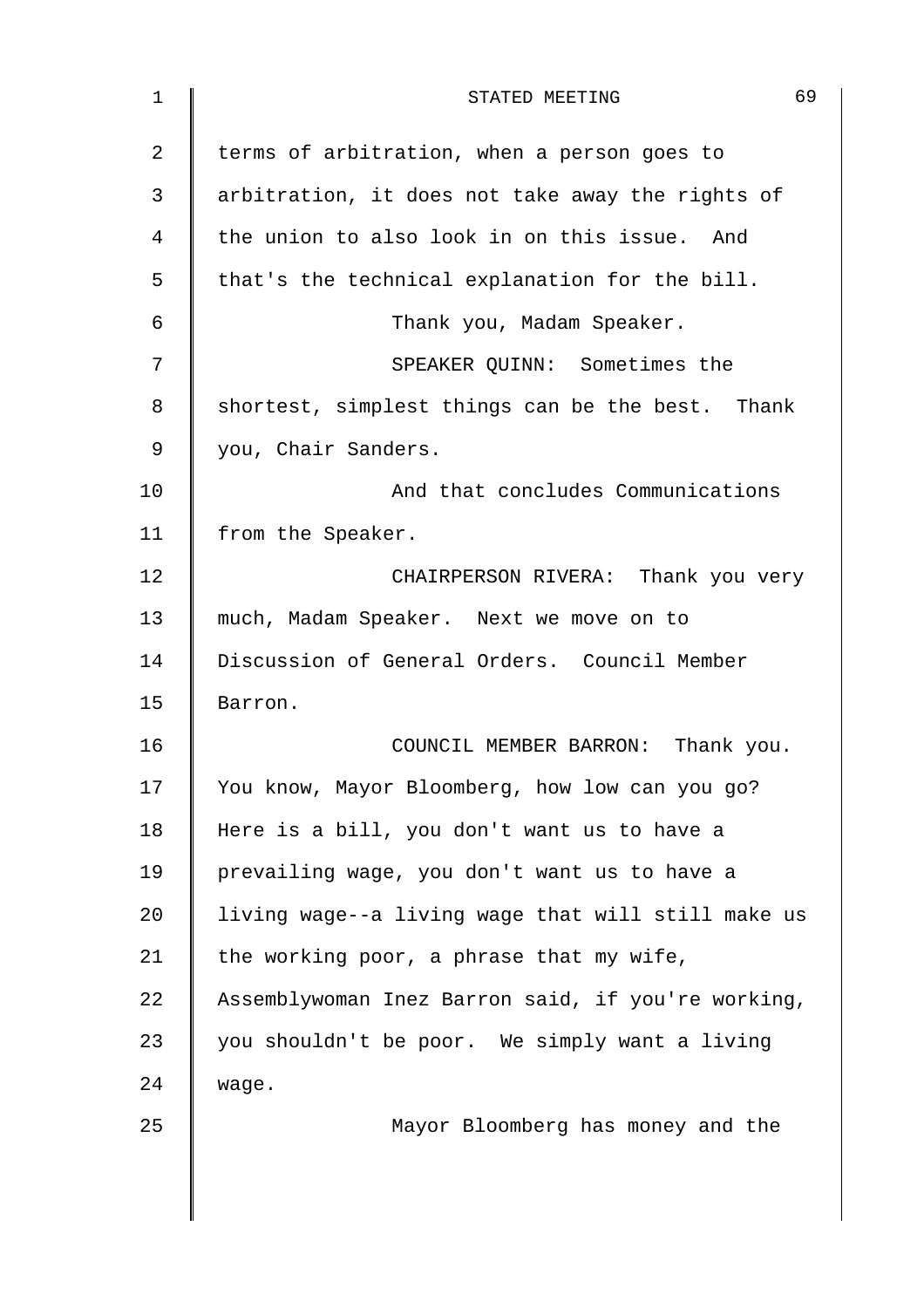| $\mathbf{1}$   | 70<br>STATED MEETING                                |
|----------------|-----------------------------------------------------|
| $\overline{a}$ | City has money to give hundreds of millions of      |
| 3              | dollars to the developers, give land away for \$1   |
| 4              | to developers, float tax-free bonds for the         |
| 5              | developers. We live in a city where the gap         |
| 6              | between the rich and poor has widened more than     |
| 7              | any other city. We live in a country where the      |
| 8              | gap between the rich and the poor has widened. We   |
| 9              | got a \$3.8 trillion national budget, \$132 billion |
| 10             | state budget, and we have a \$68 billion city       |
| 11             | budget, but 40% poverty in the South Bronx, 30%     |
| 12             | poverty in East New York and Harlem and             |
| 13             | Brownsville and we ask for a living wage that will  |
| 14             | not take us out of poverty, as a matter of fact,    |
| 15             | this living wage should be the minimum wage.        |
| 16             | We thank those who launched this                    |
| 17             | movement to make this legislation happen because    |
| 18             | it is movements that make legislation happen.       |
| 19             | People who organize themselves--the clergy, the     |
| 20             | union, the working families in this city--and it's  |
| 21             | time for us to take a strong stance. I think the    |
| 22             | bill should have gone further, but at least we are  |
| 23             | here and we can build on this bill and truly make   |
| 24             | this a living wage or a city that people can live   |
| 25             | in and have a decent life instead of running out    |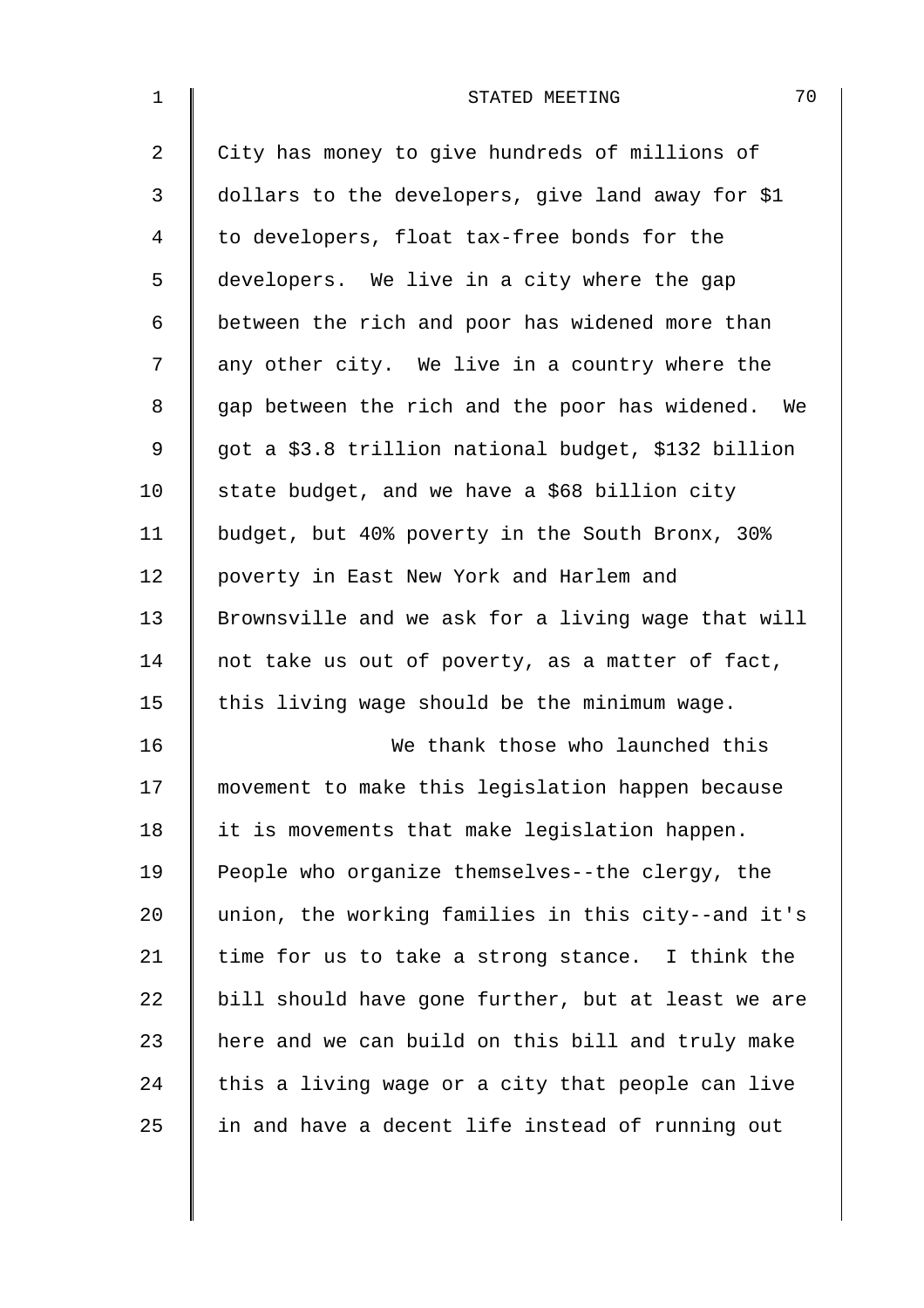| $\mathbf 1$ | 71<br>STATED MEETING                               |
|-------------|----------------------------------------------------|
| 2           | of. This is history we're making today and I       |
| 3           | congratulate all those who were involved.          |
| 4           | [Applause]                                         |
| 5           | CHAIRPERSON RIVERA: Thank you very                 |
| 6           | much, Council Member. Next we move on to Council   |
| 7           | Member Van Bramer.                                 |
| 8           | COUNCIL MEMBER VAN BRAMER: Thank                   |
| $\mathsf 9$ | you very much. I first want to just echo some of   |
| 10          | the comments Speaker Quinn made about our City     |
| 11          | Clerk, Mike McSweeney, who I'm very proud to have  |
| 12          | as a constituent in my district, and I just want   |
| 13          | to add, Mike, that Woodside is very proud of you,  |
| 14          | in addition to all of Queens and all of the city   |
| 15          | of New York, you make us all very proud from Sonki |
| 16          | [phonetic] Square throughout all of the streets of |
| 17          | Woodside. We love you, we thank you for            |
| 18          | everything you do.                                 |
| 19          | I also want to just mention very                   |
| 20          | briefly, we're voting on a zoning text amendment   |
| 21          | today which will allow JetBlue to have a sign on   |
| 22          | top of the Brewster building in the Queens Plaza   |
| 23          | area. Earlier this month, JetBlue moved their new  |
| 24          | headquarters with over 1,000 employees to the area |
| 25          | and we are thrilled to have them there. Today's    |
|             |                                                    |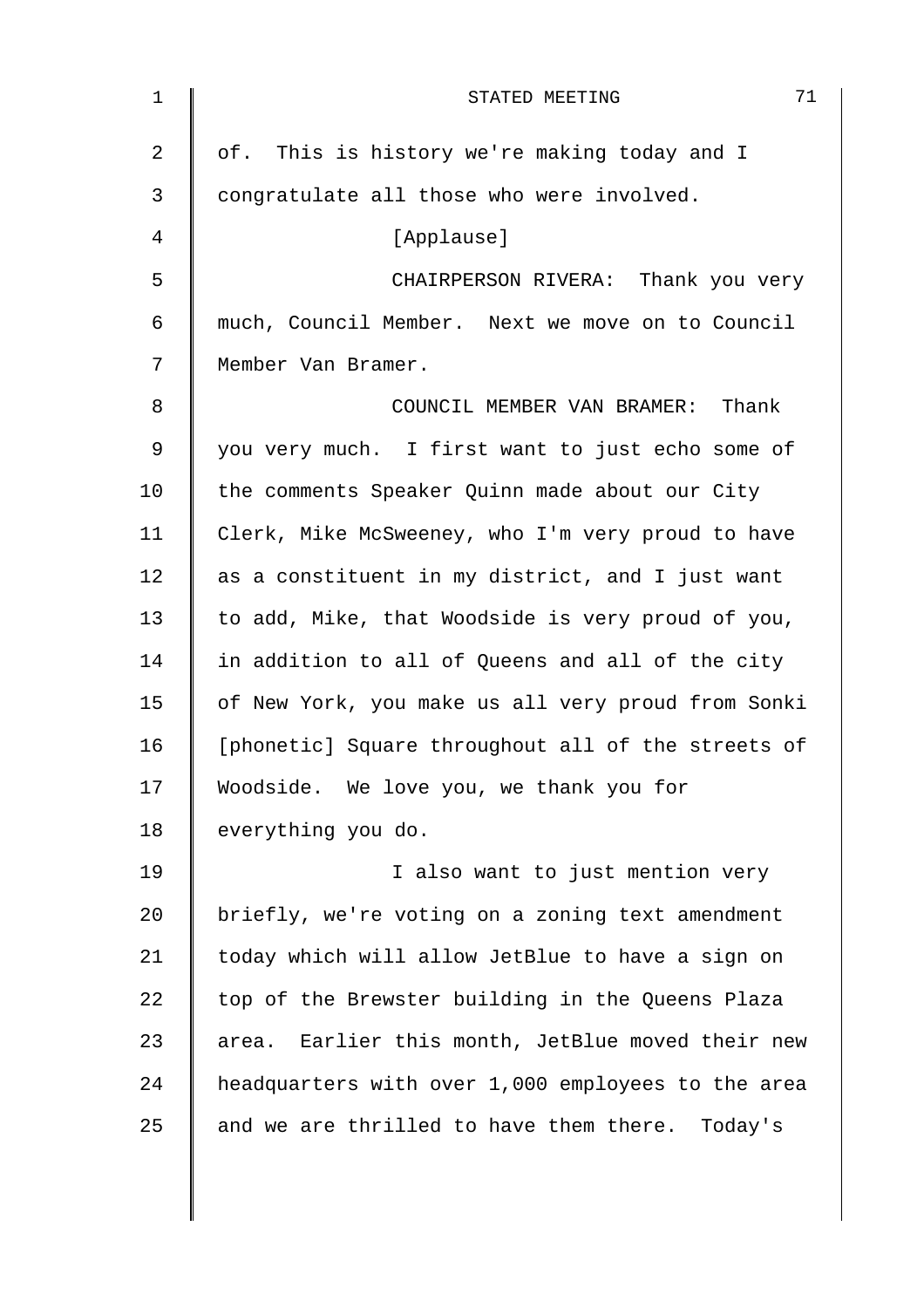| $\mathbf 1$ | 72<br>STATED MEETING                               |
|-------------|----------------------------------------------------|
| 2           | vote signals a new day in the Long Island City     |
| 3           | area and I'm very proud to have worked with the    |
| 4           | Dutch Kill Civic Association, Community Boards 1   |
| 5           | and 2, who all support JetBlue's sign, they raised |
| 6           | some issues with regard to the plan. I'm very      |
| 7           | happy to have worked with City Planning and the    |
| 8           | Community Boards to have included those            |
| $\mathsf 9$ | recommendations to limit some of the further signs |
| 10          | in the future.                                     |
| 11          | And I just want to say that                        |
| 12          | JetBlue's arrival in the Dutch Kills neighborhood  |
| 13          | of Long Island City is further proof of the        |
| 14          | rebirth of Queens Plaza. Long Island City is an    |
| 15          | amazing place to live and to work, it's even       |
| 16          | better today because of JetBlue choosing us as its |
| 17          | new home. And I'm just thrilled to have been a     |
| 18          | part of this project and thrilled to welcome       |
| 19          | JetBlue to Queens. Thanks a lot.                   |
| 20          | CHAIRPERSON RIVERA: Thank you very                 |
| 21          | much. We now move on to Council Member Sanders.    |
| 22          | COUNCIL MEMBER SANDERS: Thank you.                 |
| 23          | I've been thinking a great deal of Mayor           |
| 24          | Bloomberg's analogy that the rich should be seen   |
| 25          | as a garden and this garden should be cultivated,  |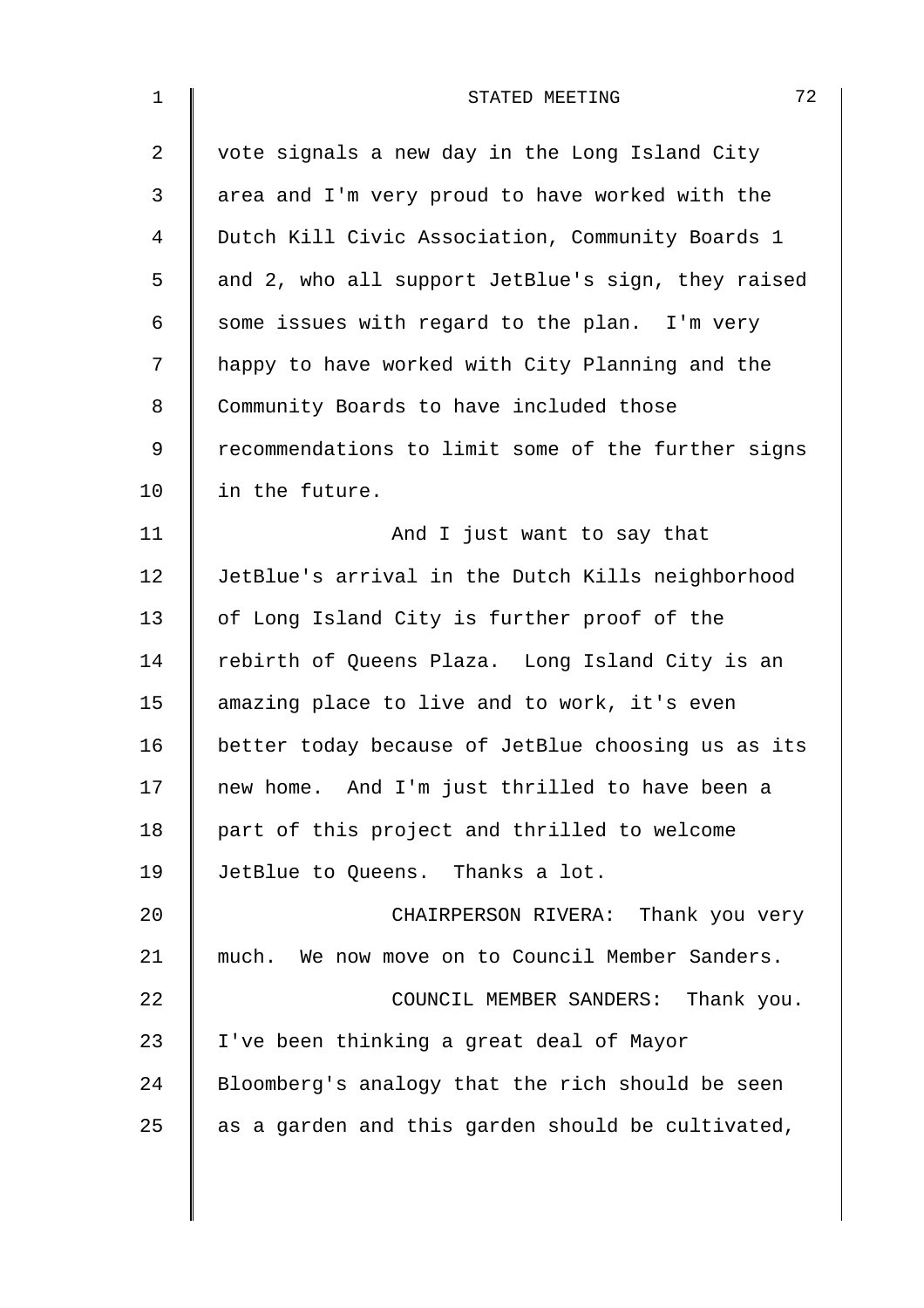| $\mathbf 1$    | 73<br>STATED MEETING                              |
|----------------|---------------------------------------------------|
| $\overline{2}$ | and it struck me that if you use that analogy,    |
| 3              | then you would have to see working people as the  |
| 4              | fertilizer, the compost at best for this garden   |
| 5              | that he speaks of. You a additive that you can    |
| 6              | just use and use and then when you use it all up, |
| 7              | you just add some more to it. I think that that   |
| 8              | analogy is absolutely incorrect and we need to    |
| 9              | look at it a little different in New York City.   |
| 10             | We need to speak of a partnership,                |
| 11             | we need to speak of a place where people can live |
| 12             | and grow, themselves, their children, and this    |
| 13             | great city. And I encourage our Mayor to think    |
| 14             | further and get past his garden experience and    |
| 15             | come to the real world out here where people are  |
| 16             | trying to pay rent and mortgage and families and  |
| 17             | everything else. And the wage that we're speaking |
| 18             | about will not do it, but at least will keep them |
| 19             | in the game, at least will keep them in the game. |
| 20             | So I encourage the Mayor to do                    |
| 21             | that, and if he really feels that this is such a  |
| 22             | generous thing, I encourage him to go a year on   |
| 23             | the wage that he believes should be given to      |
| 24             | working people, and at that time, I assure him    |
| 25             | that he will be so sick of being fertilizer, so   |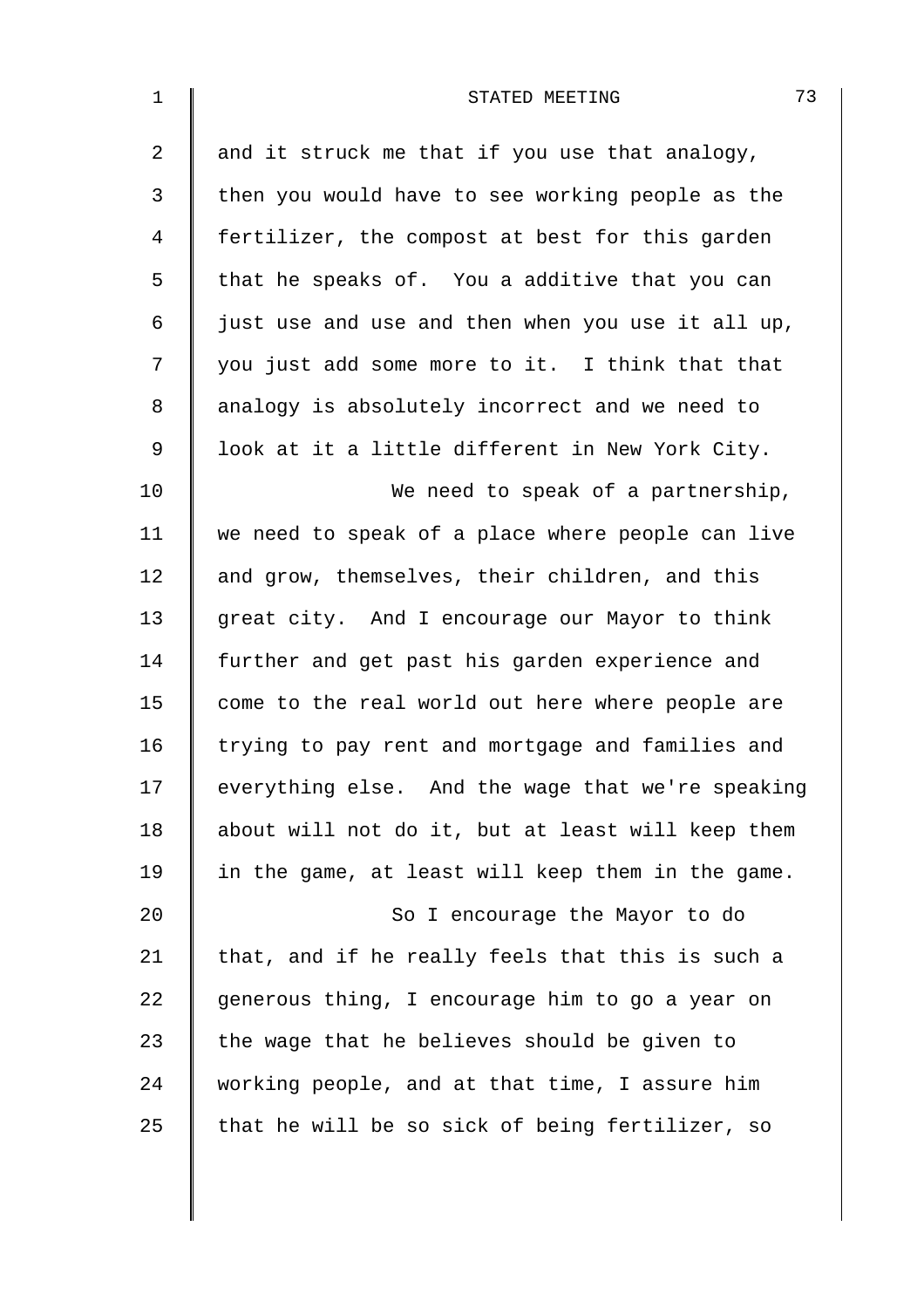| $\mathbf 1$    | 74<br>STATED MEETING                               |
|----------------|----------------------------------------------------|
| $\overline{2}$ | sick of the mess that he will be forced upon him,  |
| 3              | that he probably would triple the wage that we're  |
| 4              | speaking about. Thank you very much.               |
| 5              | CHAIRPERSON RIVERA: Thank you very                 |
| 6              | much. We now move on to Council Member Halloran.   |
| 7              | COUNCIL MEMBER HALLORAN: Thank                     |
| 8              | you, Mr. Chair. First let me congratulate Mike     |
| 9              | McSweeney. I had the honor of attending law        |
| 10             | school at St. John's University School of Law with |
| 11             | Mike. He's on the other side of the aisle, but I   |
| 12             | cannot think of a better man to hold the post and  |
| 13             | I salute him for everything he has done, and       |
| 14             | Queens is, indeed, very proud of you and I'm glad  |
| 15             | to have your family in my district.                |
| 16             | I am here to speak a bit about this                |
| 17             | living wage bill. I look at the impact statement   |
| 18             | provided by the City where it says there will be   |
| 19             | no direct impact on revenue. I think that's        |
| 20             | utterly ridiculous. Since from 1890 to 2010, the   |
| 21             | city of New York has lost 98.8% of its             |
| 22             | manufacturing business--let me repeat that--since  |
| 23             | 1890, the city of New York has lost 98.8% of its   |
| 24             | manufacturing business. Poverty cannot be solved   |
| 25             | by driving businesses further away.                |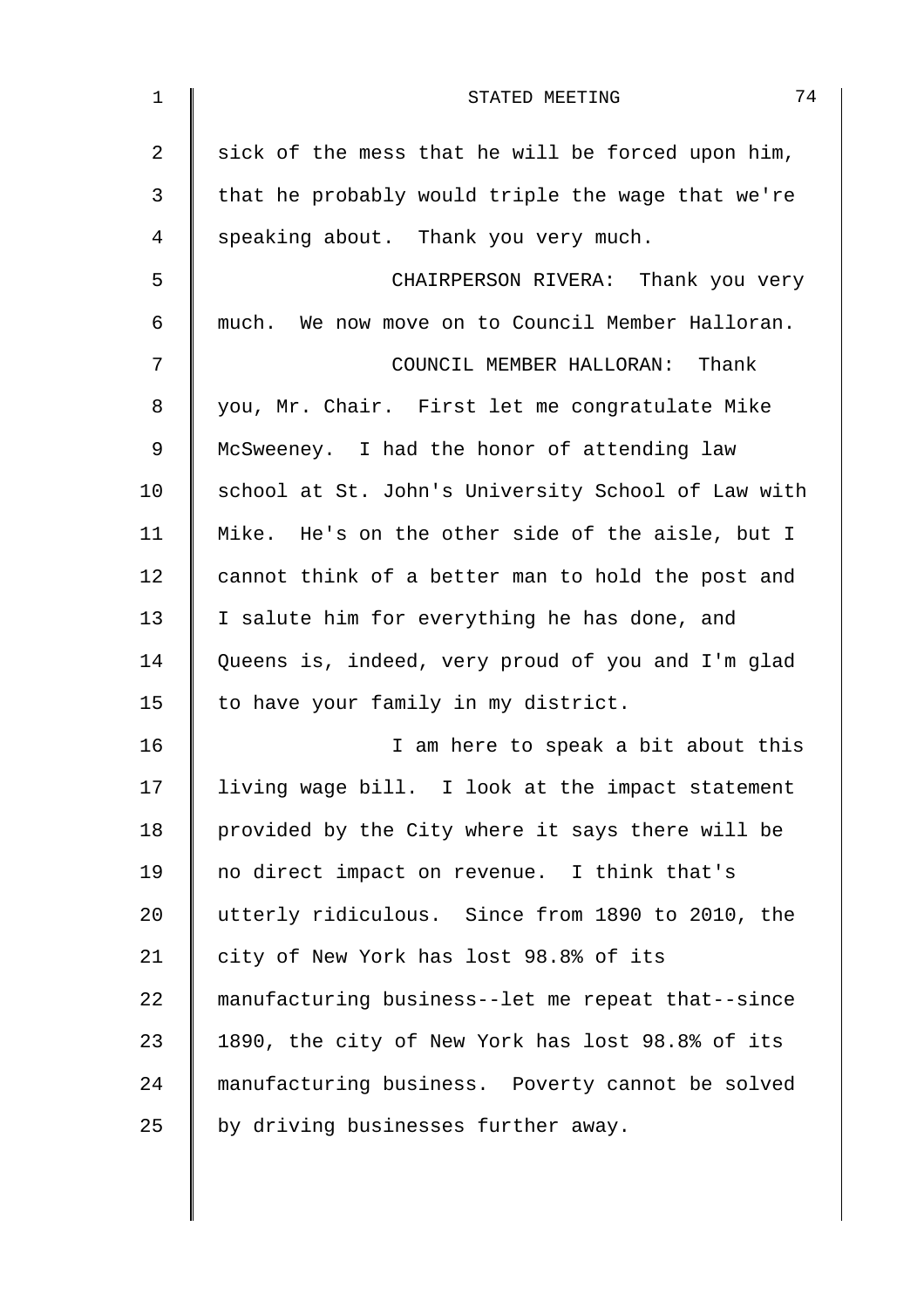| $\mathbf 1$ | 75<br>STATED MEETING                               |
|-------------|----------------------------------------------------|
| 2           | In 2013, if the Supreme Court does                 |
| 3           | not prevent it, the health care provisions will go |
| 4           | in and impose an additional financial burden on    |
| 5           | our small and midsize businesses. And let's be     |
| 6           | realistic, the number \$1 million was once upon a  |
| 7           | time a lot of money, however, most homes today     |
| 8           | reach half of that mark in the outer boroughs. So  |
| 9           | \$1 million is not a tremendously large number.    |
| 10          | When we talk about government                      |
| 11          | subsidies, one of my colleagues that this is a     |
| 12          | bill we can build on, and that's what I'm          |
| 13          | terrified of, that you will build on this bill.    |
| 14          | And that what once this door is open and the       |
| 15          | floodgates are let loose, that we will continue to |
| 16          | restrict and force mid and small size--big         |
| 17          | businesses aren't going to go, I understand that,  |
| 18          | the big businesses have their protectors and       |
| 19          | they're the ones who will stand to gobble up       |
| 20          | everyone else, it's corporatism we should be       |
| 21          | afraid of. And I am with you on that.              |
| 22          | I also believe there should be a                   |
| 23          | federal minimum wage increase, I think the         |
| 24          | government needs to look at regional minimum wages |
| 25          | so that places like New York which have a higher   |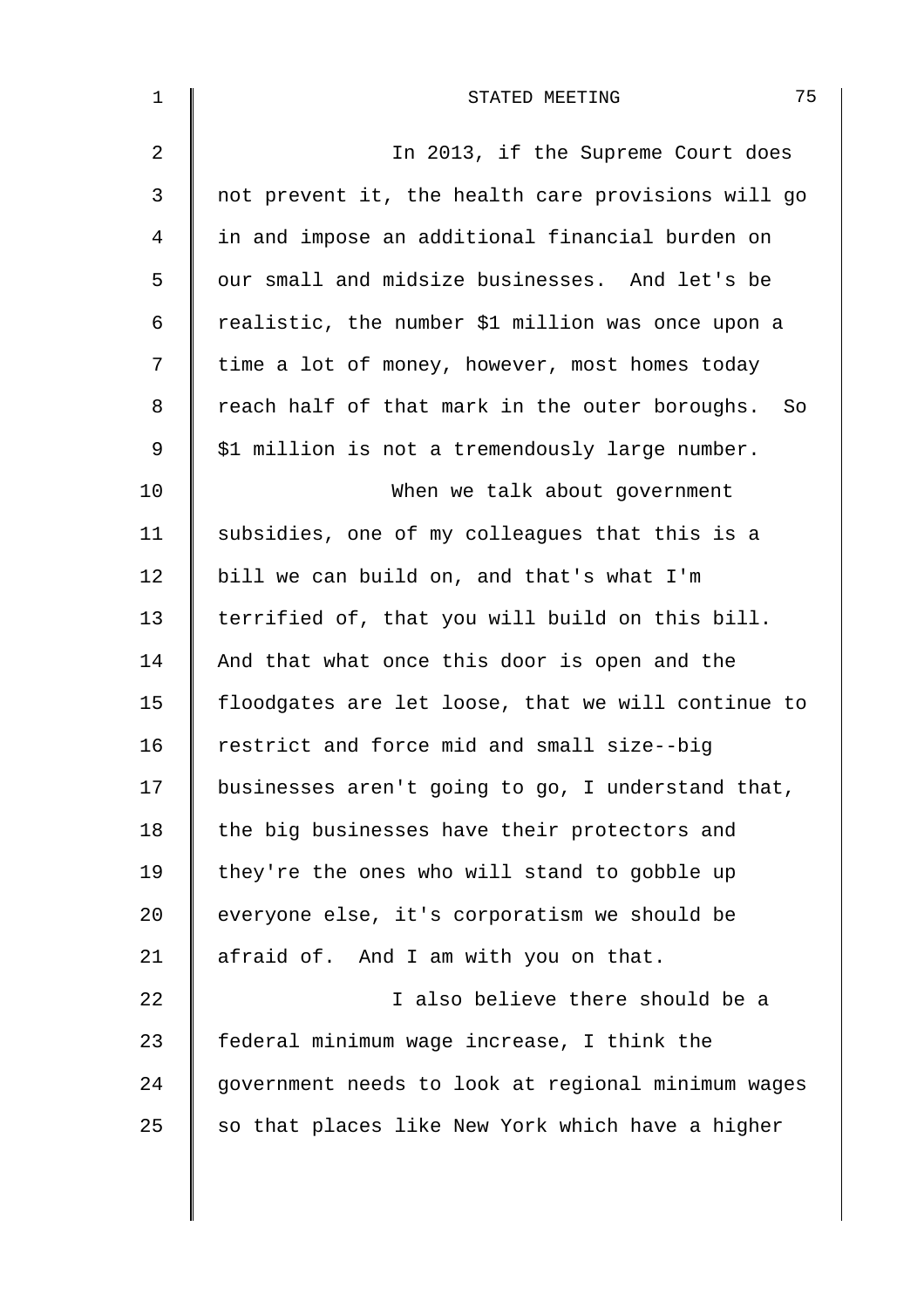| 1              | 76<br>STATED MEETING                               |
|----------------|----------------------------------------------------|
| $\overline{2}$ | cost of living are properly treated. But the       |
| 3              | irony there is the cost of living is bigger here   |
| 4              | because of the burdens we put on the employers and |
| 5              | that is the problem with this bill.                |
| 6              | CHAIRPERSON RIVERA: Council                        |
| 7              | Member--                                           |
| 8              | COUNCIL MEMBER HALLORAN: -- what                   |
| 9              | the government gets, it never takes away.          |
| 10             | So thank you, Mr. Majority Leader.                 |
| 11             | CHAIRPERSON RIVERA: Thank you very                 |
| 12             | much. We now move on to Council Member Levin.      |
| 13             | COUNCIL MEMBER LEVIN: Thank you,                   |
| 14             | Mr. Majority Leader. I just want to first offer    |
| 15             | my congratulations to City Clerk McSweeney. Mike   |
| 16             | swore me in as Council Member and I want to        |
| 17             | congratulate you and wish you God speed.           |
| 18             | I want to speak briefly about Intro                |
| 19             | 251-A and acknowledge all of those that put so     |
| 20             | much work into the passage of this bill. This in   |
| 21             | a lot of ways represents how legislation ought to  |
| 22             | be worked on and ought to ultimately be passed.    |
| 23             | And I think that I want to acknowledge Speaker     |
| 24             | Quinn for her remarkable aplomb in ushering this   |
| 25             | bill through and asking the tough questions and    |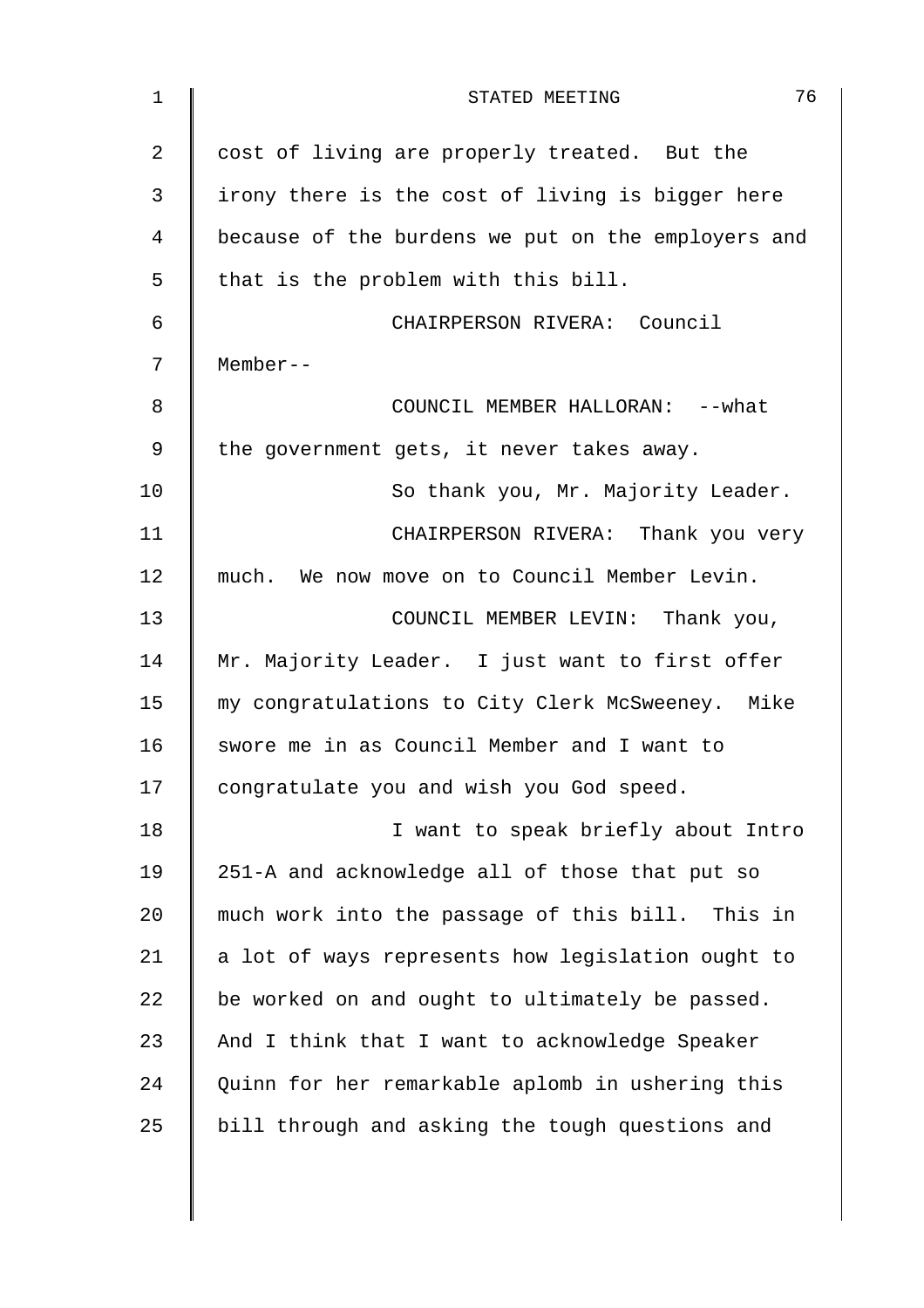| 1  | 77<br>STATED MEETING                               |
|----|----------------------------------------------------|
| 2  | making sure that the bill is balanced, making sure |
| 3  | that all sides and all concerns have been heard.   |
| 4  | I want to recognize everyone that                  |
| 5  | worked so hard in getting it passed from the get-  |
| 6  | go, Council Member Koppell and Council Member      |
| 7  | Palma for keeping their eye on the prize and for   |
| 8  | making sure that their advocee was strong, Borough |
| 9  | President Diaz, Stuart Appelbaum, RWDSU, and the   |
| 10 | clergy who came together to call for what is going |
| 11 | to be an important piece of legislation that will  |
| 12 | ensure that this city and this City Council is on  |
| 13 | record in support of living wage for working New   |
| 14 | Yorkers.                                           |
| 15 | Thank you very much, Mr. Majority                  |
| 16 | Leader.                                            |
| 17 | CHAIRPERSON RIVERA: Thank you very                 |
| 18 | much. Seeing no others, we'll now move on to       |
| 19 | Reports of Special Committees.                     |
| 20 | COUNCIL CLERK: None.                               |
| 21 | CHAIRPERSON RIVERA: Reports of                     |
| 22 | Standing Committees?                               |
| 23 | COUNCIL CLERK: Report of the                       |
| 24 | Committee on Contracts, Intro 251-A, living wage   |
| 25 | requirement.                                       |
|    |                                                    |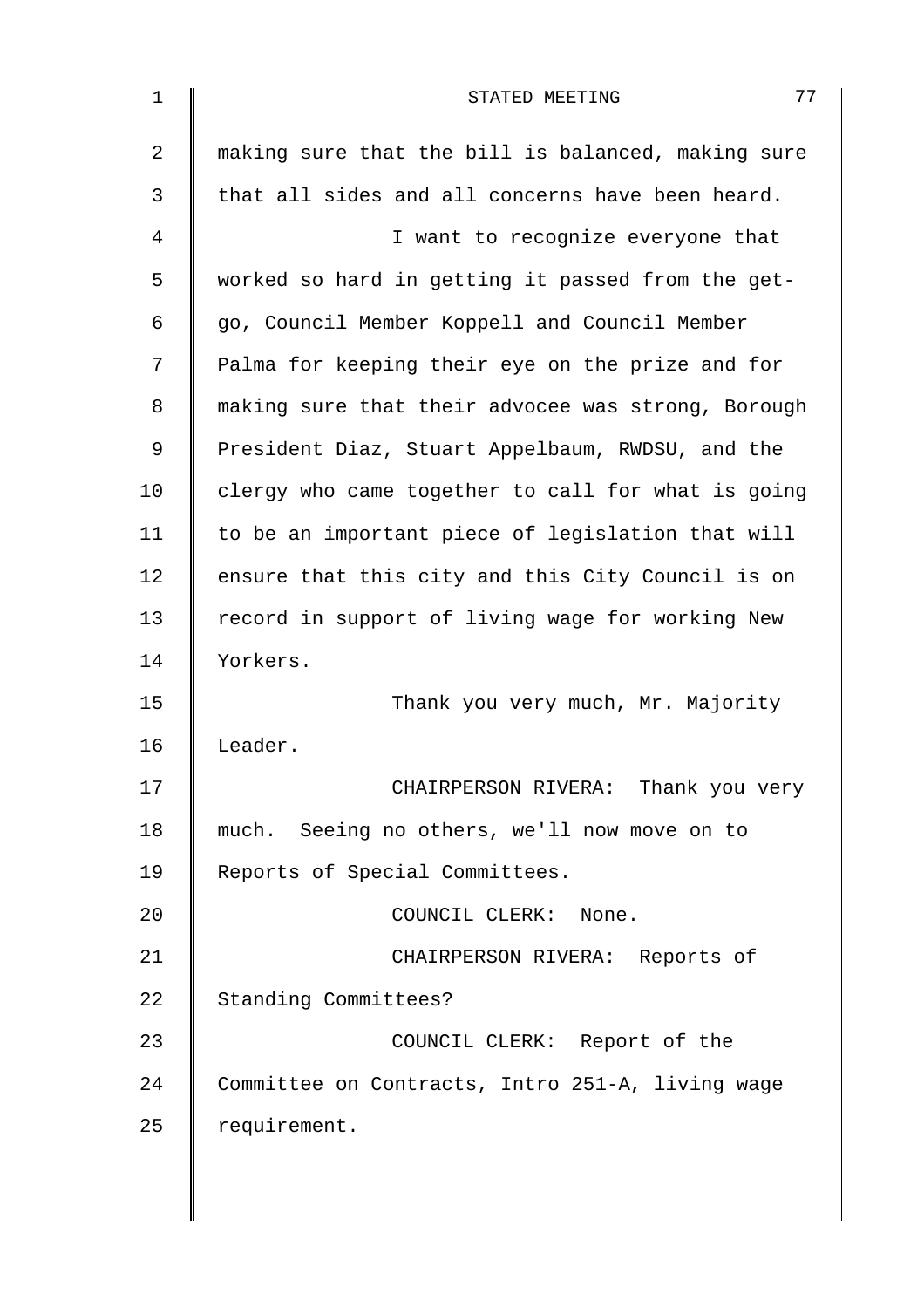| $\mathbf 1$    | 78<br>STATED MEETING                             |
|----------------|--------------------------------------------------|
| $\overline{2}$ | SPEAKER QUINN: Amended and Coupled               |
| 3              | on General Orders.                               |
| $\overline{4}$ | COUNCIL CLERK: Report of the                     |
| 5              | Committee on Finance, Intro 485-A, Depository    |
| 6              | banks.                                           |
| 7              | SPEAKER QUINN: Amended and Laid                  |
| 8              | Over.                                            |
| 9              | COUNCIL CLERK: Report of the                     |
| 10             | Committee on Housing and Buildings, Intro 340-A, |
| 11             | sun control devices.                             |
| 12             | SPEAKER QUINN: Amended and Coupled               |
| 13             | on General Orders.                               |
| 14             | COUNCIL CLERK: Report of the                     |
| 15             | Committee on Land Use, LU 600 and Reso 1322,     |
| 16             | JetBlue Airways.                                 |
| 17             | SPEAKER QUINN: Coupled on General                |
| 18             | Orders.                                          |
| 19             | COUNCIL CLERK: LU 601 and Reso                   |
| 20             | 1323, green zoning amendment.                    |
| 21             | SPEAKER QUINN: Coupled on General                |
| 22             | Orders.                                          |
| 23             | COUNCIL CLERK: Report of the                     |
| 24             | Committee on Rules, Privileges, and Elections,   |
| 25             | Preconsidered M 802 and Reso 1324, approving the |
|                |                                                  |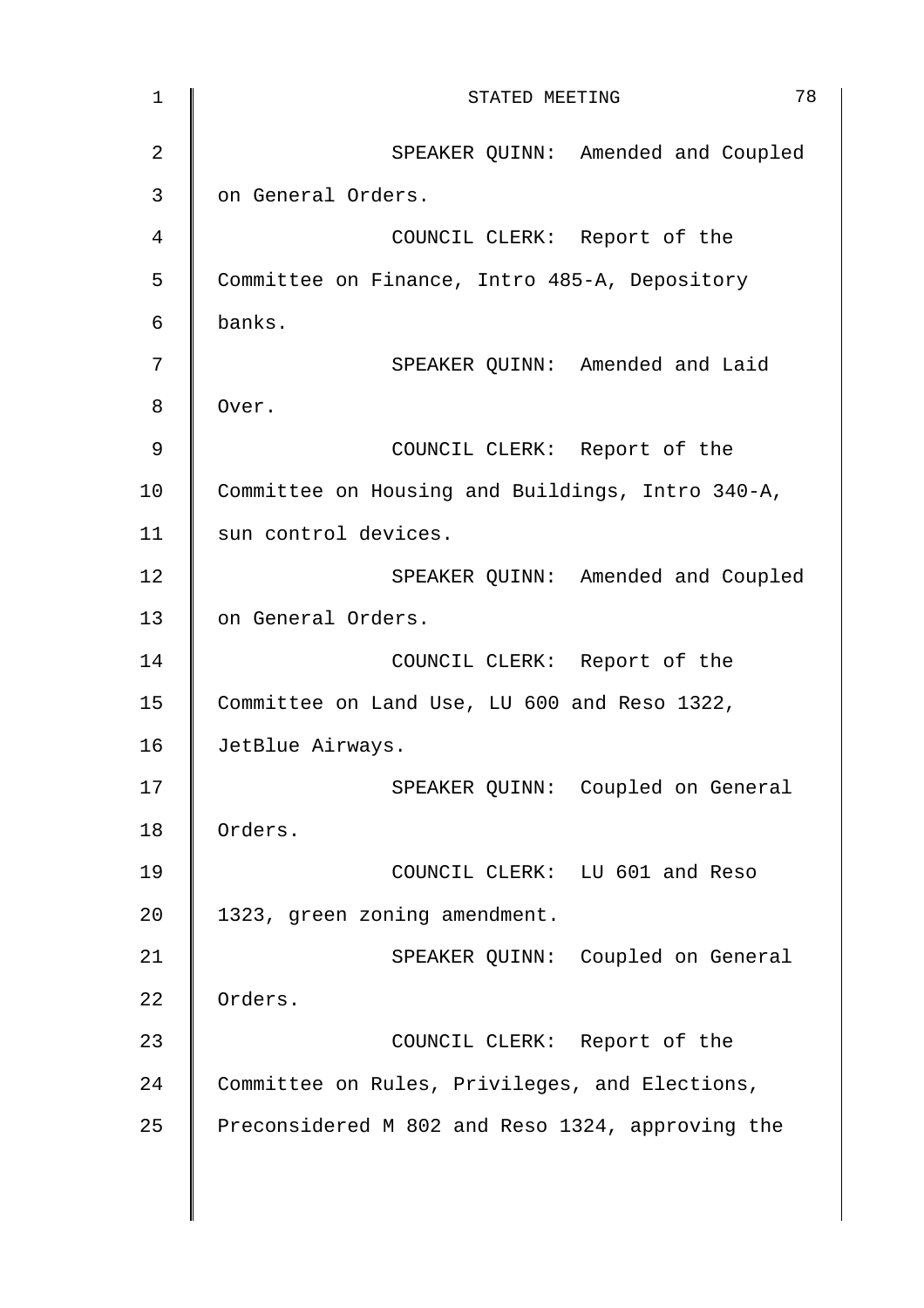| $1\,$          | 79<br>STATED MEETING                              |
|----------------|---------------------------------------------------|
| $\overline{2}$ | reappointment of Michael M. McSweeney, City Clerk |
| 3              | and Clerk of the Council.                         |
| 4              | SPEAKER QUINN: Coupled on General                 |
| 5              | Orders.                                           |
| 6              | CHAIRPERSON RIVERA: General Order                 |
| 7              | Calendar.                                         |
| 8              | COUNCIL CLERK: Intro 658-A, public                |
| 9              | employee grievances.                              |
| 10             | SPEAKER QUINN: Coupled on General                 |
| 11             | Orders.                                           |
| 12             | COUNCIL CLERK: Resolution                         |
| 13             | appointing various persons Commissioner of Deed.  |
| 14             | SPEAKER QUINN: Coupled on General                 |
| 15             | Orders. And at this time, I'd like to ask for a   |
| 16             | roll call on all items that have been Coupled on  |
| 17             | the General Order calendar, please.               |
| 18             | CHAIRPERSON RIVERA: So ordered.                   |
| 19             | COUNCIL CLERK: Arroyo.                            |
| 20             | COUNCIL MEMBER ARROYO: Aye.                       |
| 21             | COUNCIL CLERK: Barron.                            |
| 22             | COUNCIL MEMBER BARRON: I just had                 |
| 23             | to add this on so that the Mayor doesn't get too  |
| 24             | worried. He said that we need to just look at     |
| 25             | Russia and see what happened to Russia, as though |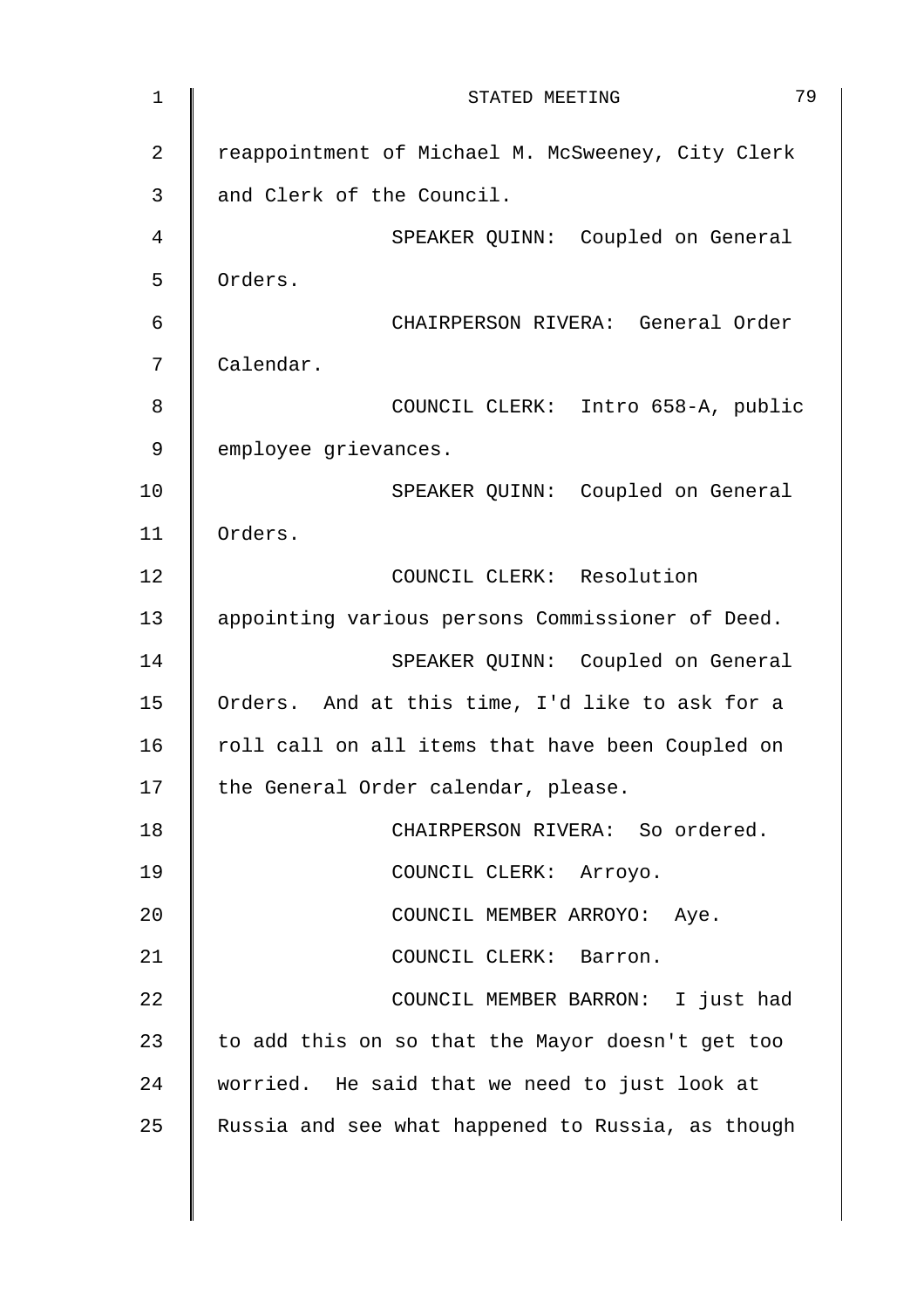| $\mathbf 1$ | 80<br>STATED MEETING                              |
|-------------|---------------------------------------------------|
| 2           | our living wage bill would have our economy       |
| 3           | collapse like Russia. So I just want to let Mayor |
| 4           | understand that that had nothing to do with a     |
| 5           | living wage and we'll be all right, so he doesn't |
| 6           | have to worry about looking at Russia and our     |
| 7           | bill. And with that, I say aye on all.            |
| 8           | COUNCIL CLERK: Brewer.                            |
| 9           | COUNCIL MEMBER BREWER: Thank you.                 |
| 10          | I too want to congratulate everyone, Council      |
| 11          | Members Koppell and Palma and the Speaker staff.  |
| 12          | And to point out that there is, as you know, a    |
| 13          | self-sufficiency way of looking at the cost of    |
| 14          | living in the city of New York, and all you have  |
| 15          | to do is look at it and see the need for at least |
| 16          | something close to a living wage. So I vote aye   |
| 17          | on all, and congratulations.                      |
| 18          | COUNCIL CLERK: Cabrera.                           |
| 19          | COUNCIL MEMBER CABRERA: Aye.                      |
| 20          | COUNCIL CLERK: Chin.                              |
| 21          | COUNCIL MEMBER CHIN: Aye.                         |
| 22          | COUNCIL CLERK: Comrie.                            |
| 23          | COUNCIL MEMBER COMRIE: Aye on all.                |
| 24          | COUNCIL CLERK: Dickens.                           |
| 25          | COUNCIL MEMBER DICKENS: Aye on                    |
|             |                                                   |
|             |                                                   |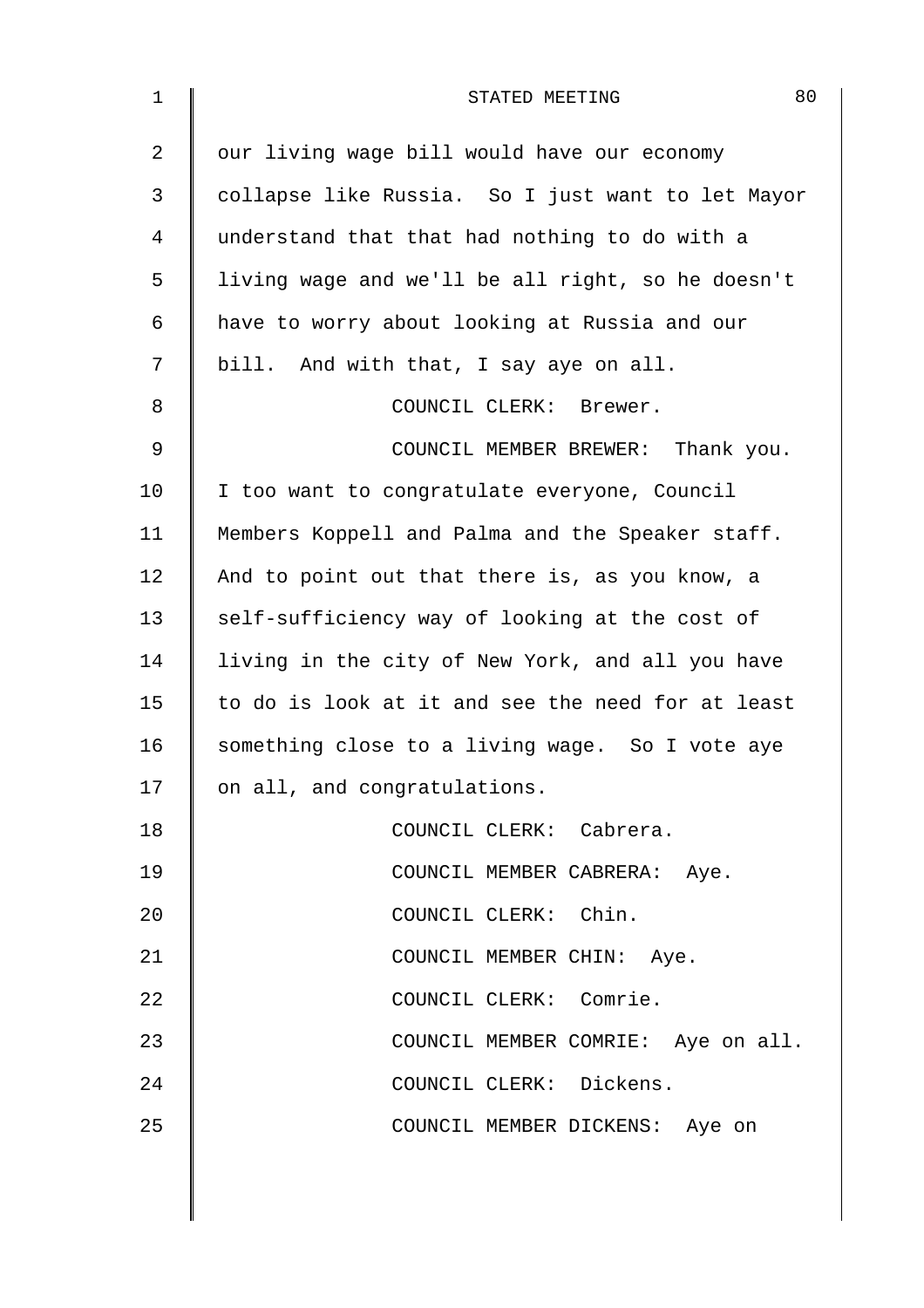| 1  | 81<br>STATED MEETING                               |
|----|----------------------------------------------------|
| 2  | all.                                               |
| 3  | COUNCIL CLERK: Dilan.                              |
| 4  | COUNCIL MEMBER DILAN: May I have a                 |
| 5  | moment to explain my vote? I almost feel like      |
| 6  | just out of protocol, I should pass, but it's good |
| 7  | that I'm not, it's good that we're having a fluid, |
| 8  | nice clean vote on the City Clerkship and I think  |
| 9  | that that has a lot to do with the current clerk.  |
| 10 | This has been a much more civil process and an     |
| 11 | improvement over the last process and better       |
| 12 | communication, so that's also a credit to the      |
| 13 | Speaker.                                           |
| 14 | I proudly aye on all items with no                 |
| 15 | need to pass. Thank you very much.                 |
| 16 | [Off mic]                                          |
| 17 | CHAIRPERSON RIVERA: He tried to                    |
| 18 | pass the microphone.                               |
| 19 | COUNCIL CLERK: Eugene.                             |
| 20 | COUNCIL MEMBER EUGENE: Aye.                        |
| 21 | COUNCIL CLERK: Fidler.                             |
| 22 | COUNCIL MEMBER FIDLER: Thank you.                  |
| 23 | I'd like to just briefly excuse to explain my      |
| 24 | vote. You know, because I'm an obsessive           |
| 25 | compulsive guy, I can't let it go. I'm going to    |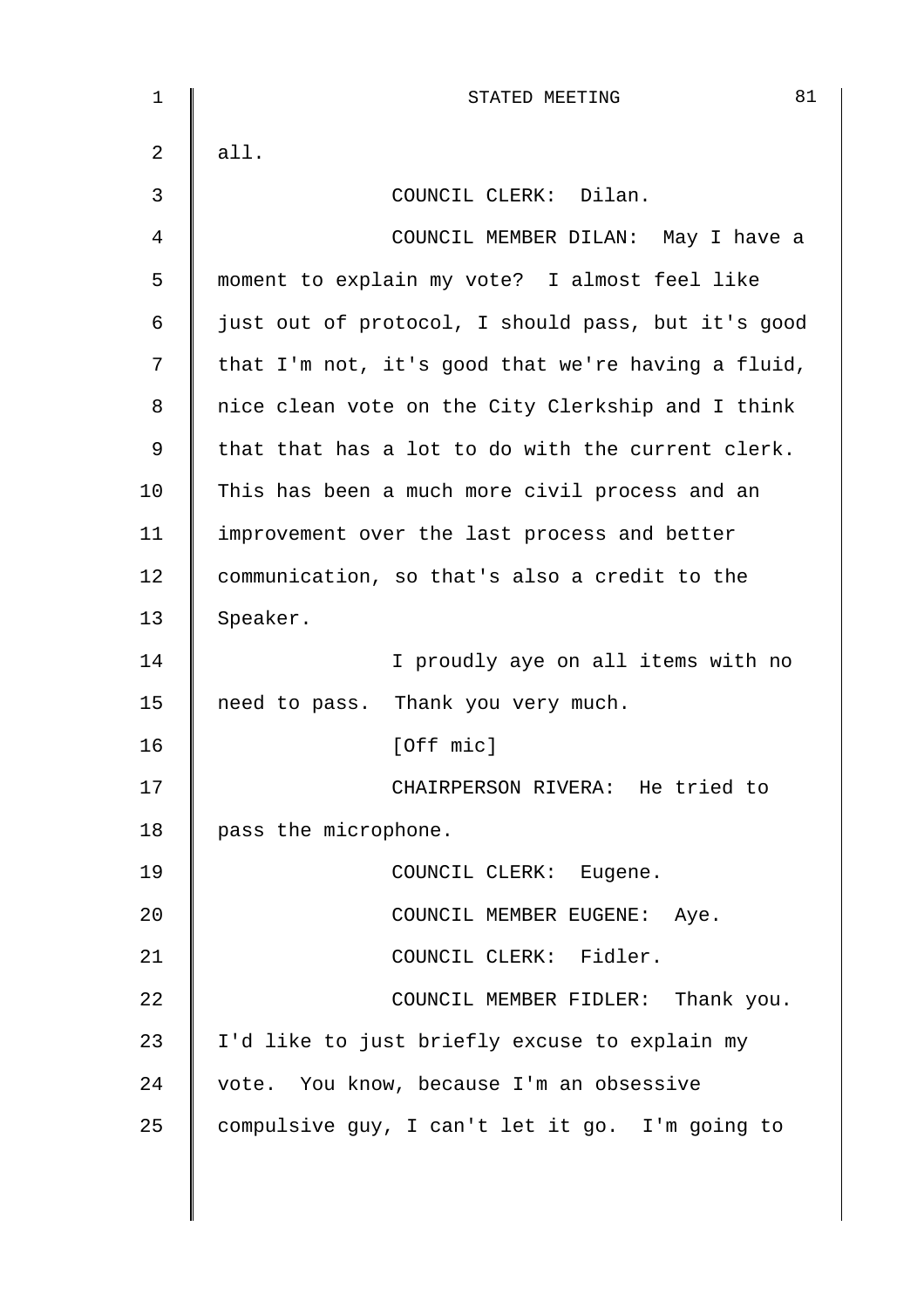| 82<br>STATED MEETING                               |
|----------------------------------------------------|
| vote aye on all. The issue of greenhouses that     |
| are addressed in the legislation today, which is   |
| overall good legislation, has not been addressed   |
| by the Department of Buildings since we last had   |
| this discussion a year ago. People are using the   |
| code to build things, calling them greenhouses,    |
| and they are not. And the Buildings Department,    |
| since that time, and they, you know, with much     |
| flourish, they came and talked to me about it,     |
| they have done nothing, they have had no plan,     |
| they've changed nothing. I can still look out my   |
| window and see the stone walls of a greenhouse     |
| that has no glass, all right?                      |
| It is a wrong thing when government                |
| is aware that people are using the law to get over |
| on them, they know about it, and they can't or     |
| won't do anything about it. And that's what        |
| frustrates citizens in this city. So if a          |
| Councilman can't get them to do their job, God     |
| help the ordinary citizen.                         |
| So I just want to call that to                     |
| everyone's attention again, call it to the         |
| Buildings Department's attention, tell them they   |
| need to get on the stick before people start to    |
|                                                    |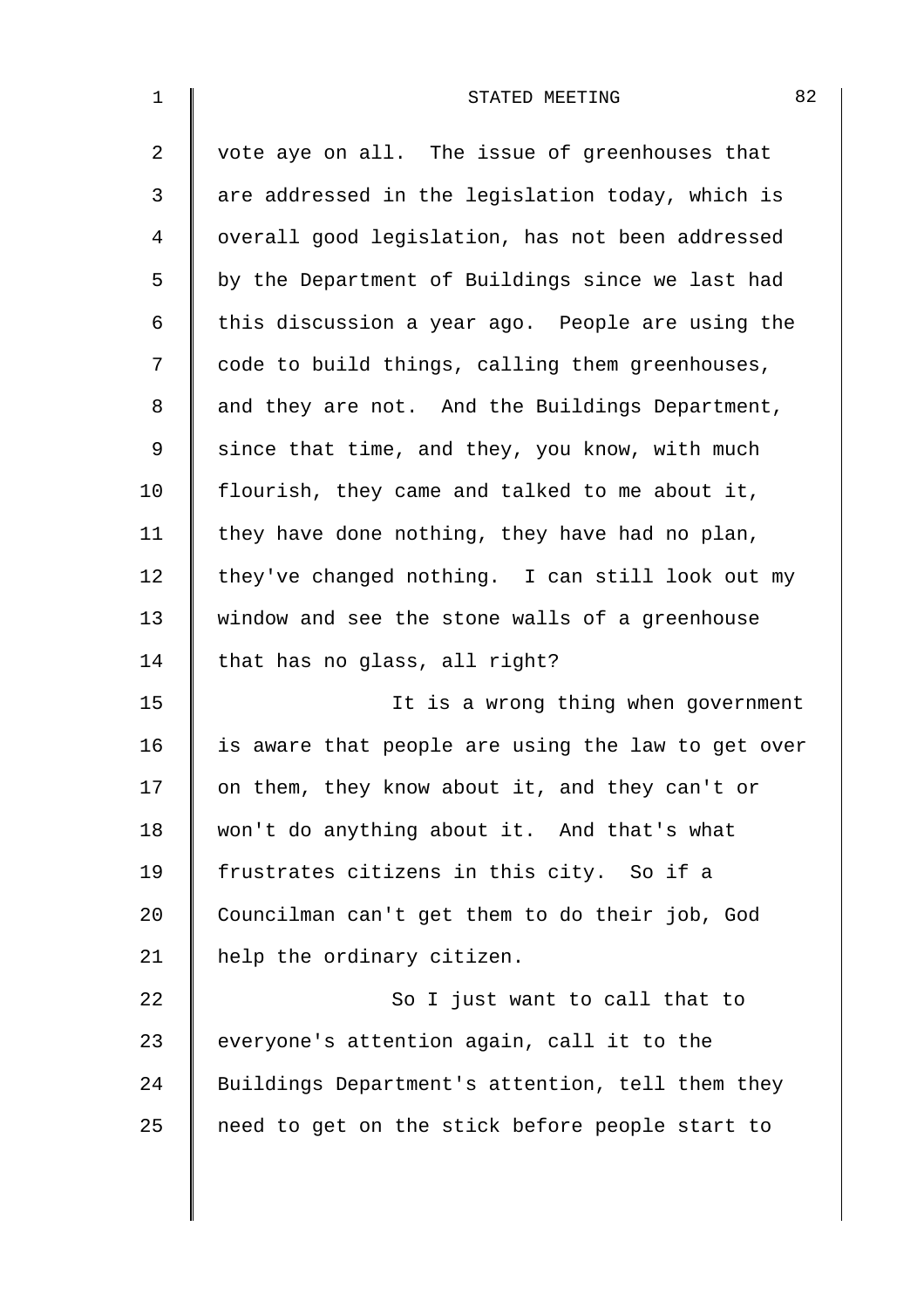| $\mathbf 1$ | 83<br>STATED MEETING                            |
|-------------|-------------------------------------------------|
| 2           | use what we're doing today to build more        |
| 3           | greenhouses that don't have glass and that grow |
| 4           | nothing. I vote aye on all.                     |
| 5           | COUNCIL CLERK: Foster.                          |
| 6           | COUNCIL MEMBER FOSTER: Aye on all.              |
| 7           | COUNCIL CLERK: Garodnick.                       |
| 8           | COUNCIL MEMBER GARODNICK: Aye.                  |
| 9           | COUNCIL CLERK: Gentile.                         |
| 10          | COUNCIL MEMBER GENTILE: Aye.                    |
| 11          | COUNCIL CLERK: Gonzalez.                        |
| 12          | COUNCIL MEMBER GONZALEZ: Aye.                   |
| 13          | COUNCIL CLERK: Greenfield.                      |
| 14          | COUNCIL MEMBER GREENFIELD: Aye.                 |
| 15          | COUNCIL CLERK: Halloran.                        |
| 16          | MALE VOICE: Vote no.                            |
| 17          | [Off mic]                                       |
| 18          | COUNCIL MEMBER HALLORAN: Thank                  |
| 19          | you. Vote an enthusiastic aye, of course, to    |
| 20          | Preconsidered Resos M 802 and 1324,             |
| 21          | wholeheartedly, congrats, Mike. And regrettably |
| 22          | no to 251-A for the reasons stated in the       |
| 23          | discussions. Thank you, Mr. Chair.              |
| 24          | COUNCIL CLERK: Ignizio.                         |
| 25          | COUNCIL MEMBER IGNIZIO: No on 251-              |
|             |                                                 |
|             |                                                 |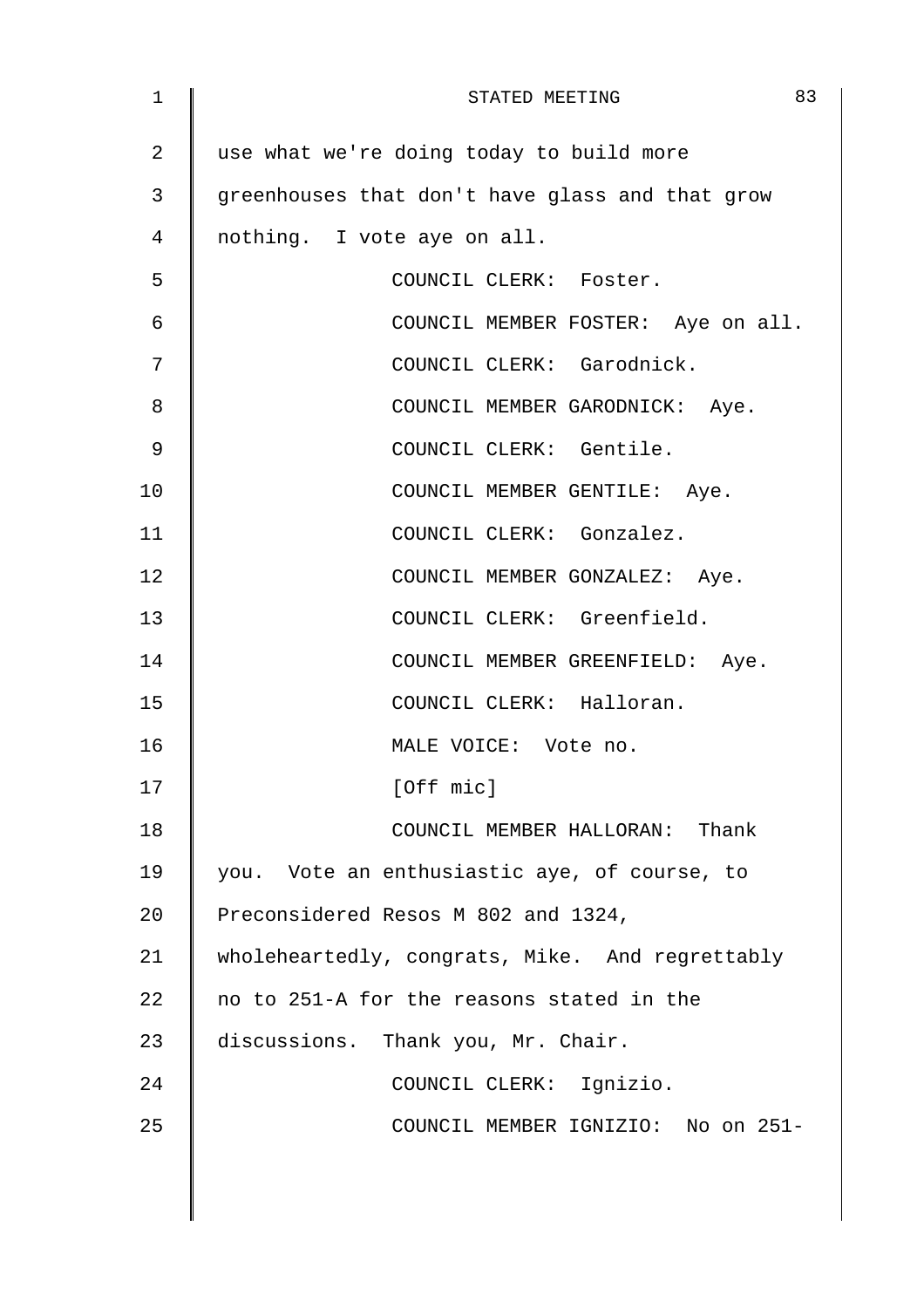| $\mathbf{1}$ | 84<br>STATED MEETING                             |
|--------------|--------------------------------------------------|
| 2            | A, aye on all others.                            |
| 3            | COUNCIL CLERK: Koppell.                          |
| 4            | COUNCIL MEMBER KOPPELL: Aye on                   |
| 5            | all.                                             |
| 6            | COUNCIL CLERK: Koslowitz.                        |
| 7            | COUNCIL MEMBER KOSLOWITZ:                        |
| 8            | Congratulations to Michael McSweeney, and I vote |
| 9            | aye on all General Coupled Orders.               |
| 10           | COUNCIL CLERK: Lander.                           |
| 11           | COUNCIL MEMBER LANDER:                           |
| 12           | Congratulations to Council Members Koppell and   |
| 13           | Palma, congratulations to the Speaker, and of    |
| 14           | course, to Mike McSweeney. Aye on all.           |
| 15           | COUNCIL CLERK: Lappin.                           |
| 16           | COUNCIL MEMBER LAPPIN: I want to                 |
| 17           | thank Mike for being so professional and         |
| 18           | delightful and always such a pleasure to work    |
| 19           | with, and vote aye on all.                       |
| 20           | COUNCIL CLERK: Levin.                            |
| 21           | COUNCIL MEMBER LEVIN: Aye on all.                |
| 22           | COUNCIL CLERK: Mark-Viverito.                    |
| 23           | COUNCIL MEMBER MARK-VIVERITO: Aye                |
| 24           | on all.                                          |
| 25           | COUNCIL CLERK: Mendez.                           |
|              |                                                  |
|              |                                                  |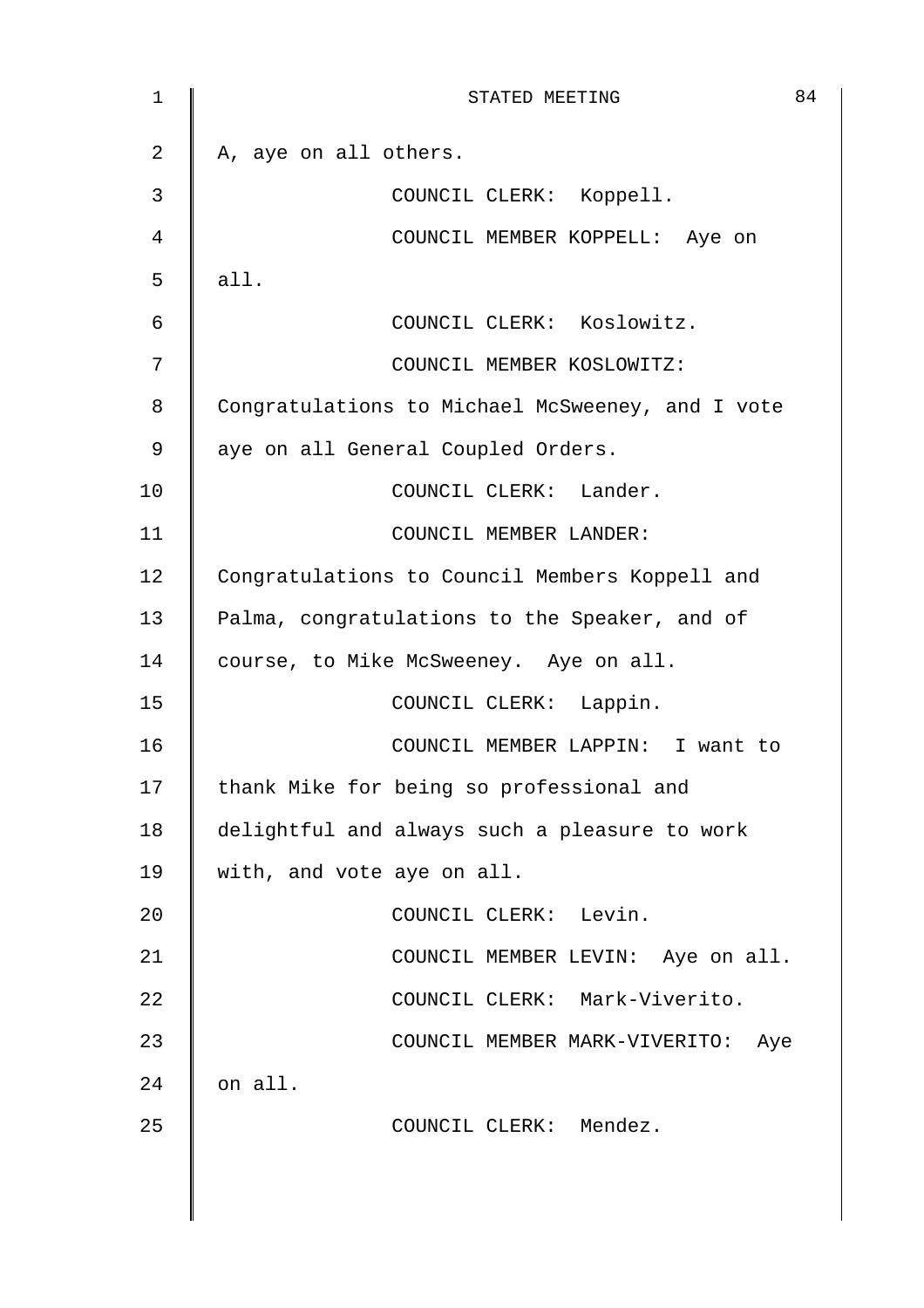| 1  | 85<br>STATED MEETING                               |
|----|----------------------------------------------------|
| 2  | COUNCIL MEMBER MENDEZ: Aye.                        |
| 3  | COUNCIL CLERK: Palma.                              |
| 4  | COUNCIL MEMBER PALMA: Aye on all.                  |
| 5  | COUNCIL CLERK: Recchia.                            |
| 6  | COUNCIL MEMBER RECCHIA: Aye on                     |
| 7  | all.                                               |
| 8  | COUNCIL CLERK: Reyna.                              |
| 9  | COUNCIL MEMBER REYNA: Aye on all.                  |
| 10 | COUNCIL CLERK: Rose.                               |
| 11 | COUNCIL MEMBER ROSE: Aye.                          |
| 12 | COUNCIL CLERK: Sanders.                            |
| 13 | COUNCIL MEMBER SANDERS: [No                        |
| 14 | response].                                         |
| 15 | COUNCIL CLERK: Ulrich.                             |
| 16 | COUNCIL MEMBER ULRICH: [No                         |
| 17 | response].                                         |
| 18 | SPEAKER QUINN: Keep going.                         |
| 19 | COUNCIL CLERK: Vallone.                            |
| 20 | COUNCIL MEMBER VALLONE: [Off mic]                  |
| 21 | please? I'm going to vote no on 251. I believe     |
| 22 | that companies either will not take the benefit    |
| 23 | and not come to New York, which will cost jobs, or |
| 24 | they will take it and need a bigger benefit to pay |
| 25 | the higher wages, which will then cost taxpayers.  |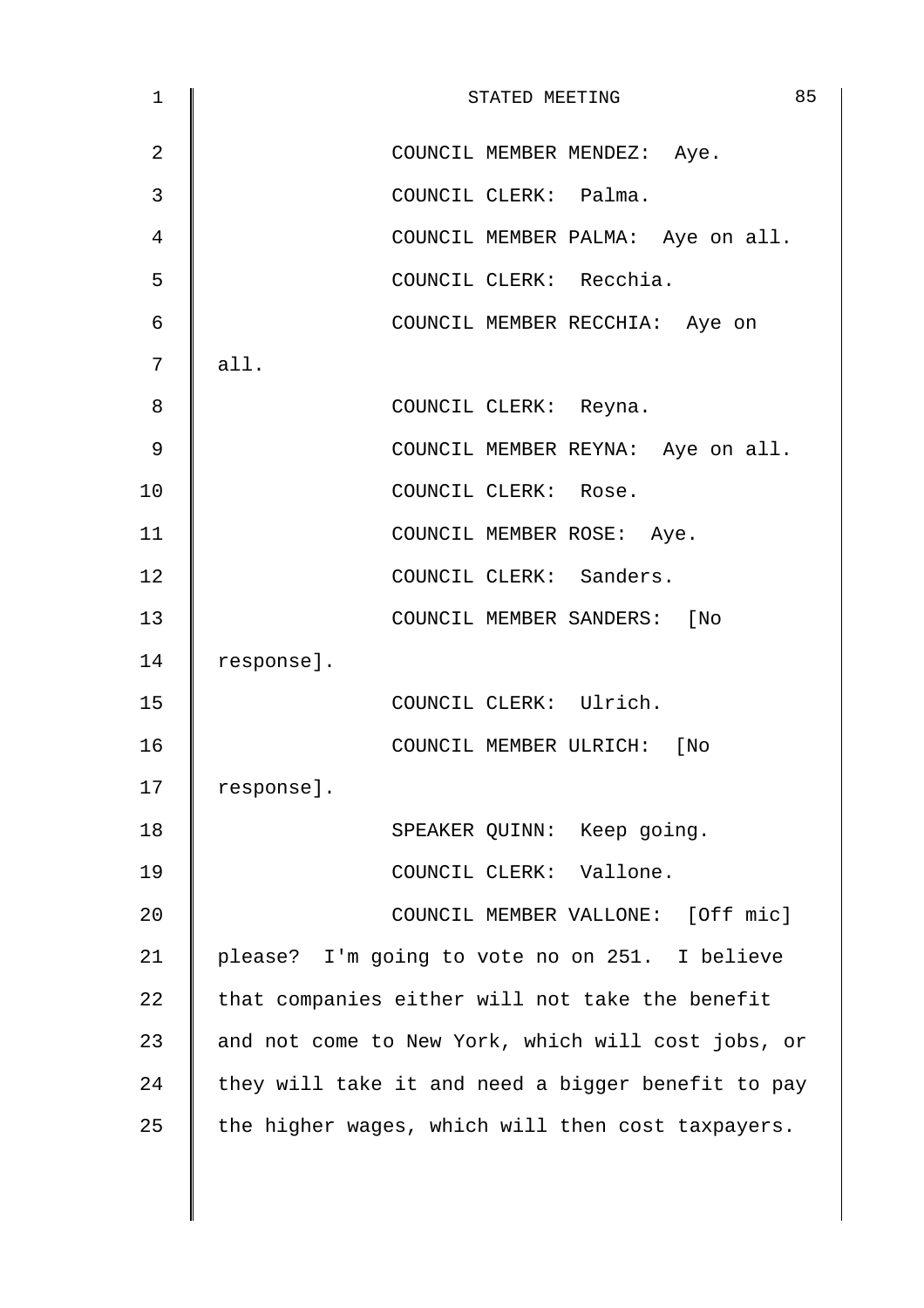| 1              | 86<br>STATED MEETING                              |
|----------------|---------------------------------------------------|
| $\overline{a}$ | I do believe, however, that this bill that we're  |
| 3              | voting on today is a much improved bill than the  |
| 4              | original one and I want to give all the sponsors  |
| 5              | and everyone who worked on that a lot of credit   |
| 6              | for improving that bill.                          |
| 7              | And would vote aye on the rest.                   |
| 8              | COUNCIL CLERK: Ulrich.                            |
| 9              | COUNCIL MEMBER ULRICH: I vote no                  |
| 10             | on 251-A and aye on all others. Sorry, Charles.   |
| 11             | MALE VOICE: Scared the hell out of                |
| 12             | me.                                               |
| 13             | COUNCIL CLERK: Van Bramer.                        |
| 14             | COUNCIL MEMBER VAN BRAMER: Very                   |
| 15             | proud to vote yes on the living wage. A big thank |
| 16             | you to everyone involved, including the Speaker,  |
| 17             | and I'd like to thank her for her devilish sense  |
| 18             | of humor as well for starting the day off in a    |
| 19             | very interesting way.                             |
| 20             | COUNCIL CLERK: Vann.                              |
| 21             | COUNCIL MEMBER VANN: Aye on all.                  |
| 22             | COUNCIL CLERK: Williams.                          |
| 23             | COUNCIL MEMBER WILLIAMS: May I                    |
| 24             | please explain my vote?                           |
| 25             | CHAIRPERSON RIVERA: Yes.                          |
|                |                                                   |
|                |                                                   |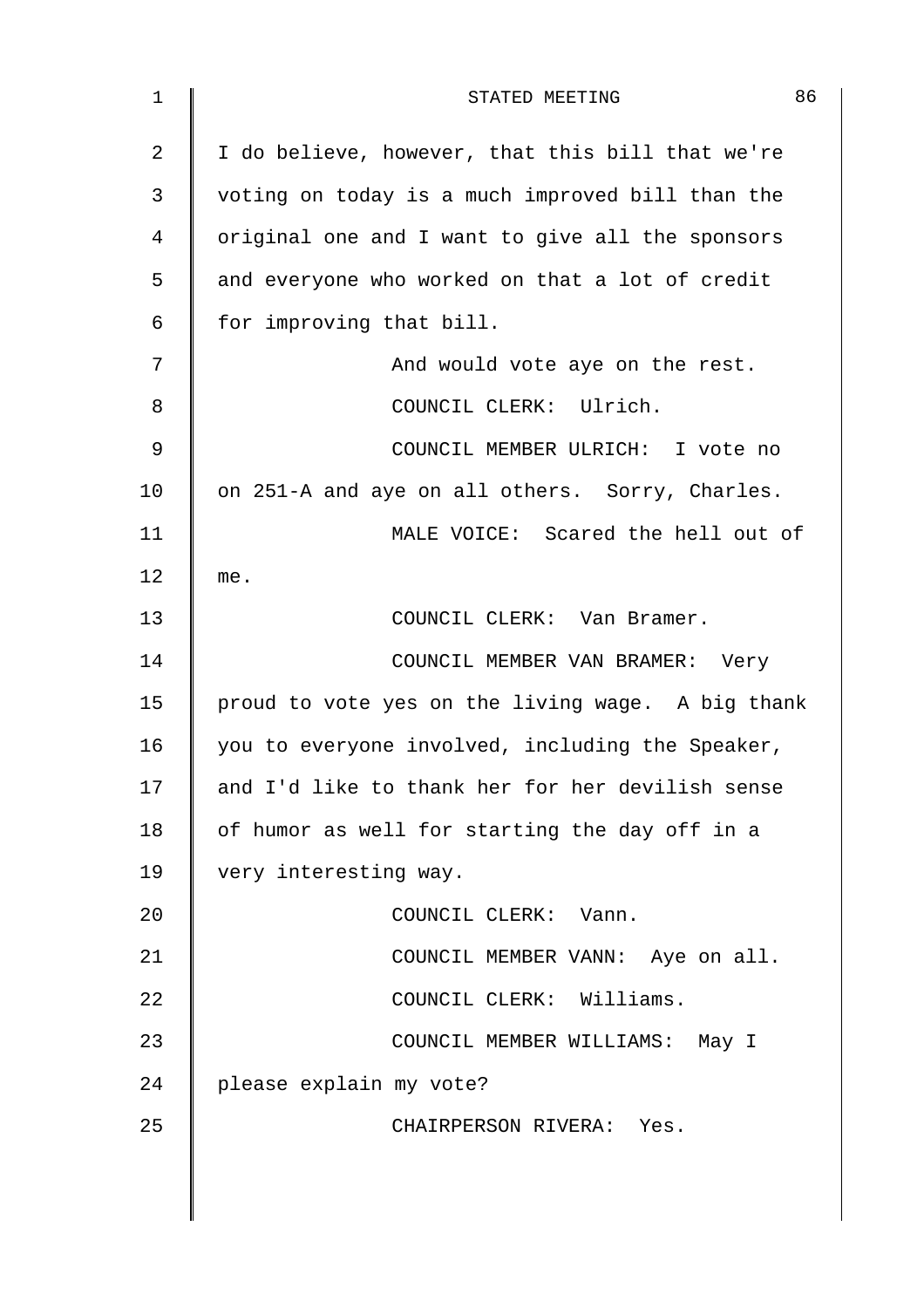| $\mathbf 1$    | 87<br>STATED MEETING                               |
|----------------|----------------------------------------------------|
| $\overline{2}$ | COUNCIL MEMBER WILLIAMS: In place                  |
| 3              | of my colleagues, I rise. I was waffling how I     |
| 4              | was going to vote for this piece of legislation,   |
| 5              | only because I think it was good, but it didn't go |
| $\epsilon$     | far enough, and I thought the bill should have     |
| 7              | done some other things like cover some of the      |
| 8              | tenants that aren't covered, these are most        |
| $\mathsf 9$    | vulnerable workers in this city, and I believe     |
| 10             | that too many projects were also cut out. But I    |
| 11             | do think that it is a step, so I'm planning to     |
| 12             | vote aye.                                          |
| 13             | And the danger is that we think                    |
| 14             | that we're finished, so hopefully we understand    |
| 15             | that we're not finished and that there's a lot of  |
| 16             | more work that has to be done. Companies that get  |
| 17             | big contracts from the City have a responsibility, |
| 18             | and that responsibility extends to providing their |
| 19             | workers with a salary they can survive on.<br>Ιf   |
| 20             | these companies cannot manage that, then perhaps   |
| 21             | they should not be engaging in such large          |
| 22             | contracts. There are plenty of responsible         |
| 23             | employers, big and small, that will step up to the |
| 24             | plate.                                             |
| 25             | And I heard the Mayor talking about                |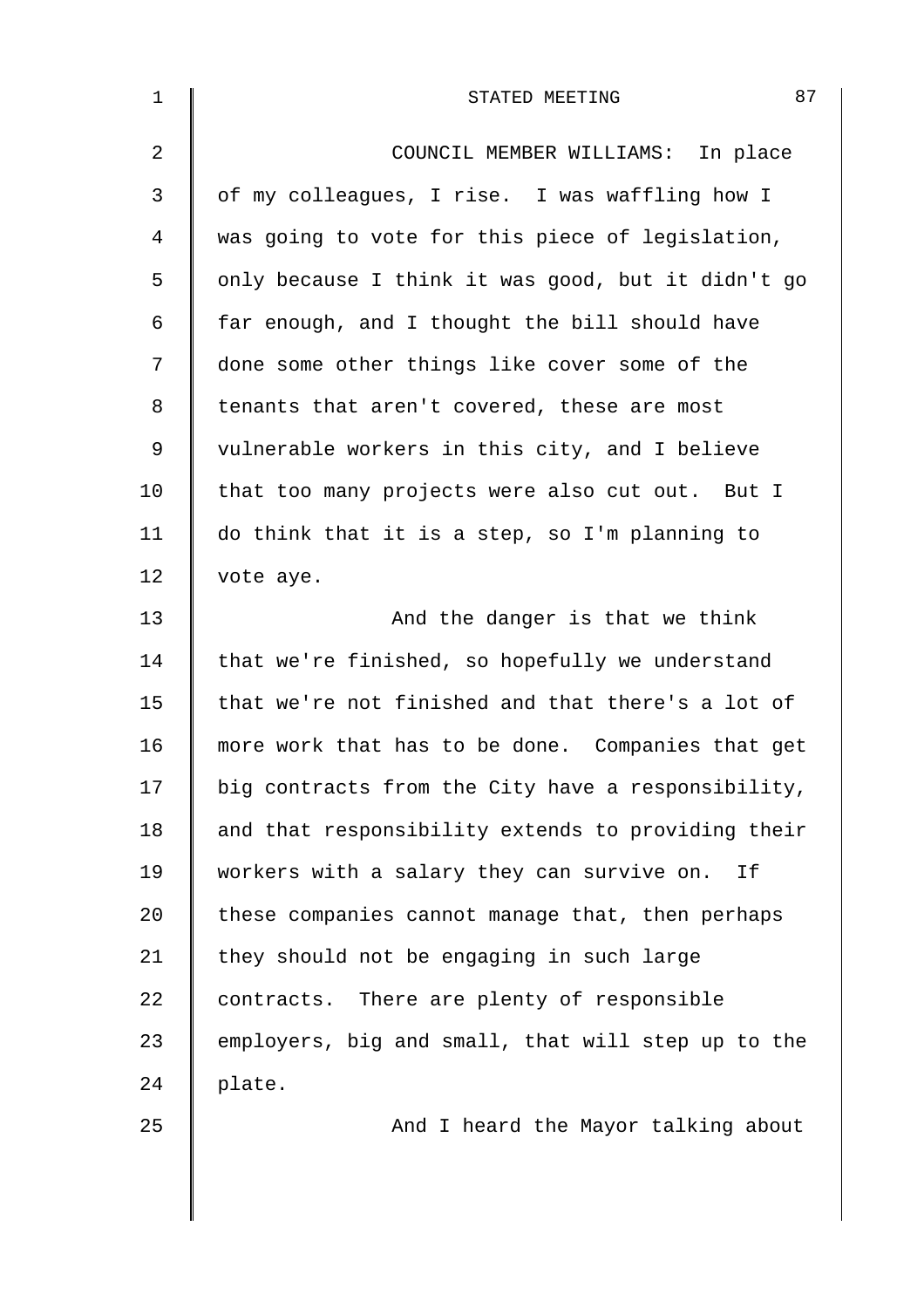| $\mathbf 1$    | 88<br>STATED MEETING                               |
|----------------|----------------------------------------------------|
| $\overline{2}$ | back in the day how we view these larger companies |
| 3              | as gardens or something of that matter, he didn't  |
| 4              | mention that back in the day, they weren't making  |
| 5              | these record profits as well as they were paying   |
| 6              | much more in taxes compared to what people are     |
| 7              | paying now, so perhaps he wants that as well.      |
| 8              | What is the difference between the                 |
| $\mathsf 9$    | government advocating for a living wage versus     |
| 10             | giving out millions in tax breaks and relaxing     |
| 11             | regulations for businesses trying to work with the |
| 12             | City? In both cases, we are managing the economy,  |
| 13             | as Mayor Bloomberg put it, the difference in this  |
| 14             | legislation tries to support our most vulnerable   |
| 15             | New Yorkers and I'm convinced the Mayor is more    |
| 16             | and more telling us, not only that he does not     |
| 17             | really have the same concern for the most          |
| 18             | vulnerable New Yorkers when it comes to things     |
| 19             | like Occupy Wall Street, he's telling them they    |
| 20             | can't even protest, just shut up and take it. So   |
| 21             | I'm looking forward for, very much, January 1st,   |
| 22             | 2014.                                              |
| 23             | I want to congratulate my                          |
| 24             | colleagues Koppell, Palma, Dilan, Sanders, and of  |
| 25             | course, Mike McSweeney.                            |
|                |                                                    |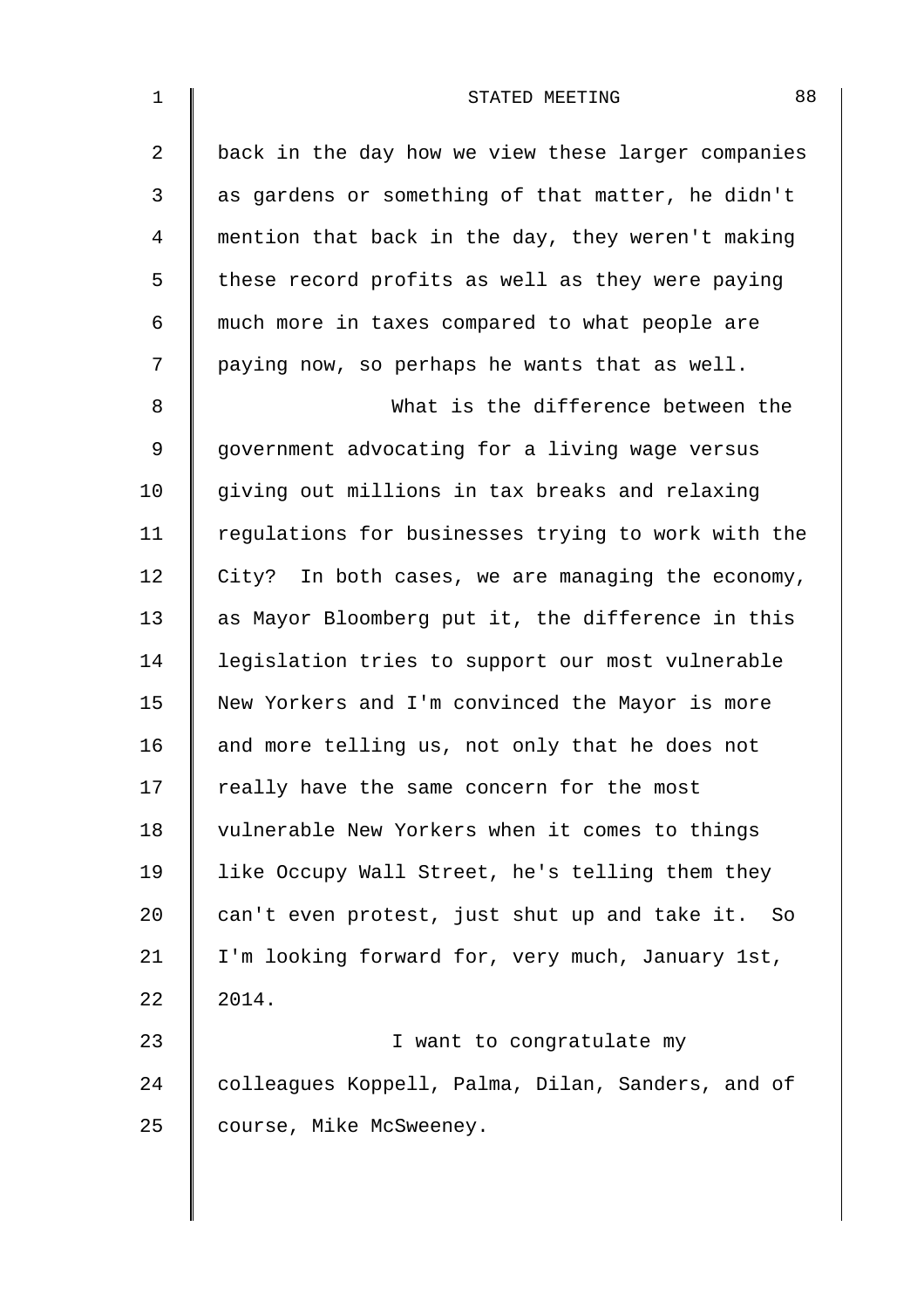| 1           | 89<br>STATED MEETING                               |
|-------------|----------------------------------------------------|
| 2           | With that, I vote aye on all.                      |
| 3           | COUNCIL CLERK: Wills.                              |
| 4           | COUNCIL MEMBER WILLS: Aye on all.                  |
| 5           | COUNCIL CLERK: Oddo.                               |
| 6           | COUNCIL MEMBER ODDO: Thank you. I                  |
| 7           | just want to congratulate Mike. Erik Dilan         |
| 8           | brought up a previous vote, which some of us       |
| $\mathsf 9$ | remember a little bit better than others probably, |
| 10          | but I think Michael does a--and his whole team--   |
| 11          | does a great job. Mike swears in people, I've      |
| 12          | been known to swear at people sometimes, but other |
| 13          | than that difference, I think he does a fantastic  |
| 14          | job and I think the Council is doing the right     |
| 15          | thing today.                                       |
| 16          | I vote yes on all, with the                        |
| 17          | exception of 251-A, I vote no.                     |
| 18          | COUNCIL CLERK: Rivera.                             |
| 19          | CHAIRPERSON RIVERA: Thank you very                 |
| 20          | much. I just want to congratulate Mike McSweeney   |
| 21          | for the fine work he's done at the City Clerk's    |
| 22          | office. You are a testament to the hard work of    |
| 23          | your office and I look forward to working with you |
| 24          | for the next year and a half and, you know, to     |
| 25          | your service for the next six years.               |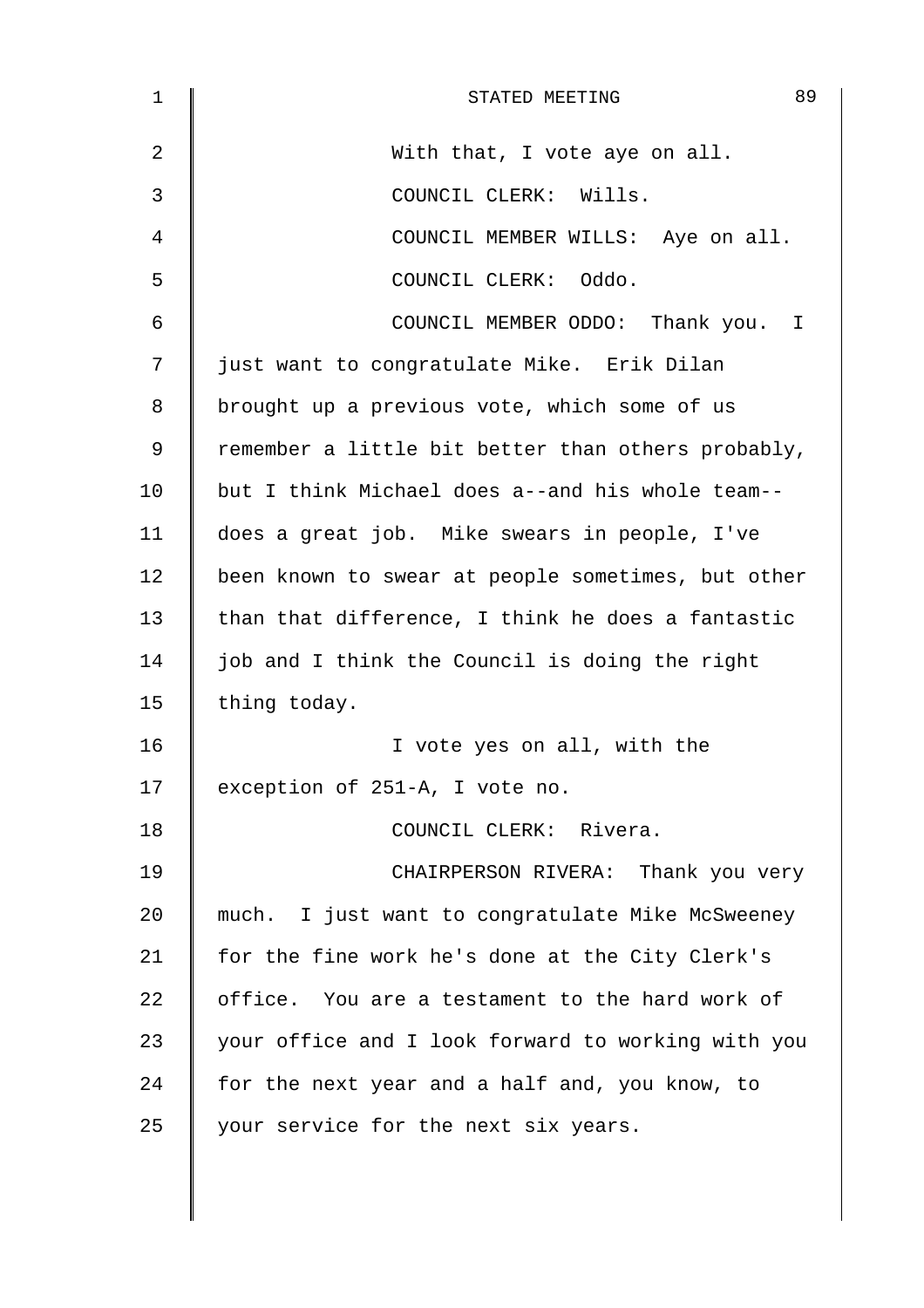| 1          | 90<br>STATED MEETING                              |
|------------|---------------------------------------------------|
| 2          | On the living wage bill, I want to                |
| 3          | thank Council Member Oliver Koppell and Annabel   |
| 4          | Palma and all the advocates who are here with us  |
| 5          | today, and our Speaker for her leadership on this |
| $\epsilon$ | issue as well, and for all our colleagues for     |
| 7          | voting aye on this issue. I vote aye on all.      |
| 8          | Thank you.                                        |
| 9          | COUNCIL CLERK: Speaker Quinn.                     |
| 10         | SPEAKER QUINN: Aye on all.                        |
| 11         | [Long pause]                                      |
| 12         | CHAIRPERSON RIVERA: Thank you very                |
| 13         | much. All items on today's General Order Calendar |
| 14         | were adopted by a vote of 49 in the affirmative,  |
| 15         | with zero in the negative, with the exception of  |
| 16         | Intro 251-A, which is adopted by a vote of 44 in  |
| 17         | the affirmative, with 5 in the negative, and zero |
| 18         | abstentions. Introduction and Reading of the      |
| 19         | Bills.                                            |
| 20         | SPEAKER QUINN: All bills are                      |
| 21         | referred to committees, as indicated on the       |
| 22         | agenda, please.                                   |
| 23         | CHAIRPERSON RIVERA: Since there is                |
| 24         | no resolutions, we'll now move on to General      |
| 25         | Discussions. We have Council Member Dickens       |
|            |                                                   |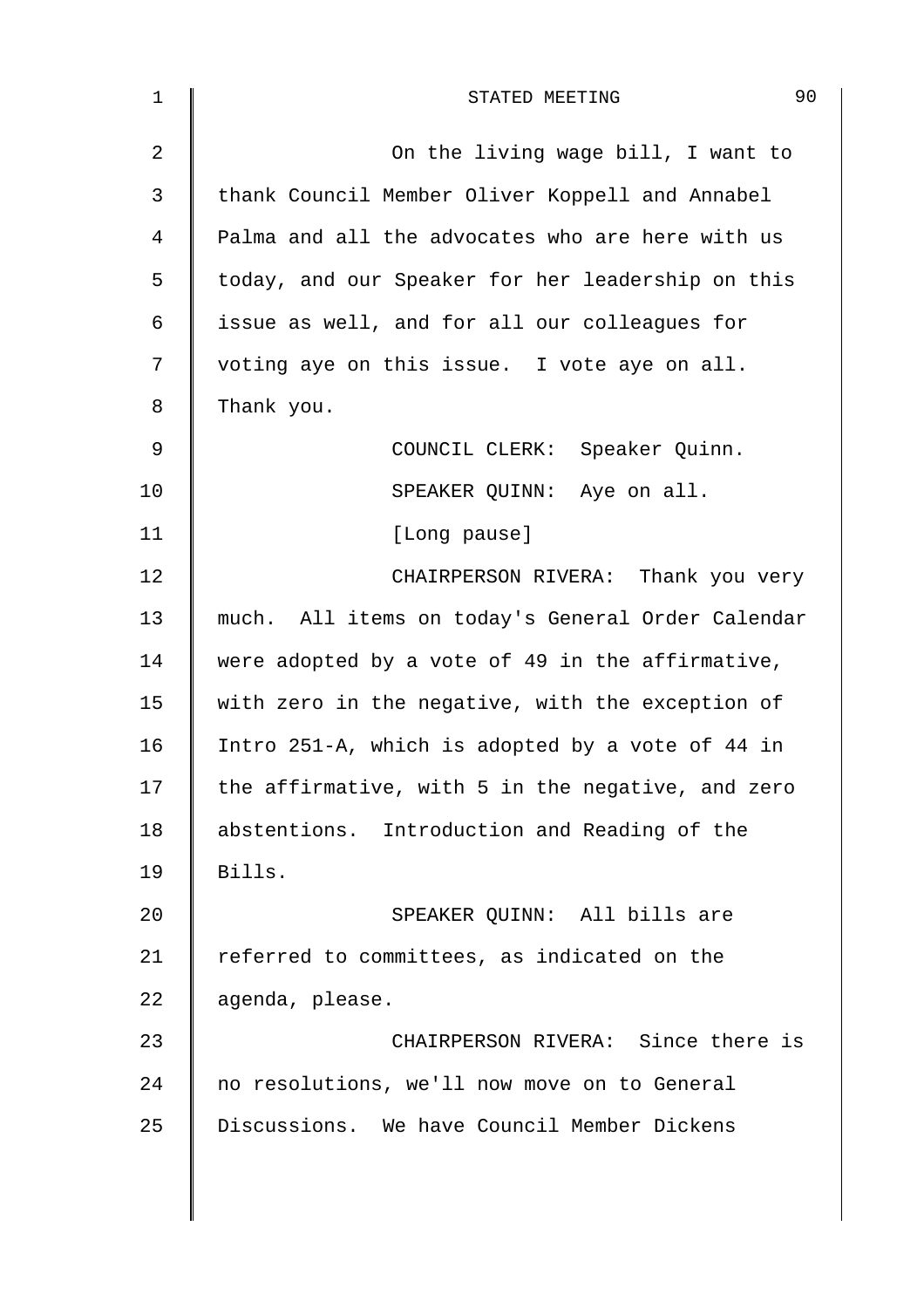| 1  | 91<br>STATED MEETING                               |
|----|----------------------------------------------------|
| 2  | first.                                             |
| 3  | SERGEANT-AT-ARMS: Keep it down,                    |
| 4  | please, keep it down.                              |
| 5  | COUNCIL MEMBER DICKENS: Thank you,                 |
| 6  | thank you, Mr. Majority Leader. Reso 1312 calls    |
| 7  | upon the New York State Legislature to introduce   |
| 8  | and the Governor to sign legislation which would   |
| 9  | amend the real property tax law to allow owners of |
| 10 | not-for-profit organizations to submit             |
| 11 | documentation, other than the application prepared |
| 12 | and mailed to such owner by the Department of      |
| 13 | Finance, to prove that the organization is         |
| 14 | entitled to a property tax exemption.              |
| 15 | SERGEANT-AT-ARMS: Keep it down,                    |
| 16 | please.                                            |
| 17 | COUNCIL MEMBER DICKENS:<br>While DOF               |
| 18 | has the discretion to grant exemptions without a   |
| 19 | renewal application for certain not-for-profit     |
| 20 | organizations, DOF has recently began to require   |
| 21 | all not-for-profit organizations to submit an      |
| 22 | application for the property tax exemption. This   |
| 23 | new policy was implemented without providing prior |
| 24 | notice to the affected organizations, thereby      |
| 25 | subjecting the organizations to interest on the    |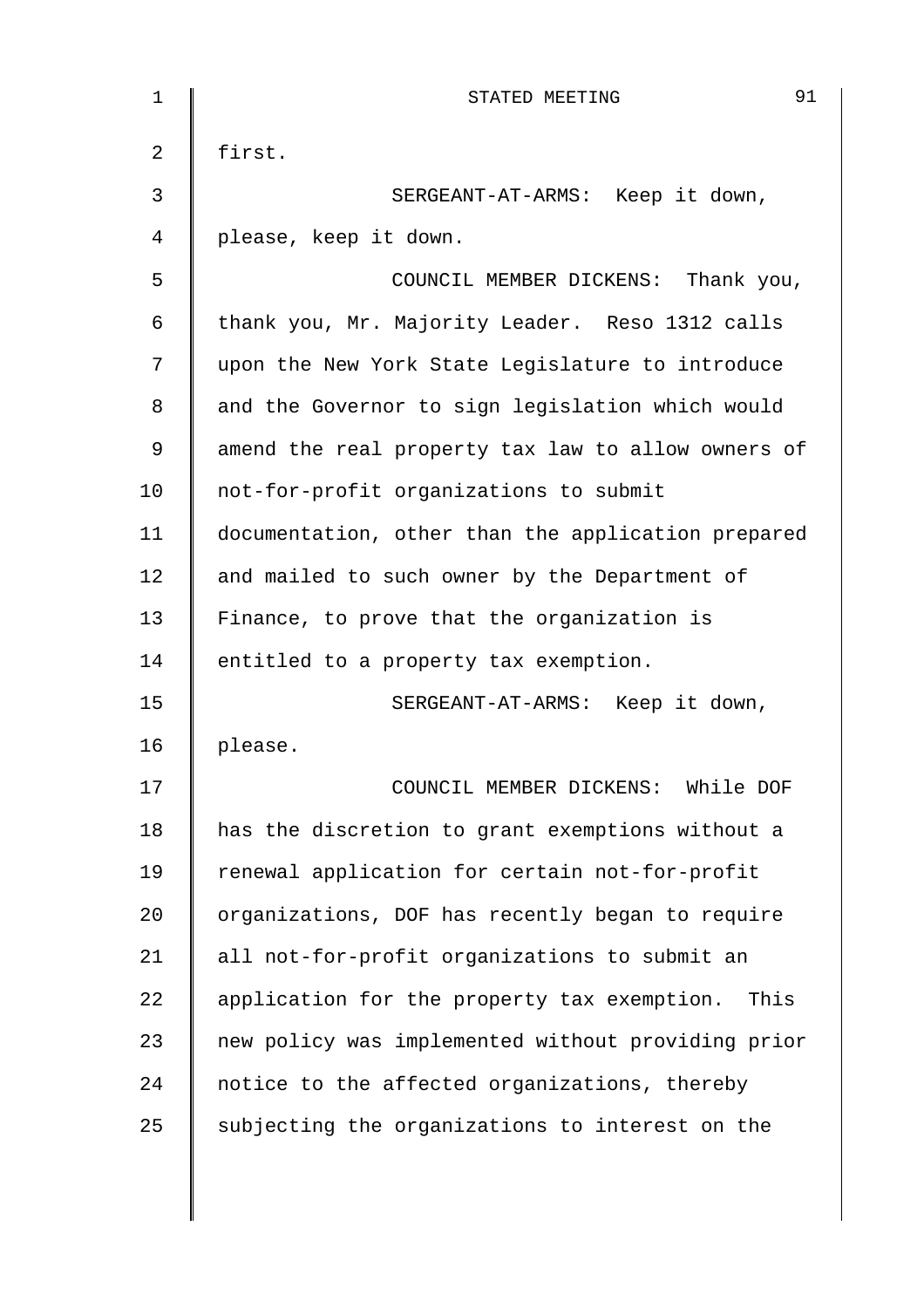| 1              | 92<br>STATED MEETING                               |
|----------------|----------------------------------------------------|
| $\overline{2}$ | unpaid real property taxes now due because the     |
| 3              | property is subject to taxation.                   |
| 4              | DOF does not make a renewal                        |
| 5              | application available online, Council Member       |
| 6              | Brewer, or at any of the business centers and such |
| 7              | applications are only received by the property     |
| 8              | owner once DOF mails the application to the owner, |
| 9              | which creates a delay in the exemption approval    |
| 10             | process. Amending the real property tax law to     |
| 11             | allow not-for-profits to submit documentation      |
| 12             | other than the application prepared and sent by    |
| 13             | DOF to prove that they are entitled to property    |
| 14             | tax exemption will expedite the renewal process    |
| 15             | and ensure interest for unpaid taxes are not       |
| 16             | collected unnecessarily.                           |
| 17             | Further, in the interest of public                 |
| 18             | policy, until the real property tax law is         |
| 19             | amended, DOF should impose a moratorium on the     |
| 20             | collection of such interest on not-for-profit      |
| 21             | organizations that fail to submit a renewal        |
| 22             | application in accordance with the way they do it  |
| 23             | now.                                               |
| 24             | Once again, I thank the Speaker and                |
| 25             | I would like to thank Chair Recchia, Tanisha       |
|                |                                                    |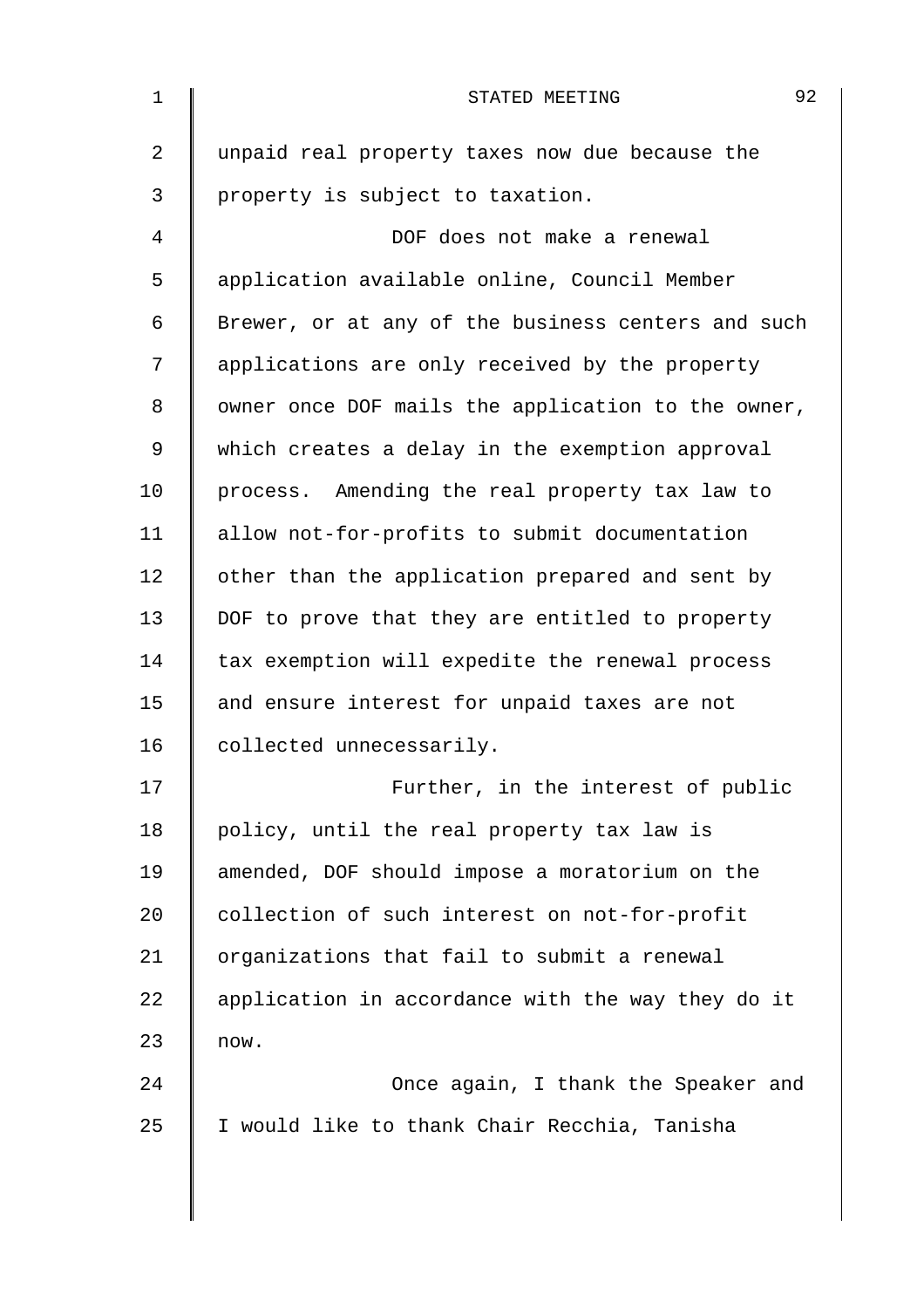| 1  | 93<br>STATED MEETING                               |
|----|----------------------------------------------------|
| 2  | Edwards, and the rest of the finance division for  |
| 3  | working on this. I ask my colleagues to support    |
| 4  | Resolution 1312, thank you.                        |
| 5  | CHAIRPERSON RIVERA: Thank you very                 |
| 6  | much. Now we move on to Council Member Williams.   |
| 7  | SPEAKER QUINN: Oh, thanks.                         |
| 8  | COUNCIL MEMBER WILLIAMS: Thank                     |
| 9  | you. I am proud to be joined by a number of my     |
| 10 | colleagues today, including Speaker Quinn, and the |
| 11 | supporting the increase of the state's minimum     |
| 12 | wage, so I call my colleagues to Resolution 1319   |
| 13 | to ask them to please sign on to Assembly Member   |
| 14 | Wright's and Senator Klein and, with the support   |
| 15 | of the Speaker of the Assembly, the bill to        |
| 16 | increase the minimum wage.                         |
| 17 | Since we're discussing a lot of                    |
| 18 | bills that have to do with increasing wage,        |
| 19 | economists have shown that raising the minimum     |
| 20 | wage is not a job creator--I mean, it is a job     |
| 21 | creator, I'm sorry, not a job killer--let me       |
| 22 | please correct that. Economists have shown that    |
| 23 | raising the minimum wage is a job creator, not a   |
| 24 | job killer and I hope all my colleagues sign on.   |
| 25 | Thank you.                                         |
|    |                                                    |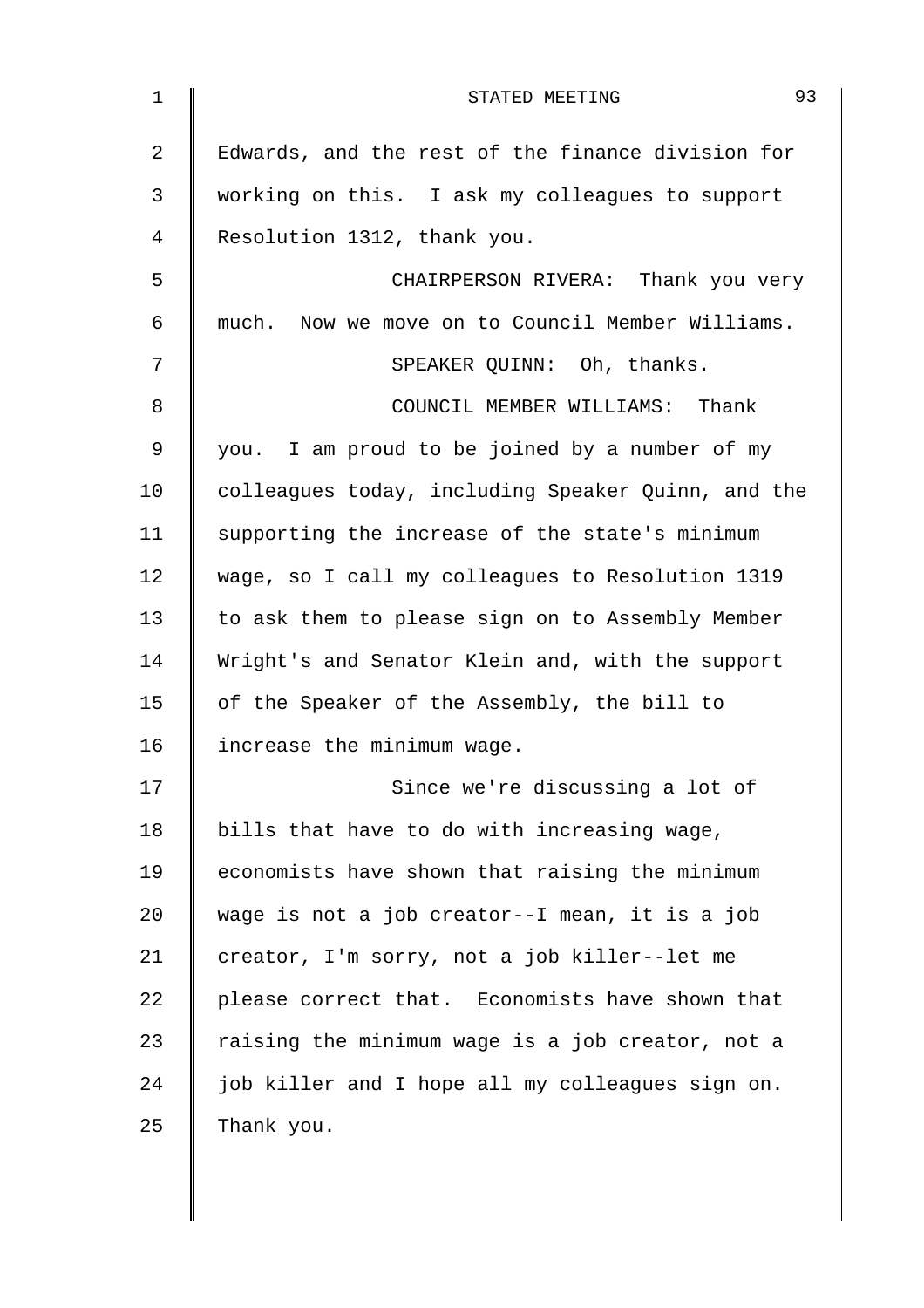| $\mathbf 1$ | 94<br>STATED MEETING                               |
|-------------|----------------------------------------------------|
| 2           | CHAIRPERSON RIVERA: Thank you very                 |
| 3           | much. We now move on to Council Member Viverito.   |
| 4           | COUNCIL MEMBER MARK-VIVERITO:                      |
| 5           | Thank you. I'd like to encourage my colleagues to  |
| 6           | sign on to Intro 852, what we're calling the Car   |
| 7           | Wash Accountability Act. In essence, this Intro    |
| 8           | is putting in basic requirements that would have   |
| 9           | car washes and car wash companies receive a city   |
| 10          | license from the City of New York, currently, that |
| 11          | is not the case. There is more information there.  |
| 12          | Definitely would ask my colleagues to sign on.     |
| 13          | There is a hearing also happening later this week, |
| 14          | Wednesday, if I'm not mistaken.                    |
| 15          | I also want to just again thank my                 |
| 16          | colleagues that have demonstrated support for the  |
| 17          | candidate that I introduced earlier, Rafael Cox,   |
| 18          | who is very, very serious about the future of our  |
| 19          | island and presenting a very solid thoughtful      |
| 20          | policies and analysis.                             |
| 21          | But there was an unfortunate                       |
| 22          | incident that happened yesterday as he was on his  |
| 23          | way here where one of the political commentators   |
| 24          | in Puerto Rico issued some very horrific racist    |
| 25          | remarks against him. And I want to thank the       |
|             |                                                    |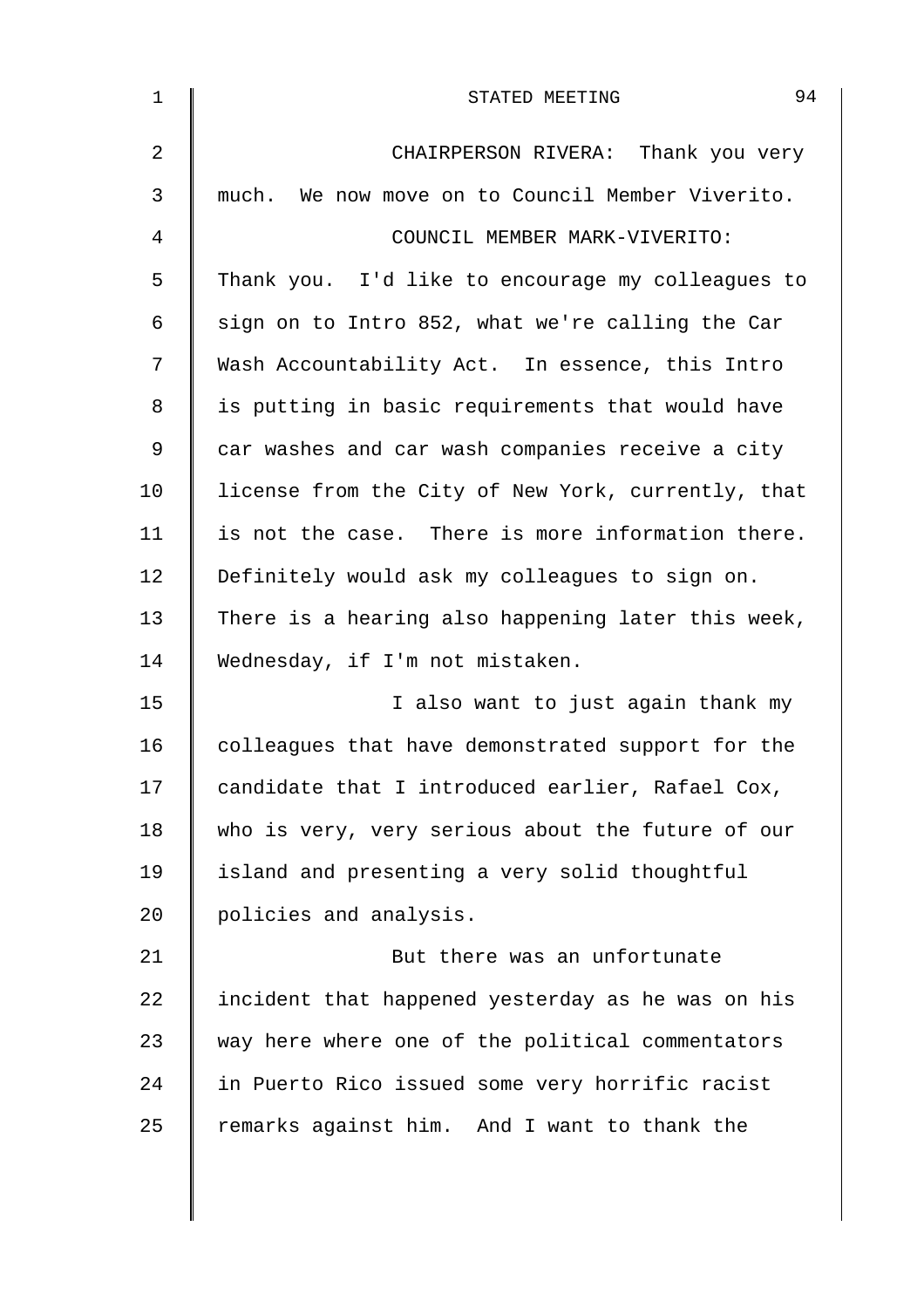| $\mathbf{1}$ | 95<br>STATED MEETING                              |
|--------------|---------------------------------------------------|
| 2            | colleagues that joined in the statement basically |
| 3            | saying that racist, homophobic, classes, sexist   |
| 4            | language is not--it should not be part of any of  |
| 5            | our social dialogue or discourse and much less in |
| 6            | our political discourse. We fight each and every  |
| 7            | day here for inclusion, we fight each and every   |
| 8            | day here to raise the level of debate, to really  |
| $\mathsf 9$  | talk about the inequality that exists in our      |
| 10           | society, and with it all the isms that go with    |
| 11           | that. And so we have to model our behavior in the |
| 12           | way we conduct ourselves, in the way we speak. We |
| 13           | have to model the behavior that we want to see    |
| 14           | reflected in our society. So I think it's very,   |
| 15           | very strong statement when we join colleagues     |
| 16           | across this country, on the island, and abroad    |
| 17           | when we speak out against any sort of racist      |
| 18           | remarks.                                          |
| 19           | So I want to thank those colleagues               |
| 20           | that have joined in that. And again, I would      |
| 21           | encourage my colleagues to sign also on to Intro  |
| 22           | 852, the Car Wash Accountability Act. Thank you.  |
| 23           | CHAIRPERSON RIVERA: Thank you very                |
| 24           | much. We now move on to Council Member Brewer,    |
| 25           | followed by Council Member Foster.                |
|              |                                                   |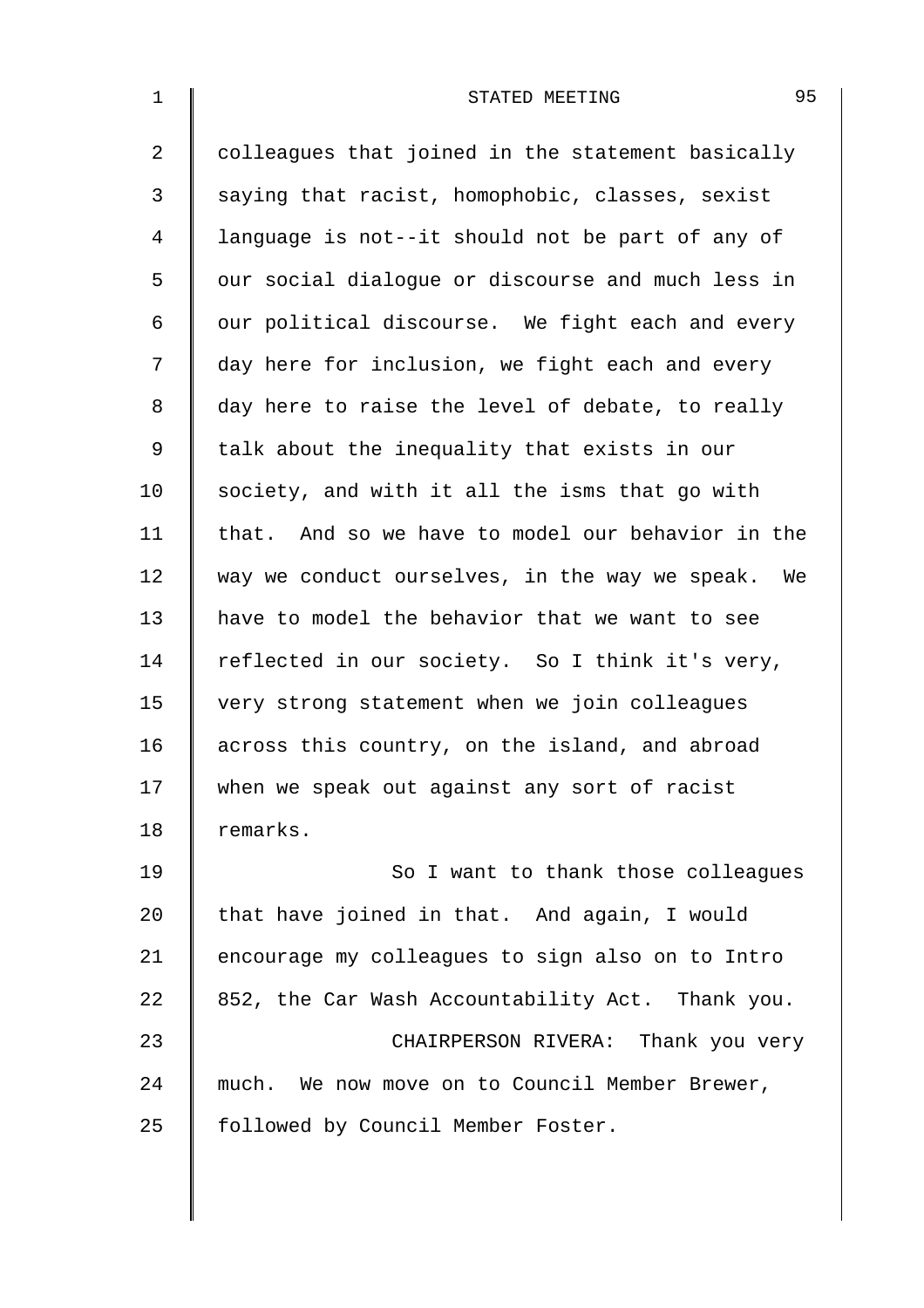| $\mathbf 1$    | 96<br>STATED MEETING                               |
|----------------|----------------------------------------------------|
| $\overline{2}$ | COUNCIL MEMBER BREWER: Thank you                   |
| 3              | very much. I just want to mention 842, 843, 844.   |
| 4              | The first one is a suggestion that we codify what  |
| 5              | the amazing hotel workers union has already done   |
| 6              | to support their workers in the hotels, God forbid |
| 7              | if there's some kind of an incident, they need a   |
| 8              | silent alarm to be able to indicate that to        |
| 9              | someone so that they get the help and we don't     |
| 10             | have the kind of incidents that were so publicized |
| 11             | recently with a well-known French visitor to the   |
| 12             | city of New York.                                  |
| 13             | The other two pieces of legislation                |
| 14             | support electric vehicles, they're not commonplace |
| 15             | in our city yet, but it gives us the opportunity   |
| 16             | to try once again to make sure that we are as      |
| 17             | environmentally friendly as possible. I think      |
| 18             | when we went last year on our trip to Israel and   |
| 19             | we learned so much about electric vehicles, it     |
| 20             | certainly sent a signal that there's a lot of work |
| 21             | to be done and many opportunities for thinking     |
| 22             | about them in terms of our environment. Thank you  |
| 23             | very much.                                         |
| 24             | CHAIRPERSON RIVERA: Thank you.                     |
| 25             | Foster, followed by Council Member Chin.           |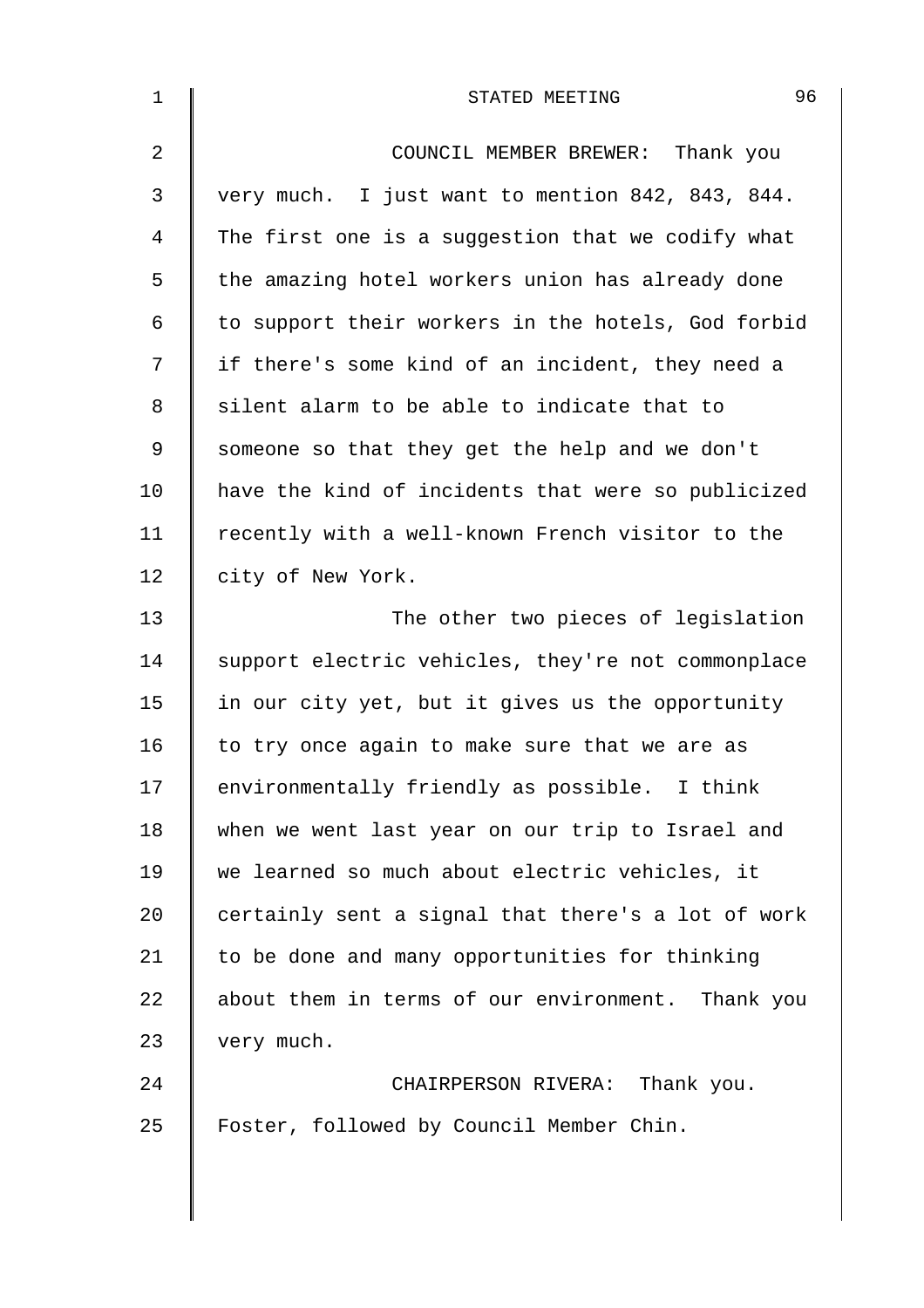| $\mathbf 1$ | 97<br>STATED MEETING                               |
|-------------|----------------------------------------------------|
| 2           | [Crosstalk]                                        |
| 3           | COUNCIL MEMBER FOSTER: Thank you.                  |
| 4           | I'll be brief, I know that people are ready to go. |
| 5           | I just want us as a body to keep in our prayers    |
| 6           | the family of seven that died yesterday on the     |
| 7           | Bronx River Parkway. Can you imagine going to a    |
| 8           | family gathering and something like that           |
| 9           | happening? But for the grace of God, could have    |
| 10          | been any of us or any of our family members on     |
| 11          | that parkway. So just remember, as we go about     |
| 12          | doing our day, to keep that family in our prayers  |
| 13          | and tonight to make sure to tell the people that   |
| 14          | we love that you do in fact love them, 'cause      |
| 15          | tomorrow isn't promised. Thank you.                |
| 16          | CHAIRPERSON RIVERA: Thank you very                 |
| 17          | much. Council Member Chin.                         |
| 18          | [Pause]                                            |
| 19          | COUNCIL MEMBER CHIN: Thank you. I                  |
| 20          | just want to ask my colleague to support Reso      |
| 21          | 1311. It's a resolution calling upon the New York  |
| 22          | State Legislature to enact and Governor to sign    |
| 23          | the Assembly bill 7707, which would prohibit the   |
| 24          | possession, sale, offer for sale, trade, and       |
| 25          | distribution of shark fins. There are 73 million   |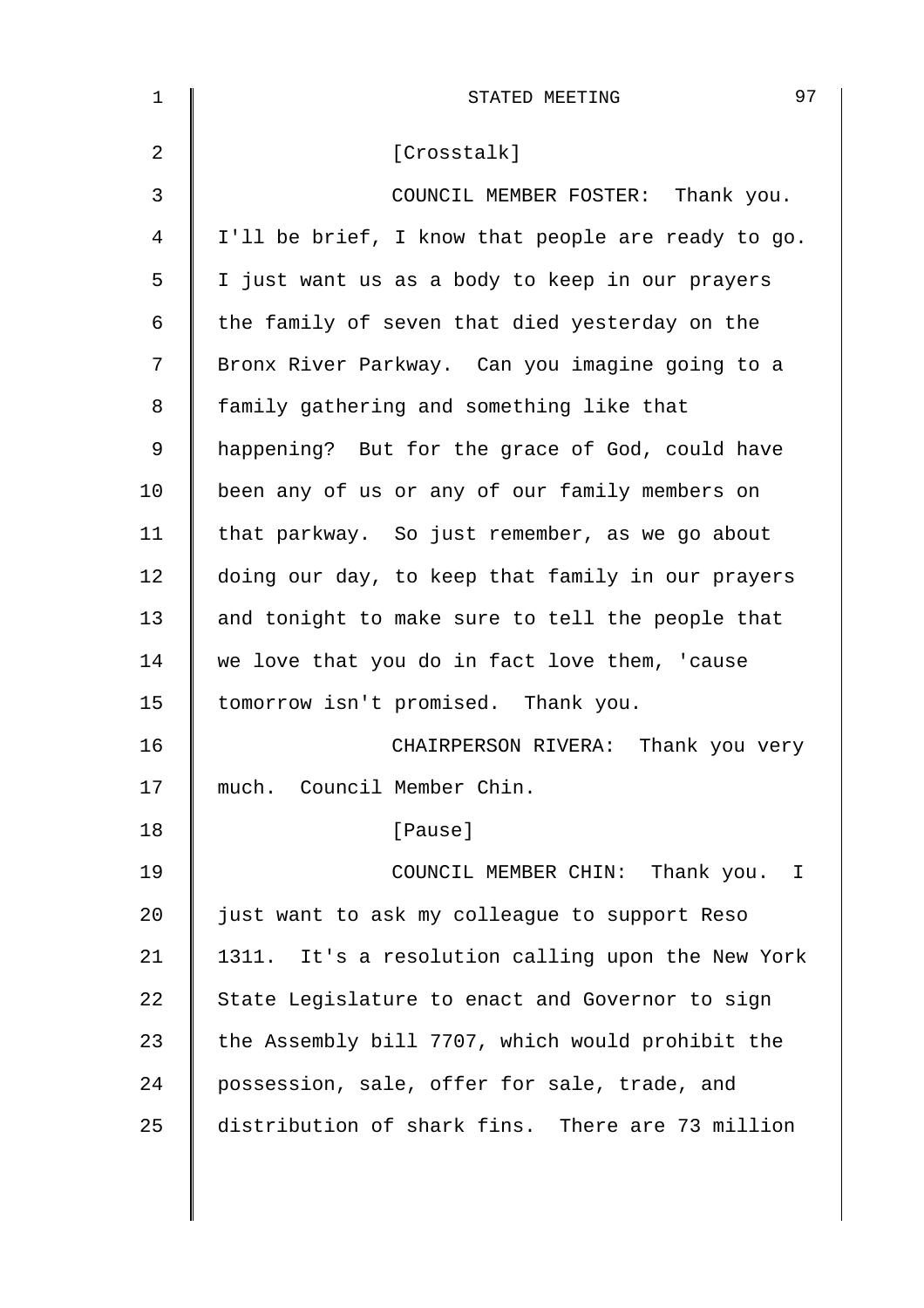| $\mathbf 1$    | 98<br>STATED MEETING                               |
|----------------|----------------------------------------------------|
| $\overline{2}$ | sharks harvested annually for their fins. Sharks   |
| 3              | are a threatened specie and they're an important   |
| 4              | of our ecosystem.                                  |
| 5              | So far, California, Hawaii, Oregon,                |
| 6              | and Washington all have laws restricting the       |
| 7              | trades of shark fins. And I feel that it is very   |
| 8              | important for, especially the Chinese-American     |
| 9              | community, to stand united against this brutal and |
| 10             | inhumane practice. So I urge my colleague to sign  |
| 11             | on this resolution. Thank you.                     |
| 12             | CHAIRPERSON RIVERA: Thank you very                 |
| 13             | much. We're just going to hold it open for a few   |
| 14             | moments while another colleague joins us.          |
| 15             | [Long pause]                                       |
| 16             | [Off mic]                                          |
| 17             | COUNCIL CLERK: Sanders.                            |
| 18             | COUNCIL MEMBER SANDERS: I vote aye                 |
| 19             | on all.                                            |
| 20             | MALE VOICE 5: We waited for that                   |
| 21             | man?                                               |
| 22             | CHAIRPERSON RIVERA: Thank you very                 |
| 23             | much. The revised vote for today's adopted         |
| 24             | calendar is 50 in the affirmative with zero in the |
| 25             | negative and zero abstentions, with the exception  |
|                |                                                    |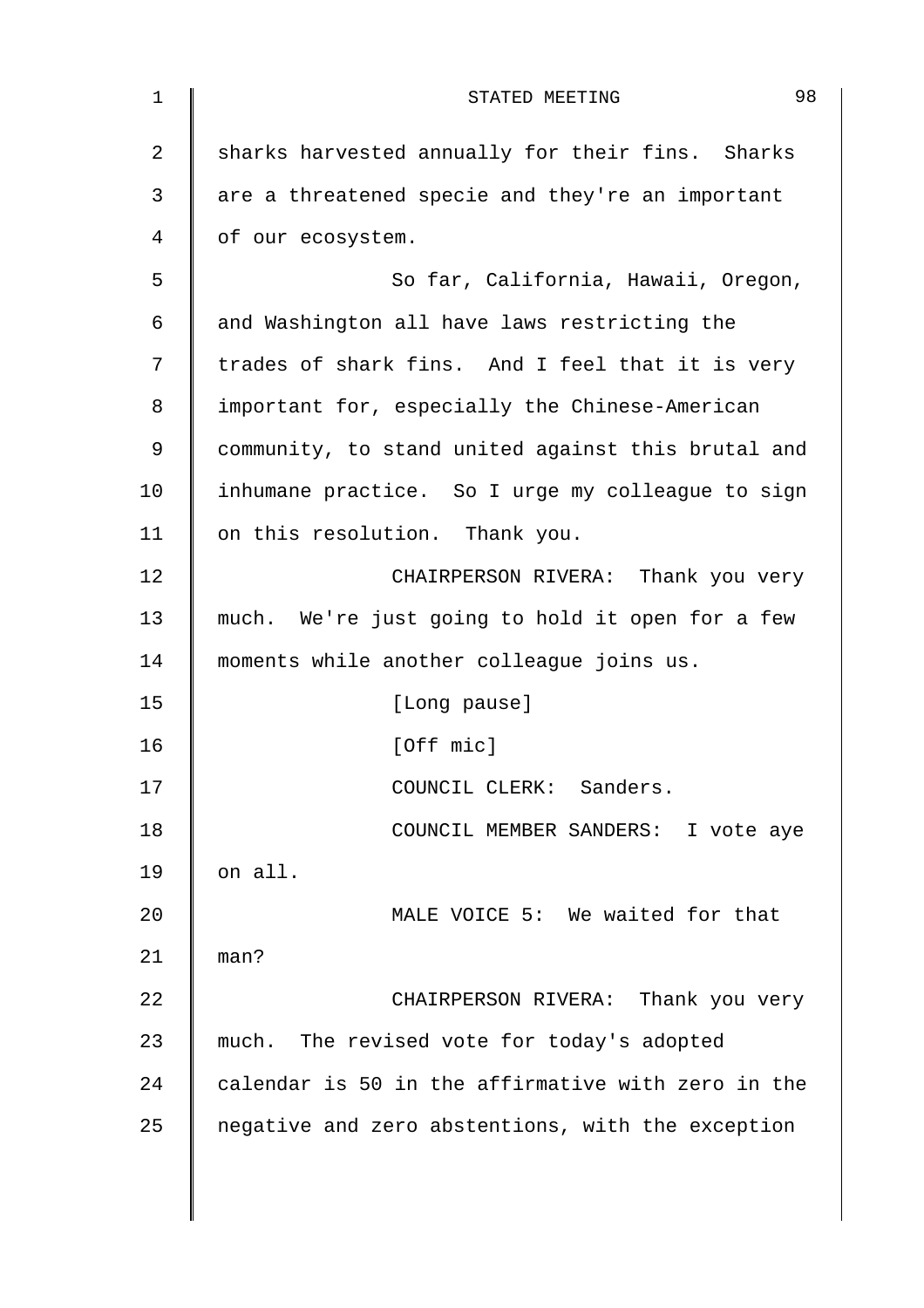| $\mathbf 1$    | 99<br>STATED MEETING                               |
|----------------|----------------------------------------------------|
| $\overline{2}$ | of Intro 251-A, which was adopted by a vote of 45  |
| $\mathsf{3}$   | in the affirmative, five in the negative, and zero |
| 4              | abstentions.                                       |
| 5              | Thank you very much, this meeting                  |
| 6              | is adjourned.                                      |
| $7\phantom{.}$ | [Gavel]                                            |
|                |                                                    |
|                |                                                    |
|                |                                                    |
|                |                                                    |
|                |                                                    |
|                |                                                    |
|                |                                                    |
|                |                                                    |
|                |                                                    |
|                |                                                    |
|                |                                                    |
|                |                                                    |
|                |                                                    |
|                |                                                    |
|                |                                                    |
|                |                                                    |
|                |                                                    |
|                |                                                    |